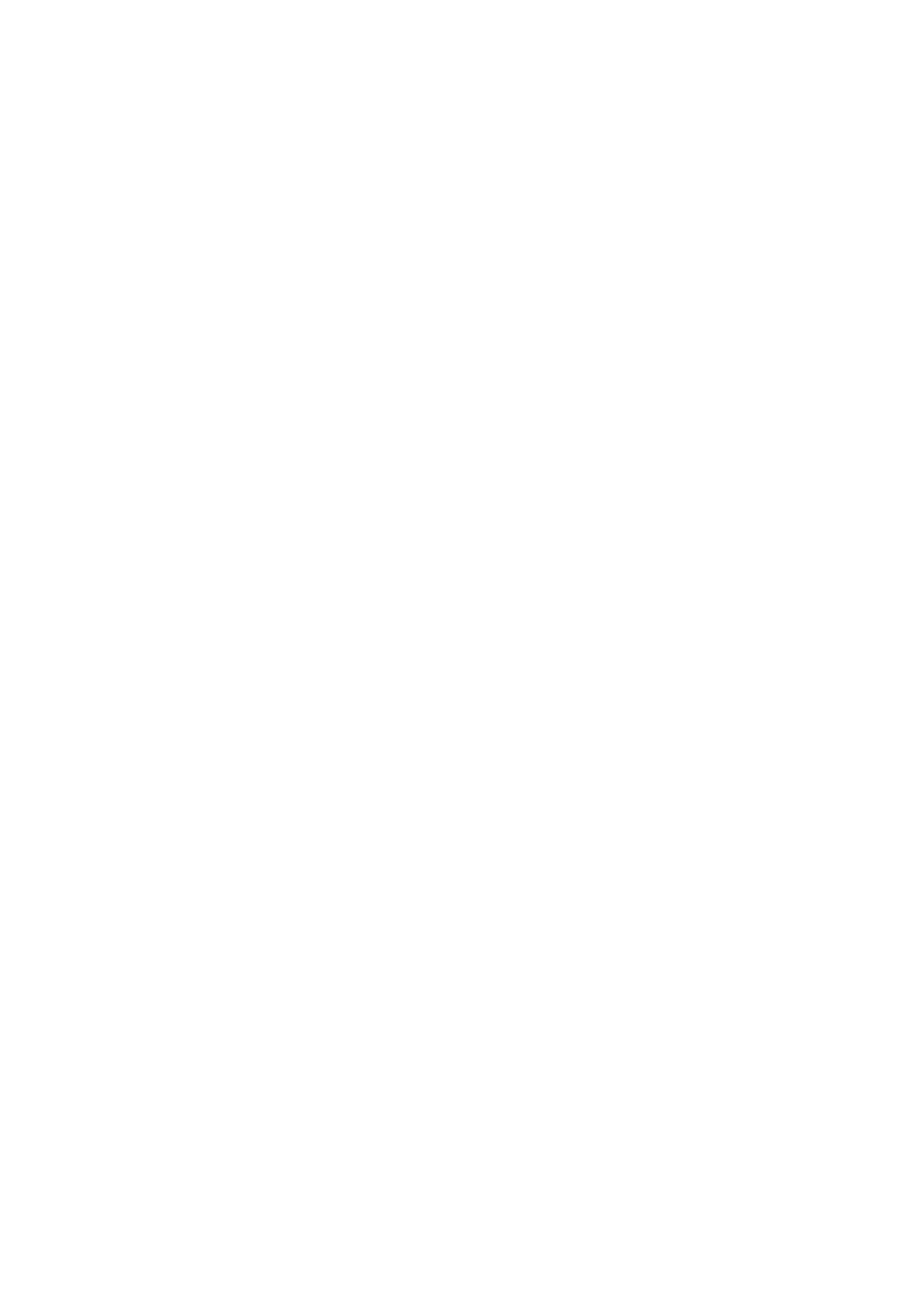# **Foreword**

This Handbook provides general information about the amateur and amateur-satellite services. It also includes a compendium of existing ITU texts of relevance to the amateur and amateursatellite services.

The amateur service is the oldest radio service and pre-dates regulation of radiocommunication. In 1912, amateurs could use any frequency above 1.5 MHz, as these frequencies were regarded "of no value for marine, governmental and commercial communications" or "undesirable and scarcely useful". By 1924, amateurs made way for other services in bands above 1.5 MHz. Today, the amateur service operates in relatively small allocations throughout the spectrum.

The 1963 World Administrative Radio Conference (WARC) created Footnote 284A, which states: "In the band 144-146 MHz, artificial satellites may be used by the amateur service". The amateursatellite service was created and given frequency allocations at the 1971 Space WARC. Since then, scores of amateur satellites have been designed, constructed and operated by amateurs. In addition, amateur radio has been used aboard manned space stations including MIR and the International Space Station. Most astronauts and cosmonauts are licensed amateur radio operators.

Self-training is an important purpose of the amateur services, as articulated in the definition of the amateur service in No. **1.56** of the Radio Regulations (RR).

Radio amateurs have made significant technical contributions to the fields of radio propagation, high frequency single sideband radiotelephone, HF data communications, packet radio protocols and communication satellite design.

RR No. **25.9A** encourages administrations to allow amateur stations to support disaster relief. Amateur radio continues to provide basic radiocommunications especially in the early moments of a disaster causing the loss or overloading of normal telecommunications networks.

This Handbook is intended to present, in one publication, information about the amateur services for administrations and amateur radio organizations.

This work would not have been possible without the efforts of many volunteers and delegates over a number of years and their efforts should be recognised.

> Dale HUGUES Chairman, Radiocommunication Working Party 5A (Working Group 1 – Amateur services)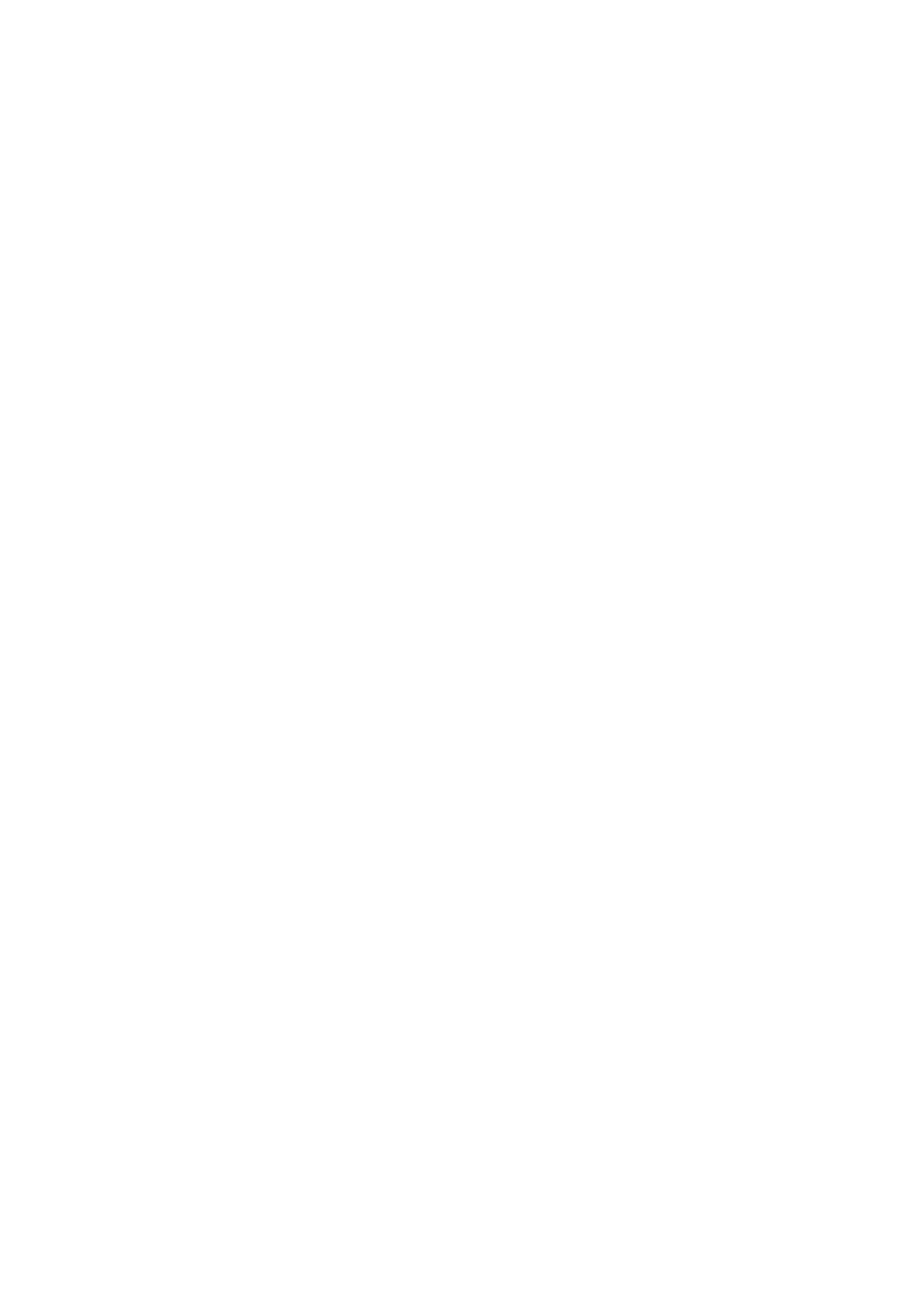*Page* 

# **TABLE OF CONTENTS**

|     |       |                                                                                                                                                                                                                                                                                                                   | iii            |
|-----|-------|-------------------------------------------------------------------------------------------------------------------------------------------------------------------------------------------------------------------------------------------------------------------------------------------------------------------|----------------|
|     |       |                                                                                                                                                                                                                                                                                                                   | 1              |
| 1.1 |       |                                                                                                                                                                                                                                                                                                                   | 1              |
| 1.2 |       |                                                                                                                                                                                                                                                                                                                   | 1              |
| 1.3 |       |                                                                                                                                                                                                                                                                                                                   | $\overline{2}$ |
|     | 1.3.1 |                                                                                                                                                                                                                                                                                                                   | $\overline{2}$ |
|     | 1.3.2 | OAS International Amateur Radio Permit (IARP)                                                                                                                                                                                                                                                                     | $\overline{2}$ |
| 1.4 |       |                                                                                                                                                                                                                                                                                                                   | $\overline{2}$ |
|     | 1.4.1 |                                                                                                                                                                                                                                                                                                                   | $\overline{2}$ |
|     | 1.4.2 | CEPT harmonized amateur radio examination certificate (HAREC)                                                                                                                                                                                                                                                     | $\overline{2}$ |
| 1.5 |       |                                                                                                                                                                                                                                                                                                                   | 3              |
|     | 1.5.1 |                                                                                                                                                                                                                                                                                                                   | 3              |
|     | 1.5.2 |                                                                                                                                                                                                                                                                                                                   | 3              |
|     | 1.5.3 |                                                                                                                                                                                                                                                                                                                   | 3              |
| 1.6 |       |                                                                                                                                                                                                                                                                                                                   | 3              |
|     |       |                                                                                                                                                                                                                                                                                                                   | 5              |
| 2.1 |       |                                                                                                                                                                                                                                                                                                                   | 5              |
| 2.2 |       |                                                                                                                                                                                                                                                                                                                   | 9              |
| 2.3 |       |                                                                                                                                                                                                                                                                                                                   | 9              |
|     |       | $\mathcal{L}$ and $\mathcal{L}$ and $\mathcal{L}$ and $\mathcal{L}$ and $\mathcal{L}$ and $\mathcal{L}$ and $\mathcal{L}$ and $\mathcal{L}$ and $\mathcal{L}$ and $\mathcal{L}$ and $\mathcal{L}$ and $\mathcal{L}$ and $\mathcal{L}$ and $\mathcal{L}$ and $\mathcal{L}$ and $\mathcal{L}$ and $\mathcal{L}$ and |                |

| 1.4 |       |                                                               |                |
|-----|-------|---------------------------------------------------------------|----------------|
|     | 1.4.1 |                                                               | $\overline{2}$ |
|     | 1.4.2 | CEPT harmonized amateur radio examination certificate (HAREC) | $\overline{2}$ |
| 1.5 |       |                                                               | 3              |
|     | 1.5.1 |                                                               | 3              |
|     | 1.5.2 |                                                               | 3              |
|     | 1.5.3 |                                                               | 3              |
| 1.6 |       |                                                               | 3              |
|     |       |                                                               | 5              |
| 2.1 |       |                                                               | 5              |
| 2.2 |       |                                                               |                |
| 2.3 |       |                                                               | 9              |
|     | 2.3.1 |                                                               | 9              |
|     | 2.3.2 |                                                               | 9              |
|     | 2.3.3 |                                                               | 9              |
| 2.4 |       |                                                               | 10             |
|     | 2.4.1 | Amateur networks available for emergency telecommunications   | 11             |
| 2.5 |       |                                                               | 12             |
|     | 2.5.1 |                                                               | 12             |
|     | 2.5.2 |                                                               | 12             |
|     |       |                                                               |                |
|     |       |                                                               |                |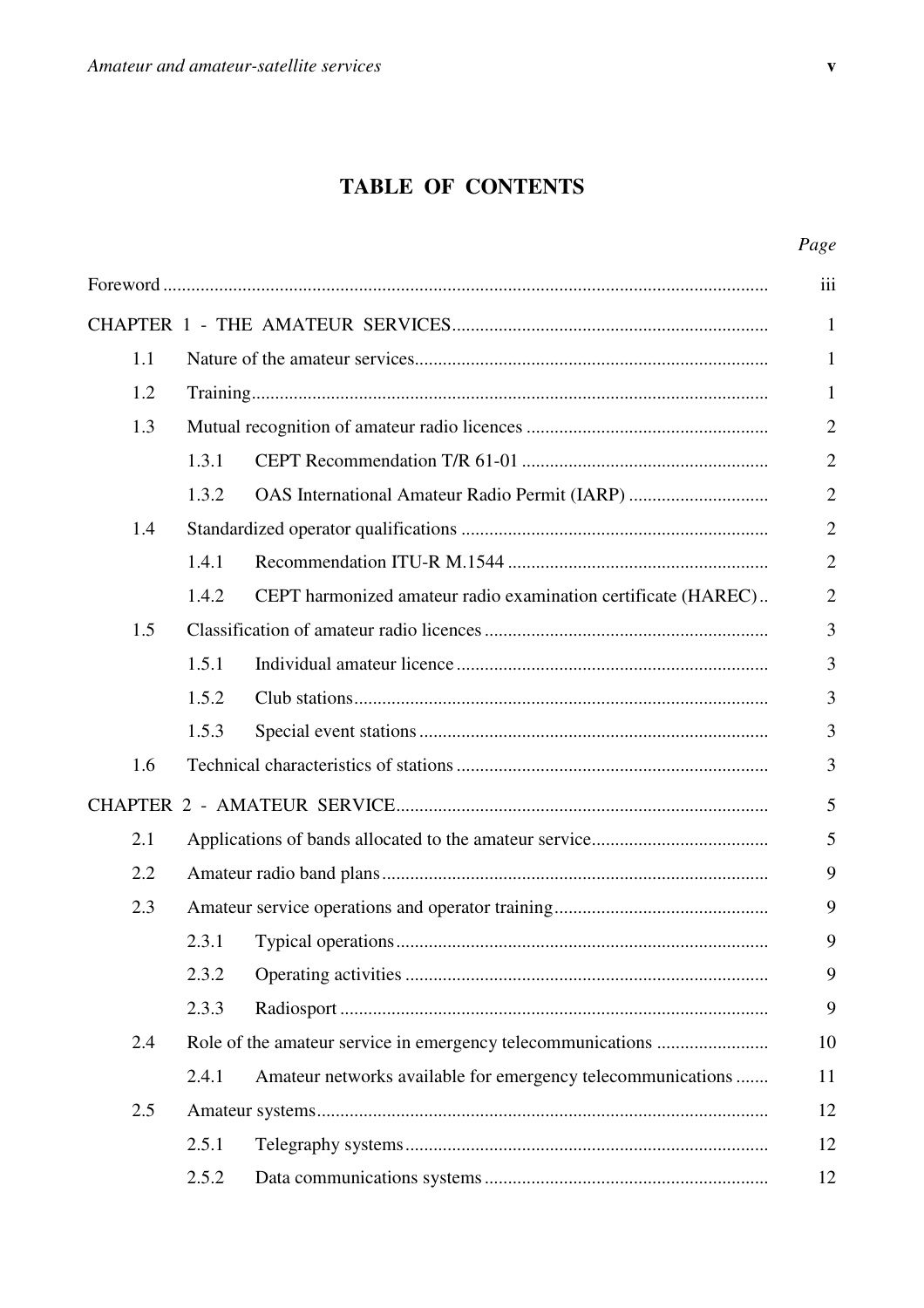# *Page*

|     | 2.5.3 |                                                                                  | 13 |
|-----|-------|----------------------------------------------------------------------------------|----|
|     | 2.5.4 |                                                                                  | 13 |
|     | 2.5.5 |                                                                                  | 13 |
|     | 2.5.6 |                                                                                  | 13 |
| 2.6 |       |                                                                                  | 14 |
|     | 2.6.1 |                                                                                  | 14 |
|     | 2.6.2 |                                                                                  | 14 |
|     | 2.6.3 |                                                                                  | 14 |
|     | 2.6.4 |                                                                                  | 14 |
|     | 2.6.5 |                                                                                  | 14 |
|     |       |                                                                                  | 15 |
| 3.1 |       |                                                                                  | 15 |
| 3.2 |       |                                                                                  | 16 |
| 3.3 |       |                                                                                  | 16 |
| 3.4 |       |                                                                                  | 18 |
|     |       | CHAPTER 4 - EXTRACTS OF RADIO REGULATIONS (EDITION OF 2012)                      | 19 |
|     |       |                                                                                  | 19 |
|     |       |                                                                                  | 20 |
|     |       |                                                                                  | 48 |
|     |       |                                                                                  | 50 |
|     |       | APPENDIX 42 (Rev.WRC-12) - Table of allocation of international call sign series | 52 |
|     |       | RESOLUTION 641 (Rev.HFBC-87) - Use of the frequency band 7 000-7 100 kHz         | 59 |
|     |       | RESOLUTION 642 - Relating to the bringing into use of earth stations in the      | 60 |
|     |       | RESOLUTION 644 (Rev.WRC-12) - Radiocommunication resources for early             | 61 |
|     |       | CHAPTER 5 - ITU-R QUESTIONS RELEVANT TO THE AMATEUR SERVICES                     | 63 |
|     |       | QUESTION ITU-R 48-6/5 - Techniques and frequency usage in the amateur service    | 63 |
|     |       | QUESTION ITU-R 209-4/5 - Use of the mobile, amateur and amateur satellite        | 63 |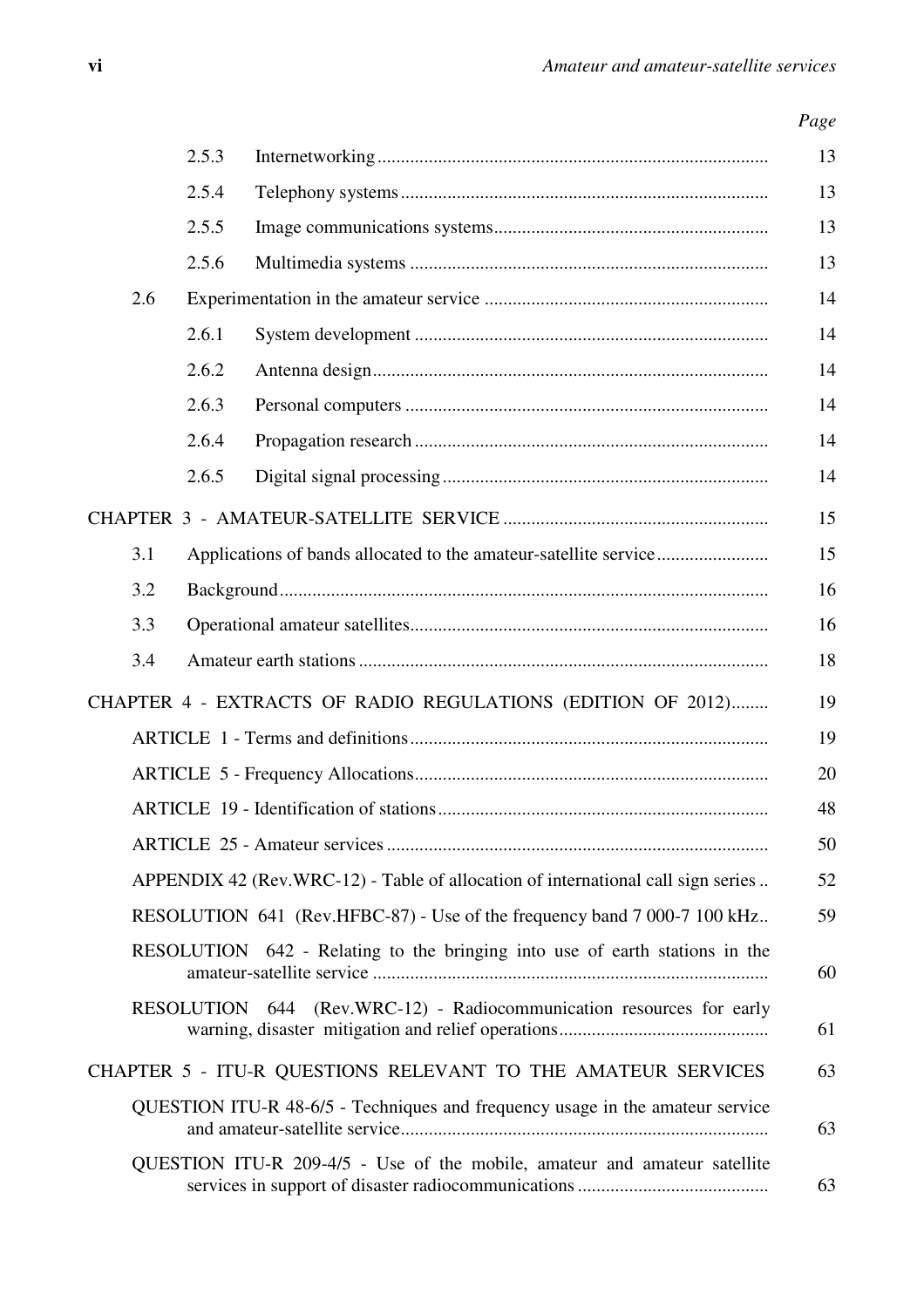## *Page*

| CHAPTER 6 - ITU-R RECOMMENDATIONS RELEVANT TO THE AMATEUR                                                                                        |
|--------------------------------------------------------------------------------------------------------------------------------------------------|
| RECOMMENDATION ITU-R M.1041-2 - Future amateur radio systems                                                                                     |
| RECOMMENDATION ITU-R M.1042-3 - Disaster communications in the amateur                                                                           |
| RECOMMENDATION ITU-R M.1043-2 - Use of the amateur and amateur-                                                                                  |
| RECOMMENDATION ITU-R M.1044-2 - Frequency sharing criteria in the                                                                                |
| RECOMMENDATION ITU-R M.1172 - Miscellaneous abbreviations and signals<br>to be used for radiocommunications in the maritime mobile service       |
| RECOMMENDATION ITU-R M.1544 - Minimum qualifications of radio amateurs                                                                           |
| RECOMMENDATION ITU-R M.1677-1 - International Morse code                                                                                         |
| RECOMMENDATION ITU-R M.1732-1 - Characteristics of systems operating in<br>the amateur and amateur-satellite services for use in sharing studies |
| RECOMMENDATION ITU-R M.2034 - Telegraphic alphabet for data<br>communication by phase shift keying at 31 Bd in the amateur and amateur-          |
| CHAPTER 7 - ITU-R REPORTS RELEVANT TO THE AMATEUR SERVICES                                                                                       |
| REPORT ITU-R M.2085-1 - Role of the amateur and amateur-satellite services in                                                                    |
| REPORT ITU-R M.2117-1 - Software-defined radio in the land mobile, amateur and                                                                   |
| REPORT ITU-R M.2200 - Characteristics of amateur radio stations in the range                                                                     |
| REPORT ITU-R M.2203 - Compatibility of amateur service stations with existing                                                                    |
| REPORT ITU-R M.2226 - Description of amateur and experimental operation                                                                          |
| CHAPTER 8 - ITU-D RECOMMENDATIONS AND HANDBOOKS RELEVANT                                                                                         |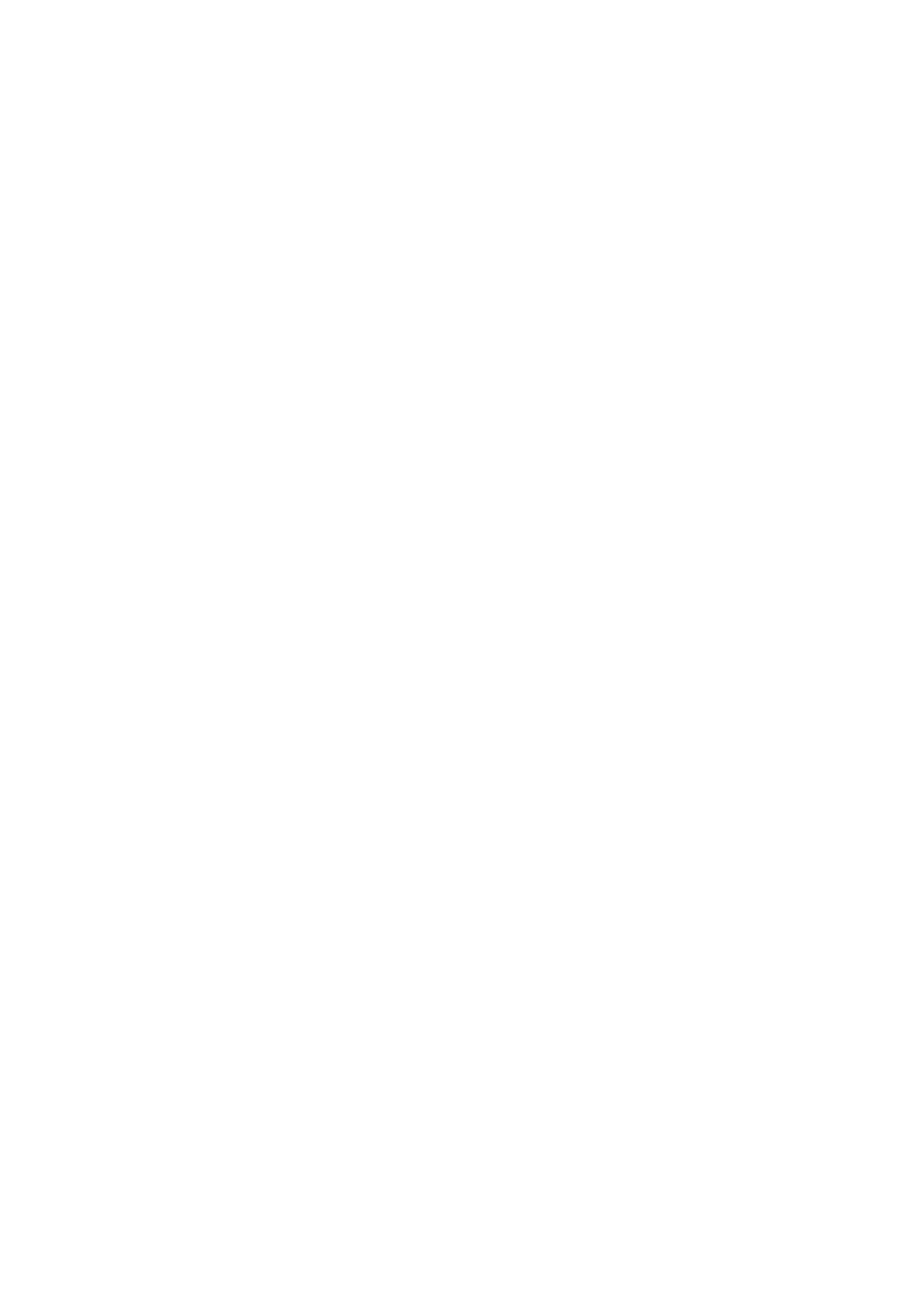## **CHAPTER 1**

## **THE AMATEUR SERVICES**

#### **1.1 Nature of the amateur services**

The amateur service is the oldest radio service and pre-dates regulation of radiocommunication. The original reason for regulation of the radio spectrum was to improve maritime safety and to ensure that coast stations would communicate with all ships, not just those using their company's equipment. In 1912, amateurs could use any frequency above 1.5 MHz, as they were regarded as "of no commercial value for maritime, governmental and commercial communications". However, the value of the higher frequency bands was recognized in the 1920s. Today, the amateur service retains relatively narrow bands throughout the entire radio spectrum. These bands provide the whole range of radio wave propagation mechanisms and, through experimentation, amateurs have contributed to the understanding of propagation.

Radio amateurs have made significant technical contributions to the field of radio propagation, HF single-sideband radio, HF data communication systems, digital radio protocols and communications-satellite design.

Amateur radio continues to play an important role in disaster communications. It has a unique ability to provide radiocommunication independent of the telephone network or other radio services, particularly in the first few days before relief agencies are at the scene and have set up emergency telecommunication services.

The amateur services include self-training as an important purpose. This includes training of young people in radiocommunications. Radio amateurs have the opportunity of planning, designing, building, operating and maintaining a complete radio station, which contributes to the telecommunication human resources development of a country.

The International Amateur Radio Union (IARU) is the Federation of the national amateur radio associations existing in most countries. It represents the amateur and amateur-satellite services in the ITU and regional telecommunications organizations, and is a Sector Member of the ITU Radiocommunication and Telecommunication Development Sectors.

#### **1.2 Training**

Some national amateur radio societies have one or more training courses and publications designed for individuals preparing to take amateur licence examinations. Some have continuing education courses in a variety of subjects including courses on preparedness for emergencies.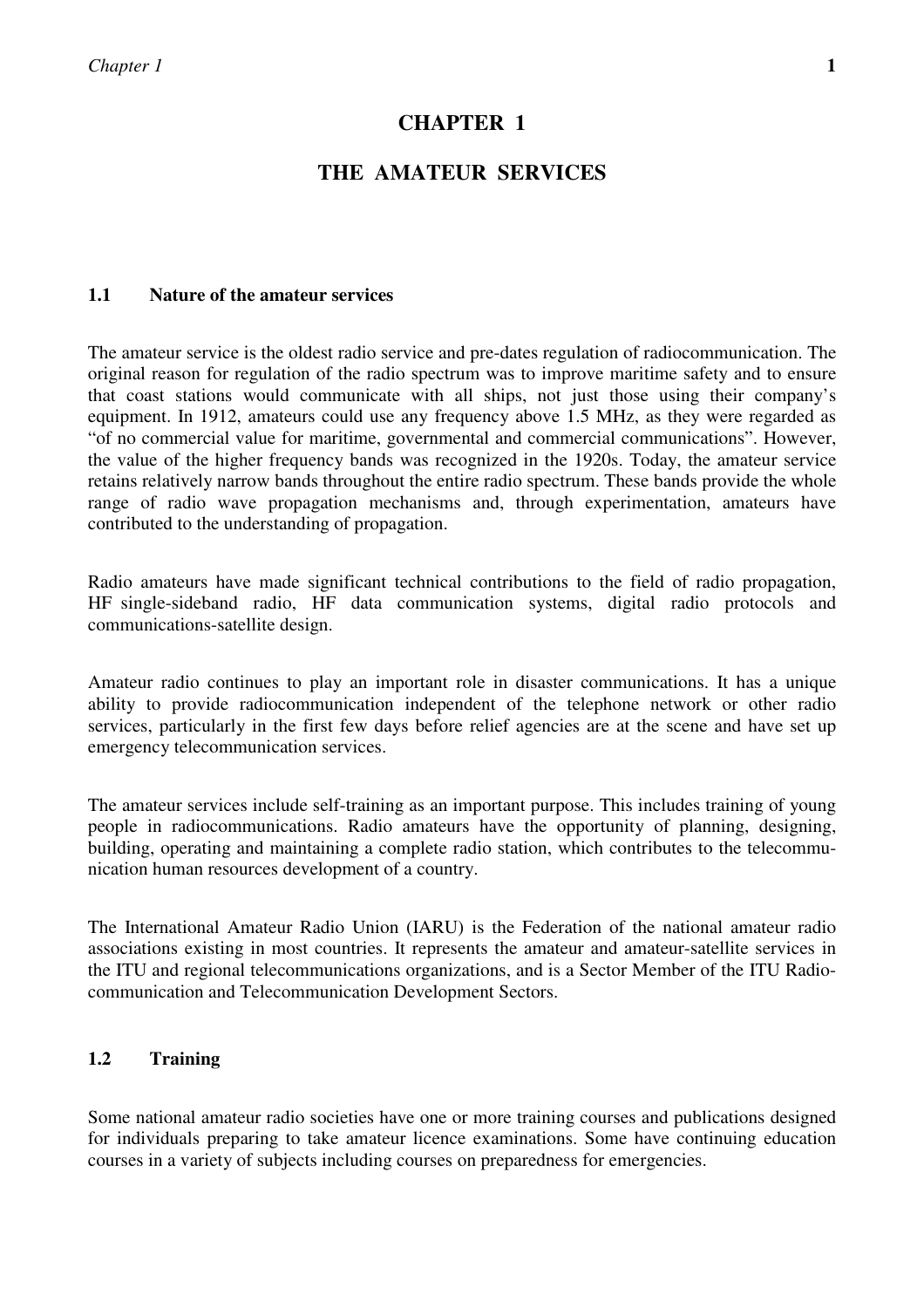## **1.3 Mutual recognition of amateur radio licences**

Amateurs sometimes visit other countries and want to operate their amateur stations. The types of reciprocal operating authority are:

- CEPT Recommendation T/R 61-01
- International Amateur Radio Permit
- reciprocal agreement, and in some cases
- visitor licences issued by an administration based on showing of a valid licence from the operator's country of origin.

## **1.3.1 CEPT Recommendation T/R 61-01**

The Conference of European Postal and Telecommunications Administrations (CEPT) Electronic Communications Committee (ECC) adopted Recommendation T/R 61-01 (revised Nicosia 2003) CEPT Radio Amateur Licence to make it possible for radio amateurs from CEPT countries to operate during short visits in other CEPT countries without obtaining an individual temporary licence from the visited CEPT country. The Recommendation permits non-CEPT countries to participate in this licensing system.

## **1.3.2 OAS International Amateur Radio Permit (IARP)**

The IARP was created by the Organization of American States (OAS) at the recommendation of the Inter-American Telecommunication Commission (CITEL). It permits amateurs from signatory countries of the Americas to operate in other signatory countries of the Americas to operate without seeking a special licence or permit other than the IARP.

## **1.4 Standardized operator qualifications**

## **1.4.1 Recommendation ITU-R M.1544**

This Recommendation establishes minimum qualifications of radio amateurs. HAREC is a more detailed syllabus applicable to CEPT countries and others which have adopted it for convenience. Other countries have developed their own syllabi and pools of examination questions. National societies are aware of the systems used in other countries and there is a trend toward uniformity of approaches.

## **1.4.2 CEPT harmonized amateur radio examination certificate (HAREC)**

CEPT Recommendation T/R 61-02 makes it possible for CEPT administrations to issue a Harmonized Amateur Radio Examination Certificate (HAREC). The HAREC document shows proof of successfully passing an amateur radio examination which complies with the Examination Syllabus for the HAREC. It facilitates the issuance of an individual licence to radio amateurs who stay in a country for a longer term than that mentioned in CEPT Recommendation T/R 61-01. It also facilitates the issuing of an individual licence to a radio amateur returning to his native country showing the HAREC certificate issued by a foreign administration. The Recommendation has a provision for non-CEPT countries to participate in this system.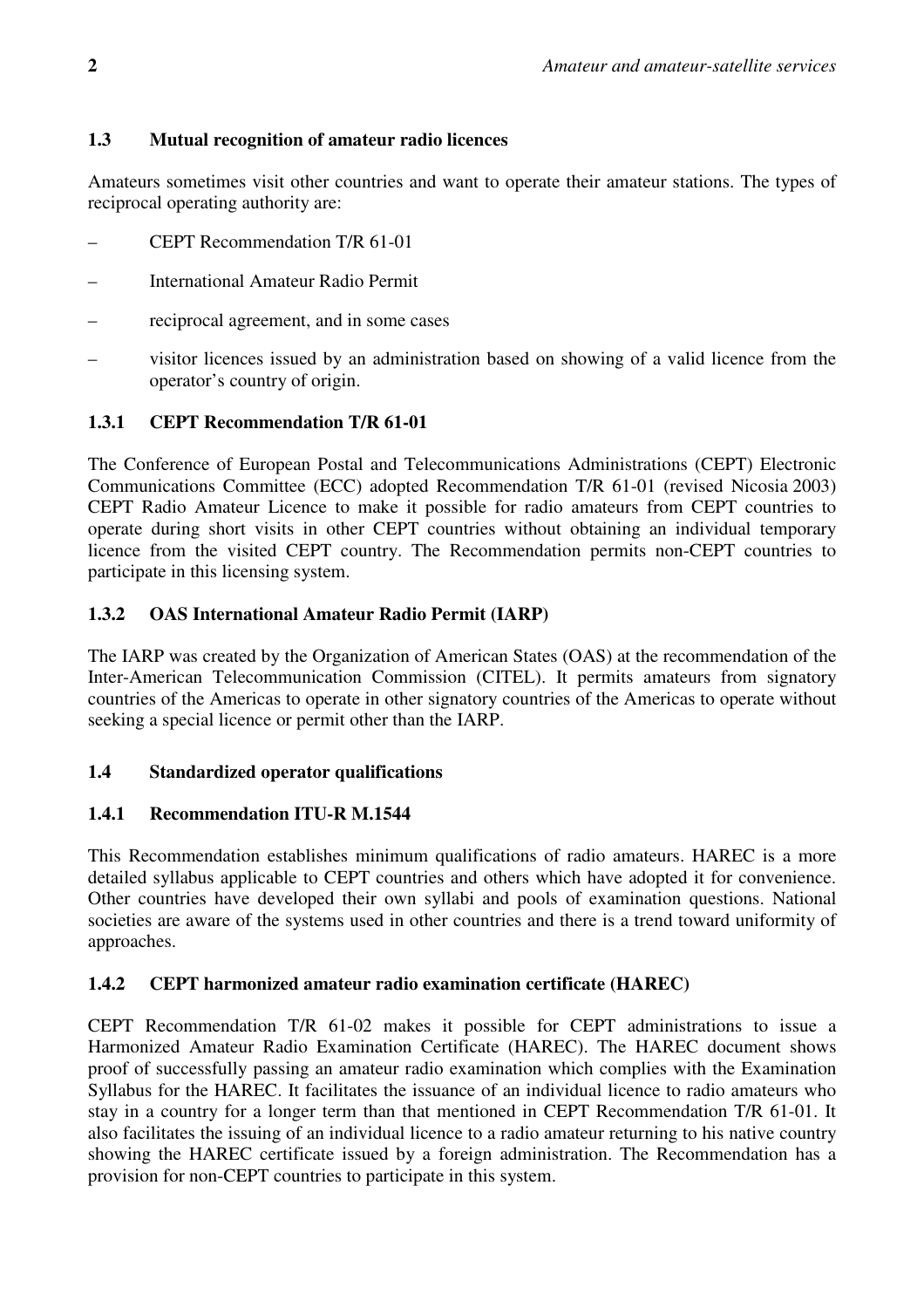## **1.5 Classification of amateur radio licences**

Although there is variation by country, there may be two kinds of licences:

- operator licence and
- station licence.

The operator licence is a permit for a person to operate an amateur station. The operator licence may be valid for a specified number of years but there are some administrations issuing lifetime operator licences. Station licences are typically issued for a certain number of years to enable the administration to maintain a current database of amateur stations.

## **1.5.1 Individual amateur licence**

Most amateur radio licences are issued to individual operators. The privileges of a licence may not be transferred to other persons but a licensee may permit another person to operate the amateur station provided that a licensee is in direct control of the transmissions.

## **1.5.2 Club stations**

Administrations may issue club station licences to an amateur radio organization. Normally, the licence is issued to a "trustee" who is normally a licensed operator and is responsible for the proper operation of the club station. Club stations are particularly valuable for educational purposes.

The premier example of a radio club is the International Amateur Radio Club (IARC) using the call sign 4U1ITU operating in the ITU Varembé office building. It is available for use by ITU delegates who are licensed radio amateurs upon issuance of a visitor's licence.

## **1.5.3 Special event stations**

Some administrations issue temporary licences for special events, such as to commemorate a national anniversary. These licences may be issued to an individual or club.

#### **1.6 Technical characteristics of stations**

RR No. 25.7 provides that "The maximum power of amateur stations shall be fixed by the administrations concerned". While the manner of regulating transmitter power varies among administrations, it is typically specified as peak envelope power output. The maximum power typically is set at between 26 and 33 dBW for the most qualified operators, with lower limits for certain frequency bands and classes of operator licence.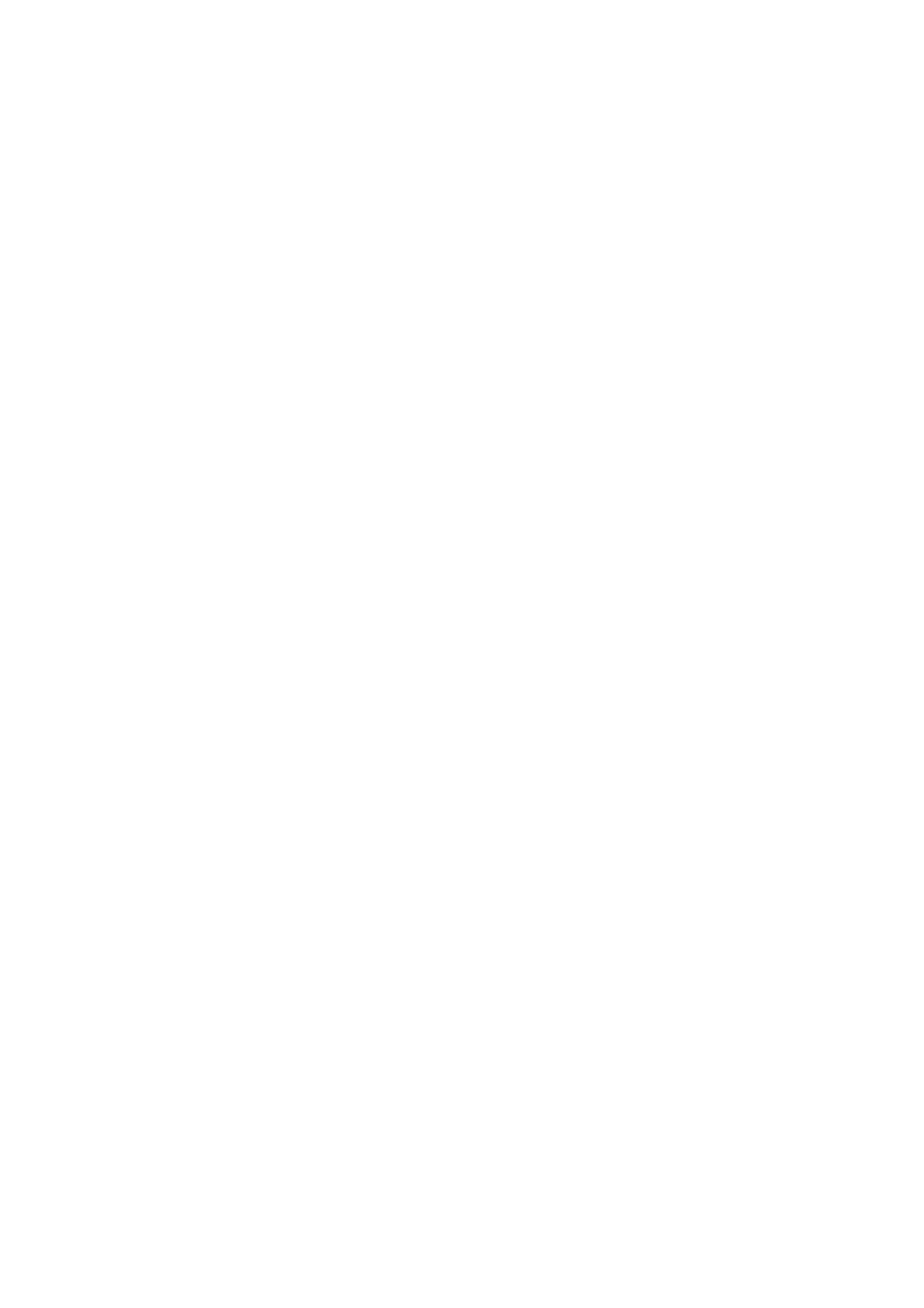## **CHAPTER 2**

## **AMATEUR SERVICE**

## **2.1 Applications of bands allocated to the amateur service**

The following table describes typical applications of frequency bands available to the amateur service. Refer to Article **5** of the Radio Regulations (RR) for the specific allocation status of each band. Refer to national regulations for specific allocations, as they may vary by country.

| Wavelength       | <b>Frequency band</b><br>(kHz)<br>$(R = Region)$                                                                   | <b>Application</b>                                                                                                                                                                                                                                                                                                           |
|------------------|--------------------------------------------------------------------------------------------------------------------|------------------------------------------------------------------------------------------------------------------------------------------------------------------------------------------------------------------------------------------------------------------------------------------------------------------------------|
| $2200 \text{ m}$ | 135.7-137.8<br>(secondary)<br>Geographical constraints are<br>given is RR Nos. 5.67A and<br>5.67B                  | Propagation in this band permits short-range communications during<br>daytime hours and longer range communications via ionospheric<br>refraction at night, when D layer absorption weakens. Power output is<br>limited to 1 W e.i.r.p. which is sufficient for transcontinental and<br>transoceanic transmissions at night. |
| 630 m            | 472-479<br>(secondary)<br>Geographical and technical<br>constraints are given in RR<br>Nos. 5.82, 5.80A and 5.80B  | Propagation in this band permits short-range communications during<br>daytime hours and longer range communications via ionospheric<br>refraction at night, when D layer absorption weakens. Power output is<br>limited either 1 W or 5 W e.i.r.p., depending stations location (see RR<br>Nos. 5.80A and 5.80B)             |
| 160 <sub>m</sub> | 1 810-1 850 R1<br>(co-primary use with other<br>services)<br>RR Nos. 5.98, 5.99, 5.100,<br><b>5.101</b> and 5.103) | Its propagation characteristics allow short-range communications during<br>daytime hours, and medium and long-range communications during<br>night-time hours. This band is particularly useful during sunspot minima,<br>when the maximum usable frequency (MUF) is below 3 500 kHz.                                        |
|                  | 1 800-1 850 R2                                                                                                     |                                                                                                                                                                                                                                                                                                                              |
|                  | 1 800-2 000 R2, R3<br>(co-primary use with other<br>services)<br>RR No. 5.102                                      |                                                                                                                                                                                                                                                                                                                              |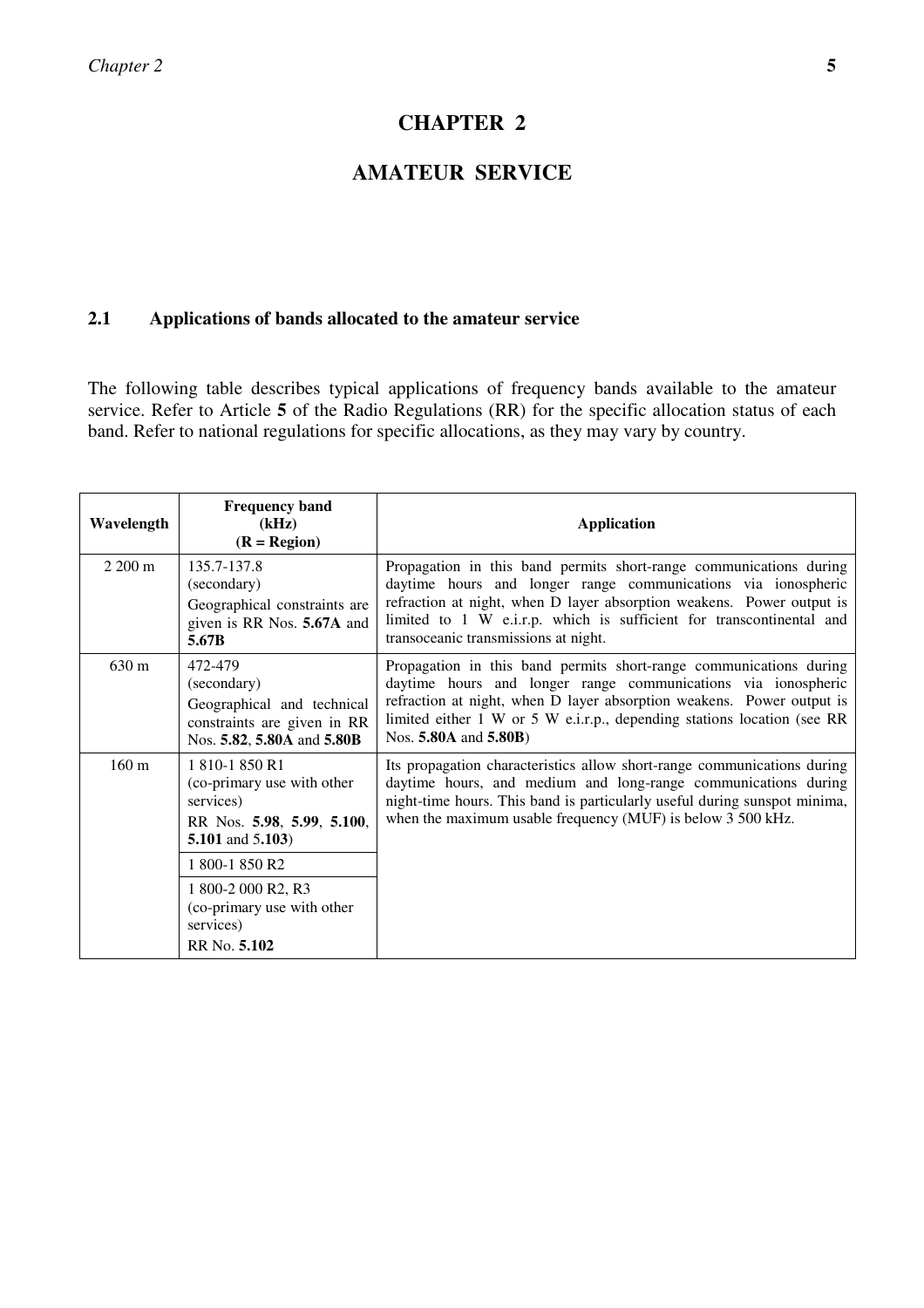| Wavelength      | <b>Frequency band</b><br>(kHz)<br>$(R = Region)$                                                                                   | <b>Application</b>                                                                                                                                                                         |
|-----------------|------------------------------------------------------------------------------------------------------------------------------------|--------------------------------------------------------------------------------------------------------------------------------------------------------------------------------------------|
| 80 <sub>m</sub> | 3 500-3 800 R1<br>(co-primary use with other<br>services)<br>RR No. 5.92                                                           | This band is used for contacts over distances of up to 500 km during the<br>day, and for distances of 2 000 km and more at night. It is heavily used<br>during communications emergencies. |
| 80 <sub>m</sub> | 3 500-3 750 R2<br>(primary)<br>RR No. 5.119)                                                                                       |                                                                                                                                                                                            |
|                 | 3 500-3 900 R3<br>(co-primary use with other<br>services)                                                                          |                                                                                                                                                                                            |
|                 | 3750-4000 R2<br>(co-primary use with other<br>services)<br>RR Nos. 5.122 and 5.125                                                 |                                                                                                                                                                                            |
| 40 m            | 7 000-7 200 R1, R3<br>(primary)<br>RR Nos .5.40, 5.141,<br>5.141A, 5.142                                                           | The 7 MHz band is heavily used 24 hours each day. During daylight<br>hours, the band carries the bulk of amateur sky wave communication<br>over distances of less than 1 300 km.           |
|                 | 7 000-7 300 R2<br>(primary)<br>RR No. 5.142                                                                                        |                                                                                                                                                                                            |
| 30 <sub>m</sub> | 10 100-10 150<br>(secondary)                                                                                                       | This band is in use 24 hours each day, as a bridge between the 7 MHz<br>and 14 MHz bands.                                                                                                  |
| 20 <sub>m</sub> | 14 000-14 250<br>(primary)                                                                                                         | This is the most popular band for international communications.                                                                                                                            |
|                 | 14 250-14 350<br>(Conditions of co-primary<br>use with other services in a<br>number of countries are<br>given in RR No. $5.152$ ) |                                                                                                                                                                                            |
| 17 <sub>m</sub> | 18 068-18 168<br>(conditions of co-primary<br>use with other services in<br>a number of countries are<br>given in RR No. 5.154)    | The band is used as an alternative to 14 MHz which is often congested<br>with traffic.                                                                                                     |
| 15 <sub>m</sub> | 21 000-21 450<br>(primary)                                                                                                         | These bands are used particularly during the daytime and when sunspot<br>activity is high.                                                                                                 |
| 12 <sub>m</sub> | 24 890-24 990<br>(primary)                                                                                                         |                                                                                                                                                                                            |
| 10 <sub>m</sub> | 28 000-29 700<br>(primary)                                                                                                         |                                                                                                                                                                                            |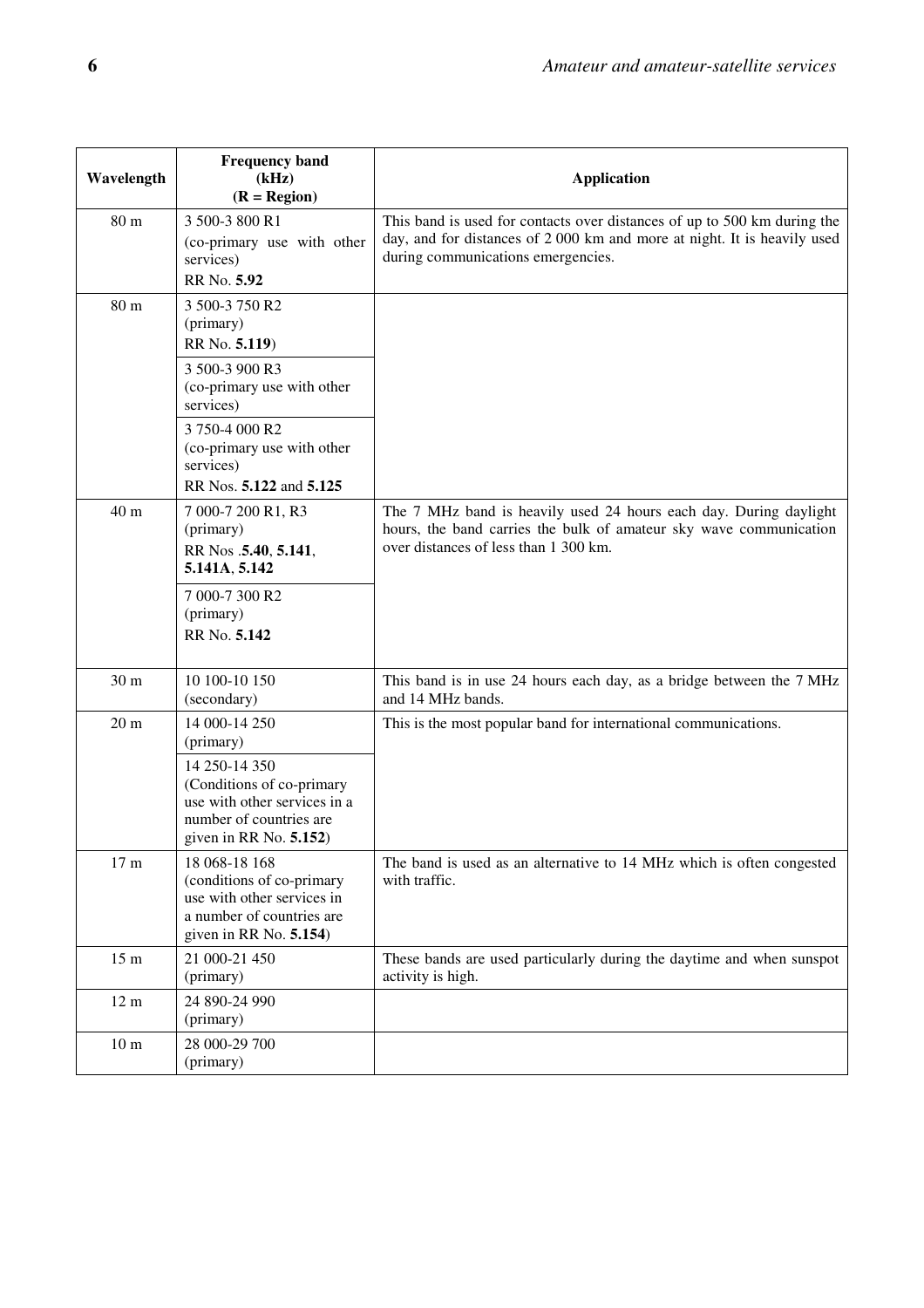| Wavelength       | <b>Frequency band</b><br>(kHz)<br>$(R = Region)$                                                                                                                                                                                                                                                     | <b>Application</b>                                                                                                                                                                                                                                                                                                                                                                                                                                                                                                                                                                                                                                                                                                                                                                                                                                                        |
|------------------|------------------------------------------------------------------------------------------------------------------------------------------------------------------------------------------------------------------------------------------------------------------------------------------------------|---------------------------------------------------------------------------------------------------------------------------------------------------------------------------------------------------------------------------------------------------------------------------------------------------------------------------------------------------------------------------------------------------------------------------------------------------------------------------------------------------------------------------------------------------------------------------------------------------------------------------------------------------------------------------------------------------------------------------------------------------------------------------------------------------------------------------------------------------------------------------|
| $6\ {\rm m}$     | 50-54 R1<br>(Only allocated in<br>11 countries of the African<br>Region where the allocation is<br>primary). RR No. 5.169<br>50-54 R2, R3<br>(geographical constraints are<br>given in RR Nos. 5.162A,<br>5.166, 5.167, 5.167A, 5.158,<br>5.170)                                                     | This band is used for local communication at all times including via<br>repeaters. Use of this band may also include telecommand of objects<br>such as models by radio amateurs. The band may also be used on<br>occasion for communication for distances up to 2 000 km by sky<br>wave, tropospheric scatter, earth-moon-earth (EME), sporadic<br>reflection from the E layer of the ionosphere (Es) and scattering by<br>the ionized trails of meteors (MS).                                                                                                                                                                                                                                                                                                                                                                                                            |
| 2m               | 144-146 R1<br>(primary)<br>144-148 R2, R3<br>(conditions of co-primary use<br>with other services in<br>a number of countries are<br>given in RR No. $5.217$ )                                                                                                                                       | This band is heavily used throughout the world for short-range<br>communications, including the use of repeaters. This band is actively<br>used for Earth-Moon-Earth (EME) communications using analog and<br>digital modulation techniques, for different types of radio waves<br>propagation - tropospheric scattering and superrefaction (TROPO),<br>scattering by irregularities in the lower ionosphere (FAI), scattering<br>by the ionized trails of meteors (MS) as well as ionospheric scattering<br>in the circumpolar regions during polar storms (AURORA) making it<br>possible to contact, using analog and digital modulation techniques,<br>over distances of up to 2 000-3 000 km.<br>This band is actively used for local communications in times of<br>disasters. It is also used for contacts with the use of repeaters on<br>board amateur satellites. |
| $1.25 \text{ m}$ | 220-225 R2                                                                                                                                                                                                                                                                                           | Where allocated, this band serves as an alternative to the 144 MHz<br>band for short-range communications.                                                                                                                                                                                                                                                                                                                                                                                                                                                                                                                                                                                                                                                                                                                                                                |
| 70 cm            | 430-440<br>(R1 co-primary use with other<br>services)<br>RR Nos. 5.138, 5.271, 5.272,<br>5.273, 5.274, 5.275, 5.276,<br>5.277, 5.279A, 5.280, 5.281,<br>5.282, 5.283<br>420-430 and 440-450 in<br>several countries.<br>R2, R3 on a secondary basis<br>RR No. 5.270<br>430-440 R2, R3<br>(secondary) | This band is used for short-range communications including repeaters<br>and amateur analogue and digital television. It is also used for Earth-<br>Moon-Earth (EME) communications using analogue and digital<br>modulation techniques. Tropospheric scattering and superrefraction<br>(TROPO) makes it possible to contact over distances of up to<br>1 000 km. It is also used for contacts with the repeaters on board<br>amateur satellites.                                                                                                                                                                                                                                                                                                                                                                                                                          |
| 33 cm            | 902-928 R2<br>(secondary)<br>RR No. 5.150                                                                                                                                                                                                                                                            | This band is allocated to the amateur service only in Region 2.                                                                                                                                                                                                                                                                                                                                                                                                                                                                                                                                                                                                                                                                                                                                                                                                           |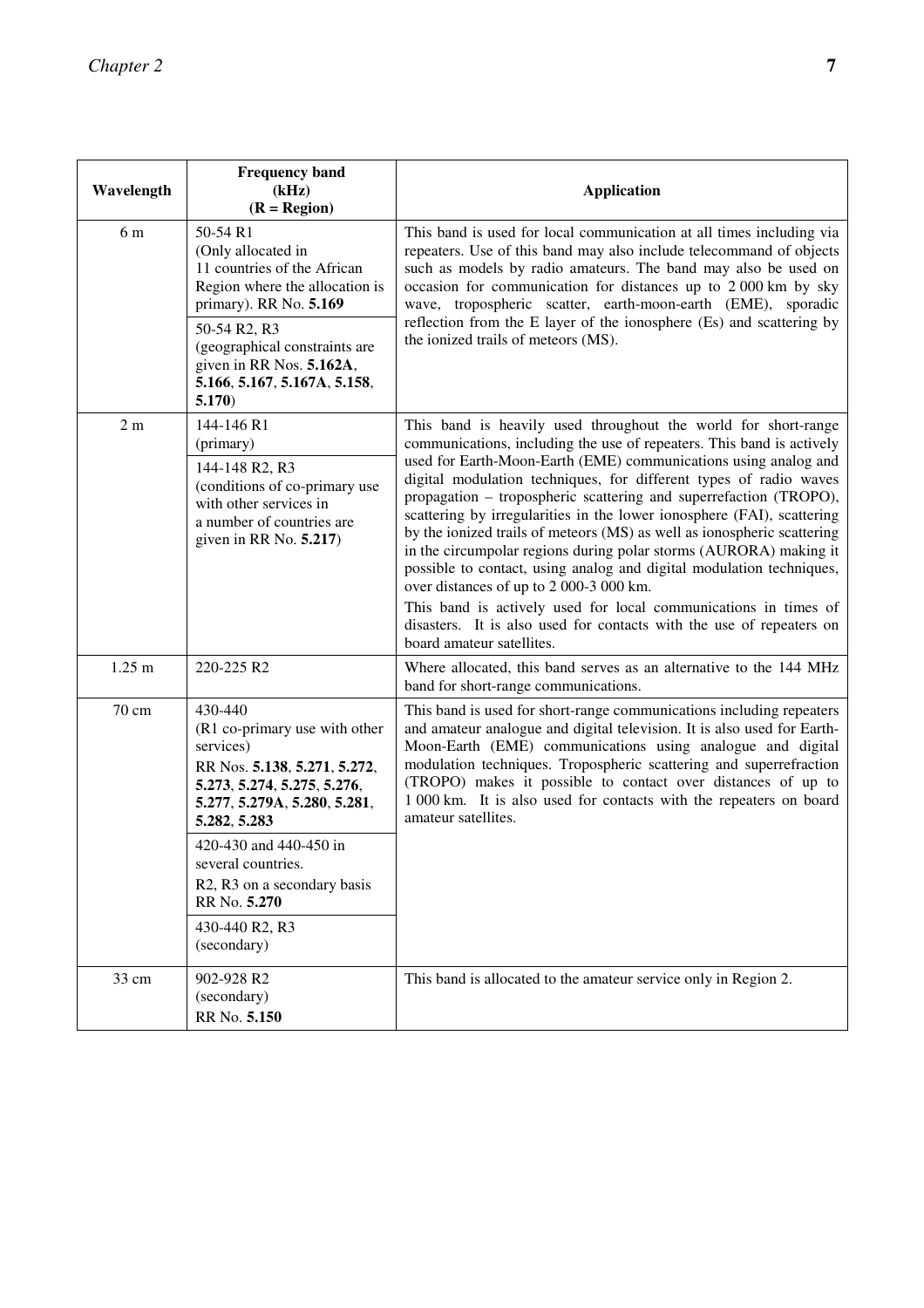| Wavelength       | <b>Frequency band</b><br>(kHz)<br>$(R = Region)$                            | <b>Application</b>                                                                                                                                                                                                                                                                                                                                                                                                                                                            |
|------------------|-----------------------------------------------------------------------------|-------------------------------------------------------------------------------------------------------------------------------------------------------------------------------------------------------------------------------------------------------------------------------------------------------------------------------------------------------------------------------------------------------------------------------------------------------------------------------|
| $23 \text{ cm}$  | 1 240-1 300<br>(secondary)                                                  | This band is used for communications using analog and digital<br>modulation techniques, as well as for digital television and repeater<br>Tropospheric scattering and superrefraction (TROPO)<br>networks.<br>makes is possible to contact over distances of over 1 000 km.<br>This band is the most popular for Earth-Moon-Earth (EME)<br>communications using analog and digital modulation techniques.<br>Also this band is used for contacts on board amateur satellites. |
| 13 cm            | 2 300-2 450<br>(secondary)                                                  | <b>This</b><br>band is used for narrowband,<br>data and<br>television<br>communications and for experimentation. It is also used for Earth-<br>Moon-Earth (EME) communications and for contacts with the use of<br>repeaters on board amateur satellites (mainly space-Earth                                                                                                                                                                                                  |
| 9 cm             | 3 300-3 500 R2,<br>(R3 secondary)                                           | This band is used for narrowband communications, data links and for<br>Earth-Moon-Earth (EME) communications using analog and digital<br>modulation techniques.                                                                                                                                                                                                                                                                                                               |
| 5 cm             | 5 650-5 850 R1, R3<br>5 650-5 925 R2<br>(secondary in all three<br>regions) | This band is used for narrowband communications, data links and for<br>Earth-Moon-Earth communications<br>analog<br>using<br>and<br>digital<br>modulations techniques.                                                                                                                                                                                                                                                                                                        |
|                  | <b>Frequency band</b><br>(GHz)                                              |                                                                                                                                                                                                                                                                                                                                                                                                                                                                               |
| 3 cm             | $10-10.5$ (secondary)                                                       | This band is used for narrowband communications, short range<br>wideband communications, television (including repeaters), and for<br>Earth-Moon-Earth (EME) communications using analog and digital<br>modulation techniques.<br>It is the most popular band above 1.3GHz.<br>Certain propagation conditions such as TROPO or RAINSCATTER<br>can result in communications ranges in excess of 1 000 km.                                                                      |
| $1.2 \text{ cm}$ | 24-24.05 (primary)<br>24.05-24.25 (secondary)                               | These bands (at 24 GHz, 47 GHz and 76 GHz) are largely used for<br>narrowband communications and for experimentation, and also for<br>Earth-Moon-Earth (EME) communications.                                                                                                                                                                                                                                                                                                  |
|                  | RR 5.150                                                                    |                                                                                                                                                                                                                                                                                                                                                                                                                                                                               |
| $6 \text{ mm}$   | 47-47.2 (primary)                                                           |                                                                                                                                                                                                                                                                                                                                                                                                                                                                               |
| 4 mm             | 76-77.5 (secondary)<br>77.5-78 (primary)                                    |                                                                                                                                                                                                                                                                                                                                                                                                                                                                               |
|                  | 78-81.5 (secondary)                                                         |                                                                                                                                                                                                                                                                                                                                                                                                                                                                               |
| $2.5 \text{ mm}$ | 122.25-123 (secondary)                                                      |                                                                                                                                                                                                                                                                                                                                                                                                                                                                               |
| $2 \text{ mm}$   | 134-136 (primary)                                                           |                                                                                                                                                                                                                                                                                                                                                                                                                                                                               |
| $1 \text{ mm}$   | 136-141 (secondary)                                                         | Bands at 122 GHz and above are largely used for narrowband                                                                                                                                                                                                                                                                                                                                                                                                                    |
|                  | 241-248 (secondary)                                                         | communications and experimentation                                                                                                                                                                                                                                                                                                                                                                                                                                            |
|                  | 248-250 (primary)                                                           |                                                                                                                                                                                                                                                                                                                                                                                                                                                                               |

NOTE – Some administrations permit amateur experimentation at frequencies above 275 GHz, consistent with RR No. **5.565** (WRC-12).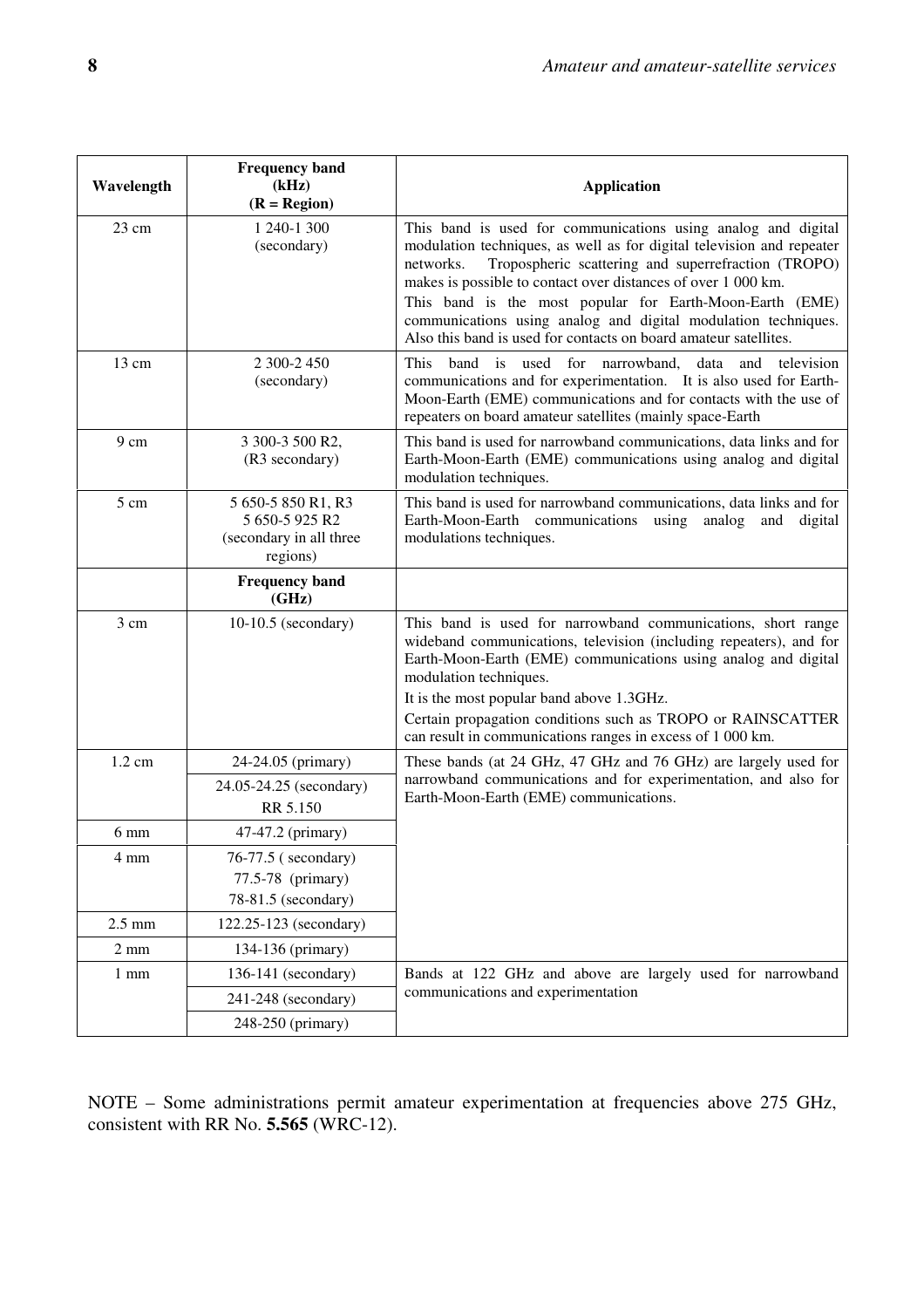## **2.2 Amateur radio band plans**

The allocations of frequency bands for the amateur service are made by the ITU and are reflected in national regulations. The specific applications for parts of these allocations are recommended by "band plans". Each IARU regional organization develops a regional band plan on the usage of frequencies. They are general guidance which may not take into account the variations of regulations of each country within the region. For this reason, some national societies develop national band plans complying with national regulations and being compatible to the extent possible with the regional band plan.

## **2.3 Amateur service operations and operator training**

## **2.3.1 Typical operations**

Typical operations within the amateur service consist of contacts between two, or among more, amateur stations as stated in RR No. **1.56**, that is "for the purpose of self-training, intercommunication and technical investigations carried out by amateurs".

Normal operations include dialogue between operators on a variety of subjects including technical discussions. There is also an exchange of formal and informal messages now normally transmitted via data communications modes. A number of contests are carried out to demonstrate the level of proficiency, to challenge and raise the level of operator skills, demonstrate amateur station capabilities and commemorate special events.

## **2.3.2 Operating activities**

Radio amateurs use their stations in a wide variety of operating modes. Many amateurs spend much of their time listening to other amateur stations making a two-way contact (known as a "QSO" – a Q code meaning "I can communicate with…"). They may join the contact and contribute to the ongoing conversation. The contacts may be lengthy lasting as much as an hour but are often very brief, simply the exchange of call signs, signal reports, names and locations. Brief contacts are common for amateur stations operating from locations (countries and call sign prefixes) which are rarely on the air.

Another operating mode is to call CQ (meaning "General call to all stations") to invite any other station to make contact. If more than two stations are involved in a contact, it may be called a "roundtable". A group contact made regularly (same day of the week, same time and frequency) is called a "net". Nets exist for different purposes, such as exchange of messages related to emergencies, health and welfare information, weather conditions and others.

## **2.3.3 Radiosport**

Radiosport is the term for a variety of amateur radio competitive activities. Some are sponsored by the IARU, others by amateur radio national societies or amateur radio magazines, and a few have their origins in state-sponsored sport programmes. These activities have formal rules published by the sponsors, have measures of performance or achievement, and normally involve publication of results and issuance of a certificate or diploma.

## **2.3.3.1 Contesting**

Contesting is a competitive activity usually involving an attempt to reach a goal, perhaps to make contact with as many amateur stations as possible during a given time period, on certain frequencies and within specified geographical areas. There are contests throughout the year, particularly on weekends.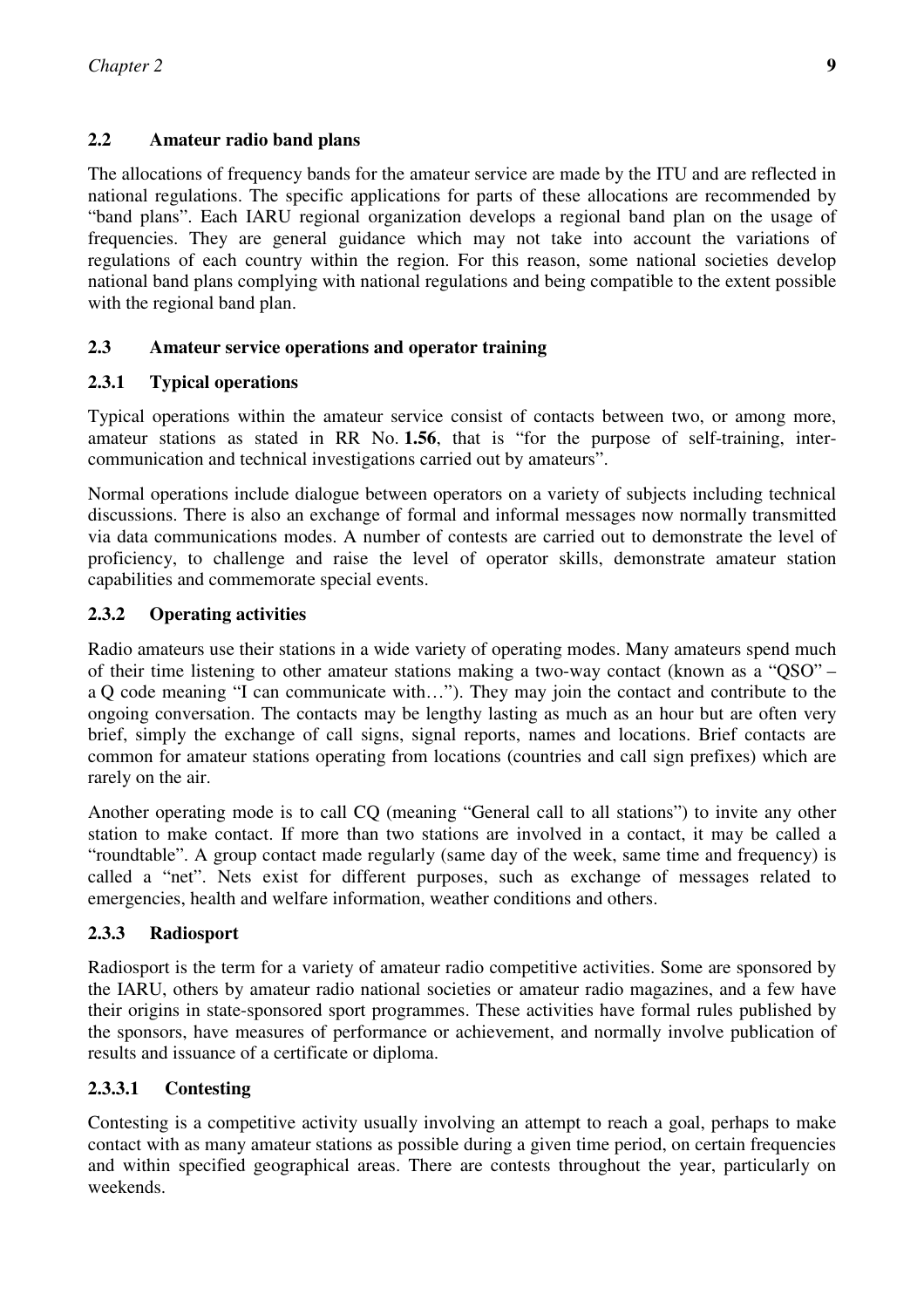An example of a contest is the "CQ-M International DX Contest" sponsored by the Russian national amateur radio society – Soyuz Radiolyubitelei Rossii (SRR). The stated purpose of this contest is "to unite people in peaceful coexistence, foster mutual understanding, and engage in sportsmanship and cooperation through amateur radio". It normally operates on a second full weekend in May of each year on amateur service bands at 1.8, 3.5, 7, 14, 21 and 28 MHz.

## **2.3.3.2 Awards programmes**

In recognition of international two-way amateur radio communication, the IARU issues Worked-All-Continents (WAC) certificates to amateur radio stations of the world. Qualification for the WAC award is based on an examination by the International Secretariat, or a member-society, of the IARU of QSL ("I am acknowledging receipt") cards that the applicant has received from other amateur stations in each of the six continents.

DXCC is an award issued by the American Radio Relay League (ARRL) for proof of a station contacting stations in at least 100 different countries.

Islands on the Air (IOTA), sponsored by the Radio Society of Great Britain (RSGB), is intended to encourage contacts with amateur stations on islands throughout the world.

Many national amateur radio societies issue certificates or diplomas for contacting a certain number of amateur stations in their territories under specified conditions.

## **2.3.3.3 DXpeditions**

DX (meaning "long distance") expeditions, "DXpeditions," are organized to put rare locations (countries or remote places with few or no regularly operated amateur stations) on the air for limited times. They provide amateur stations the opportunity to make contact with these rare locations and exchange QSL cards as proof of contact.

## **2.3.3.4 Amateur radio direction finding**

Amateur radio direction finding (ARDF), sometimes called "orienteering" or "rabbit hunting," is a time limited race to demonstrate skills in searching for radio transmitters. Amateur service bands at 3.5 MHz and 144 MHz are normally used. ARDF began in Northern and Eastern Europe but has spread world wide, particularly the Northern Hemisphere. Annual ARDF activities are conducted in a number of countries operating under IARU rules. IARU sponsors World Championships.

## **2.3.3.5 High speed telegraphy**

High speed telegraphy (HST) challenges operators to correctly copy Morse code at the highest possible speeds. International world championships are sponsored by the IARU.

#### **2.4 Role of the amateur service in emergency telecommunications**

Its wide scope of activities and the skills of amateur radio operators make the amateur service a valuable asset in emergency telecommunications. It has a large number of operational amateur stations in almost all countries of the world, providing a robust network independent from any other. In many cases, it has provided the first, and sometimes the only, link outside the area affected by disaster. The amateur service has training programmes and emergency simulation exercises developed by some of the national amateur radio societies.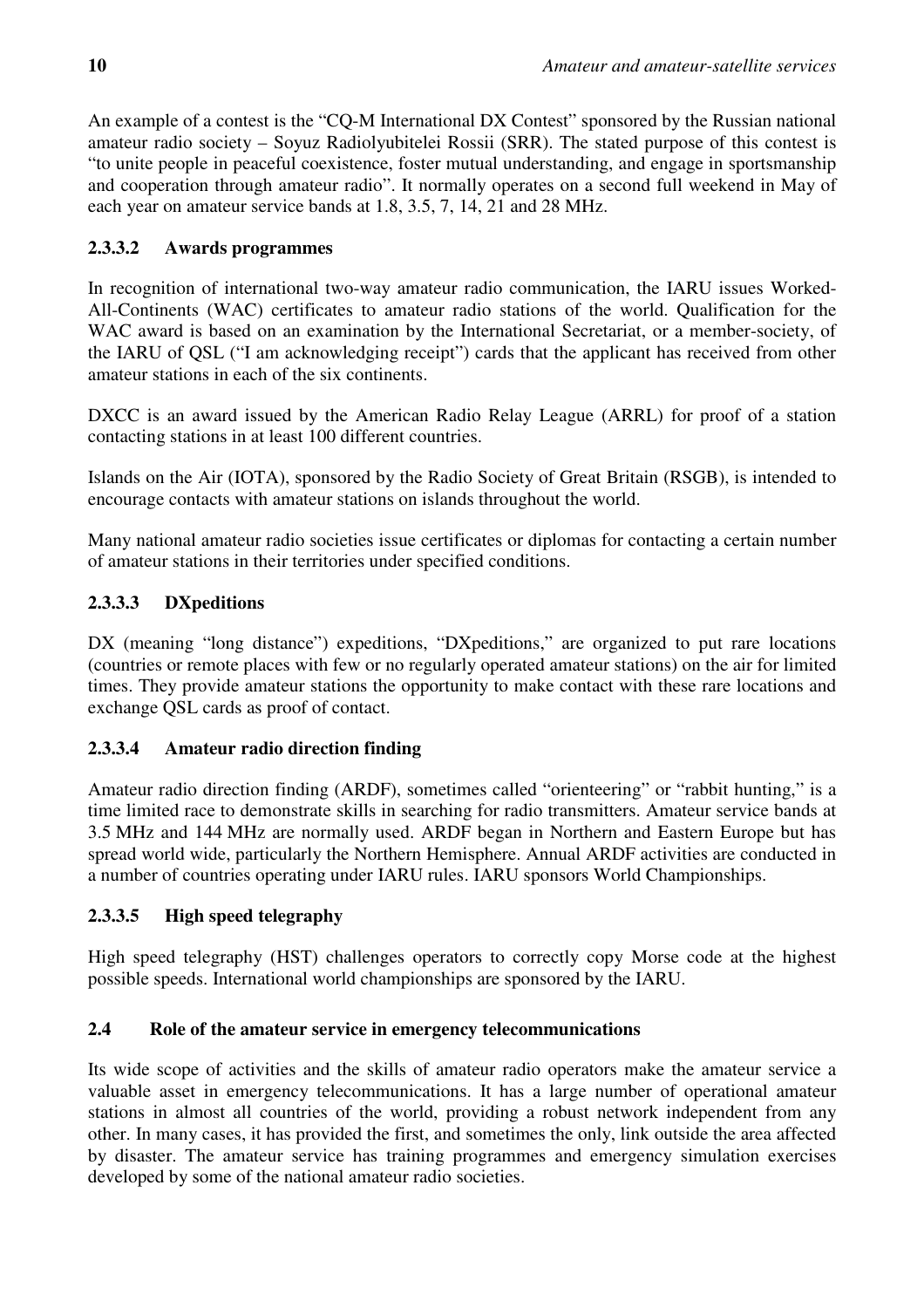Typical situations for which the amateur service can supplement emergency communications include:

- *Initial emergency alerts* may originate from individual amateur stations to bring an incident to the attention of competent institutional emergency services.
- In *search and rescue* operations, amateur stations can reinforce the professional teams by increasing their communication capabilities and reporting observations.
- *Hospitals* and similar establishments might in the aftermath of a disaster be without communications. Local amateur radio emergency groups prepare in advance for such assistance.
- *Hazardous materials (HAZMAT)* and other incidents may require the evacuation of residents, and coordination between the disaster site and the evacuation sites or shelters. Amateur emergency stations may be asked to establish communications with such institutions.

## **2.4.1 Amateur networks available for emergency telecommunications**

#### **2.4.1.1 Short-range networks**

Amateur short-range networks provide operational or tactical communications at the site of a disaster and with the surrounding areas. They can include fixed, mobile and nomadic equipment typically using frequencies in the bands 50-54 MHz, 144-148 MHz and 420-450 MHz, noting that there are regional and national differences in these frequency ranges.

Repeater stations are used to extend the communication range of VHF and UHF stations. Positioned in elevated locations, they allow communication between fixed or mobile amateur stations separated by obstructions such as mountains or tall buildings when operating in an urban environment. A repeater station receives on one channel and transmits on a different frequency, usually within the same frequency band.

## **2.4.1.2 Medium-range networks**

Amateur medium-range networks typically provide communication from the disaster site to organizational and administrative centres outside an affected area, or to headquarters of response providers in neighbouring countries. They also ensure communication with vehicles, vessels and aircraft operating outside the coverage of available VHF or UHF networks. Communication at medium distances of up to 500 km may be accomplished by near-vertical-incidence sky-wave (NVIS) propagation at lower MF/HF in bands 1 800-2 000 kHz, 3 500-4 000 kHz and 7 000- 7 300 kHz, noting that there are regional and national differences in these bands. In addition, several national administrations have designated specific frequencies (channels) for amateur radio emergency traffic and related training.

## **2.4.1.3 Long-range networks**

Amateur long-range networks provide communication with headquarters of international emergency and disaster response providers. They serve as backup connections between offices of such institutions in different countries or on different continents. Amateur stations routinely communicate over long distances typically beyond 500 km, using oblique-incidence sky-wave propagation in bands from 3 500 kHz through 29.7 MHz.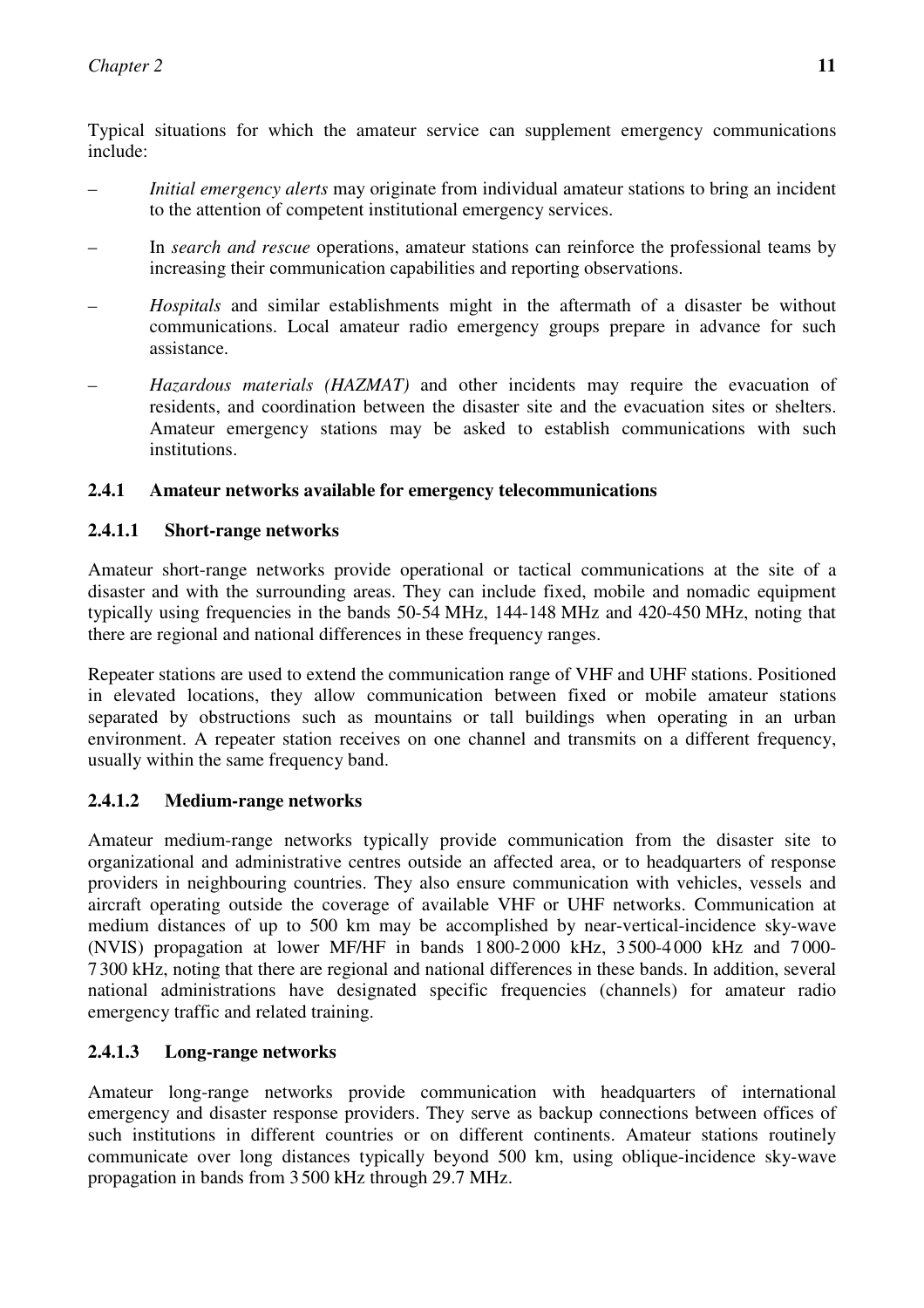## **2.5 Amateur systems**

For the purpose of sharing studies, characteristics of typical amateur systems are documented in Recommendation ITU-R M.1732.

#### **2.5.1 Telegraphy systems**

**Morse code** – International Morse code in accordance with Recommendation ITU-R M.1677 continues to be used in the amateur service despite the removal of the mandatory requirement for demonstration of Morse proficiency from RR Article 25 at WRC-03. Some administrations have discontinued Morse testing while others have maintained an examination at 5 words per minute for certain classes of amateur licences. Morse code telegraphy is does not require complex equipment and is a robust mode capable of operation with weak signals during poor conditions.

**Radioteletype** – Known as RTTY in the amateur service, this mode involves teleprinters at each end of the radio circuit. There continues to be 45 Bd, start-stop, frequency-shift RTTY operation and narrow-band direct-printing (NBDP) using a variant of Recommendation ITU-R M.476 (known as AMTOR) in the amateur service HF bands. The trend is toward replacing these modes with narrow-band PSK systems such as PSK31 and various data communications modes.

**PSK31 – PSK31** is a digital communications mode intended for interactive keyboard operation between personal computers and an amateur single-sideband (SSB) transceiver. Its data rate is 31.25 Bd (about 30 words per minute) and its emission symbol is 60H0J2B. It is implemented using software written for personal computer sound cards.

#### **2.5.2 Data communications systems**

**PACTOR-II** – PACTOR-II is an adaptive data communications system using different modulation and encoding methods depending on channel quality. It uses two-tone differential phase-shift keying (DPSK) modulation. With data compression, its effective throughput is 1 200 bit/s. Its emission symbol is 375HJ2D.

**PACTOR-III** – This and other voice-frequency bandwidth data communications systems are gaining increased use in the amateur service. It is a software upgrade for existing PACTOR-II modems. Through the use of compression, throughputs up to 5 200 bit/s are achieved. Its emission symbol is 2K20J2D.

**CLOVER 2000** – Data compression permits throughputs up to 5 200 bit/s. Its emission symbol is 2K00J2D.

**MFSK16** – This is a data communications system using 16-tone frequency-shift keying, affording a data rate of 3 000 bit/s. Its emission symbol is 316HJ2D.

**APRS** – An automatic position reporting system (APRS) is in operation in the amateur service. Individual mobile units derive their locations from global positioning satellites, and report tracking, mapping and related data to amateur stations via HF or VHF amateur packet radio.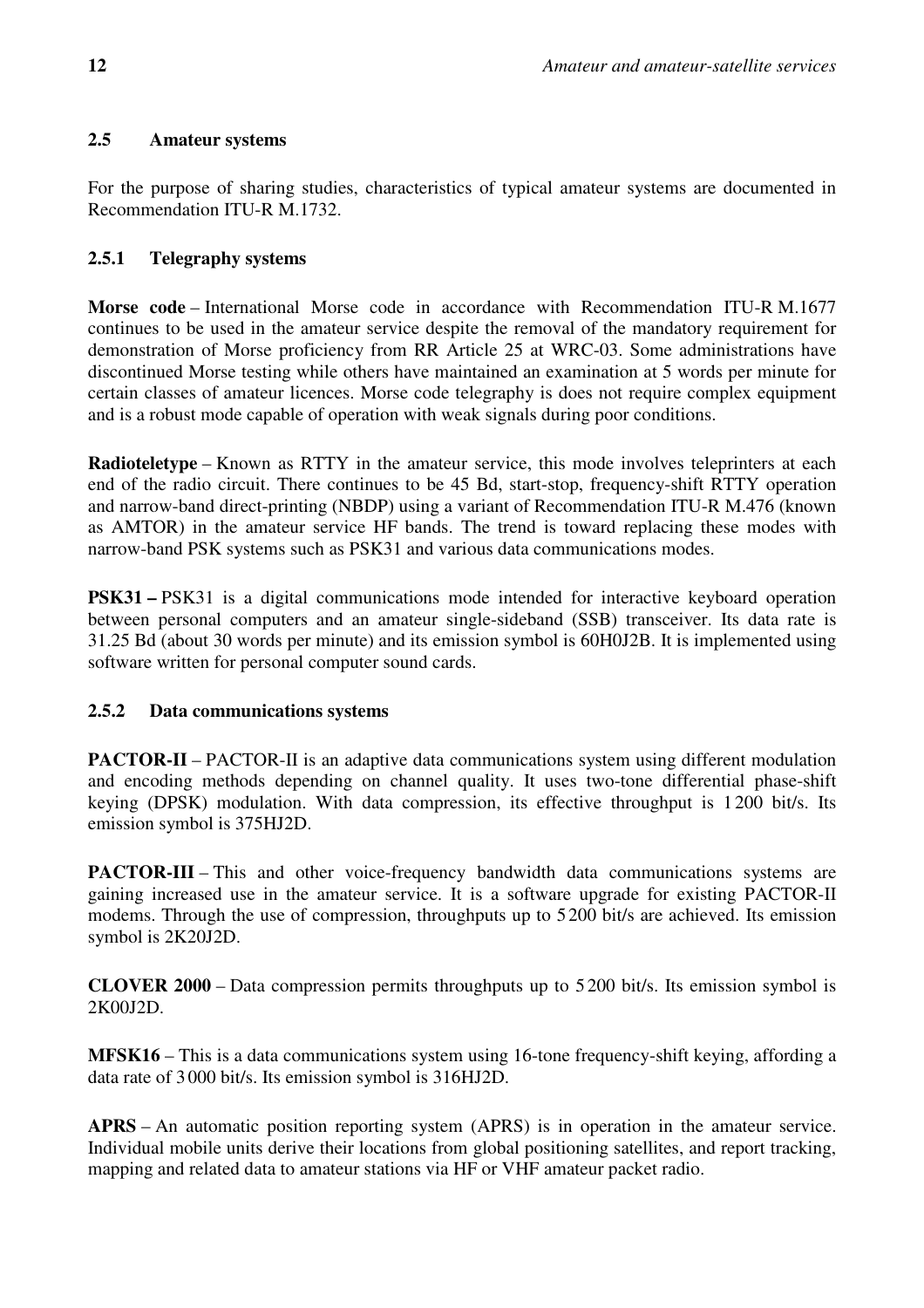## **2.5.3 Internetworking**

The Internet is used as an interconnection between amateur service networks. Several methods have been developed.

**WinLink 2000** – This method permits automatic transfer of messages between the Internet and remote amateur stations.

**IRLP** – The Internet Radio Linking Project (IRLP) uses Voice over Internet Protocol (VoIP) for interconnection of amateur stations by means of the Internet.

**EchoLink** – This system links a personal computer to an amateur station via the Internet.

## **2.5.4 Telephony systems**

**SSB** – Amateur single sideband suppressed carrier telephony has virtually replaced double-sideband amplitude-modulated telephony in the amateur service. The emission symbol is 2K70J3E, although there is some use of narrower and wider bandwidths. SSB is used on frequencies from 1.8 MHz through 47.2 GHz.

**Digital voice** – Digital voice has been used in the amateur service since the year 2000. Two orthogonal frequency division multiplexing (OFDM) technologies have been used, one based on the AMBE encoder-decoder and the other a variant of Digital Radio Mondiale (DRM) modified to fit inside a 2.7 kHz bandwidth. Early applications have been on HF including transatlantic tests. Use in VHF/UHF/microwave bands is expected to increase.

**Frequency modulated voice –** FM voice, emission symbols 11K0F3E and 16K0F3E, are in use from 29 MHz to 47.2 GHz. The use of FM repeaters for extension of range is common.

## **2.5.5 Image communications systems**

**SSTV** – Amateurs use slow-scan television SSTV systems currently employing cameras and personal computers with special software for slow transmissions of colour images in voicefrequency bandwidths.

**FSTV** – Most amateur fast-scan television, using NTSC or PAL systems, involves the use of repeaters for extension of ranges. FSTV systems operate on frequencies above 420 MHz.

**DATV** – Radio amateurs have developed full-motion digital television using digital compression techniques in bandwidths of 1.5 Mbit/s to 2 Mbit/s in frequencies above 420 MHz.

## **2.5.6 Multimedia systems**

There is continuing research in amateur systems capable of combining data, voice and image communications. There is some use of wireless-standard equipment in the band 2 400-2 450 MHz, in accordance with limitations of domestic amateur licences, to achieve extended ranges.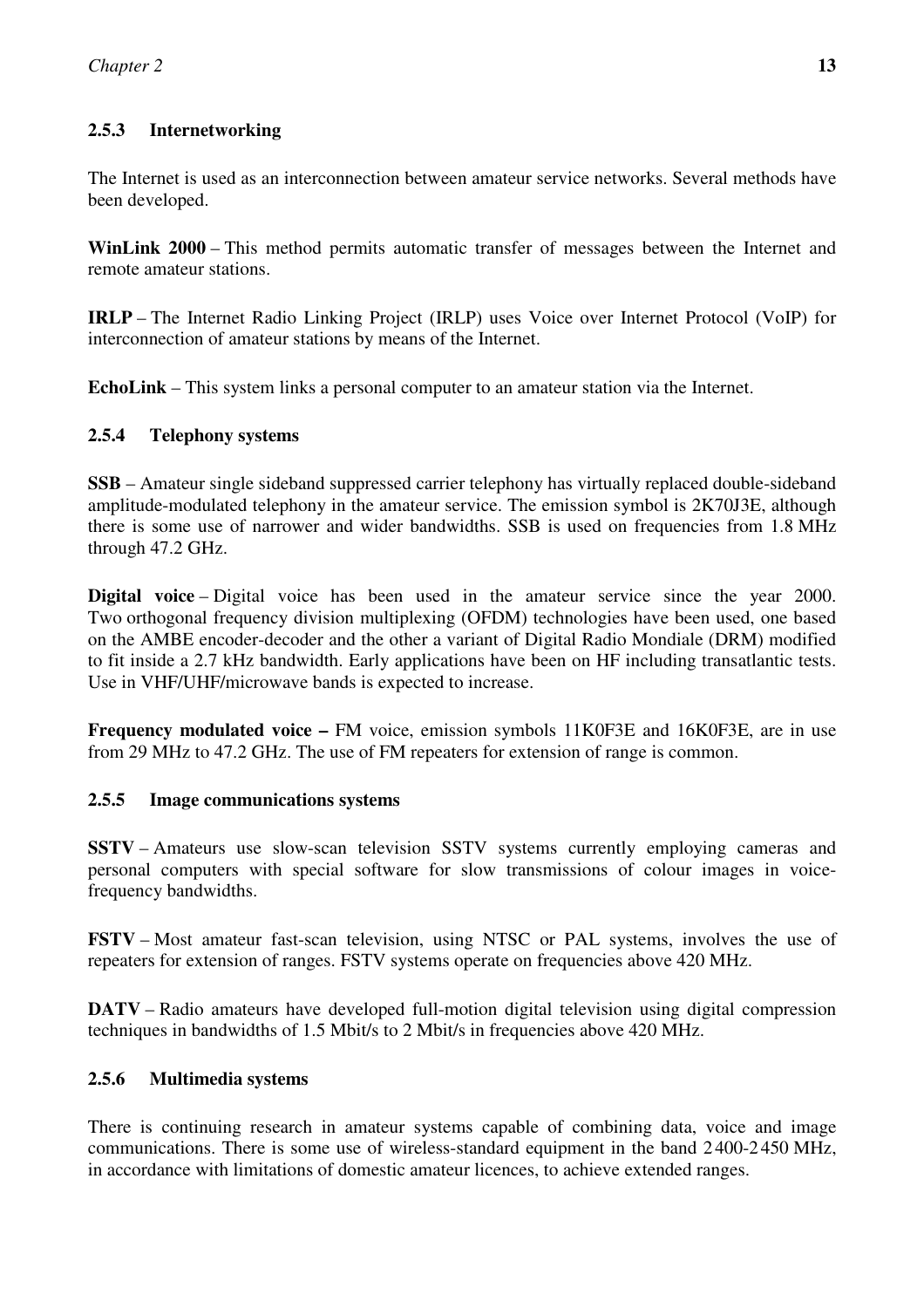**D-Star** – This is a digital voice and data system developed by the Japan Amateur Radio League (JARL) in cooperation with the administration and industry. It is designed for user access at VHF. Digitized voice/audio signals and short data messages are supported. Modulation methods supported are: GMSK, QPSK and 4-FSK, at a date rate of 4.8 kbit/s. Voice encoding method is AMBE (2020) at 2.4 kbit/s within 6 kHz bandwidth. For data, the transmission rate is 128 kbit/s within a bandwidth of 150 kHz.

Backbone communication between repeaters containing multiplexed digitized voice/audio, user data, and link control data signals at 10 Mbit/s within a bandwidth of 10.5 MHz.

## **2.6 Experimentation in the amateur service**

The amateur service is, at least in part, an experimental service offering the possibility of proving performance of new technologies.

## **2.6.1 System development**

The most concentrated efforts by radio amateurs are developing advanced digital transmission of data and multimedia information.

## **2.6.2 Antenna design**

Typical amateur stations are located in residences or in private automobiles. Both installations present antenna installation constraints, and there is a continual need to develop innovative antenna system designs.

## **2.6.3 Personal computers**

Personal computers (PCs) are now part of virtually every amateur station. Nevertheless, there is need for development of software to assume functions heretofore performed by hardware. In addition to programmes implemented using the PC central processor, attention is being given to software to exploit the capabilities of PC sound cards for functions such as modems.

## **2.6.4 Propagation research**

In the early days of radio, radio amateurs were credited with discovery and exploitation of propagation modes. While other communication services are interested in reliable propagation to deliver a required signal, amateurs are also motivated to find unusual propagation openings.

Radio amateurs operate a global HF beacon system known as the IARU Beacon Project, http://www.ncdxf.org/beacons.html. In addition, there are HF, VHF, UHF and SHF beacons in many countries to give real-time signals to indicate a propagation path.

## **2.6.5 Digital signal processing**

There is work on DSP implementations of filters and modems. Radio amateurs have developed digital signal processing (DSP) algorithms for reduction or suppression of atmospheric noise (static), power-line noise and certain types of interfering signals. These techniques have been implemented in commercial products and experimentation continues.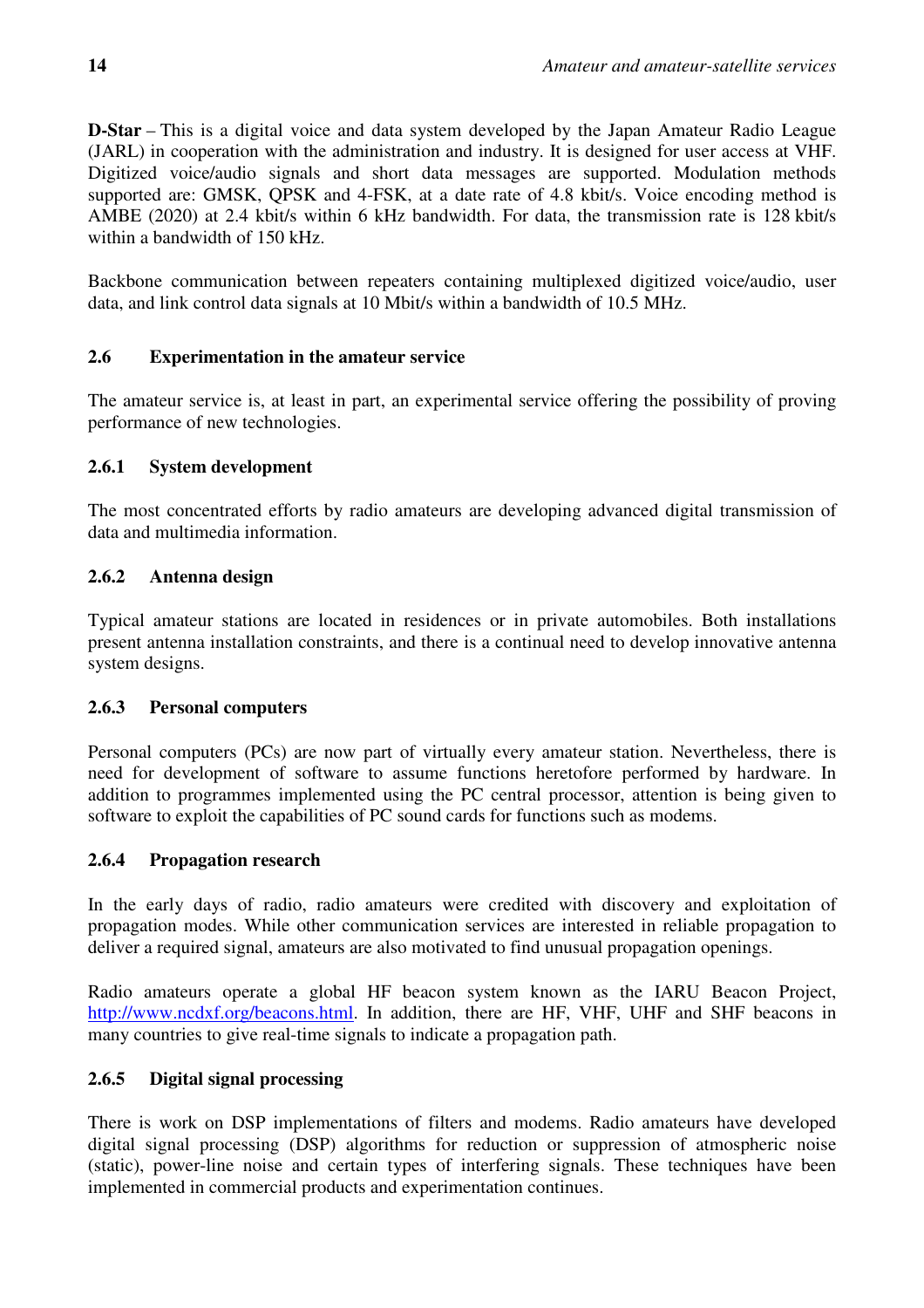## **CHAPTER 3**

## **AMATEUR-SATELLITE SERVICE**

#### **3.1 Applications of bands allocated to the amateur-satellite service**

The following table describes typical applications of frequency bands available to the amateursatellite service. Refer to RR Article **5** for the specific allocation status of each band.

| Wavelength      | <b>Frequency band</b><br>(MHz)<br>$(R = Region)$                                                                                | <b>Applications</b>                                                                                                 |
|-----------------|---------------------------------------------------------------------------------------------------------------------------------|---------------------------------------------------------------------------------------------------------------------|
| 40 m            | 7 000-7 100 (primary)                                                                                                           | These bands are identified only for limited satellite application, such as                                          |
| 20 <sub>m</sub> | 14 000-14 250 (primary)                                                                                                         | ionospheric research, because of potential interference to and from<br>terrestrial users.                           |
| 17 <sub>m</sub> | 18 068-18 168<br>(conditions of co-primary<br>use with other services in<br>a number of countries are<br>given in RR No. 5.154) | For example It is planned that South African Cubesat ZACube-1 will<br>operate at 14 MHz to support auroral research |
| 15 <sub>m</sub> | 21 000-21 450 (primary)                                                                                                         |                                                                                                                     |
| 12 <sub>m</sub> | 24 890-24 990 (primary)                                                                                                         |                                                                                                                     |
| 10 <sub>m</sub> | 28 000-29 700 (primary)                                                                                                         | This band is used primarily in conjunction with an input or output in the<br>144 MHz band.                          |
|                 | <b>Frequency band</b><br>(MHz)                                                                                                  |                                                                                                                     |
| 2m              | 144-146 (primary)                                                                                                               | These bands are in heavy use by numerous amateur satellites for inputs                                              |
| 70 cm           | 435-438 (secondary)<br>RR No. 5.282                                                                                             | and outputs.                                                                                                        |
| 23 cm           | 1 260-1 270 (secondary)<br>Earth-to-space only<br>RR No. 5.282                                                                  | These bands are used as alternatives to the 144 MHz and 435 MHz bands<br>because of congestion.                     |
| 13 cm           | 2 400-2 450 (secondary)<br>RR No. 5.282                                                                                         |                                                                                                                     |
| 9 cm            | 3 400-3 410 (secondary)<br>Regions 2 and 3 only<br>RR No. 5.282                                                                 |                                                                                                                     |
| 5 cm            | 5 650-5 670 (Secondary)<br>Earth-to-space only<br>RR No. 5.282                                                                  | These bands are used for experimental amateur satellites.                                                           |
|                 | 5 830-5 850 (secondary)<br>Space-to-earth only                                                                                  |                                                                                                                     |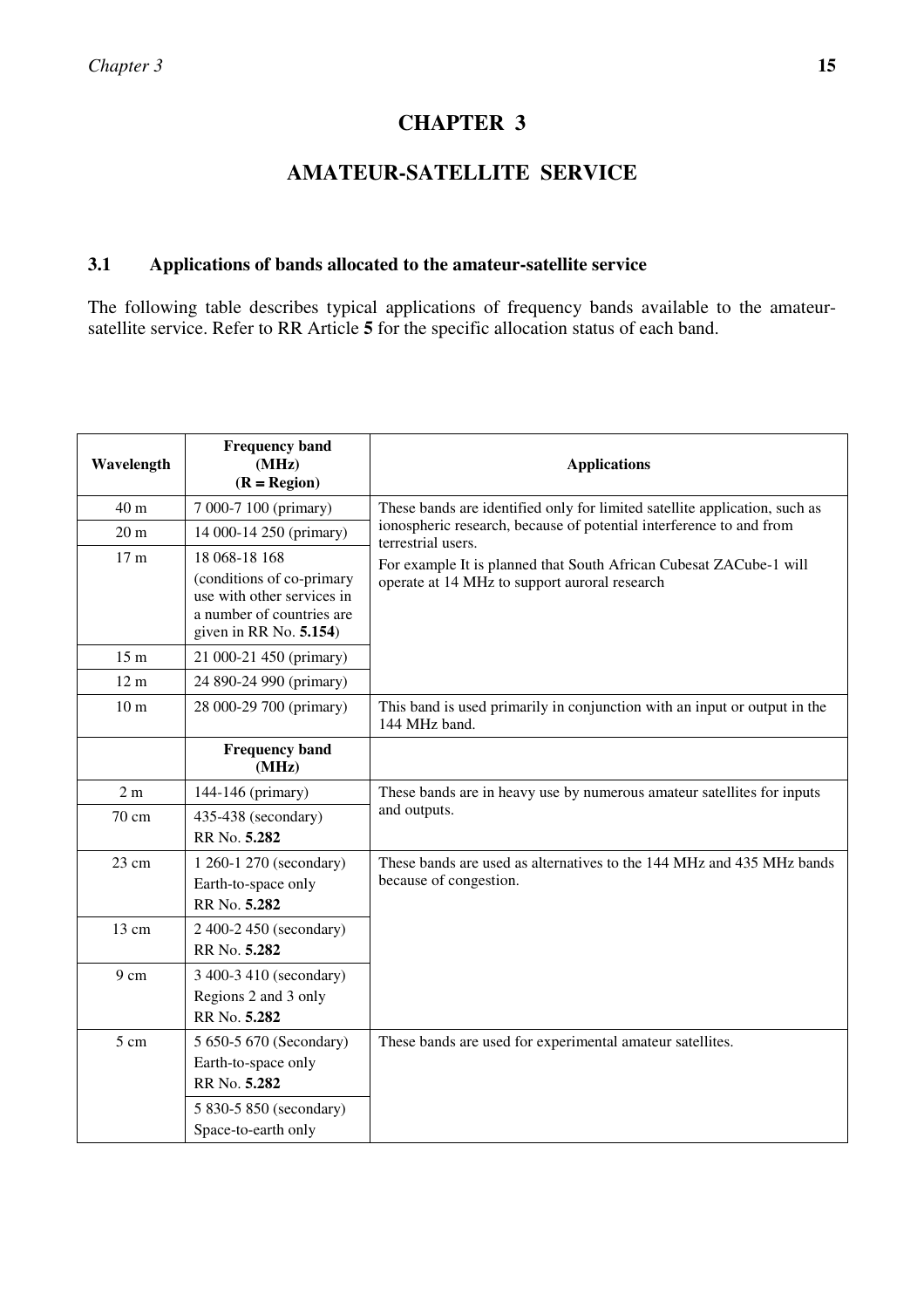| Wavelength       | <b>Frequency band</b><br>(MHz)<br>$(R = Region)$ | <b>Applications</b>                                                     |
|------------------|--------------------------------------------------|-------------------------------------------------------------------------|
| $3 \text{ cm}$   | $10.45 - 10.5$ (secondary)                       | These bands are used for experimental amateur satellite communications. |
| $1.2 \text{ cm}$ | 24-24.05 (primary)                               |                                                                         |
| $6 \text{ mm}$   | 47-47.2 (primary)                                | These bands are used for experimental amateur satellites.               |
| $4 \text{ mm}$   | 76-77.5 (secondary)                              |                                                                         |
|                  | 77.5-78 (primary)                                |                                                                         |
|                  | 78-81 (secondary)                                |                                                                         |
| $2 \text{ mm}$   | 134-136 (primary)                                |                                                                         |
| $2 \text{ mm}$   | $136-141$ (secondary)                            |                                                                         |
| 1 mm             | $241-248$ (secondary)                            |                                                                         |
| 1 mm             | 248-250 (primary)                                |                                                                         |

#### **3.2 Background**

The amateur-satellite programme began in 1961 with the design and launch of OSCAR (the first satellite using the acronym Orbiting Satellite Carrying Amateur Radio). The original Project OSCAR group was responsible for the first 4 amateur satellites. In 1969 the Radio Amateur Satellite Corporation (AMSAT) was formed in the USA. This was followed by the establishment of organizations in other countries including Argentina, Australia, Brazil, Chile, Denmark, Germany, Italy, India, Japan, Republic of Korea, Malaysia, New Zealand, Portugal, the Russian Republic (and the former Soviet Union), the Republic of South Africa, Spain, Sweden, Turkey and the United Kingdom. With some exceptions, these satellites were built by licensed radio amateurs, including university students. Recent developments in nano and pico-satellites (such as Cubesats) have led to a considerable increase in university and other groups developing and launching amateur satellites in addition to the original AMSAT groups.

Most satellites have been of the low-Earth-orbiting (LEO) type. Some have been designed for highly elliptical orbits (HEOs). Owing to cost, there have been no geostationary satellite orbit (GSO) satellites in the amateur-satellite service. Technology developed in the amateur-satellite service has been applied directly to commercial LEO satellite systems, and the amateur-satellite service has served as a training ground for design engineers.

#### **3.3 Operational amateur satellites**

The following table is for illustrative purpose only and does not include every amateur service nano/pico-satellite. Note that there is no requirement for an OSCAR number to be assigned to a satellite in order for it to be legitimately recognized and used in the amateur satellite service.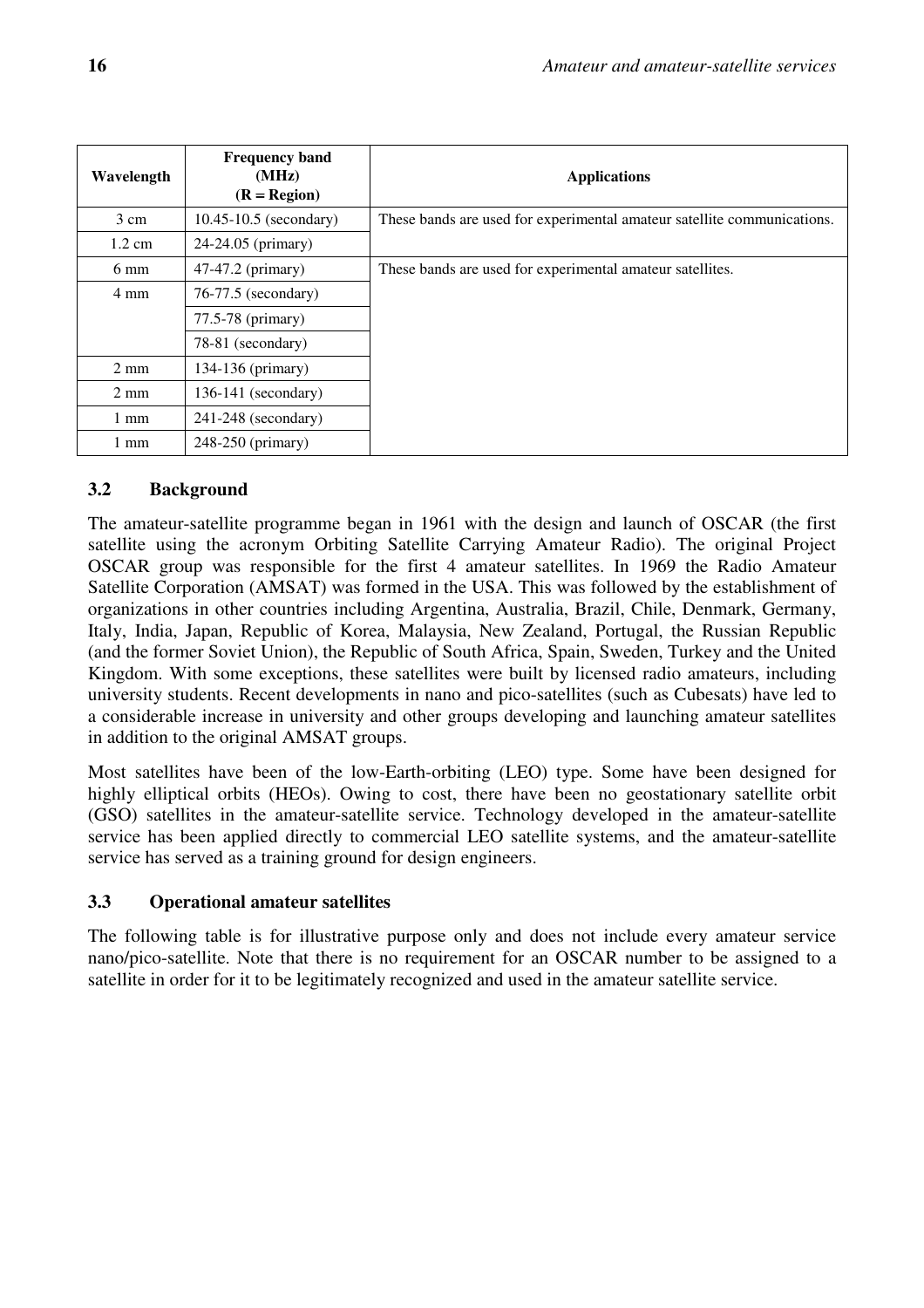| <b>Satellite</b>        | Launch  | <b>Observations</b>                                                                                                                                     |  |
|-------------------------|---------|---------------------------------------------------------------------------------------------------------------------------------------------------------|--|
| <b>AMSAT-OSCAR 7</b>    | 1974    | Linear transponder, beacons (sunlight hours)                                                                                                            |  |
| UoSat-OSCAR 11          | 1984    | Telemetry beacon                                                                                                                                        |  |
| <b>AMRAD-OSCAR 27</b>   | 1993    | FM voice repeater, packet telemetry                                                                                                                     |  |
| Fuji-OSCAR 29           | 1996    | 9 600-Bd store-and forward, linear transponder, beacon, "digitalker"                                                                                    |  |
| Gurwin-OSCAR 32         | 1998    | 9 600-Bd packet bulletin board                                                                                                                          |  |
| SEDSat-OSCAR 33         | 1998    | 9 600-Bd packet repeater                                                                                                                                |  |
| Navy-OSCAR 44           | 2001    | 1 200-Bd store-and-forward digital repeater                                                                                                             |  |
| Saudi-OSCAR 50          | 2002    | FM repeater and several experiments                                                                                                                     |  |
| <b>RS-22</b>            | 2003    | Telemetry beacon                                                                                                                                        |  |
| VUSat-OSCAR 52          | 2005    | Linear transponder and Morse CW beacon                                                                                                                  |  |
| CubeSat-OSCAR 55        | 2003    | Telemetry beacons                                                                                                                                       |  |
| CubeSat-OSCAR 57        | 2003    | Beacon and telemetry                                                                                                                                    |  |
| CubeSat-OSCAR 58        | 2005    | Beacon and telemetry                                                                                                                                    |  |
| GeneSat-1               | 2006    | 1 200-Bd telemetry beacon                                                                                                                               |  |
| Delfi-OSCAR 64          | 2008    | 1 200-Bd telemetry beacon                                                                                                                               |  |
| Cubesat OSCAR 65        | 2008    | 1 200-Bd telemetry beacon, 9 600-Bd digipeater                                                                                                          |  |
| Cubesat OSCAR 66        | 2008    | Morse CW beacon, FM packet repeater, digitalker                                                                                                         |  |
| <b>COMPASS-1</b>        | 2008    | Morse CW beacon                                                                                                                                         |  |
| $RS-30$                 | 2008    | Morse CW beacon                                                                                                                                         |  |
| <b>PRISM</b>            | 2009    | Morse CW beacon, 1 200-Bd and 9 600-Bd telemetry beacons                                                                                                |  |
| KKS-1                   | 2009    | Morse CW beacon, digital down link                                                                                                                      |  |
| <b>STARS</b>            | 2009    | Morse CW beacon, 1 200-Bd packet down link                                                                                                              |  |
| SwissCube               | 2009    | Morse CW beacon, 1 200-Bd telemetry beacon                                                                                                              |  |
| ITUpSAT1                | 2009    | Morse CW beacon, 19 200-Bd telemetry beacon                                                                                                             |  |
| UWE-2                   | 2009    | 9 600-Bd telemetry beacon                                                                                                                               |  |
| <b>BEESAT</b>           | 2009    | Morse CW beacon, 4 800-Bd and 9 600-Bd telemetry beacons                                                                                                |  |
| Hope OSCAR 68           | 2009    | Morse CW beacon                                                                                                                                         |  |
| Fastrac OSCAR 69        | 2010    | 1 200-Bd telemetry beacon                                                                                                                               |  |
| Fastrac OSCAR 70        | 2010    | 1 200-Bd telemetry beacon                                                                                                                               |  |
| O/OREOS                 | 2010    | 1 200-Bd telemetry beacon                                                                                                                               |  |
| <b>SRMSAT</b>           | 2011    | Morse CW beacon                                                                                                                                         |  |
| <b>JUNGU</b>            | 2011    | Morse CW beacon                                                                                                                                         |  |
| <b>SRMSAT</b>           | 2011    | Morse CW beacon                                                                                                                                         |  |
| Explorer 1 Prime Unit 2 | 2011    | 1 200-Bd telemetry beacon                                                                                                                               |  |
| MCubed                  | 2011    | 9 600-Bd telemetry beacon                                                                                                                               |  |
| $RAX-2$                 | 2011    | 9 600-Bd telemetry beacon                                                                                                                               |  |
| $AO-71$                 | 2011    | Morse CW beacon                                                                                                                                         |  |
| PW-Sat                  | 2012    | Morse CW beacon                                                                                                                                         |  |
| $MO-72$                 | 2012    | 625-Bd and 1 250-Bd telemetry beacons                                                                                                                   |  |
|                         |         |                                                                                                                                                         |  |
| <b>ARISS</b>            | Ongoing | Amateur Radio on the International Space Station (ARISS) includes<br>voice communications, packet radio, digital television and several<br>experiments. |  |

NOTE – Additional information is available at http://www.amsat.org.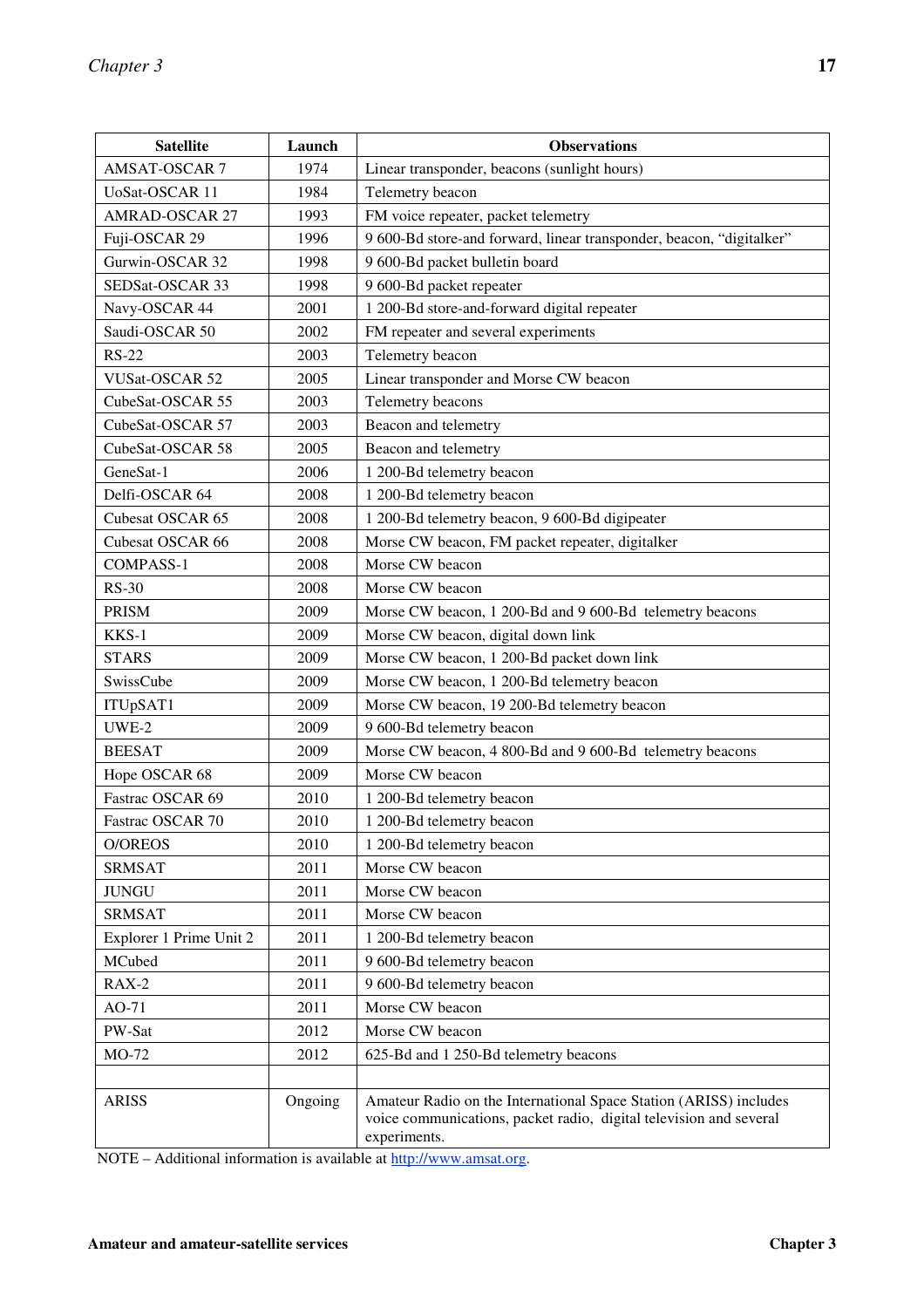## **3.4 Amateur earth stations**

Amateur earth stations in the amateur-satellite service fall into two classes: telecommand and users.

Telecommand stations located throughout the world are privileged to turn amateur satellites on and off, and to modify their operation in accordance with RR No. **25.11**.

User stations are licensed amateur stations with essentially the same equipment as used for terrestrial amateur operations. The primary differences are antennas and transmitter-receivers optimized for amateur-satellite operations.

An increasingly common practice is for multiple amateur stations to receive telemetry and automatically upload it to the telecommand station via the Internet to provide greater orbital coverage.

#### **3.5 Experimentation in the amateur-satellite service**

The amateur-satellite service is highly experimental. It was not certain at the beginning of the OSCAR programme whether small groups of amateurs could design satellites, arrange for their launch, develop sufficient financial resources, and manage orbiting satellites. These questions were answered positively in the early years of the programme. Each satellite offered new challenges that were successfully met by licensed amateurs.

Because resources were scarce and were scattered in different countries, it became necessary to use "distributed engineering" to accomplish design, construction and testing of amateur satellites. Internet e-mail, amateur-satellite conferences and amateur radio communications were instrumental in the coordination.

In addition to solving "radio" design challenges, many lessons were learned concerning the physical and thermal design of the spacecraft, attitude control, power system management and orbital mechanics. The amateur-satellite service has proven to be a good training ground for satellite technology.

#### **3.6 Frequency co-ordination in the amateur-satellite service**

The International Amateur Radio Union (IARU) provides advice and frequency co-ordination to assist amateur satellite builders and prospective builders. More information can be found regarding this at: http://www.iaru.org/satellite.html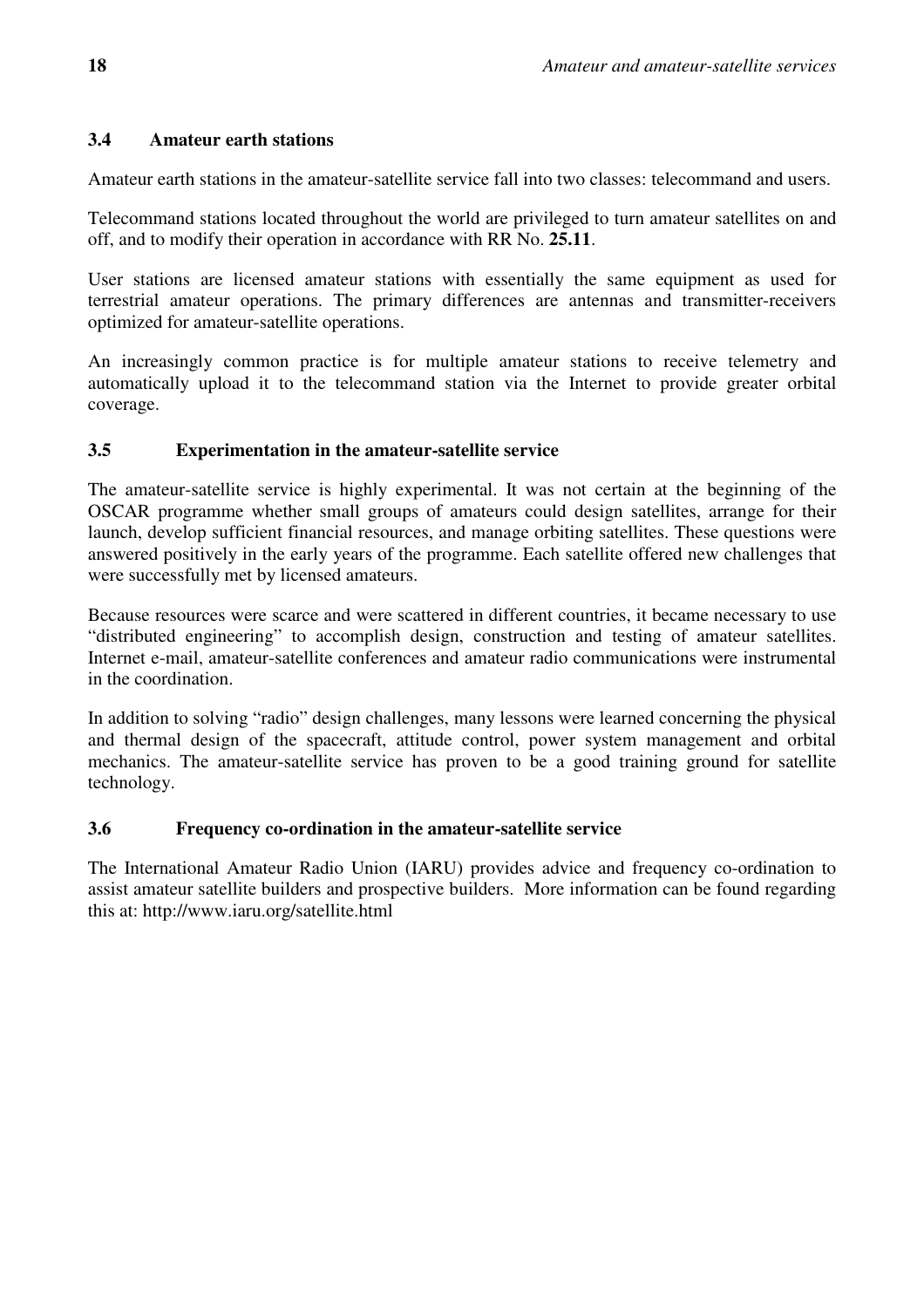## **CHAPTER 4**

## **EXTRACTS OF RADIO REGULATIONS (EDITION OF 2012)**

## ARTICLE 1

## **Terms and definitions**

## **Section III – Radio services**

**1.56** *amateur service:* A *radiocommunication service* for the purpose of selftraining, intercommunication and technical investigations carried out by amateurs, that is, by duly authorized persons interested in radio technique solely with a personal aim and without pecuniary interest.

**1.57** *amateur-satellite service:* A *radiocommunication service* using *space stations* on earth *satellites* for the same purposes as those of the *amateur service*.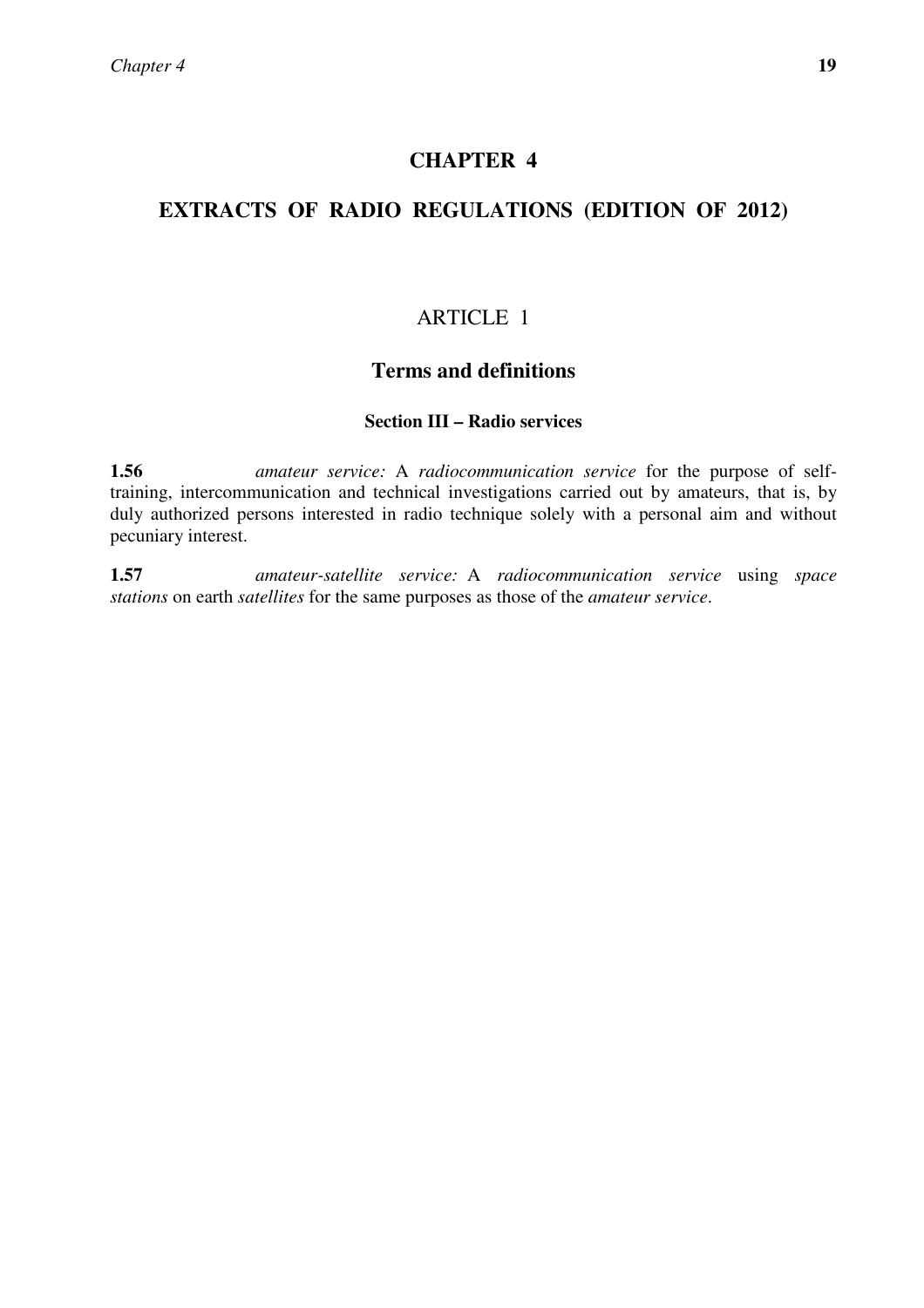## ARTICLE 5

#### **Frequency Allocations**

#### **Section I – Regions and areas**

**5.2** For the allocation of frequencies the world has been divided into three Regions<sup>1</sup> as shown on the following map and described in Nos. **5.3** to **5.9**:



The shaded part represents the Tropical Zones as defined in Nos. **5.16** to **5.20** and **5.21**.

**5.3** *Region 1:* Region 1 includes the area limited on the east by line A (lines A, B and C are defined below) and on the west by line B, excluding any of the territory of the Islamic Republic of Iran which lies between these limits. It also includes the whole of the territory of Armenia, Azerbaijan, the Russian Federation, Georgia, Kazakhstan, Mongolia, Uzbekistan, Kyrgyzstan, Tajikistan, Turkmenistan, Turkey and Ukraine and the area to the north of Russian Federation which lies between lines A and C.

**5.4** *Region 2:* Region 2 includes the area limited on the east by line B and on the west by line C.

**5.5** *Region 3:* Region 3 includes the area limited on the east by line C and on the west by line A, except any of the territory of Armenia, Azerbaijan, the Russian Federation, Georgia, Kazakhstan, Mongolia, Uzbekistan, Kyrgyzstan, Tajikistan, Turkmenistan, Turkey and Ukraine and the area to the north of Russian Federation. It also includes that part of the territory of the Islamic Republic of Iran lying outside of those limits.

ł

<sup>1</sup> **5.2.1** It should be noted that where the words "regions" or "regional" are without a capital "R" in these Regulations, they do not relate to the three Regions here defined for purposes of frequency allocation.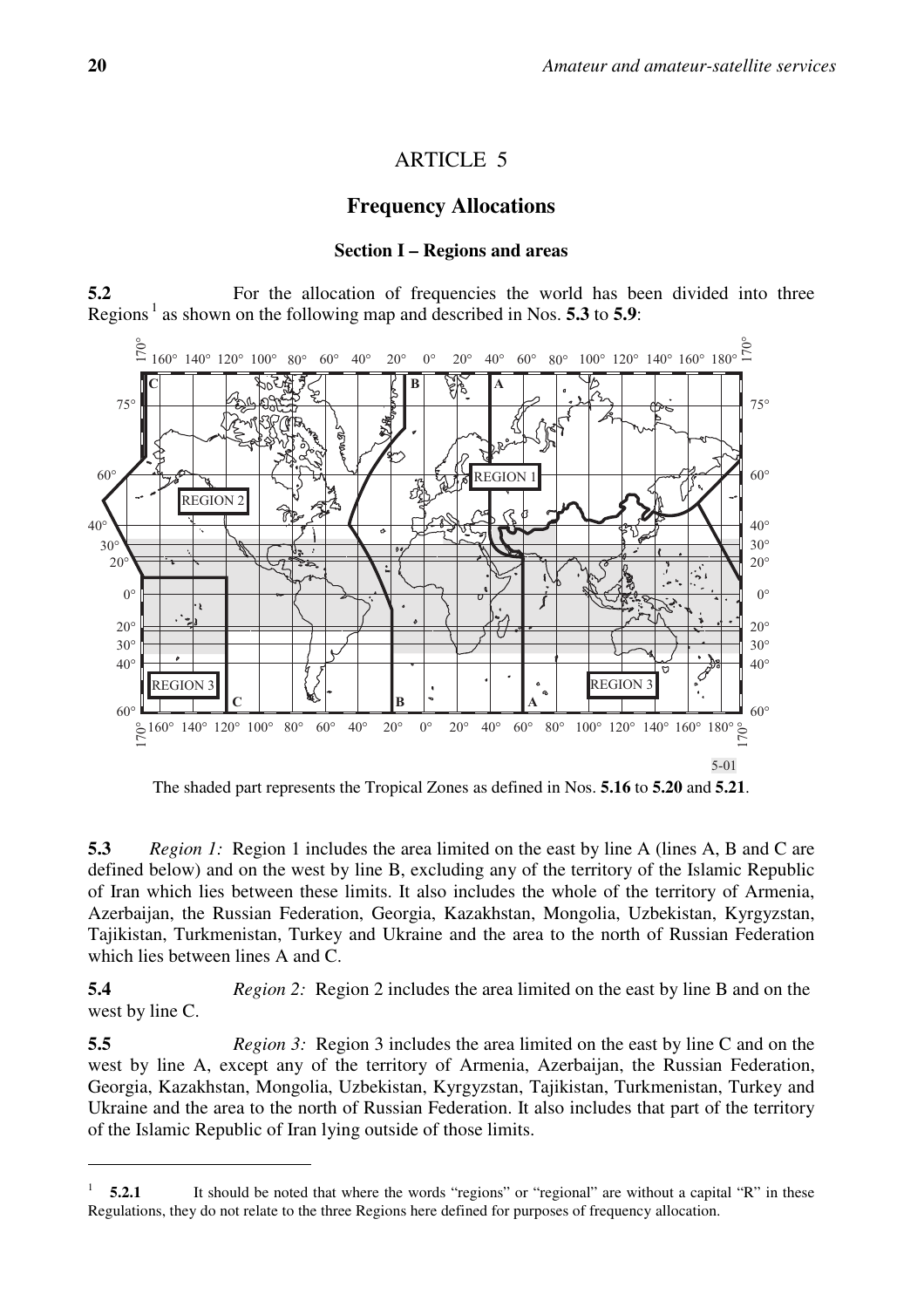## **5.6** The lines A, B and C are defined as follows:

**5.7** *Line A:* Line A extends from the North Pole along meridian 40° East of Greenwich to parallel 40° North; thence by great circle arc to the intersection of meridian 60° East and the Tropic of Cancer; thence along the meridian 60° East to the South Pole.

**5.8** *Line B:* Line B extends from the North Pole along meridian 10° West of Greenwich to its intersection with parallel 72° North; thence by great circle arc to the intersection of meridian 50° West and parallel 40° North; thence by great circle arc to the intersection of meridian 20° West and parallel 10° South; thence along meridian 20° West to the South Pole.

**5.9** *Line C:* Line C extends from the North Pole by great circle arc to the intersection of parallel 65° 30′ North with the international boundary in Bering Strait; thence by great circle arc to the intersection of meridian 165° East of Greenwich and parallel 50° North; thence by great circle arc to the intersection of meridian 170° West and parallel 10° North; thence along parallel 10° North to its intersection with meridian 120° West; thence along meridian 120° West to the South Pole.

**5.10** For the purposes of these Regulations, the term "African Broadcasting Area" means:

- **5.11** *a)* African countries, parts of countries, territories and groups of territories situated between the parallels 40° South and 30° North;
- **5.12** *b)* islands in the Indian Ocean west of meridian 60° East of Greenwich, situated between the parallel 40° South and the great circle arc joining the points 45° East, 11° 30′ North and 60° East, 15° North;
- **5.13** *c)* islands in the Atlantic Ocean east of line B defined in No. **5.8** of these Regulations, situated between the parallels 40° South and 30° North.

**5.14** The "European Broadcasting Area" is bounded on the west by the western boundary of Region 1, on the east by the meridian 40° East of Greenwich and on the south by the parallel 30° North so as to include the northern part of Saudi Arabia and that part of those countries bordering the Mediterranean within these limits. In addition, Armenia, Azerbaijan, Georgia and those parts of the territories of Iraq, Jordan, Syrian Arab Republic, Turkey and Ukraine lying outside the above limits are included in the European Broadcasting Area. (WRC-07)

**5.15** The "European Maritime Area" is bounded to the north by a line extending along parallel 72° North from its intersection with meridian 55° East of Greenwich to its intersection with meridian 5° West, then along meridian 5° West to its intersection with parallel 67° North, thence along parallel 67° North to its intersection with meridian 32° West; to the west by a line extending along meridian 32° West to its intersection with parallel 30° North; to the south by a line extending along parallel 30° North to its intersection with meridian 43° East; to the east by a line extending along meridian 43° East to its intersection with parallel 60° North, thence along parallel 60° North to its intersection with meridian 55° East and thence along meridian 55° East to its intersection with parallel 72° North.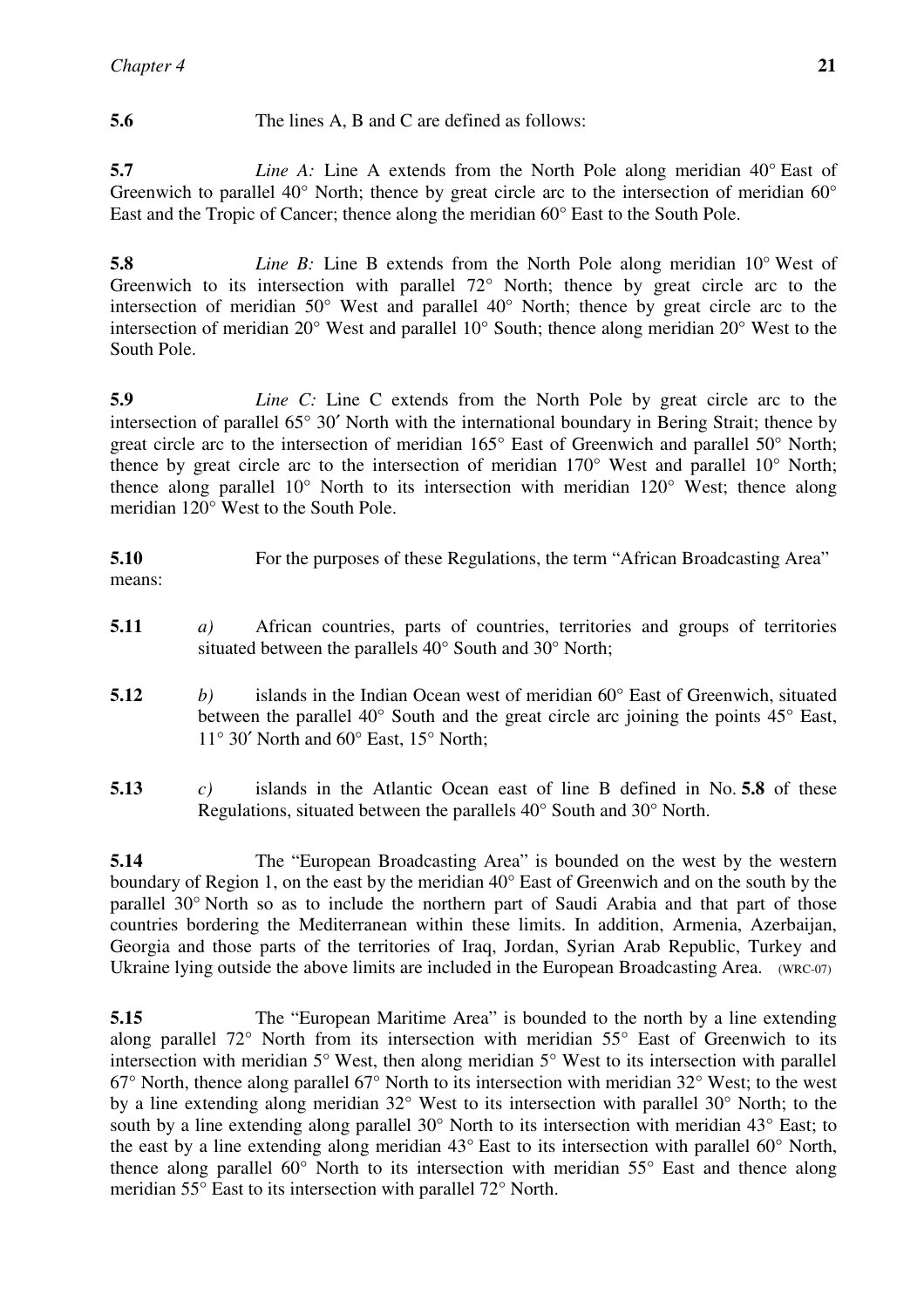# **5.16** 1) The "Tropical Zone" (see map in No. **5.2**) is defined as:

- **5.17** *a)* the whole of that area in Region 2 between the Tropics of Cancer and Capricorn;
- **5.18** *b)* the whole of that area in Regions 1 and 3 contained between the parallels 30° North and 35° South with the addition of:
- **5.19** i) The area contained between the meridians 40° East and 80° East of Greenwich and the parallels 30° North and 40° North;
- **5.20** ii) that part of Libyan Arab Jamahiriya north of parallel 30° North.

**5.21** 2) In Region 2, the Tropical Zone may be extended to parallel 33° North, subject to special agreements between the countries concerned in that Region (see Article **6**).

**5.22** A sub-Region is an area consisting of two or more countries in the same Region.

# **Section II – Categories of services and allocations**

**5.23** *Primary and secondary services*

**5.24** 1) Where, in a box of the Table in Section IV of this Article, a band is indicated as allocated to more than one service, either on a worldwide or Regional basis, such services are listed in the following order:

- **5.25** *a)* services the names of which are printed in "capitals" (example: FIXED); these are called "primary" services;
- **5.26** *b)* services the names of which are printed in "normal characters" (example: Mobile); these are called "secondary" services (see Nos. **5.28** to **5.31**).

**5.27** 2) Additional remarks shall be printed in normal characters (example: MOBILE except aeronautical mobile).

- **5.28** 3) Stations of a secondary service:
- **5.29** *a)* shall not cause harmful interference to stations of primary services to which frequencies are already assigned or to which frequencies may be assigned at a later date;
- **5.30** *b)* cannot claim protection from harmful interference from stations of a primary service to which frequencies are already assigned or may be assigned at a later date;
- **5.31** *c)* can claim protection, however, from harmful interference from stations of the same or other secondary service(s) to which frequencies may be assigned at a later date.

**5.32** 4) Where a band is indicated in a footnote of the Table as allocated to a service "on a secondary basis" in an area smaller than a Region, or in a particular country, this is a secondary service (see Nos. **5.28** to **5.31**).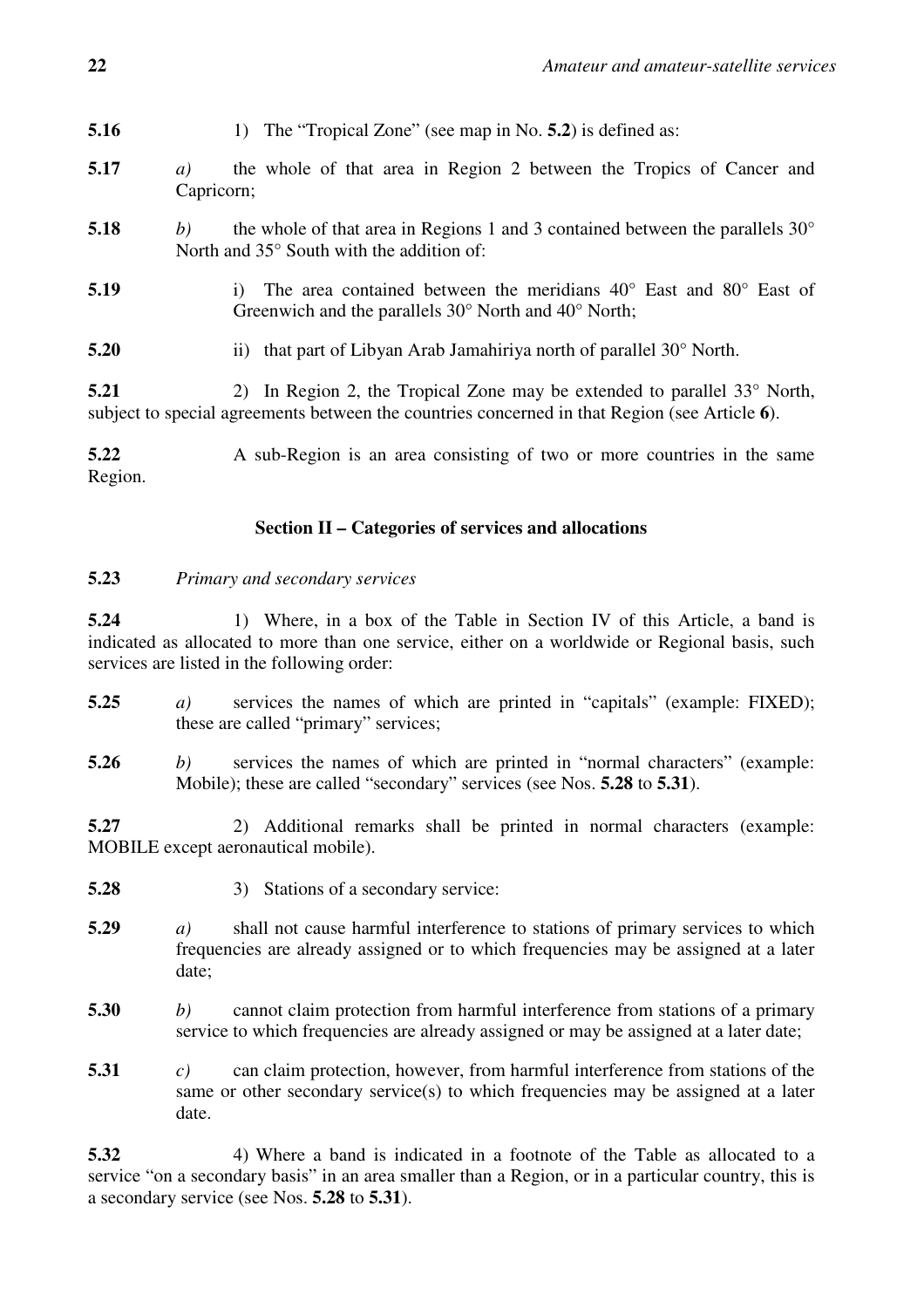**5.33** 5) Where a band is indicated in a footnote of the Table as allocated to a service "on a primary basis", in an area smaller than a Region, or in a particular country, this is a primary service only in that area or country.

## **5.34** *Additional allocations*

**5.35** 1) Where a band is indicated in a footnote of the Table as "also allocated" to a service in an area smaller than a Region, or in a particular country, this is an "additional" allocation, i.e. an allocation which is added in this area or in this country to the service or services which are indicated in the Table (see No. **5.36**).

**5.36** 2) If the footnote does not include any restriction on the service or services concerned apart from the restriction to operate only in a particular area or country, stations of this service or these services shall have equality of right to operate with stations of the other primary service or services indicated in the Table.

**5.37** 3) If restrictions are imposed on an additional allocation in addition to the restriction to operate only in a particular area or country, this is indicated in the footnote of the Table.

## **5.38** *Alternative allocations*

**5.39** 1) Where a band is indicated in a footnote of the Table as "allocated" to one or more services in an area smaller than a Region, or in a particular country, this is an "alternative" allocation, i.e. an allocation which replaces, in this area or in this country, the allocation indicated in the Table (see No. **5.40**).

**5.40** 2) If the footnote does not include any restriction on stations of the service or services concerned, apart from the restriction to operate only in a particular area or country, these stations of such a service or services shall have an equality of right to operate with stations of the primary service or services, indicated in the Table, to which the band is allocated in other areas or countries.

**5.41** 3) If restrictions are imposed on stations of a service to which an alternative allocation is made, in addition to the restriction to operate only in a particular country or area, this is indicated in the footnote.

## **5.42** *Miscellaneous provisions*

**5.43** 1) Where it is indicated in these Regulations that a service or stations in a service may operate in a specific frequency band subject to not causing harmful interference to another service or to another station in the same service, this means also that the service which is subject to not causing harmful interference cannot claim protection from harmful interference caused by the other service or other station in the same service. (WRC-2000)

**5.43A** 1*bis*) Where it is indicated in these Regulations that a service or stations in a service may operate in a specific frequency band subject to not claiming protection from another service or from another station in the same service, this means also that the service which is subject to not claiming protection shall not cause harmful interference to the other service or other station in the same service. (WRC-2000)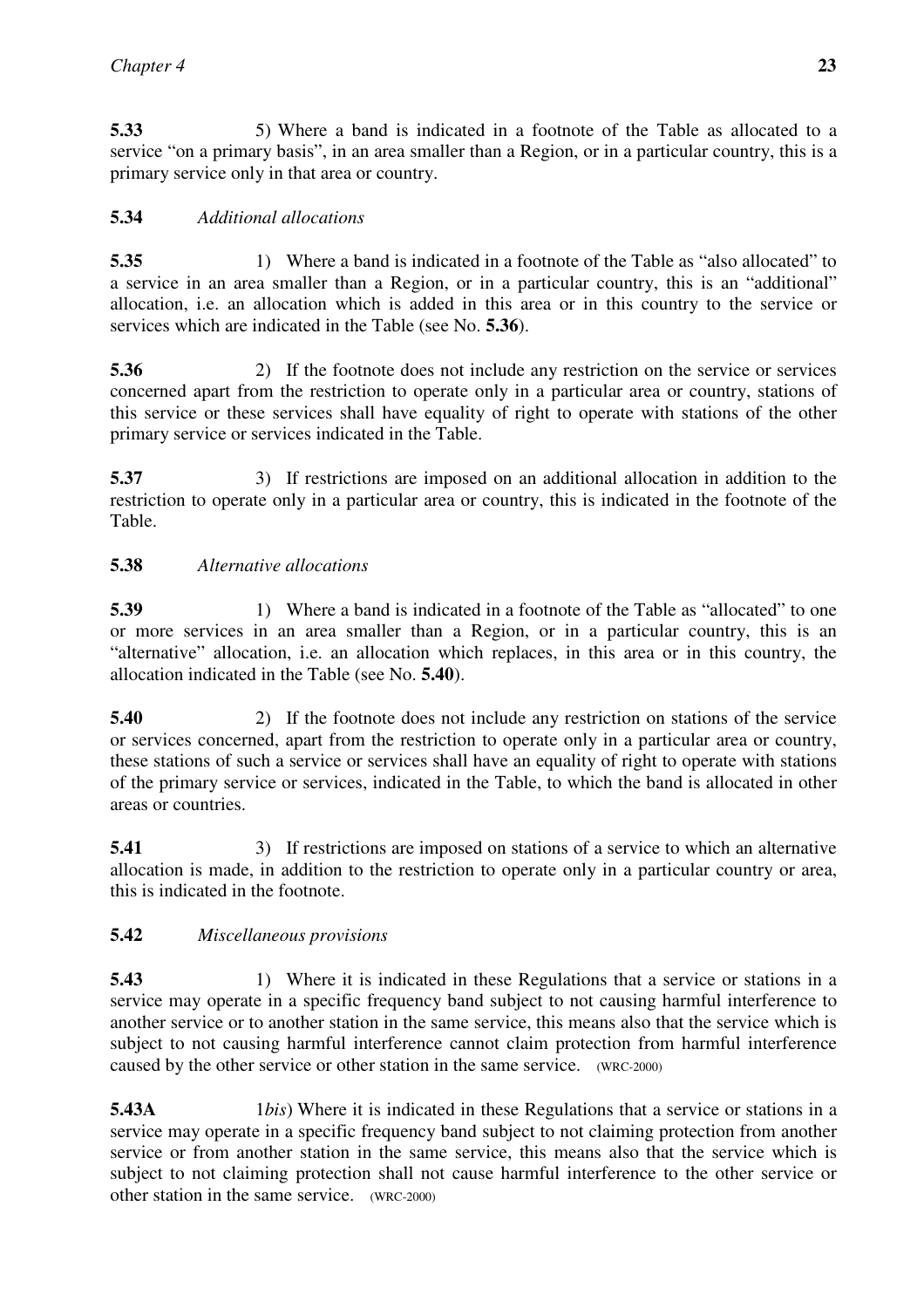**5.44** 2) Except if otherwise specified in a footnote, the term "fixed service", where appearing in Section IV of this Article, does not include systems using ionospheric scatter propagation.

| <b>Allocation to services</b>                                                                                   |                                                                                                                                       |                                                                                                  |  |  |  |
|-----------------------------------------------------------------------------------------------------------------|---------------------------------------------------------------------------------------------------------------------------------------|--------------------------------------------------------------------------------------------------|--|--|--|
| <b>Region 1</b>                                                                                                 | <b>Region 2</b>                                                                                                                       | <b>Region 3</b>                                                                                  |  |  |  |
| kHz                                                                                                             |                                                                                                                                       |                                                                                                  |  |  |  |
| 135.7-137.8<br><b>FIXED</b><br><b>MARITIME MOBILE</b><br>Amateur 5.67A                                          | 135.7-137.8<br><b>FIXED</b><br><b>MARITIME MOBILE</b><br>Amateur 5.67A                                                                | 135.7-137.8<br><b>FIXED</b><br><b>MARITIME MOBILE</b><br><b>RADIONAVIGATION</b><br>Amateur 5.67A |  |  |  |
| 5.64 5.67 5.67B                                                                                                 | 5.64                                                                                                                                  | 5.64 5.67B                                                                                       |  |  |  |
| 472-479<br><b>MARITIME MOBILE 5.79</b><br>Amateur 5.80A<br>Aeronautical radionavigation 5.77 5.80<br>5.80B 5.82 |                                                                                                                                       |                                                                                                  |  |  |  |
| 1800-1810<br><b>RADIOLOCATION</b><br>5.93                                                                       | 1800-1850<br><b>AMATEUR</b>                                                                                                           | 1 800-2 000<br><b>AMATEUR</b><br><b>FIXED</b>                                                    |  |  |  |
| 1810-1850<br><b>AMATEUR</b>                                                                                     |                                                                                                                                       | MOBILE except aeronautical<br>mobile<br><b>RADIONAVIGATION</b>                                   |  |  |  |
| 5.98 5.99 5.100 5.101                                                                                           |                                                                                                                                       | Radiolocation                                                                                    |  |  |  |
| 1850-2000<br><b>FIXED</b><br>MOBILE except aeronautical<br>mobile                                               | 1850-2000<br><b>AMATEUR</b><br><b>FIXED</b><br>MOBILE except aeronautical<br>mobile<br><b>RADIOLOCATION</b><br><b>RADIONAVIGATION</b> |                                                                                                  |  |  |  |
| 5.92 5.96 5.103                                                                                                 | 5.102                                                                                                                                 | 5.97                                                                                             |  |  |  |

#### **Section IV – Table of Frequency Allocations**

**5.64** Only classes A1A or F1B, A2C, A3C, F1C or F3C emissions are authorized for stations of the fixed service in the bands allocated to this service between 90 kHz and 160 kHz (148.5 kHz in Region 1) and for stations of the maritime mobile service in the bands allocated to this service between 110 kHz and 160 kHz (148.5 kHz in Region 1). Exceptionally, class J2B or J7B emissions are also authorized in the bands between 110 kHz and 160 kHz (148.5 kHz in Region 1) for stations of the maritime mobile service.

**5.67** *Additional allocation:* in Mongolia, Kyrgyzstan and Turkmenistan, the band 130-148.5 kHz is also allocated to the radionavigation service on a secondary basis. Within and between these countries this service shall have an equal right to operate. (WRC-07)

**5.67A** Stations in the amateur service using frequencies in the band 135.7-137.8 kHz shall not exceed a maximum radiated power of 1 W (e.i.r.p.) and shall not cause harmful interference to stations of the radionavigation service operating in countries listed in No. **5.67**. (WRC-07)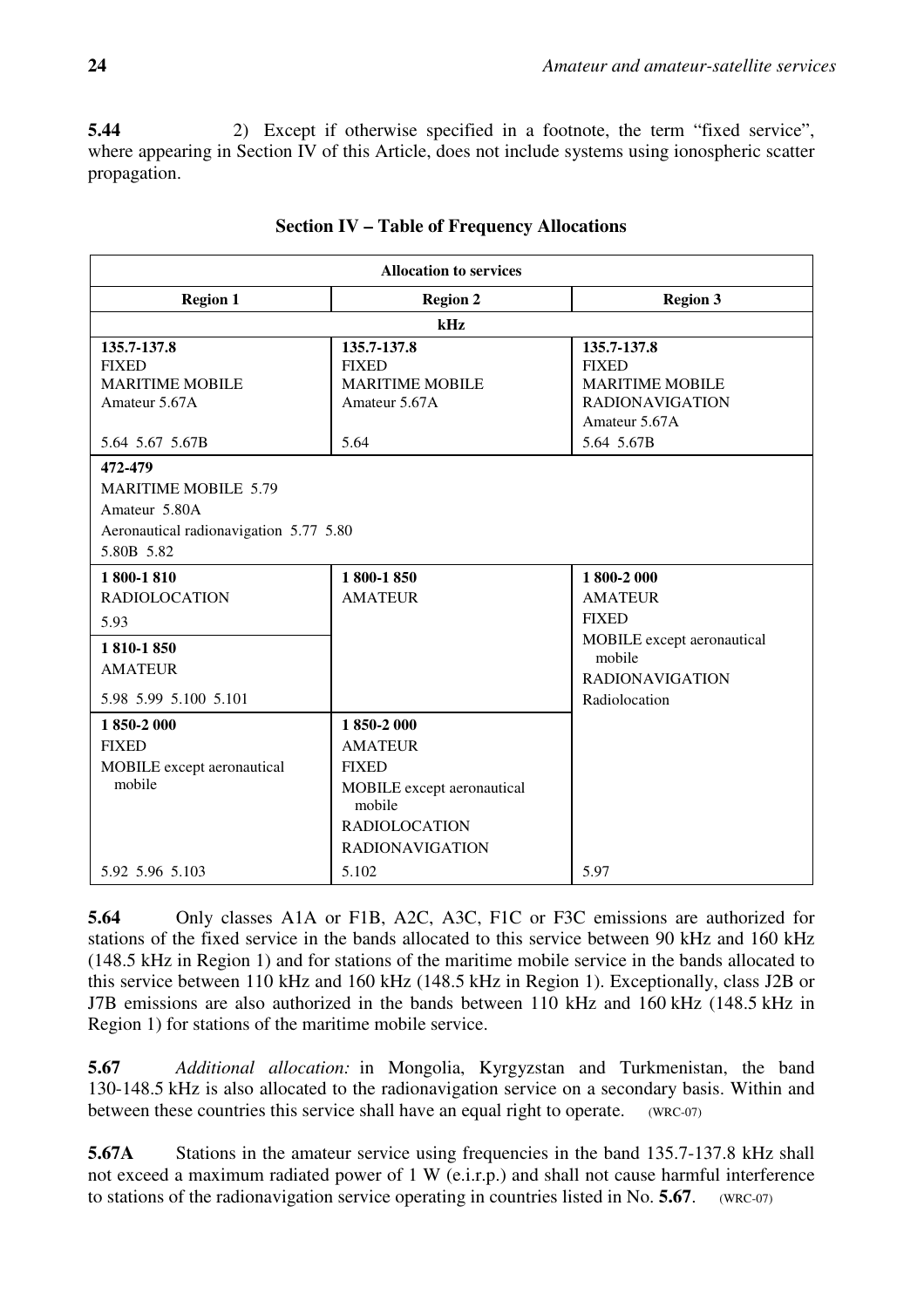**5.67B** The use of the band 135.7-137.8 kHz in Algeria, Egypt, Iran (Islamic Republic of), Iraq, Lebanon, Syrian Arab Republic, Sudan, South Sudan and Tunisia is limited to the fixed and maritime mobile services. The amateur service shall not be used in the above-mentioned countries in the band 135.7-137.8 kHz, and this should be taken into account by the countries authorizing such use. (WRC-12)

**5.77** *Different category of service:* in Australia, China, the French overseas communities of Region 3, Korea (Rep. of), India, Iran (Islamic Republic of), Japan, Pakistan, Papua New Guinea and Sri Lanka, the allocation of the frequency band 415-495 kHz to the aeronautical radionavigation service is on a primary basis. In Armenia, Azerbaijan, Belarus, the Russian Federation, Kazakhstan, Latvia, Uzbekistan and Kyrgyzstan, the allocation of the frequency band 435-495 kHz to the aeronautical radionavigation service is on a primary basis. Administrations in all the aforementioned countries shall take all practical steps necessary to ensure that aeronautical radionavigation stations in the frequency band 435-495 kHz do not cause interference to reception by coast stations of transmissions from ship stations on frequencies designated for ship stations on a worldwide basis. (WRC-12)

**5.79** The use of the bands 415-495 kHz and 505-526.5 kHz (505-510 kHz in Region 2) by the maritime mobile service is limited to radiotelegraphy.

**5.80A** The maximum equivalent isotropically radiated power (e.i.r.p.) of stations in the amateur service using frequencies in the band 472-479 kHz shall not exceed 1 W. Administrations may increase this limit of e.i.r.p. to 5 W in portions of their territory which are at a distance of over 800 km from the borders of Algeria, Saudi Arabia, Azerbaijan, Bahrain, Belarus, China, Comoros, Djibouti, Egypt, United Arab Emirates, the Russian Federation, Iran (Islamic Republic of), Iraq, Jordan, Kazakhstan, Kuwait, Lebanon, Libya, Morocco, Mauritania, Oman, Uzbekistan, Qatar, Syrian Arab Republic, Kyrgyzstan, Somalia, Sudan, Tunisia, Ukraine and Yemen. In this frequency band, stations in the amateur service shall not cause harmful interference to, or claim protection from, stations of the aeronautical radionavigation service. (WRC-12)

**5.80B** The use of the frequency band 472-479 kHz in Algeria, Saudi Arabia, Azerbaijan, Bahrain, Belarus, China, Comoros, Djibouti, Egypt, United Arab Emirates, the Russian Federation, Iraq, Jordan, Kazakhstan, Kuwait, Lebanon, Libya, Mauritania, Oman, Uzbekistan, Qatar, Syrian Arab Republic, Kyrgyzstan, Somalia, Sudan, Tunisia and Yemen is limited to the maritime mobile and aeronautical radionavigation services. The amateur service shall not be used in the above-mentioned countries in this frequency band, and this should be taken into account by the countries authorizing such use. (WRC-12)

**5.82** In the maritime mobile service, the frequency 490 kHz is to be used exclusively for the transmission by coast stations of navigational and meteorological warnings and urgent information to ships, by means of narrow-band direct-printing telegraphy. The conditions for use of the frequency 490 kHz are prescribed in Articles 31 and 52. In using the frequency band 415- 495 kHz for the aeronautical radionavigation service, administrations are requested to ensure that no harmful interference is caused to the frequency 490 kHz. In using the frequency band 472- 479 kHz for the amateur service, administrations shall ensure that no harmful interference is caused to the frequency 490 kHz. (WRC-12)

**5.92** Some countries of Region 1 use radiodetermination systems in the bands 1 606.5-1 625 kHz, 1 635-1 800 kHz, 1 850-2 160 kHz, 2 194-2 300 kHz, 2 502-2 850 kHz and 3 500-3 800 kHz, subject to agreement obtained under No. **9.21**. The radiated mean power of these stations shall not exceed 50 W.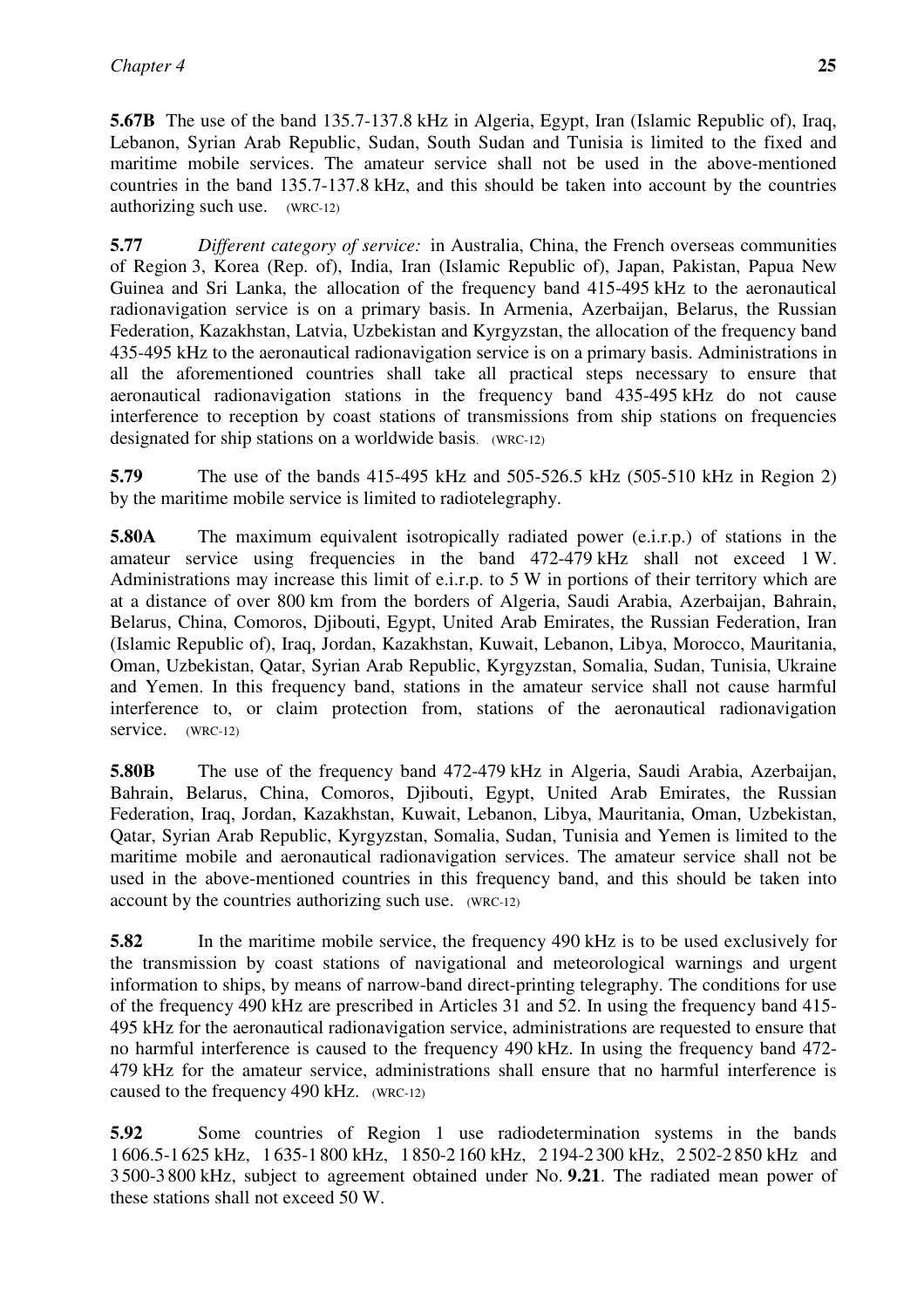**5.93** *Additional allocation:* in Angola, Armenia, Azerbaijan, Belarus, the Russian Federation, Georgia, Hungary, Kazakhstan, Latvia, Lithuania, Mongolia, Nigeria, Uzbekistan, Poland, Kyrgyzstan, Slovakia, Tajikistan, Chad, Turkmenistan and Ukraine, the bands 1 625-1 635 kHz, 1 800-1 810 kHz and 2 160-2 170 kHz are also allocated to the fixed and land mobile services on a primary basis, subject to agreement obtained under No. **9.21**. (WRC-12)

**5.96** In Germany, Armenia, Austria, Azerbaijan, Belarus, Denmark, Estonia, the Russian Federation, Finland, Georgia, Hungary, Ireland, Iceland, Israel, Kazakhstan, Latvia, Liechtenstein, Lithuania, Malta, Moldova, Norway, Uzbekistan, Poland, Kyrgyzstan, Slovakia, the Czech Rep., the United Kingdom, Sweden, Switzerland, Tajikistan, Turkmenistan and Ukraine, administrations may allocate up to 200 kHz to their amateur service in the bands 1 715- 1 800 kHz and 1 850-2 000 kHz. However, when allocating the bands within this range to their amateur service, administrations shall, after prior consultation with administrations of neighbouring countries, take such steps as may be necessary to prevent harmful interference from their amateur service to the fixed and mobile services of other countries. The mean power of any amateur station shall not exceed 10 W. (WRC-03)

**5.97** In Region 3, the Loran system operates either on 1 850 kHz or 1 950 kHz, the bands occupied being 1 825-1 875 kHz and 1 925-1 975 kHz respectively. Other services to which the band 1 800-2 000 kHz is allocated may use any frequency therein on condition that no harmful interference is caused to the Loran system operating on 1 850 kHz or 1 950 kHz.

**5.98** *Alternative allocation*: in Angola, Armenia, Azerbaijan, Belarus, Belgium, Cameroon, Congo (Rep. of the), Denmark, Egypt, Eritrea, Spain, Ethiopia, the Russian Federation, Georgia, Greece, Italy, Kazakhstan, Lebanon, Lithuania, the Syrian Arab Republic, Kyrgyzstan, Somalia, Tajikistan, Tunisia, Turkmenistan, Turkey and Ukraine, the band 1 810- 1 830 kHz is allocated to the fixed and mobile, except aeronautical mobile, services on a primary basis. (WRC-12)

**5.99** *Additional allocation:* in Saudi Arabia, Austria, Iraq, Libya, Uzbekistan, Slovakia, Romania, Slovenia, Chad, and Togo, the band 1 810-1 830 kHz is also allocated to the fixed and mobile, except aeronautical mobile, services on a primary basis. (WRC-12)

**5.100** In Region 1, the authorization to use the band 1 810-1 830 kHz by the amateur service in countries situated totally or partially north of 40° N shall be given only after consultation with the countries mentioned in Nos. **5.98** and **5.99** to define the necessary steps to be taken to prevent harmful interference between amateur stations and stations of other services operating in accordance with Nos. **5.98** and **5.99**.

**5.102** *Alternative allocation:* in Bolivia, Chile, Mexico, Paraguay, Peru and Uruguay, the band 1 850-2 000 kHz is allocated to the fixed, mobile except aeronautical mobile, radiolocation and radionavigation services on a primary basis. (WRC-07)

**5.103** In Region 1, in making assignments to stations in the fixed and mobile services in the bands 1 850-2 045 kHz, 2 194-2 498 kHz, 2 502-2 625 kHz and 2 650-2 850 kHz, administrations should bear in mind the special requirements of the maritime mobile service.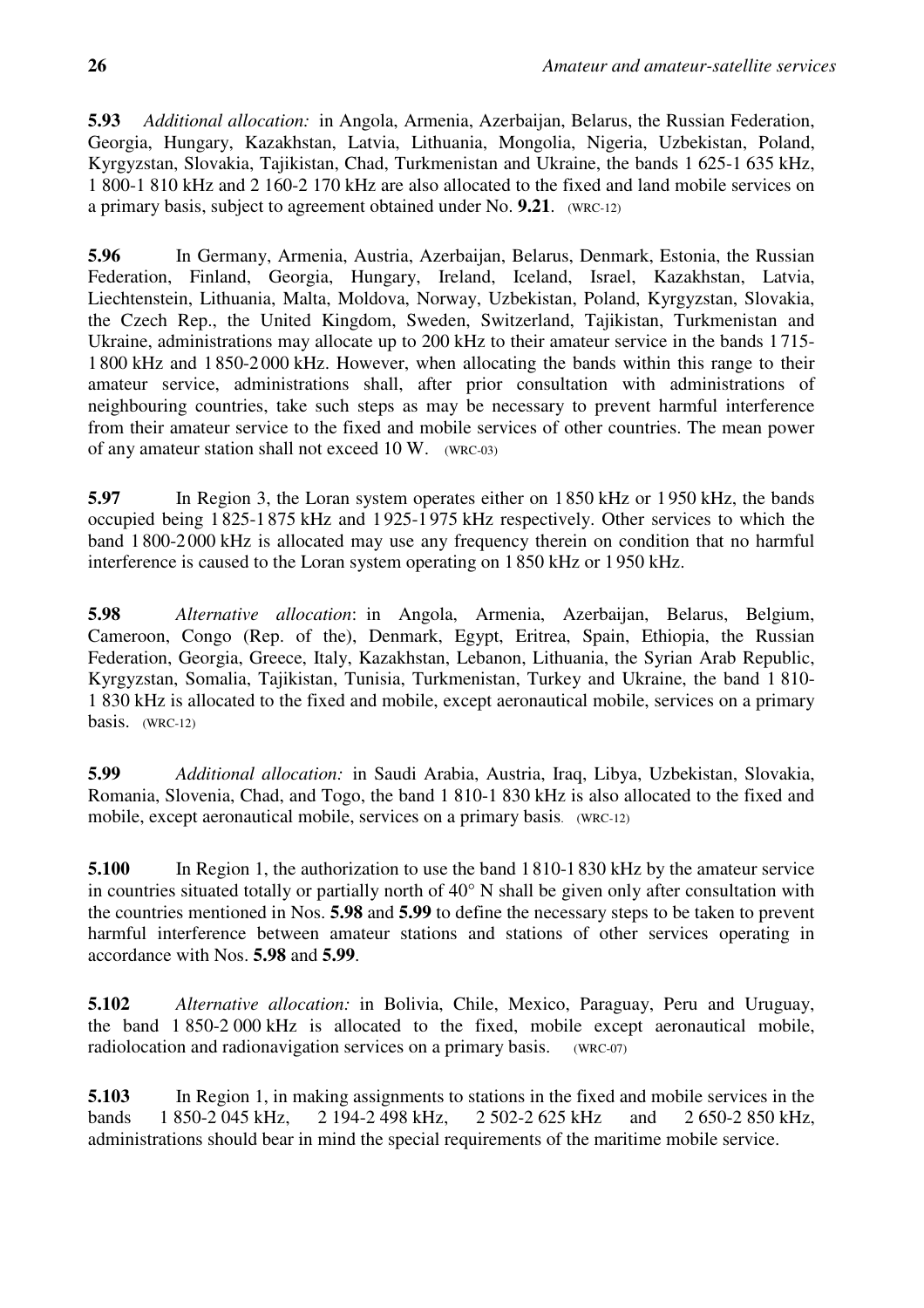#### **3 230-5 003 kHz**

| <b>Allocation to services</b> |                                   |                            |  |  |
|-------------------------------|-----------------------------------|----------------------------|--|--|
| <b>Region 1</b>               | <b>Region 2</b>                   | <b>Region 3</b>            |  |  |
| 3 500-3 800                   | 3 500-3 750                       | 3 500-3 900                |  |  |
| <b>AMATEUR</b>                | <b>AMATEUR</b>                    | <b>AMATEUR</b>             |  |  |
| <b>FIXED</b>                  |                                   | <b>FIXED</b>               |  |  |
| MOBILE except aeronautical    |                                   | <b>MOBILE</b>              |  |  |
| mobile                        | 5.119                             |                            |  |  |
| 5.92                          | 3750-4000                         |                            |  |  |
| 3 800-3 900                   | <b>AMATEUR</b>                    |                            |  |  |
| <b>FIXED</b>                  | <b>FIXED</b>                      |                            |  |  |
| AERONAUTICAL MOBILE (OR)      | <b>MOBILE</b> except aeronautical |                            |  |  |
| <b>LAND MOBILE</b>            | mobile $(R)$                      |                            |  |  |
| 3 900-3 950                   |                                   | 3 900-3 950                |  |  |
| AERONAUTICAL MOBILE (OR)      |                                   | <b>AERONAUTICAL MOBILE</b> |  |  |
| 5.123                         |                                   | <b>BROADCASTING</b>        |  |  |
| 3 950-4 000                   |                                   | 3 950-4 000                |  |  |
| <b>FIXED</b>                  |                                   | <b>FIXED</b>               |  |  |
| <b>BROADCASTING</b>           |                                   | <b>BROADCASTING</b>        |  |  |
|                               | 5.122 5.125                       | 5.126                      |  |  |

**5.119** *Additional allocation:* in Honduras, Mexico and Peru, the band 3 500-3 750 kHz is also allocated to the fixed and mobile services on a primary basis. (WRC-07)

**5.122** *Alternative allocation:* in Bolivia, Chile, Ecuador, Paraguay, Peru and Uruguay, the band 3 750-4 000 kHz is allocated to the fixed and mobile, except aeronautical mobile, services on a primary basis. (WRC-07)

**5.123** *Additional allocation:* in Botswana, Lesotho, Malawi, Mozambique, Namibia, South Africa, Swaziland, Zambia and Zimbabwe, the band 3 900-3 950 kHz is also allocated to the broadcasting service on a primary basis, subject to agreement obtained under No. **9.21**.

**5.125** *Additional allocation:* in Greenland, the band 3 950-4 000 kHz is also allocated to the broadcasting service on a primary basis. The power of the broadcasting stations operating in this band shall not exceed that necessary for a national service and shall in no case exceed 5 kW.

**5.126** In Region 3, the stations of those services to which the band 3 995-4005 kHz is allocated may transmit standard frequency and time signals.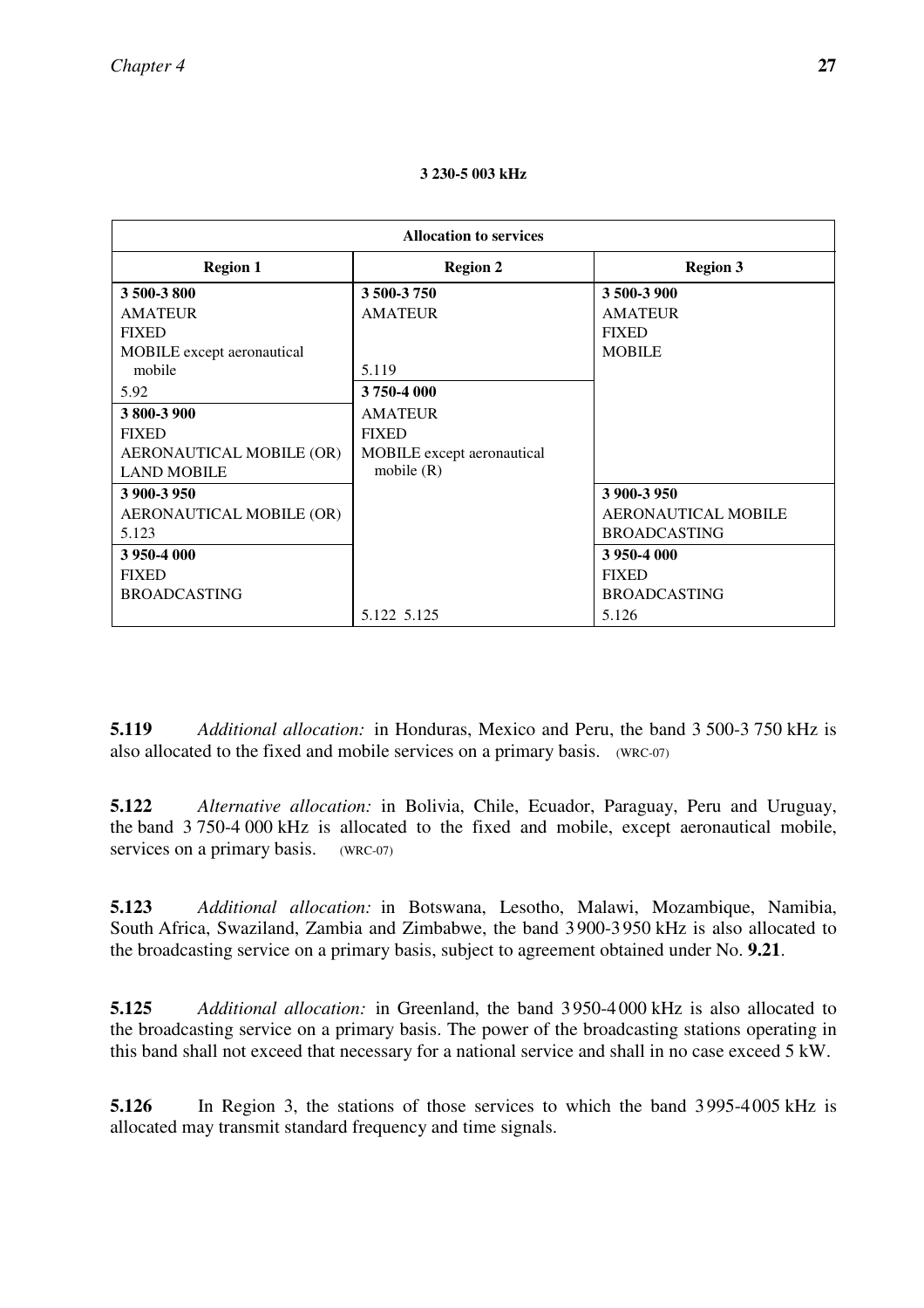| <b>Allocation to services</b>     |                                                                  |                     |  |  |
|-----------------------------------|------------------------------------------------------------------|---------------------|--|--|
| <b>Region 1</b>                   | <b>Region 2</b>                                                  | <b>Region 3</b>     |  |  |
| 7 000-7 100                       | <b>AMATEUR</b><br><b>AMATEUR-SATELLITE</b><br>5.140 5.141 5.141A |                     |  |  |
| 7 100-7 200                       | <b>AMATEUR</b><br>5.141A 5.141B                                  |                     |  |  |
| 7 200-7 300                       | 7 200-7 300                                                      | 7 200-7 300         |  |  |
| <b>BROADCASTING</b>               | <b>AMATEUR</b>                                                   | <b>BROADCASTING</b> |  |  |
|                                   | 5.142                                                            |                     |  |  |
| 7 300-7 400<br>BROADCASTING 5.134 |                                                                  |                     |  |  |
| 5.143 5.143A 5.143B 5.143C 5.143D |                                                                  |                     |  |  |
| 7 400-7 450                       | 7 400-7 450                                                      | 7 400-7 450         |  |  |
| <b>BROADCASTING</b>               | <b>FIXED</b>                                                     | <b>BROADCASTING</b> |  |  |
|                                   | MOBILE except aeronautical                                       |                     |  |  |
| 5.143B 5.143C                     | mobile $(R)$                                                     | 5.143A 5.143C       |  |  |

**5 003-7 450 kHz** 

**5.138** The following bands:

| 6765-6795 kHz     | (centre frequency 6780 kHz),                                                                 |
|-------------------|----------------------------------------------------------------------------------------------|
| 433.05-434.79 MHz | (centre frequency 433.92 MHz) in Region 1<br>except in the countries mentioned in No. 5.280, |
| 61-61.5 GHz       | (centre frequency 61.25 GHz),                                                                |
| 122-123 GHz       | (centre frequency 122.5 GHz), and                                                            |
| 244-246 GHz       | (centre frequency 245 GHz)                                                                   |

are designated for industrial, scientific and medical (ISM) applications. The use of these frequency bands for ISM applications shall be subject to special authorization by the administration concerned, in agreement with other administrations whose radiocommunication services might be affected. In applying this provision, administrations shall have due regard to the latest relevant ITU-R Recommendations.

**5.140** *Additional allocation:* in Angola, Iraq, Kenya, Somalia and Togo, the band 7 000-7 050 kHz is also allocated to the fixed service on a primary basis. (WRC-12)

**5.141** *Alternative allocation:* in Egypt, Eritrea, Ethiopia, Guinea, Libya, Madagascar and Niger, the band 7 000-7 050 kHz is allocated to the fixed service on a primary basis. (WRC-12)

**5.141A** *Additional allocation:* in Uzbekistan and Kyrgyzstan, the bands 7 000-7 100 kHz and 7 100-7 200 kHz are also allocated to the fixed and land mobile services on a secondary basis. (WRC-03)

**5.141B** *Additional allocation:* in Algeria, Saudi Arabia, Australia, Bahrain, Botswana, Brunei Darussalam, China, Comoros, Korea (Rep. of), Diego Garcia, Djibouti, Egypt, United Arab Emirates, Eritrea, Indonesia, Iran (Islamic Republic of), Japan, Jordan, Kuwait, Libya, Morocco, Mauritania, Niger, New Zealand, Oman, Papua New Guinea, Qatar, the Syrian Arab Republic, Singapore, Sudan, South Sudan, Tunisia, Viet Nam and Yemen, the band 7 100- 7 200 kHz is also allocated to the fixed and the mobile, except aeronautical mobile (R), services on a primary basis. (WRC-12)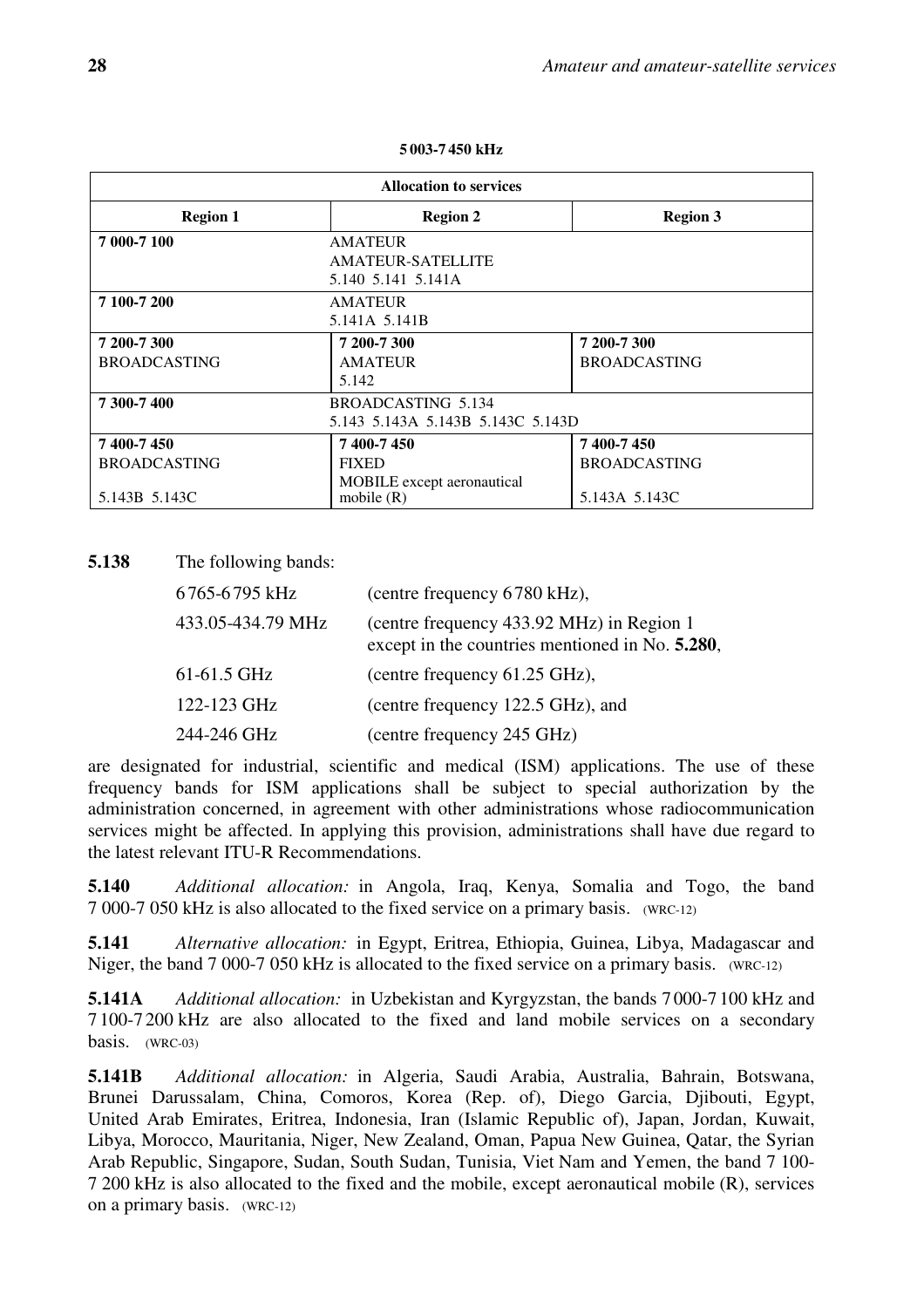## **5.141C** (SUP - WRC-12)

**5.142** The use of the band 7 200-7 300 kHz in Region 2 by the amateur service shall not impose constraints on the broadcasting service intended for use within Region 1 and Region 3. (WRC-12)

**5.143** *Additional allocation:* frequencies in the band 7 300-7 350 kHz may be used by stations in the fixed service and in the land mobile service, communicating only within the boundary of the country in which they are located, on condition that harmful interference is not caused to the broadcasting service. When using frequencies for these services, administrations are urged to use the minimum power required and to take account of the seasonal use of frequencies by the broadcasting service published in accordance with the Radio Regulations. (WRC-07)

**5.143A** In Region 3, frequencies in the band 7 350-7 450 kHz may be used by stations in the fixed service on a primary basis and land mobile service on a secondary basis, communicating only within the boundary of the country in which they are located, on condition that harmful interference is not caused to the broadcasting service. When using frequencies for these services, administrations are urged to use the minimum power required and to take account of the seasonal use of frequencies by the broadcasting service published in accordance with the Radio Regulations. (WRC-12)

**5.143B** In Region 1, frequencies in the band 7 350-7 450 kHz may be used by stations in the fixed and land mobile services communicating only within the boundary of the country in which they are located on condition that harmful interference is not caused to the broadcasting service. The total radiated power of each station shall not exceed 24 dBW. (WRC-12)

**5.143C** *Additional allocation:* in Algeria, Saudi Arabia, Bahrain, Comoros, Djibouti, Egypt, United Arab Emirates, Iran (Islamic Republic of), Jordan, Kuwait, Libya, Morocco, Mauritania, Niger, Oman, Qatar, the Syrian Arab Republic, Sudan, South Sudan, Tunisia and Yemen, the bands 7 350-7 400 kHz and 7 400-7 450 kHz are also allocated to the fixed service on a primary basis. (WRC-12)

**5.143D** In Region 2, frequencies in the band 7 350-7 400 kHz may be used by stations in the fixed service and in the land mobile service, communicating only within the boundary of the country in which they are located, on condition that harmful interference is not caused to the broadcasting service. When using frequencies for these services, administrations are urged to use the minimum power required and to take account of the seasonal use of frequencies by the broadcasting service published in accordance with the Radio Regulations. (WRC-12)

| <b>Region 1</b> | <b>Region 2</b> | <b>Region 3</b> |
|-----------------|-----------------|-----------------|
| 10 100-10 150   | <b>FIXED</b>    |                 |
|                 | Amateur         |                 |

**13 360-18 030 kHz** 

| <b>Allocation to services</b>                         |                          |  |  |
|-------------------------------------------------------|--------------------------|--|--|
| <b>Region 2</b><br><b>Region 1</b><br><b>Region 3</b> |                          |  |  |
| 14 000-14 250                                         | <b>AMATEUR</b>           |  |  |
|                                                       | <b>AMATEUR-SATELLITE</b> |  |  |
| 14 250-14 350                                         | <b>AMATEUR</b>           |  |  |
| 5.152                                                 |                          |  |  |

#### **7 450-13 360 kHz**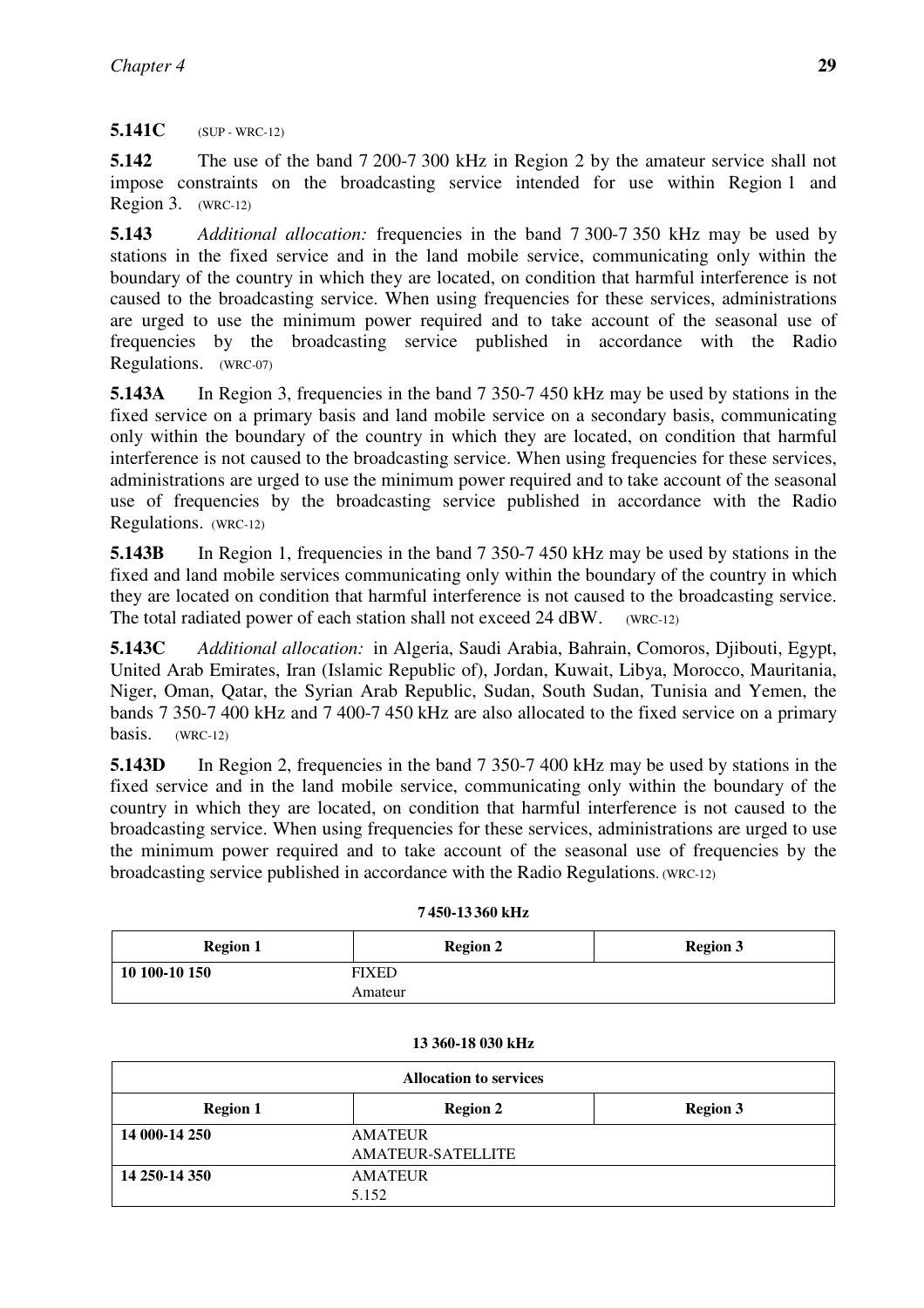| 13 360-13 410 kHz,              | 4 950-4 990 MHz,                  | 102-109.5 GHz,     |
|---------------------------------|-----------------------------------|--------------------|
| 25 550-25 670 kHz.              | 4 990-5 000 MHz,                  | 111.8-114.25 GHz,  |
| 37.5-38.25 MHz,                 | 6 650-6 675.2 MHz,                | 128.33-128.59 GHz, |
| 73-74.6 MHz in Regions 1 and 3, | 10.6-10.68 GHz,                   | 129.23-129.49 GHz, |
| 150.05-153 MHz in Region 1,     | 14.47-14.5 GHz,                   | 130-134 GHz,       |
| 322-328.6 MHz,                  | 22.01-22.21 GHz,                  | 136-148.5 GHz,     |
| 406.1-410 MHz,                  | 22.21-22.5 GHz,                   | 151.5-158.5 GHz,   |
| 608-614 MHz in Regions 1 and 3, | 22.81-22.86 GHz,                  | 168.59-168.93 GHz, |
| 1 330-1 400 MHz,                | 23.07-23.12 GHz,                  | 171.11-171.45 GHz, |
| 1 610.6-1 613.8 MHz,            | 31.2-31.3 GHz,                    | 172.31-172.65 GHz, |
| 1 660-1 670 MHz,                | 31.5-31.8 GHz in Regions 1 and 3, | 173.52-173.85 GHz, |
| 1 718.8-1 722.2 MHz.            | 36.43-36.5 GHz,                   | 195.75-196.15 GHz, |
| 2 655-2 690 MHz,                | 42.5-43.5 GHz,                    | 209-226 GHz.       |
| 3 260-3 267 MHz,                | 48.94-49.04 GHz,                  | 241-250 GHz,       |
| 3 332-3 339 MHz,                | 76-86 GHz,                        | 252-275 GHz        |
| 3 345.8-3 352.5 MHz,            | 92-94 GHz,                        |                    |
| 4 825-4 835 MHz,                | 94.1-100 GHz,                     |                    |

| 5.149 | In making assignments to stations of other services to which the bands: |
|-------|-------------------------------------------------------------------------|
|-------|-------------------------------------------------------------------------|

are allocated, administrations are urged to take all practicable steps to protect the radio astronomy service from harmful interference. Emissions from spaceborne or airborne stations can be particularly serious sources of interference to the radio astronomy service (see Nos. **4.5**  and **4.6** and Article **29**). (WRC-07)

**5.150** The following bands:

| 13 553-13 567 kHz | (centre frequency 13 560 kHz),          |
|-------------------|-----------------------------------------|
| 26 957-27 283 kHz | (centre frequency 27 120 kHz),          |
| 40.66-40.70 MHz   | (centre frequency 40.68 MHz),           |
| 902-928 MHz       | in Region 2 (centre frequency 915 MHz), |
| 2 400-2 500 MHz   | (centre frequency 2 450 MHz),           |
| 5 725-5 875 MHz   | (centre frequency 5 800 MHz), and       |
| 24-24.25 GHz      | (centre frequency 24.125 GHz)           |

are also designated for industrial, scientific and medical (ISM) applications. Radiocommunication services operating within these bands must accept harmful interference which may be caused by these applications. ISM equipment operating in these bands is subject to the provisions of No. **15.13**.

**5.152** *Additional allocation:* in Armenia, Azerbaijan, China, Côte d'Ivoire, the Russian Federation, Georgia, Iran (Islamic Republic of), Kazakhstan, Uzbekistan, Kyrgyzstan, Tajikistan, Turkmenistan and Ukraine, the band 14 250-14 350 kHz is also allocated to the fixed service on a primary basis. Stations of the fixed service shall not use a radiated power exceeding  $24$  dBW. (WRC-03)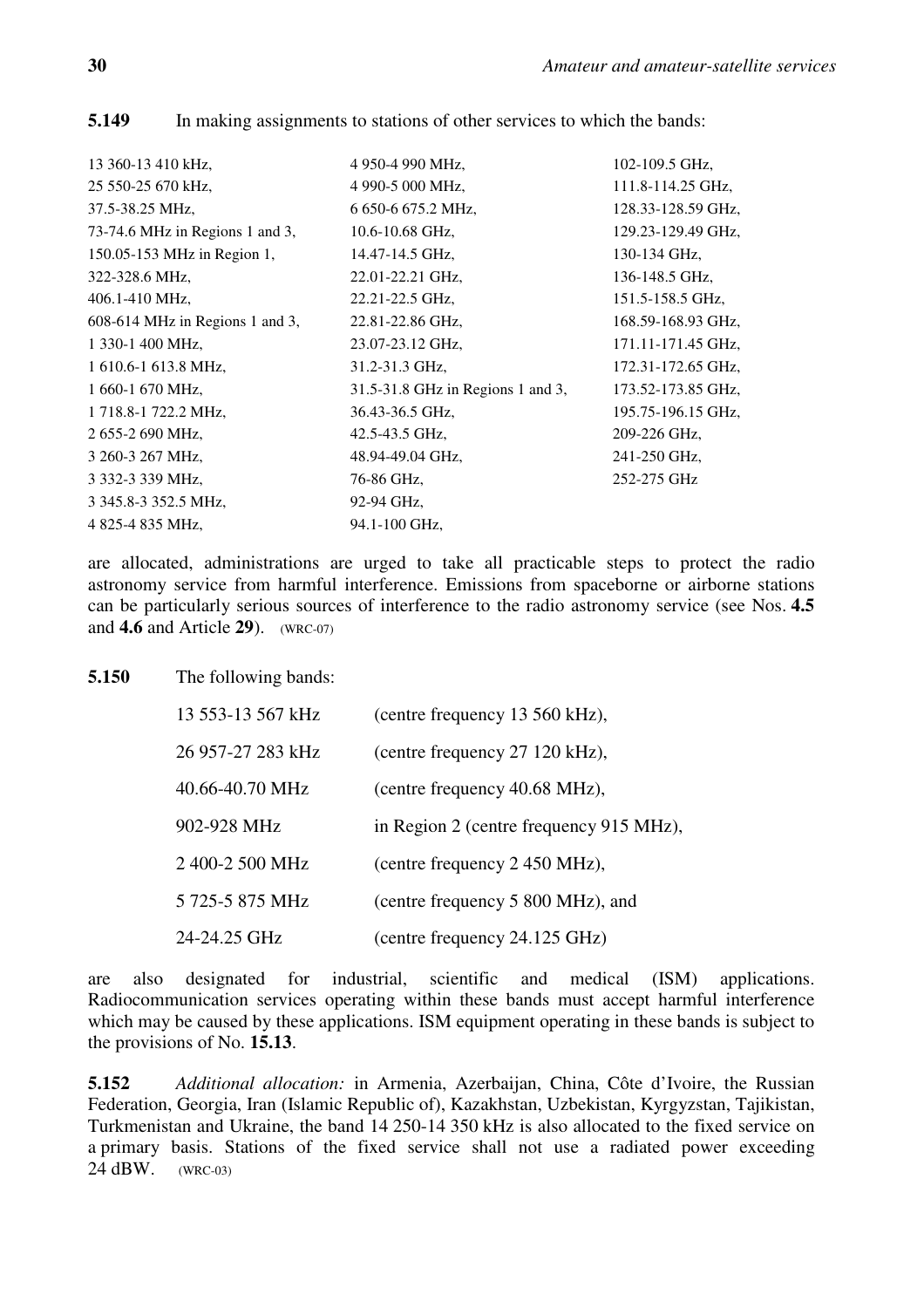### **18 030-23 350 kHz**

| <b>Allocation to services</b> |                                    |  |  |
|-------------------------------|------------------------------------|--|--|
| <b>Region 1</b>               | <b>Region 2</b><br><b>Region 3</b> |  |  |
| 18 068-18 168                 | <b>AMATEUR</b>                     |  |  |
|                               | <b>AMATEUR-SATELLITE</b>           |  |  |
|                               | 5.154                              |  |  |
|                               |                                    |  |  |
| 21 000-21 450                 | <b>AMATEUR</b>                     |  |  |
|                               | <b>AMATEUR-SATELLITE</b>           |  |  |

**5.154** *Additional allocation:* in Armenia, Azerbaijan, the Russian Federation, Georgia, Kazakhstan, Kyrgyzstan, Tajikistan, Turkmenistan and Ukraine, the band 18 068-18 168 kHz is also allocated to the fixed service on a primary basis for use within their boundaries, with a peak envelope power not exceeding 1 kW. (WRC-03)

### **23 350-27 500 kHz**

| <b>Allocation to services</b>                         |  |  |  |
|-------------------------------------------------------|--|--|--|
| <b>Region 3</b><br><b>Region 1</b><br><b>Region 2</b> |  |  |  |
| 24 890-24 990<br><b>AMATEUR</b>                       |  |  |  |
| <b>AMATEUR-SATELLITE</b>                              |  |  |  |

### **27.5-47 MHz**

| <b>Allocation to services</b>                         |  |  |  |
|-------------------------------------------------------|--|--|--|
| <b>Region 3</b><br><b>Region 1</b><br><b>Region 2</b> |  |  |  |
| 28-29.7<br><b>AMATEUR</b>                             |  |  |  |
| <b>AMATEUR-SATELLITE</b>                              |  |  |  |

**5.162A** *Additional allocation:* in Germany, Austria, Belgium, Bosnia and Herzegovina, China, Vatican, Denmark, Spain, Estonia, the Russian Federation, Finland, France, Ireland, Iceland, Italy, Latvia, The Former Yugoslav Republic of Macedonia, Liechtenstein, Lithuania, Luxembourg, Monaco, Montenegro, Norway, the Netherlands, Poland, Portugal, the Czech Rep., the United Kingdom, Serbia, Slovenia, Sweden and Switzerland the band 46-68 MHz is also allocated to the radiolocation service on a secondary basis. This use is limited to the operation of wind profiler radars in accordance with Resolution 217 (WRC-97). (WRC-12)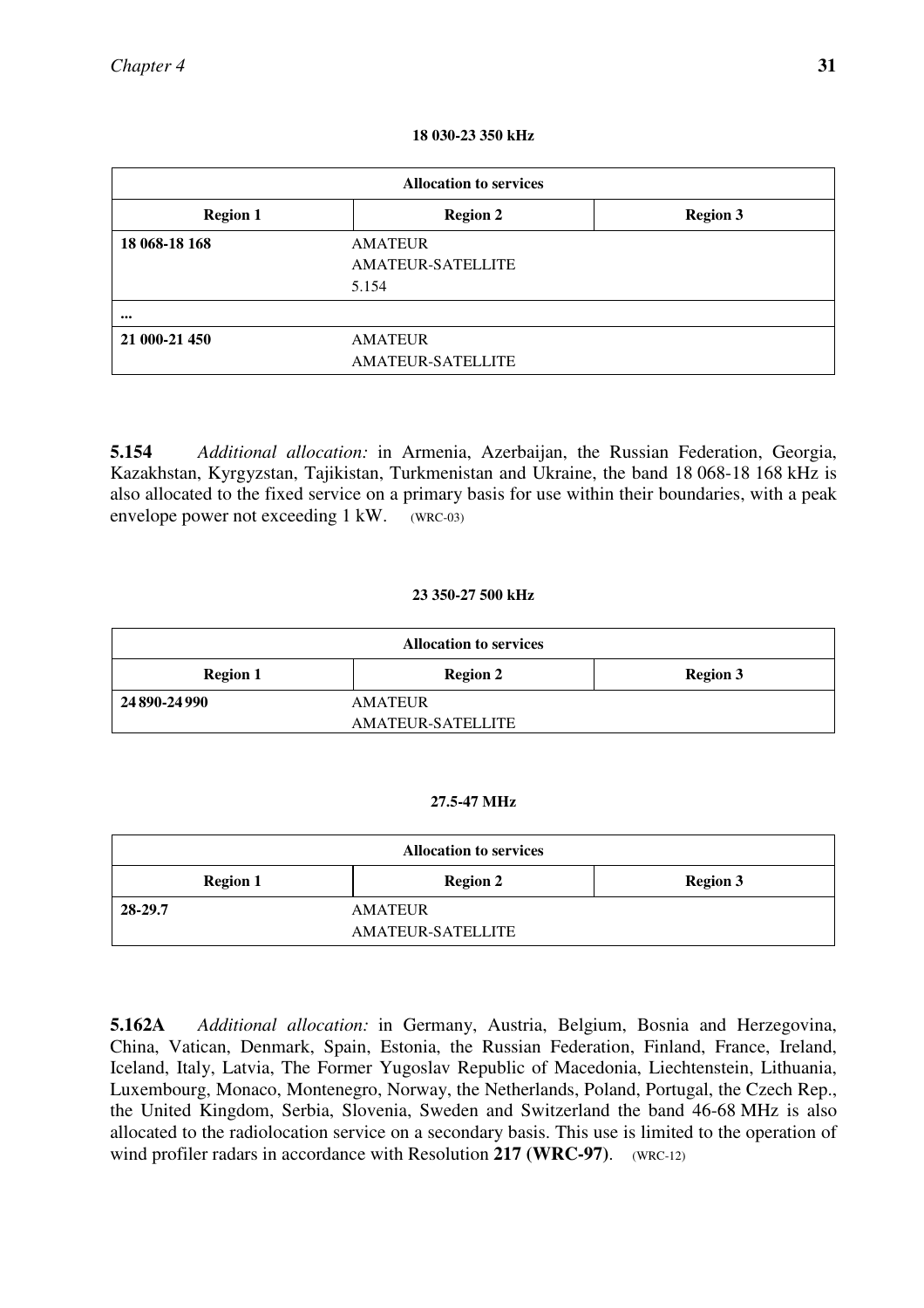| <b>Allocation to services</b> |                                       |                     |  |
|-------------------------------|---------------------------------------|---------------------|--|
| <b>Region 1</b>               | <b>Region 2</b>                       | <b>Region 3</b>     |  |
| $47 - 68$                     | $47 - 50$                             | $47 - 50$           |  |
| <b>BROADCASTING</b>           | <b>FIXED</b>                          | <b>FIXED</b>        |  |
|                               | <b>MOBILE</b>                         | <b>MOBILE</b>       |  |
|                               |                                       | <b>BROADCASTING</b> |  |
|                               |                                       | 5.162A              |  |
|                               | 50-54                                 |                     |  |
|                               | <b>AMATEUR</b>                        |                     |  |
|                               | 5.162A 5.166 5.167 5.167A 5.168 5.170 |                     |  |
|                               | 54-68                                 | 54-68               |  |
|                               | <b>BROADCASTING</b>                   | <b>FIXED</b>        |  |
|                               | Fixed                                 | <b>MOBILE</b>       |  |
|                               | Mobile                                | <b>BROADCASTING</b> |  |
| 5.162A 5.163 5.164 5.165      |                                       |                     |  |
| 5.169 5.171                   | 5.172                                 | 5.162A              |  |

**47-75.2 MHz** 

**5.163** *Additional allocation:* in Armenia, Belarus, the Russian Federation, Georgia, Hungary, Kazakhstan, Latvia, Moldova, Uzbekistan, Kyrgyzstan, Tajikistan, Turkmenistan and Ukraine, the bands 47-48.5 MHz and 56.5-58 MHz are also allocated to the fixed and land mobile services on a secondary basis. (WRC-12)

**5.164** Additional allocation: in Albania, Algeria, Germany, Austria, Belgium, Bosnia and Herzegovina, Botswana, Bulgaria, Côte d'Ivoire, Denmark, Spain, Estonia, Finland, France, Gabon, Greece, Ireland, Israel, Italy, Jordan, Lebanon, Libya, Liechtenstein, Lithuania, Luxembourg, Madagascar, Mali, Malta, Morocco, Mauritania, Monaco, Montenegro, Nigeria, Norway, the Netherlands, Poland, Syrian Arab Republic, Slovakia, Czech Rep., Romania, the United Kingdom, Serbia, Slovenia, Sweden, Switzerland, Swaziland, Chad, Togo, Tunisia and Turkey, the band 47-68 MHz, in South Africa the band 47-50 MHz, and in Latvia the band 48.5- 56.5 MHz, are also allocated to the land mobile service on a primary basis. However, stations of the land mobile service in the countries mentioned in connection with each band referred to in this footnote shall not cause harmful interference to, or claim protection from, existing or planned broadcasting stations of countries other than those mentioned in connection with the band. (WRC-12)

**5.165** *Additional allocation:* in Angola, Cameroon, Congo (Rep. of the), Madagascar, Mozambique, Niger, Somalia, Sudan, South Sudan, Tanzania and Chad, the band 47-68 MHz is also allocated to the fixed and mobile, except aeronautical mobile, services on a primary  $basis$  (WRC-12)

**5.166** *Alternative allocation:* in New Zealand, the band 50-51 MHz is allocated to the fixed and mobile services on a primary basis; the band 53-54 MHz is allocated to the fixed and mobile services on a primary basis. (WRC-12)

**5.167** *Alternative allocation:* in Bangladesh, Brunei Darussalam, India, Iran (Islamic Republic of), Pakistan, Singapore and Thailand, the band 50-54 MHz is allocated to the fixed, mobile and broadcasting services on a primary basis. (WRC-07)

**5.167A** *Additional allocation:* in Indonesia, the band 50-54 MHz is also allocated to the fixed, mobile and broadcasting services on a primary basis. (WRC-07)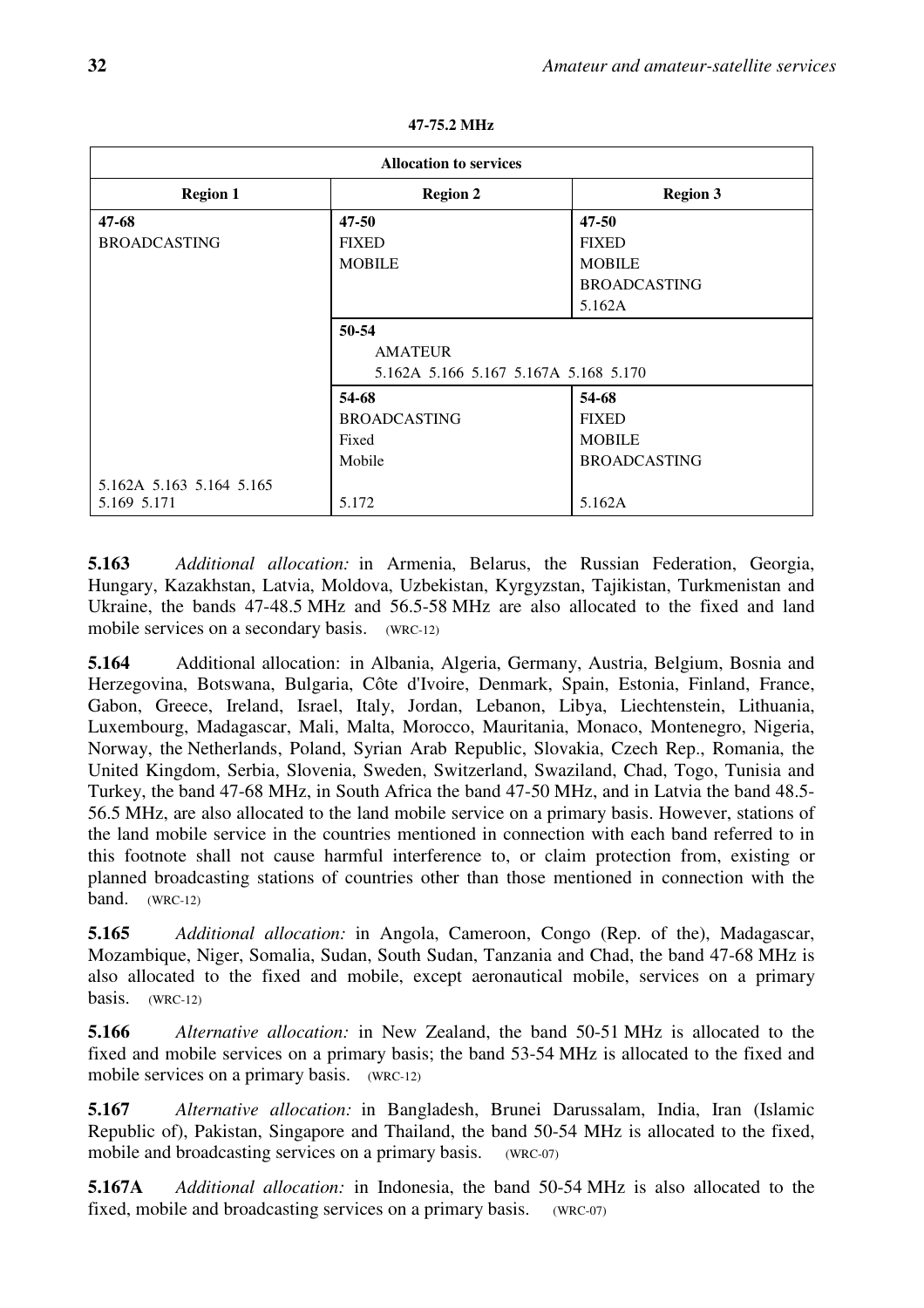**5.168** *Additional allocation:* in Australia, China and the Dem. People's Rep. of Korea, the band 50-54 MHz is also allocated to the broadcasting service on a primary basis.

**5.169** *Alternative allocation:* in Botswana, Lesotho, Malawi, Namibia, the Dem. Rep. of the Congo, Rwanda, South Africa, Swaziland, Zambia and Zimbabwe, the band 50-54 MHz is allocated to the amateur service on a primary basis. In Senegal, the band 50-51 MHz is allocated to the amateur service on a primary basis. (WRC-12)

**5.170** *Additional allocation:* in New Zealand, the band 51-53 MHz is also allocated to the fixed and mobile services on a primary basis.

**5.171** *Additional allocation:* in Botswana, Lesotho, Malawi, Mali, Namibia, Dem. Rep. of the Congo, Rwanda, South Africa, Swaziland, Zambia and Zimbabwe, the band 54-68 MHz is also allocated to the fixed and mobile, except aeronautical mobile, services on a primary basis. (WRC-12)

| <b>Allocation to services</b>                                         |                           |                                                            |  |
|-----------------------------------------------------------------------|---------------------------|------------------------------------------------------------|--|
| <b>Region 2</b><br><b>Region 3</b><br><b>Region 1</b>                 |                           |                                                            |  |
| 144-146<br><b>AMATEUR</b><br><b>AMATEUR-SATELLITE</b><br>5.216        |                           |                                                            |  |
| 146-148<br><b>FIXED</b><br>MOBILE except aeronautical<br>mobile $(R)$ | 146-148<br><b>AMATEUR</b> | 146-148<br><b>AMATEUR</b><br><b>FIXED</b><br><b>MOBILE</b> |  |
|                                                                       | 5.217                     | 5.217                                                      |  |

**5.216** *Additional allocation:* in China, the band 144-146 MHz is also allocated to the aeronautical mobile (OR) service on a secondary basis.

**5.217** *Alternative allocation:* in Afghanistan, Bangladesh, Cuba, Guyana and India, the band 146-148 MHz is allocated to the fixed and mobile services on a primary basis.

| <b>Allocation to services</b>                         |                     |                     |
|-------------------------------------------------------|---------------------|---------------------|
| <b>Region 1</b><br><b>Region 2</b><br><b>Region 3</b> |                     |                     |
|                                                       | 220-225             |                     |
| 223-230                                               | <b>AMATEUR</b>      | 223-230             |
| <b>BROADCASTING</b>                                   | <b>FIXED</b>        | <b>FIXED</b>        |
| Fixed                                                 | <b>MOBILE</b>       | <b>MOBILE</b>       |
| Mobile                                                | Radiolocation 5.241 | <b>BROADCASTING</b> |
| 5.243 5.246 5.247                                     |                     | 5.250               |
|                                                       |                     |                     |

#### **220-335.4 MHz**

**5.241** In Region 2, no new stations in the radiolocation service may be authorized in the band 216-225 MHz. Stations authorized prior to 1 January 1990 may continue to operate on a secondary basis.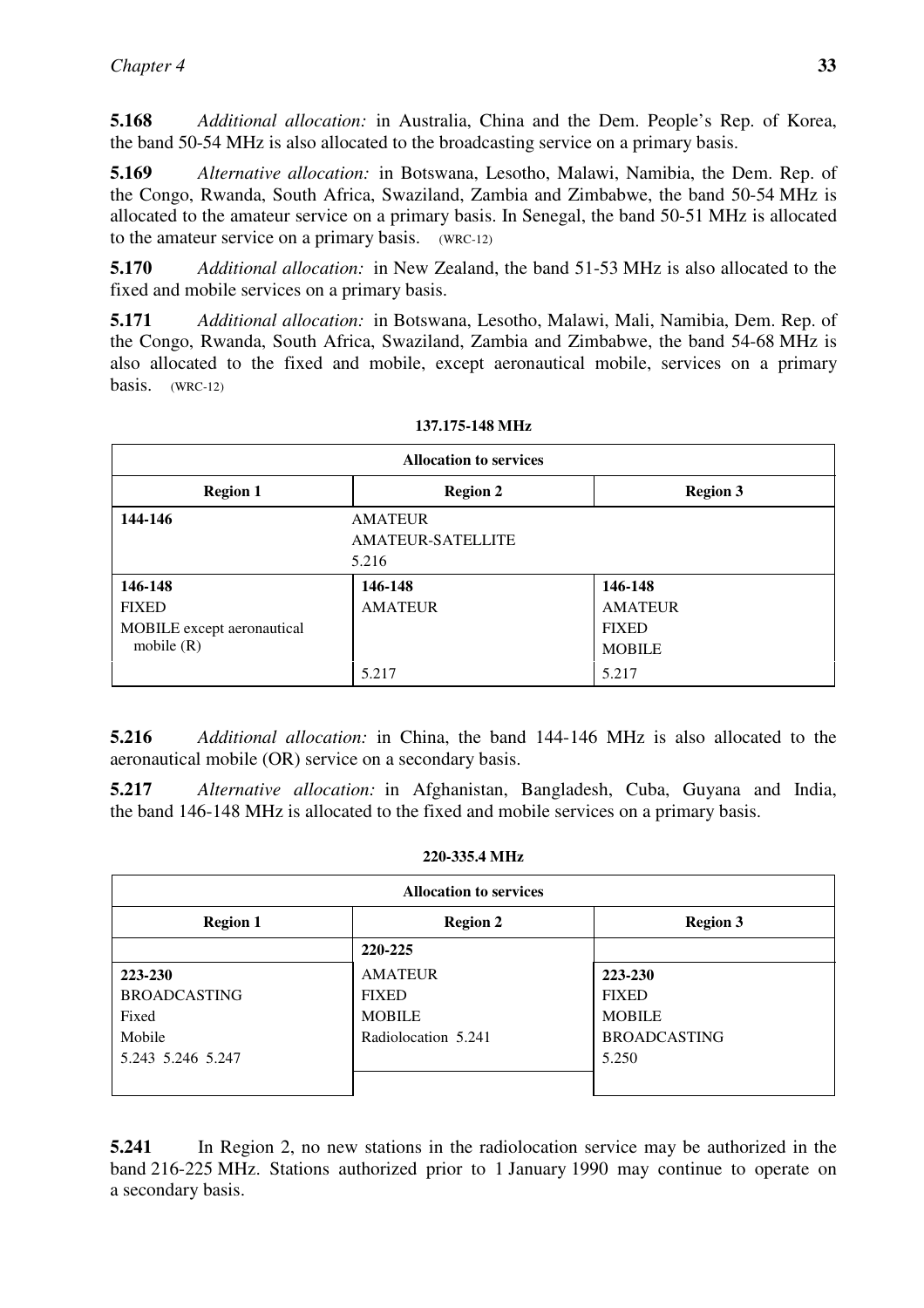**5.243** *Additional allocation:* in Somalia, the band 216-225 MHz is also allocated to the aeronautical radionavigation service on a primary basis, subject to not causing harmful interference to existing or planned broadcasting services in other countries.

**5.246** *Alternative allocation:* in Spain, France, Israel and Monaco, the band 223-230 MHz is allocated to the broadcasting and land mobile services on a primary basis (see No. **5.33**) on the basis that, in the preparation of frequency plans, the broadcasting service shall have prior choice of frequencies; and allocated to the fixed and mobile, except land mobile, services on a secondary basis. However, the stations of the land mobile service shall not cause harmful interference to,

or claim protection from, existing or planned broadcasting stations in Morocco and Algeria.

**5.247** *Additional allocation:* in Saudi Arabia, Bahrain, the United Arab Emirates, Jordan, Oman, Qatar and Syrian Arab Republic, the band 223-235 MHz is also allocated to the aeronautical radionavigation service on a primary basis.

**5.250** *Additional allocation*: in China, the band 225-235 MHz is also allocated to the radio astronomy service on a secondary basis.

| <b>Allocation to services</b>                                                                                                                               |                                                                                                                                  |                 |  |
|-------------------------------------------------------------------------------------------------------------------------------------------------------------|----------------------------------------------------------------------------------------------------------------------------------|-----------------|--|
| <b>Region 1</b>                                                                                                                                             | <b>Region 2</b>                                                                                                                  | <b>Region 3</b> |  |
| 420-430<br><b>FIXED</b><br>MOBILE except aeronautical mobile<br>Radiolocation<br>5.269 5.270 5.271                                                          |                                                                                                                                  |                 |  |
| 430-432<br><b>AMATEUR</b><br><b>RADIOLOCATION</b><br>5.271 5.272 5.273 5.274<br>5.275 5.276 5.277                                                           | 430-432<br><b>RADIOLOCATION</b><br>Amateur<br>5.271 5.276 5.278 5.279                                                            |                 |  |
| 432-438<br><b>AMATEUR</b><br><b>RADIOLOCATION</b><br>Earth exploration-satellite<br>$(active)$ 5.279A<br>5.138 5.271 5.272 5.276<br>5.277 5.280 5.281 5.282 | 432-438<br><b>RADIOLOCATION</b><br>Amateur<br>Earth exploration-satellite (active) 5.279A<br>5.271 5.276 5.278 5.279 5.281 5.282 |                 |  |
| 438-440<br><b>AMATEUR</b><br><b>RADIOLOCATION</b><br>5.271 5.273 5.274 5.275<br>5.276 5.277 5.283                                                           | 438-440<br><b>RADIOLOCATION</b><br>Amateur<br>5.271 5.276 5.278 5.279                                                            |                 |  |
| 440-450<br><b>FIXED</b><br>MOBILE except aeronautical mobile<br>Radiolocation<br>5.269 5.270 5.271 5.284 5.285 5.286                                        |                                                                                                                                  |                 |  |

**410-460 MHz** 

**5.269** *Different category of service:* in Australia, the United States, India, Japan and the United Kingdom, the allocation of the bands 420-430 MHz and 440-450 MHz to the radiolocation service is on a primary basis (see No. **5.33**).

**5.270** *Additional allocation:* in Australia, the United States, Jamaica and the Philippines, the bands 420-430 MHz and 440-450 MHz are also allocated to the amateur service on a secondary basis.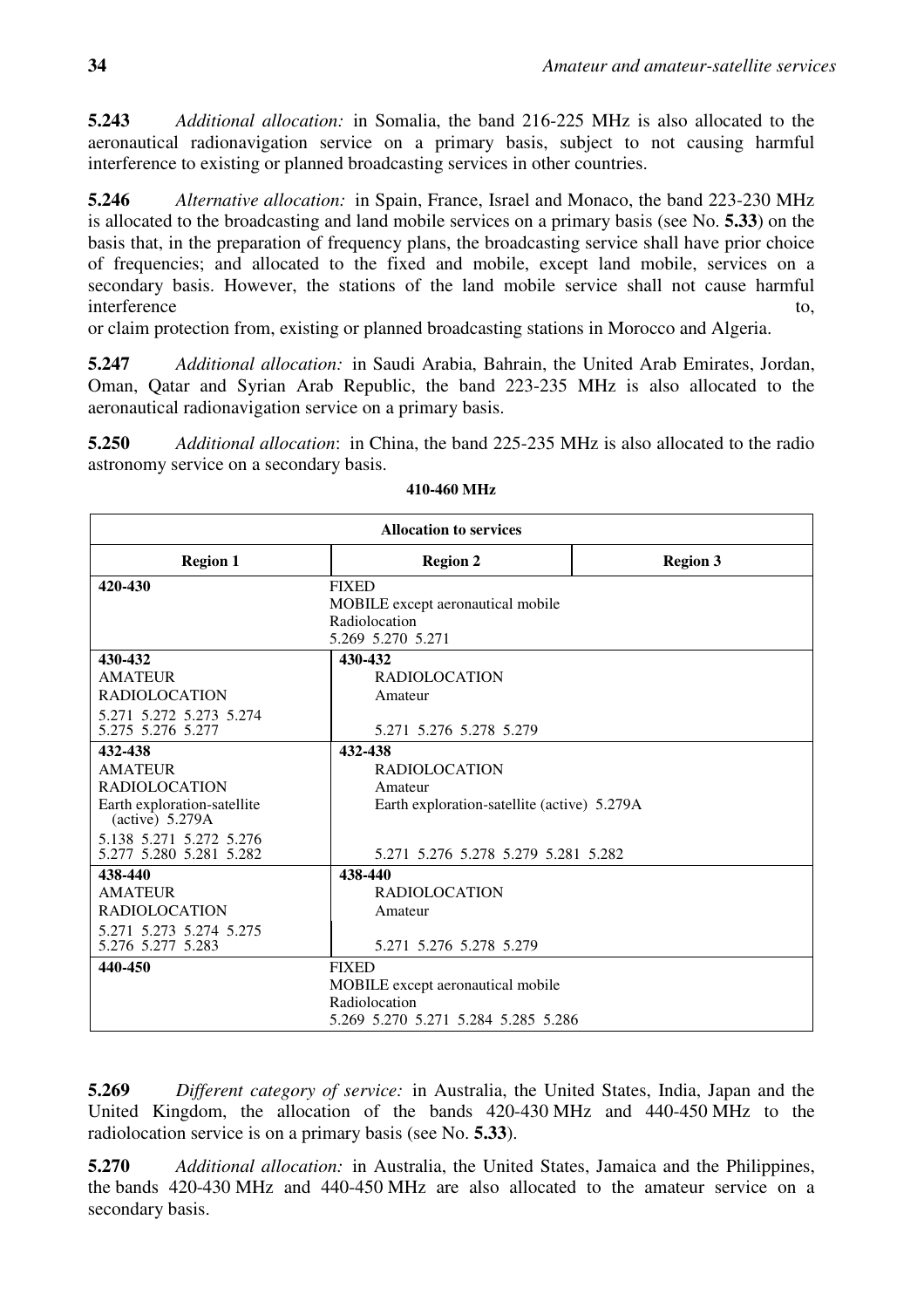**5.271** *Additional allocation:* in Belarus, China, India, Kyrgyzstan and Turkmenistan, the band 420-460 MHz is also allocated to the aeronautical radionavigation service (radio altimeters) on a secondary basis. (WRC-07)

**5.272** (SUP - WRC-12)

**5.273** (SUP - WRC-12)

**5.274** *Alternative allocation:* in Denmark, Norway, Sweden and Chad, the bands 430-432 MHz and 438-440 MHz are allocated to the fixed and mobile, except aeronautical mobile, services on a primary basis. (WRC-12)

**5.275** *Additional allocation:* in Croatia, Estonia, Finland, Libya, The Former Yugoslav Republic of Macedonia, Montenegro, Serbia and Slovenia, the bands 430-432 MHz and 438-440 MHz are also allocated to the fixed and mobile, except aeronautical mobile, services on a primary basis. (WRC-07)

**5.276** *Additional allocation:* in Afghanistan, Algeria, Saudi Arabia, Bahrain, Bangladesh, Brunei Darussalam, Burkina Faso, Djibouti, Egypt, the United Arab Emirates, Ecuador, Eritrea, Ethiopia, Greece, Guinea, India, Indonesia, Iran (Islamic Republic of), Iraq, Israel, Italy, Jordan, Kenya, Kuwait, Libya, Malaysia, Niger, Nigeria, Oman, Pakistan, the Philippines, Qatar, the Syrian Arab Republic, the Dem. People's Rep. of Korea, Singapore, Somalia, Sudan, Switzerland, Tanzania, Thailand, Togo, Turkey and Yemen, the band 430-440 MHz is also allocated to the fixed service on a primary basis and the bands 430-435 MHz and 438-440 MHz are also allocated to the mobile, except aeronautical mobile, service on a primary basis. (WRC-12)

**5.277** *Additional allocation:* in Angola, Armenia, Azerbaijan, Belarus, Cameroon, Congo (Rep. of the), Djibouti, the Russian Federation, Georgia, Hungary, Israel, Kazakhstan, Mali, Mongolia, Uzbekistan, Poland, the Dem. Rep. of the Congo, Kyrgyzstan, Slovakia, Romania, Rwanda, Tajikistan, Chad, Turkmenistan and Ukraine, the band 430-440 MHz is also allocated to the fixed service on a primary basis. (WRC-12)

**5.278** *Different category of service:* in Argentina, Colombia, Costa Rica, Cuba, Guyana, Honduras, Panama and Venezuela, the allocation of the band 430-440 MHz to the amateur service is on a primary basis (see No. **5.33**).

**5.279** *Additional allocation:* in Mexico, the bands 430-435 MHz and 438-440 MHz are also allocated on a primary basis to the land mobile service, subject to agreement obtained under No. **9.21**.

**5.279A** The use of this band by sensors in the Earth exploration-satellite service (active) shall be in accordance with Recommendation ITU-R SA.1260-1. Additionally, the Earth explorationsatellite service (active) in the band 432-438 MHz shall not cause harmful interference to the aeronautical radionavigation service in China. The provisions of this footnote in no way diminish the obligation of the Earth exploration-satellite service (active) to operate as a secondary service in accordance with Nos. **5.29** and **5.30**. (WRC-03)

**5.280** In Germany, Austria, Bosnia and Herzegovina, Croatia, The Former Yugoslav Republic of Macedonia, Liechtenstein, Montenegro, Portugal, Serbia, Slovenia and Switzerland, the band 433.05-434.79 MHz (centre frequency 433.92 MHz) is designated for industrial, scientific and medical (ISM) applications. Radiocommunication services of these countries operating within this band must accept harmful interference which may be caused by these applications. ISM equipment operating in this band is subject to the provisions of No. **15.13**. (WRC-07)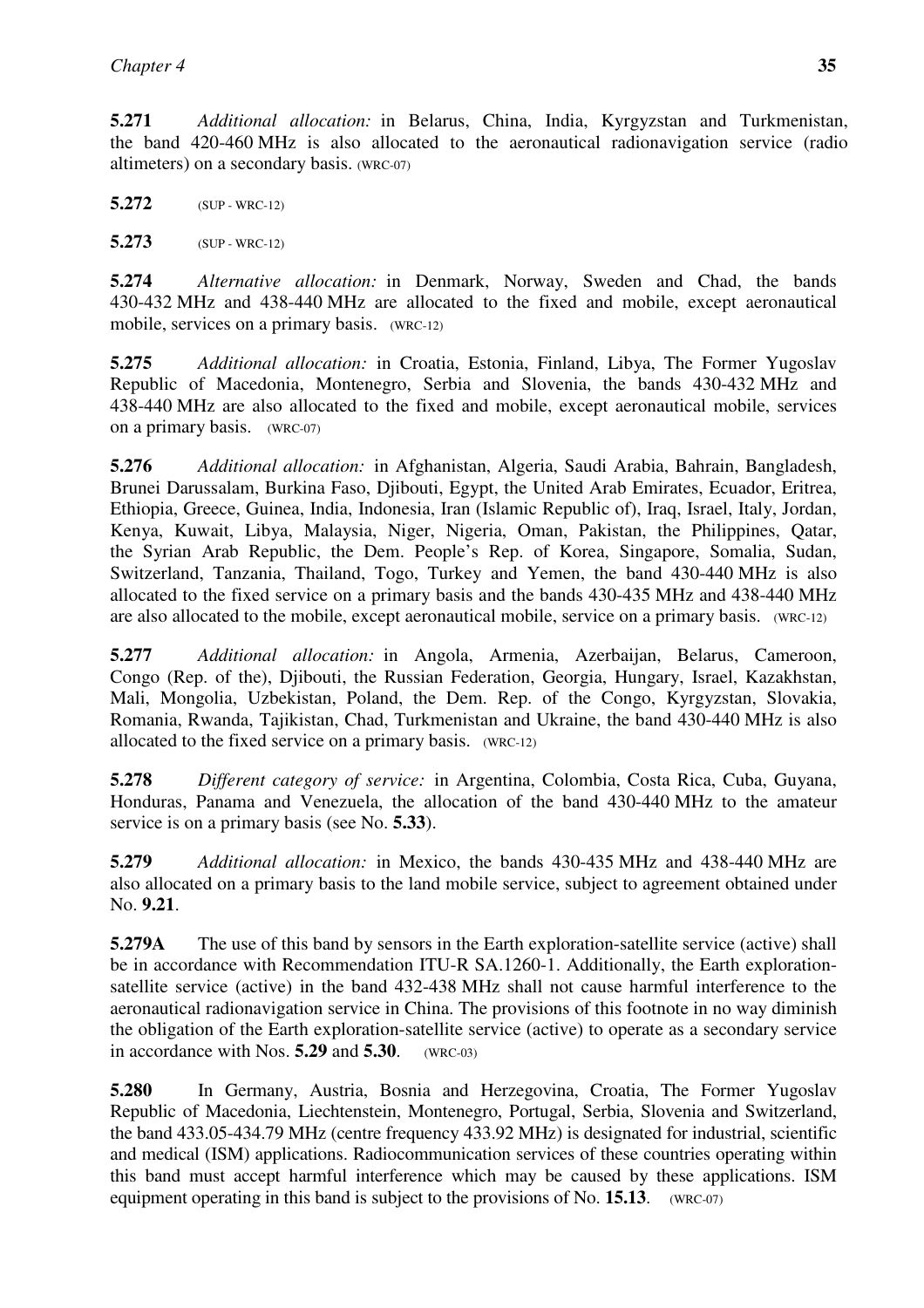**5.281** *Additional allocation:* in the French Overseas Departments in Region 2 and India, the band 433.75-434.25 MHz is also allocated to the space operation service (Earth-to-space) on a primary basis. In France and in Brazil, the band is allocated to the same service on a secondary basis.

**5.282** In the bands 435-438 MHz, 1 260-1 270 MHz, 2 400-2 450 MHz, 3 400-3 410 MHz (in Regions 2 and 3 only) and 5 650-5 670 MHz, the amateur-satellite service may operate subject to not causing harmful interference to other services operating in accordance with the Table (see No. **5.43**). Administrations authorizing such use shall ensure that any harmful interference caused by emissions from a station in the amateur-satellite service is immediately eliminated in accordance with the provisions of No. **25.11**. The use of the bands 1 260- 1 270 MHz and 5 650-5 670 MHz by the amateur-satellite service is limited to the Earth-to-space direction.

**5.283** *Additional allocation:* in Austria, the band 438-440 MHz is also allocated to the fixed and mobile, except aeronautical mobile, services on a primary basis.

**5.284** *Additional allocation:* in Canada, the band 440-450 MHz is also allocated to the amateur service on a secondary basis.

**5.285** *Different category of service:* in Canada, the allocation of the band 440-450 MHz to the radiolocation service is on a primary basis (see No. **5.33**).

**5.286** The band 449.75-450.25 MHz may be used for the space operation service (Earth-tospace) and the space research service (Earth-to-space), subject to agreement obtained under No. **9.21**.

**5.317A** Those parts of the band 698-960 MHz in Region 2 and the band 790-960 MHz in Regions 1 and 3 which are allocated to the mobile service on a primary basis are identified for use by administrations wishing to implement International Mobile Telecommunications (IMT) – see Resolutions **224 (Rev.WRC-12)** and **749 (Rev.WRC-12)**, as appropriate. This identification does not preclude the use of these bands by any application of the services to which they are allocated and does not establish priority in the Radio Regulations. (WRC-12)

**5.322** In Region 1, in the band 862-960 MHz, stations of the broadcasting service shall be operated only in the African Broadcasting Area (see Nos. **5.10** to **5.13**) excluding Algeria, Burundi, Egypt, Spain, Lesotho, Libya, Morocco, Malawi, Namibia, Nigeria, South Africa, Tanzania, Zimbabwe and Zambia, subject to agreement obtained under No. **9.21**. (WRC-12)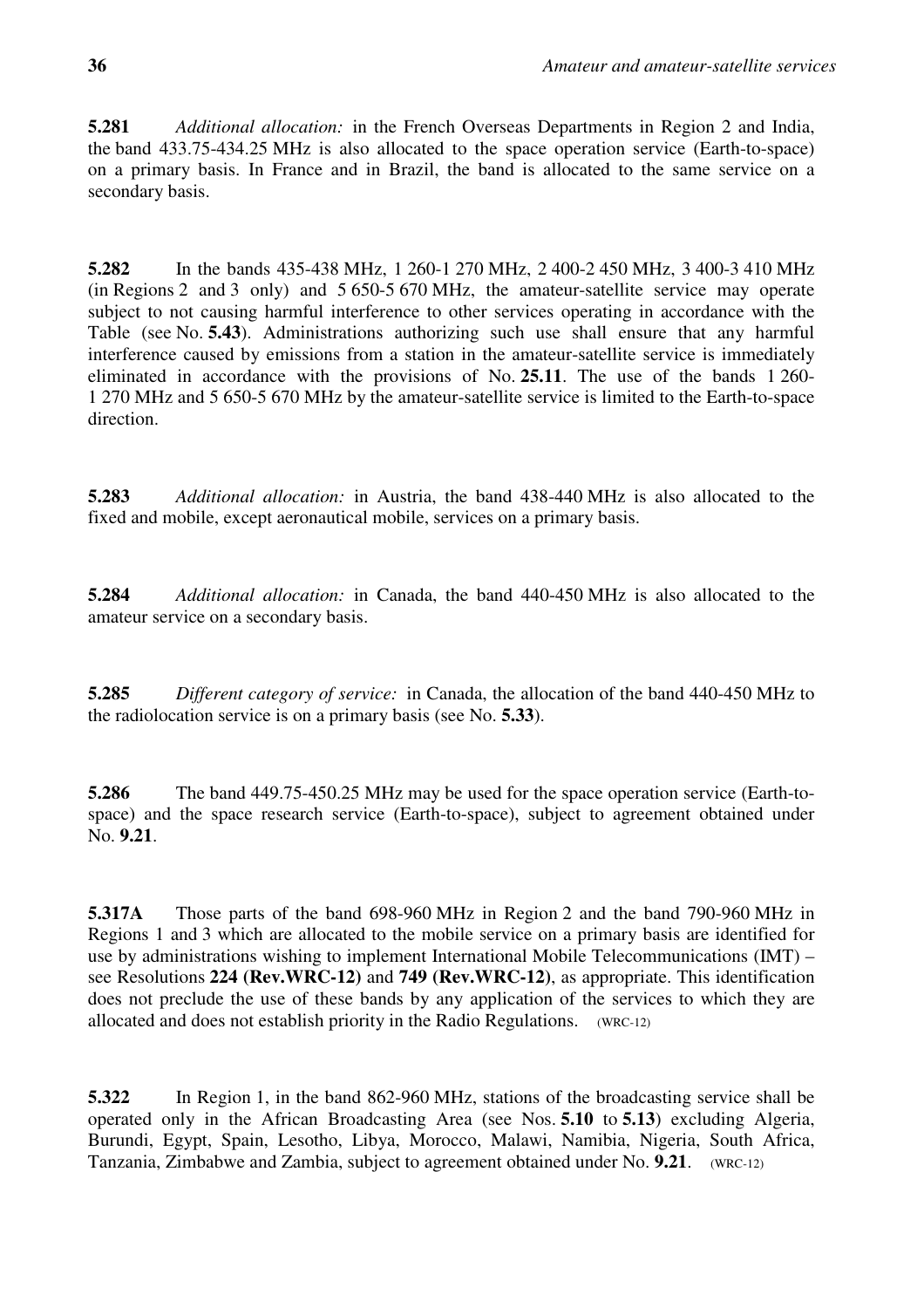| <b>Allocation to services</b>                                                                                        |                                                                                                                                                                               |                                                                                  |  |
|----------------------------------------------------------------------------------------------------------------------|-------------------------------------------------------------------------------------------------------------------------------------------------------------------------------|----------------------------------------------------------------------------------|--|
| <b>Region 1</b>                                                                                                      | <b>Region 2</b>                                                                                                                                                               | <b>Region 3</b>                                                                  |  |
| 890-942<br><b>FIXED</b><br>MOBILE except aeronautical<br>mobile 5.317A<br><b>BROADCASTING 5.322</b><br>Radiolocation | 902-928<br><b>FIXED</b><br>Amateur<br>Mobile except aeronautical mobile<br>5.325A<br>Radiolocation                                                                            | 890-942<br><b>FIXED</b><br>MOBILE 5.317A<br><b>BROADCASTING</b><br>Radiolocation |  |
|                                                                                                                      | 5.150 5.325 5.326                                                                                                                                                             |                                                                                  |  |
| 5.323                                                                                                                |                                                                                                                                                                               | 5.327                                                                            |  |
|                                                                                                                      |                                                                                                                                                                               |                                                                                  |  |
| 1 240-1 300                                                                                                          | EARTH EXPLORATION-SATELLITE (active)<br><b>RADIOLOCATION</b><br>RADIONAVIGATION-SATELLITE (space-to-Earth) (space-to-space)<br>5.328B 5.329 5.329A<br>SPACE RESEARCH (active) |                                                                                  |  |
|                                                                                                                      | Amateur                                                                                                                                                                       |                                                                                  |  |
|                                                                                                                      | 5.282 5.330 5.331 5.332 5.335 5.335A                                                                                                                                          |                                                                                  |  |

**5.325** *Different category of service*: in the United States, the allocation of the band 890- 942 MHz to the radiolocation service is on a primary basis (see No. **5.33**), subject to agreement obtained under No. **9.21**.

**5.325A** *Different category of service:* in Cuba, the allocation of the band 902-915 MHz to the land mobile service is on a primary basis. (WRC-2000)

**5.326** *Different category of service*: in Chile, the band 903-905 MHz is allocated to the mobile, except aeronautical mobile, service on a primary basis, subject to agreement obtained under No. **9.21**.

**5.327** *Different category of service*: in Australia, the allocation of the band 915-928 MHz to the radiolocation service is on a primary basis (see No. **5.33**).

**5.327A** The use of the frequency band 960-1 164 MHz by the aeronautical mobile (R) service is limited to systems that operate in accordance with recognized international aeronautical standards. Such use shall be in accordance with Resolution **417 (Rev.WRC-12)**. (WRC-12)

**5.328A** Stations in the radionavigation-satellite service in the band 1 164-1 215 MHz shall operate in accordance with the provisions of Resolution **609 (Rev.WRC-07)** and shall not claim protection from stations in the aeronautical radionavigation service in the band 960-1 215 MHz. No. **5.43A** does not apply. The provisions of No. **21.18** shall apply. (WRC-07)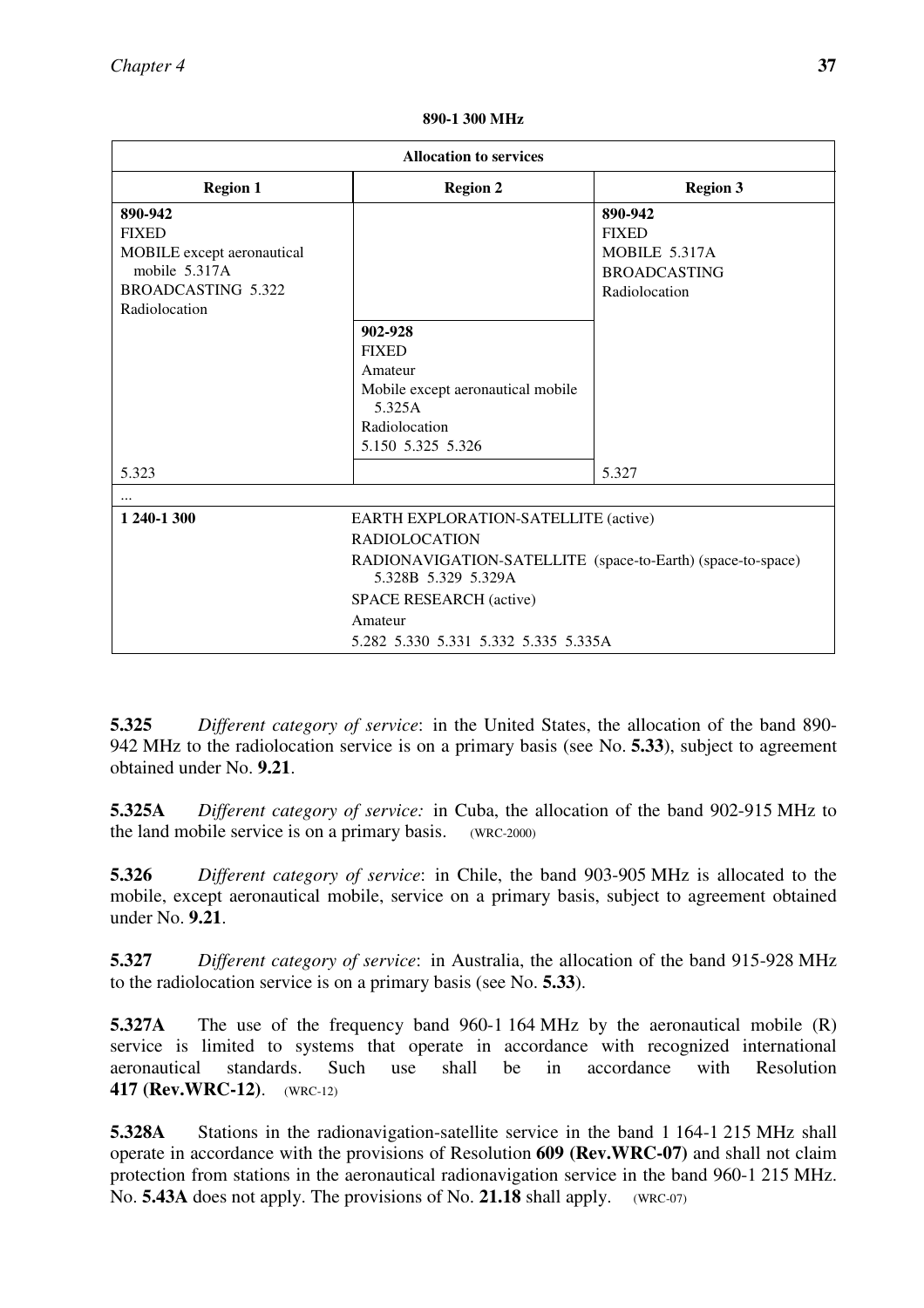**5.328B** The use of the bands 1 164-1 300 MHz, 1 559-1 610 MHz and 5 010-5 030 MHz by systems and networks in the radionavigation-satellite service for which complete coordination or notification information, as appropriate, is received by the Radiocommunication Bureau after 1 January 2005 is subject to the application of the provisions of Nos. **9.12**, **9.12A** and **9.13**. Resolution **610 (WRC-03)** shall also apply; however, in the case of radionavigation-satellite service (space-to-space) networks and systems, Resolution 610 (WRC-03) shall only apply to transmitting space stations. In accordance with No. **5.329A**, for systems and networks in the radionavigation-satellite service (space-to-space) in the bands 1 215-1 300 MHz and 1 559- 1 610 MHz, the provisions of Nos. **9.7**, **9.12**, **9.12A** and **9.13** shall only apply with respect to other systems and networks in the radionavigation-satellite service (space-to-space). (WRC-07)

**5.329** Use of the radionavigation-satellite service in the band 1 215-1 300 MHz shall be subject to the condition that no harmful interference is caused to, and no protection is claimed from, the radionavigation service authorized under No. **5.331**. Furthermore, the use of the radionavigation-satellite service in the band 1 215-1 300 MHz shall be subject to the condition that no harmful interference is caused to the radiolocation service. No. **5.43** shall not apply in respect of the radiolocation service. Resolution **608 (WRC-03)** shall apply. (WRC-03)

**5.329A** Use of systems in the radionavigation-satellite service (space-to-space) operating in the bands 1 215-1 300 MHz and 1 559-1 610 MHz is not intended to provide safety service applications, and shall not impose any additional constraints on radionavigation-satellite service (space-to-Earth) systems or on other services operating in accordance with the Table of Frequency Allocations. (WRC-07)

**5.330** *Additional allocation:* in Angola, Saudi Arabia, Bahrain, Bangladesh, Cameroon, China, Djibouti, Egypt, the United Arab Emirates, Eritrea, Ethiopia, Guyana, India, Indonesia, Iran (Islamic Republic of), Iraq, Israel, Japan, Jordan, Kuwait, Nepal, Oman, Pakistan, the Philippines, Qatar, the Syrian Arab Republic, Somalia, Sudan, South Sudan, Chad, Togo and Yemen, the band 1 215-1 300 MHz is also allocated to the fixed and mobile services on a primary basis. (WRC-12)

**5.331** *Additional allocation:* in Algeria, Germany, Saudi Arabia, Australia, Austria, Bahrain, Belarus, Belgium, Benin, Bosnia and Herzegovina, Brazil, Burkina Faso, Burundi, Cameroon, China, Korea (Rep. of), Croatia, Denmark, Egypt, the United Arab Emirates, Estonia, the Russian Federation, Finland, France, Ghana, Greece, Guinea, Equatorial Guinea, Hungary, India, Indonesia, Iran (Islamic Republic of), Iraq, Ireland, Israel, Jordan, Kenya, Kuwait, The Former Yugoslav Republic of Macedonia, Lesotho, Latvia, Lebanon, Liechtenstein, Lithuania, Luxembourg, Madagascar, Mali, Mauritania, Montenegro, Nigeria, Norway, Oman, Pakistan, the Netherlands, Poland, Portugal, Qatar, the Syrian Arab Republic, Dem. People's Rep. of Korea, Slovakia, the United Kingdom, Serbia, Slovenia, Somalia, Sudan, South Sudan, Sri Lanka, South Africa, Sweden, Switzerland, Thailand, Togo, Turkey, Venezuela and Viet Nam, the band 1 215- 1 300 MHz is also allocated to the radionavigation service on a primary basis. In Canada and the United States, the band 1 240-1 300 MHz is also allocated to the radionavigation service, and use of the radionavigation service shall be limited to the aeronautical radionavigation service. (WRC-12)

**5.332** In the band 1 215**-**1 260 MHz, active spaceborne sensors in the Earth explorationsatellite and space research services shall not cause harmful interference to, claim protection from, or otherwise impose constraints on operation or development of the radiolocation service, the radionavigation-satellite service and other services allocated on a primary basis. (WRC-2000)

**5.334** *Additional allocation:* in Canada and the United States, the band 1 350-1 370 MHz is also allocated to the aeronautical radionavigation service on a primary basis. (WRC-03)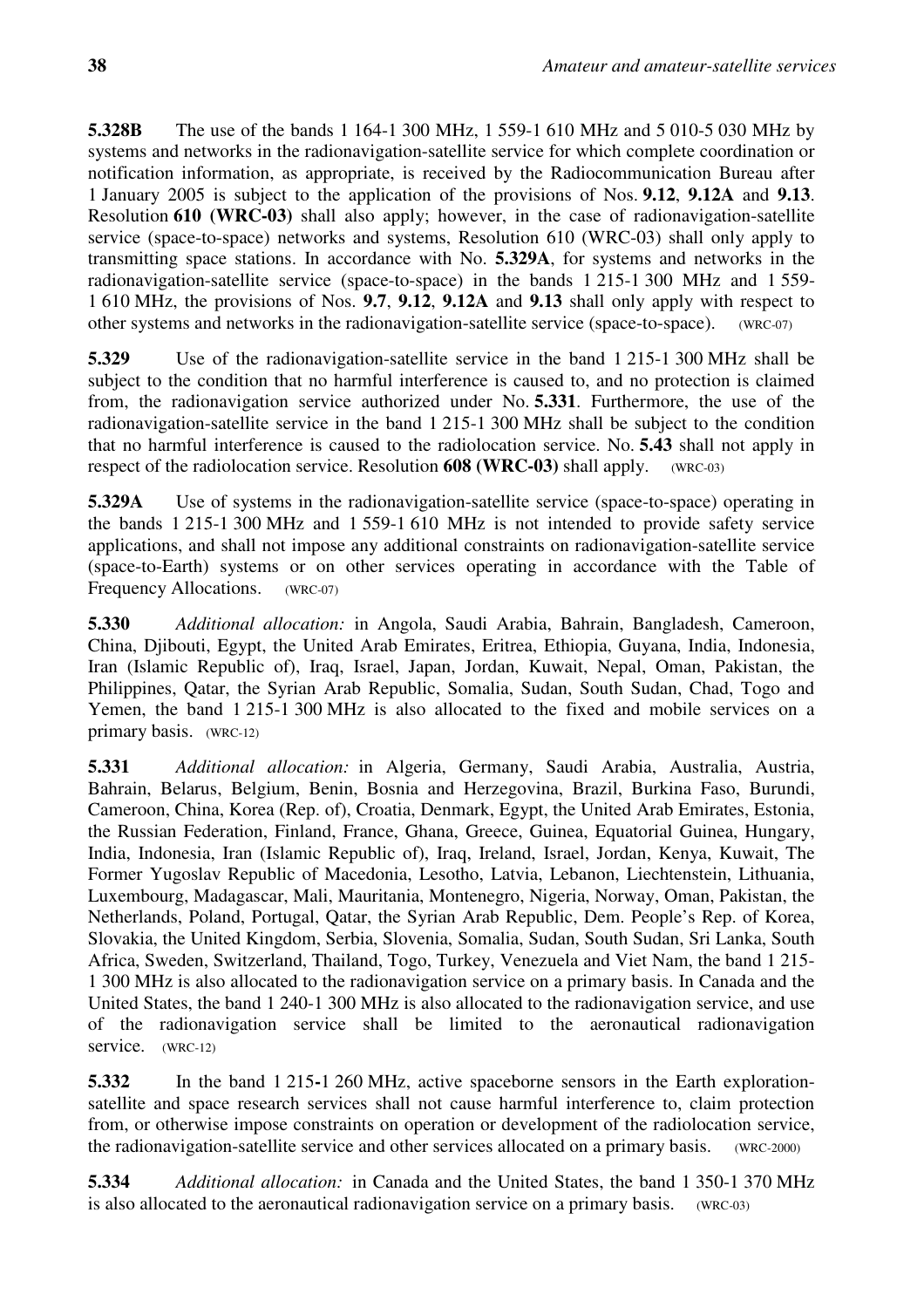**5.335** In Canada and the United States in the band 1 240-1 300 MHz, active spaceborne sensors in the earth exploration-satellite and space research services shall not cause interference to, claim protection from, or otherwise impose constraints on operation or development of the aeronautical radionavigation service. (WRC-97)

**5.335A** In the band 1 260-1 300 MHz, active spaceborne sensors in the Earth explorationsatellite and space research services shall not cause harmful interference to, claim protection from, or otherwise impose constraints on operation or development of the radiolocation service and other services allocated by footnotes on a primary basis. (WRC-2000)

| <b>Allocation to services</b> |                               |                 |  |
|-------------------------------|-------------------------------|-----------------|--|
| <b>Region 1</b>               | <b>Region 2</b>               | <b>Region 3</b> |  |
| 2 300-2 450                   | 2 300-2 450                   |                 |  |
| <b>FIXED</b>                  | <b>FIXED</b>                  |                 |  |
| MOBILE 5.384A                 | MOBILE 5.384A                 |                 |  |
| Amateur                       | <b>RADIOLOCATION</b>          |                 |  |
| Radiolocation                 | Amateur                       |                 |  |
| 5.150 5.282 5.395             | 5.150 5.282 5.393 5.394 5.396 |                 |  |

**2 170-2 520 MHz** 

**5.384A** The bands, or portions of the bands, 1 710-1 885 MHz, 2 300-2 400 MHz and 2 500-2 690 MHz, are identified for use by administrations wishing to implement International Mobile Telecommunications (IMT) in accordance with Resolution **223 (Rev.WRC-07)\***. This identification does not preclude the use of these bands by any application of the services to which they are allocated and does not establish priority in the Radio Regulations. (WRC-07)

**5.393** *Additional allocation:* in the United States, India and Mexico, the band 2 310-2 360 MHz is also allocated to the broadcasting-satellite service (sound) and complementary terrestrial sound broadcasting service on a primary basis. Such use is limited to digital audio broadcasting and is subject to the provisions of Resolution **528 (WARC-92)\***, with the exception of *resolves* 3 in regard to the limitation on broadcasting-satellite systems in the upper 25 MHz. (WRC-2000)

**5.394** In the United States, the use of the band 2 300-2 390 MHz by the aeronautical mobile service for telemetry has priority over other uses by the mobile services. In Canada, the use of the band 2 300-2 483.5 MHz by the aeronautical mobile service for telemetry has priority over other uses by the mobile services.

**5.395** In France and Turkey, the use of the band 2 310-2 360 MHz by the aeronautical mobile service for telemetry has priority over other uses by the mobile service. (WRC-03)

**5.396** Space stations of the broadcasting-satellite service in the band 2 310-2 360 MHz operating in accordance with No. **5.393** that may affect the services to which this band is allocated in other countries shall be coordinated and notified in accordance with Resolution **33 (Rev.WRC-97)\***. Complementary terrestrial broadcasting stations shall be subject to bilateral coordination with neighbouring countries prior to their bringing into use.

ł

<sup>\*</sup> *Note by the Secretariat:* This Resolution was revised by WRC-12.

<sup>\*</sup> *Note by the Secretariat:* This Resolution was revised by WRC-03.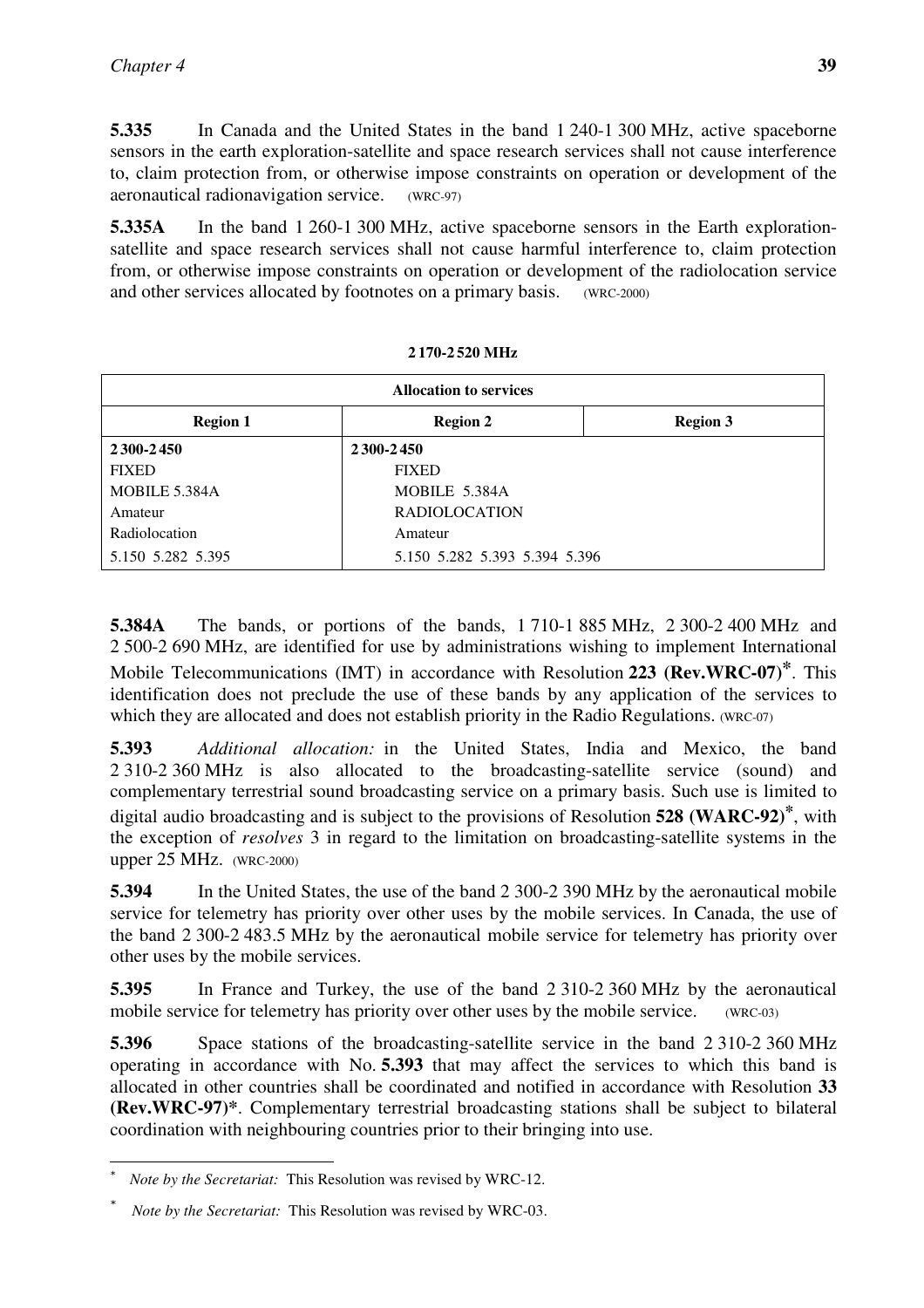| <b>Allocation to services</b> |                            |                            |
|-------------------------------|----------------------------|----------------------------|
| <b>Region 1</b>               | <b>Region 2</b>            | <b>Region 3</b>            |
| 3 300-3 400                   | 3 300-3 400                | 3 300-3 400                |
| <b>RADIOLOCATION</b>          | <b>RADIOLOCATION</b>       | <b>RADIOLOCATION</b>       |
|                               | Amateur                    | Amateur                    |
|                               | Fixed                      |                            |
|                               | Mobile                     |                            |
| 5.149 5.429 5.430             | 5.149,                     | 5.149 5.429                |
| 3 400-3 600                   | 3 400-3 500                | 3 400-3 500                |
| <b>FIXED</b>                  | <b>FIXED</b>               | <b>FIXED</b>               |
| <b>FIXED-SATELLITE</b>        | FIXED-SATELLITE (space-to- | FIXED-SATELLITE (space-to- |
| (space-to-Earth)              | Earth)                     | Earth)                     |
| Mobile 5.430A                 | Amateur                    | Amateur                    |
| Radiolocation                 | Mobile $5.431A$            | Mobile $5.432B$            |
|                               | Radiolocation 5.433        | Radiolocation 5.433        |
| 5.431                         | 5.282                      | 5.282 5.432 5.432A         |
|                               |                            |                            |

#### **2 700-4 800 MHz**

*Note by the Secretariat:* This Resolution was revised by WRC-12.

*Note by the Secretariat:* This Resolution was revised by WRC-03.

**5.429** *Additional allocation:* in Saudi Arabia, Bahrain, Bangladesh, Brunei Darussalam, Cameroon, China, Congo (Rep. of the), Korea (Rep. of), Côte d'Ivoire, Egypt, the United Arab Emirates, India, Indonesia, Iran (Islamic Republic of), Iraq, Israel, Japan, Jordan, Kenya, Kuwait, Lebanon, Libya, Malaysia, Oman, Uganda, Pakistan, Qatar, the Syrian Arab Republic, the Dem. Rep. of the Congo, the Dem. People's Rep. of Korea and Yemen, the band 3 300-3 400 MHz is also allocated to the fixed and mobile services on a primary basis. The countries bordering the Mediterranean shall not claim protection for their fixed and mobile services from the radiolocation service. (WRC-12)

**5.430** *Additional allocation:* in Azerbaijan, Mongolia, Kyrgyzstan and Turkmenistan, the band 3 300-3 400 MHz is also allocated to the radionavigation service on a primary basis. (WRC-12)

**5.431** *Additional allocation:* in Germany, Israel and the United Kingdom, the band 3 400-3 475 MHz is also allocated to the amateur service on a secondary basis. (WRC-03)

**5.432** *Different category of service:* in Korea (Rep. of), Japan and Pakistan, the allocation of the band 3 400-3 500 MHz to the mobile, except aeronautical mobile, service is on a primary basis (see No. 5.33). (WRC-2000)

**5.432A** In Korea (Rep. of), Japan and Pakistan, the band 3 400-3 500 MHz is identified for International Mobile Telecommunications (IMT). This identification does not preclude the use of this band by any application of the services to which it is allocated and does not establish priority in the Radio Regulations. At the stage of coordination the provisions of Nos. **9.17** and **9.18** also apply. Before an administration brings into use a (base or mobile) station of the mobile service in this band it shall ensure that the power flux-density (pfd) produced at 3 m above ground does not exceed  $-154.5$  dB(W/(m<sup>2</sup> · 4 kHz)) for more than 20% of time at the border of the territory of any other administration. This limit may be exceeded on the territory of any country whose administration has so agreed. In order to ensure that the pfd limit at the border of the territory of any other administration is met, the calculations and verification shall be made, taking into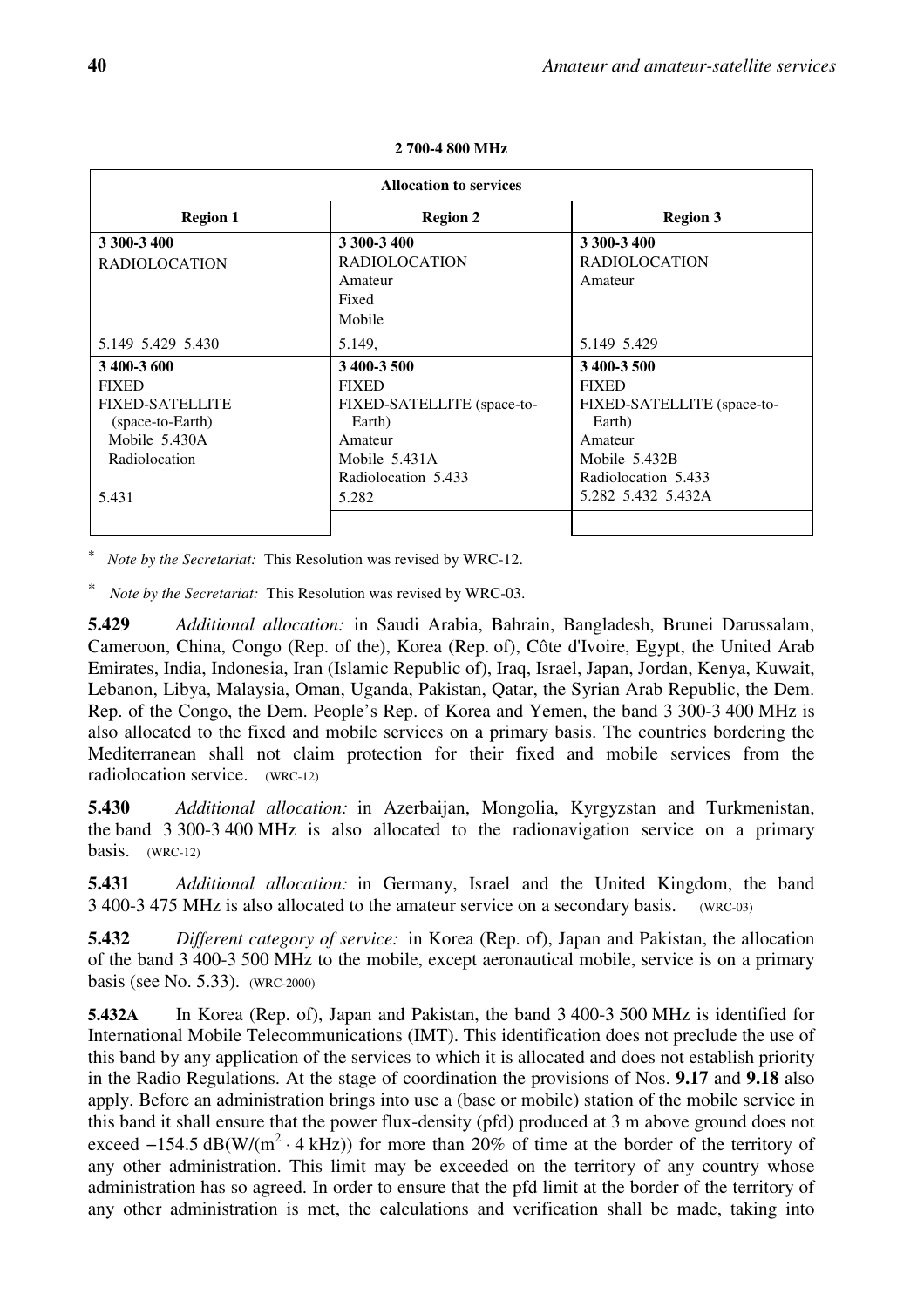account all relevant information, with the mutual agreement of both administrations (the administration responsible for the terrestrial station and the administration responsible for the earth station), with the assistance of the Bureau if so requested. In case of disagreement, the calculation and verification of the pfd shall be made by the Bureau, taking into account the information referred to above. Stations of the mobile service in the band 3 400-3 500 MHz shall not claim more protection from space stations than that provided in Table **21-4** of the Radio Regulations (Edition of 2004). (WRC-07)

**5.432B** *Different category of service:* in Bangladesh, China, French overseas communities of Region 3, India, Iran (Islamic Republic of), New Zealand and Singapore, the band 3 400-3 500 MHz is allocated to the mobile, except aeronautical mobile, service on a primary basis, subject to agreement obtained under No. **9.21** with other administrations and is identified for International Mobile Telecommunications (IMT). This identification does not preclude the use of this band by any application of the services to which it is allocated and does not establish priority in the Radio Regulations. At the stage of coordination the provisions of Nos. **9.17** and **9.18** also apply. Before an administration brings into use a (base or mobile) station of the mobile service in this band it shall ensure that the power flux-density (pfd) produced at 3 m above ground does not exceed  $-154.5$  dB(W/(m<sup>2</sup> · 4 kHz)) for more than 20% of time at the border of the territory of any other administration. This limit may be exceeded on the territory of any country whose administration has so agreed. In order to ensure that the pfd limit at the border of the territory of any other administration is met, the calculations and verification shall be made, taking into account all relevant information, with the mutual agreement of both administrations (the administration responsible for the terrestrial station and the administration responsible for the earth station) with the assistance of the Bureau if so requested. In case of disagreement, the calculation and verification of the pfd shall be made by the Bureau, taking into account the information referred to above. Stations of the mobile service in the band 3 400-3 500 MHz shall not claim more protection from space stations than that provided in Table **21-4** of the Radio Regulations (Edition of 2004). This allocation is effective from 17 November 2010. (WRC-12)

**5.433** In Regions 2 and 3, in the band 3 400-3 600 MHz the radiolocation service is allocated on a primary basis. However, all administrations operating radiolocation systems in this band are urged to cease operations by 1985. Thereafter, administrations shall take all practicable steps to protect the fixed-satellite service and coordination requirements shall not be imposed on the fixed-satellite service.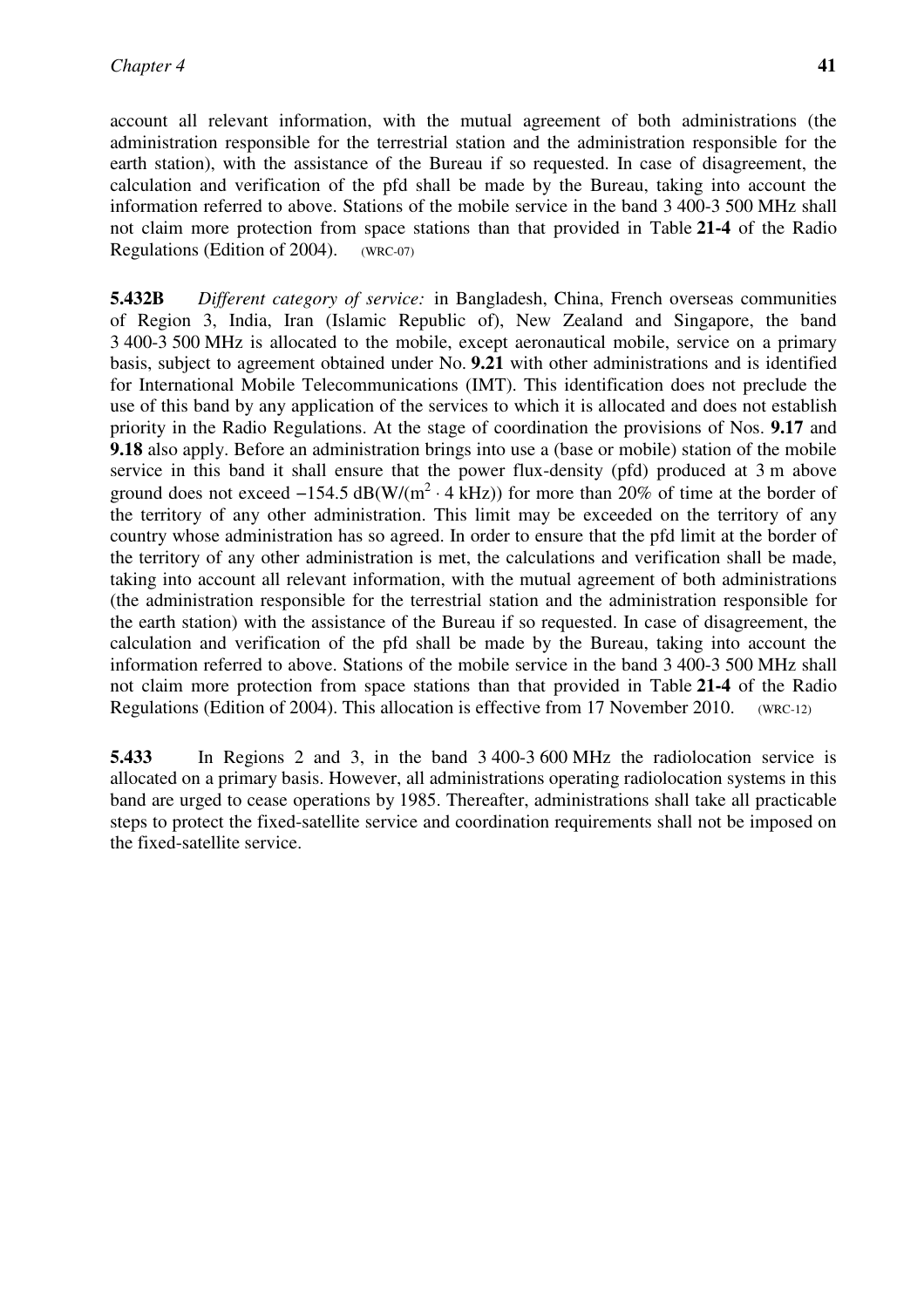| <b>Allocation to services</b>      |                                                                         |                        |  |
|------------------------------------|-------------------------------------------------------------------------|------------------------|--|
| <b>Region 1</b>                    | <b>Region 3</b><br><b>Region 2</b>                                      |                        |  |
| 5 650-5 725                        | MOBILE except aeronautical mobile 5.446A 5.450A<br><b>RADIOLOCATION</b> |                        |  |
|                                    | Amateur                                                                 |                        |  |
|                                    | Space research (deep space)                                             |                        |  |
|                                    | 5.282 5.451 5.453 5.454 5.455                                           |                        |  |
| 5725-5830                          | 5 725-5 830                                                             |                        |  |
| <b>FIXED-SATELLITE</b>             | <b>RADIOLOCATION</b>                                                    |                        |  |
| (Earth-to-space)                   | Amateur                                                                 |                        |  |
| <b>RADIOLOCATION</b>               |                                                                         |                        |  |
| Amateur                            |                                                                         |                        |  |
| 5.150 5.451 5.453 5.455 5.456      | 5.150 5.453 5.455                                                       |                        |  |
| 5 830-5 850                        | 5 830-5 850                                                             |                        |  |
| <b>FIXED-SATELLITE</b>             | <b>RADIOLOCATION</b>                                                    |                        |  |
| (Earth-to-space)                   | Amateur                                                                 |                        |  |
| <b>RADIOLOCATION</b>               | Amateur-satellite (space-to-Earth)                                      |                        |  |
| Amateur                            |                                                                         |                        |  |
| Amateur-satellite (space-to-Earth) |                                                                         |                        |  |
| 5.150 5.451 5.453 5.455 5.456      | 5.150 5.453 5.455                                                       |                        |  |
| 5 850-5 925                        | 5 850-5 925                                                             | 5 850-5 925            |  |
| <b>FIXED</b>                       | <b>FIXED</b>                                                            | <b>FIXED</b>           |  |
| <b>FIXED-SATELLITE</b>             | <b>FIXED-SATELLITE</b>                                                  | <b>FIXED-SATELLITE</b> |  |
| (Earth-to-space)                   | (Earth-to-space)                                                        | (Earth-to-space)       |  |
| <b>MOBILE</b>                      | <b>MOBILE</b>                                                           | <b>MOBILE</b>          |  |
|                                    | Amateur                                                                 | Radiolocation          |  |
|                                    | Radiolocation                                                           |                        |  |
| 5.150                              | 5.150                                                                   | 5.150                  |  |

**5 570-7 250 MHz** 

**5.446A** The use of the bands 5 150-5 350 MHz and 5 470-5 725 MHz by the stations in the mobile, except aeronautical mobile, service shall be in accordance with Resolution **229 (Rev.WRC-12)**. (WRC-12)

**5.450** *Additional allocation:* in Austria, Azerbaijan, Iran (Islamic Republic of), Kyrgyzstan, Romania, Turkmenistan and Ukraine, the band 5 470-5 650 MHz is also allocated to the aeronautical radionavigation service on a primary basis. (WRC-12)

**5.450A** In the band 5 470-5 725 MHz, stations in the mobile service shall not claim protection from radiodetermination services. Radiodetermination services shall not impose on the mobile service more stringent protection criteria, based on system characteristics and interference criteria, than those stated in Recommendation ITU-R M.1638. (WRC-03)

**5.450B** In the frequency band 5 470-5 650 MHz, stations in the radiolocation service, except ground-based radars used for meteorological purposes in the band 5 600-5 650 MHz, shall not cause harmful interference to, nor claim protection from, radar systems in the maritime radionavigation service. (WRC-03)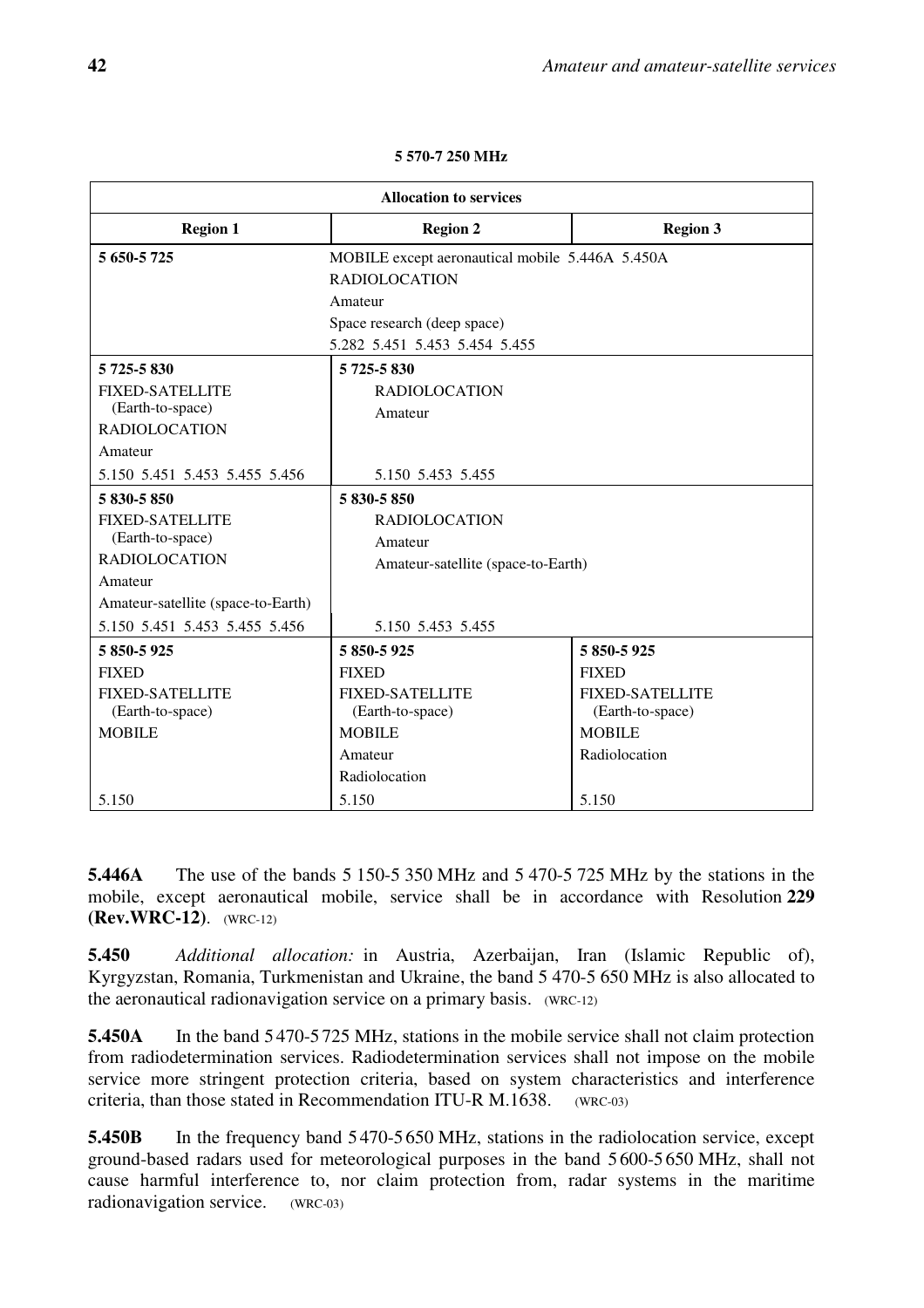**5.451** *Additional allocation:* in the United Kingdom, the band 5 470-5 850 MHz is also allocated to the land mobile service on a secondary basis. The power limits specified in Nos. **21.2**, **21.3**, **21.4** and **21.5** shall apply in the band 5 725-5 850 MHz.

**5.452** Between 5 600 MHz and 5 650 MHz, ground-based radars used for meteorological purposes are authorized to operate on a basis of equality with stations of the maritime radionavigation service.

**5.453** *Additional allocation:* in Saudi Arabia, Bahrain, Bangladesh, Brunei Darussalam, Cameroon, China, Congo (Rep. of the), Korea (Rep. of), Côte d'Ivoire, Djibouti, Egypt, the United Arab Emirates, Gabon, Guinea, Equatorial Guinea, India, Indonesia, Iran (Islamic Republic of), Iraq, Israel, Japan, Jordan, Kenya, Kuwait, Lebanon, Libya, Madagascar, Malaysia, Niger, Nigeria, Oman, Uganda, Pakistan, the Philippines, Qatar, the Syrian Arab Republic, the Dem. People's Rep. of Korea, Singapore, Sri Lanka, Swaziland, Tanzania, Chad, Thailand, Togo, Viet Nam and Yemen, the band 5 650-5 850 MHz is also allocated to the fixed and mobile services on a primary basis. In this case, the provisions of Resolution **229 (Rev.WRC-12)** do not apply. (WRC-12)

**5.454** *Different category of service:* in Azerbaijan, the Russian Federation, Georgia, Kyrgyzstan, Tajikistan and Turkmenistan, the allocation of the band 5 670-5 725 MHz to the space research service is on a primary basis (see No. **5.33**). (WRC-12)

**5.455** *Additional allocation:* in Armenia, Azerbaijan, Belarus, Cuba, the Russian Federation, Georgia, Hungary, Kazakhstan, Moldova, Mongolia, Uzbekistan, Kyrgyzstan, Tajikistan, Turkmenistan and Ukraine, the band 5 670-5 850 MHz is also allocated to the fixed service on a primary basis. (WRC-07)

**5.456** *Additional allocation:* in Cameroon, the band 5 755-5 850 MHz is also allocated to the fixed service on a primary basis. (WRC-03)

| <b>Allocation to services</b> |                      |                      |                      |
|-------------------------------|----------------------|----------------------|----------------------|
| <b>Region 1</b>               |                      | <b>Region 2</b>      | <b>Region 3</b>      |
| 10-10.45                      |                      | 10-10.45             | 10-10.45             |
| <b>FIXED</b>                  |                      | <b>RADIOLOCATION</b> | <b>FIXED</b>         |
| <b>MOBILE</b>                 |                      | Amateur              | <b>MOBILE</b>        |
| <b>RADIOLOCATION</b>          |                      |                      | <b>RADIOLOCATION</b> |
| Amateur                       |                      |                      | Amateur              |
| 5.479                         |                      | 5.479 5.480          | 5.479                |
| 10.45-10.5                    | <b>RADIOLOCATION</b> |                      |                      |
|                               | Amateur              |                      |                      |
|                               | Amateur-satellite    |                      |                      |
|                               | 5.481                |                      |                      |

**10-11.7 GHz** 

**5.479** The band 9 975-10 025 MHz is also allocated to the meteorological-satellite service on a secondary basis for use by weather radars.

**5.480** *Additional allocation:* in Argentina, Brazil, Chile, Costa Rica, Cuba, El Salvador, Ecuador, Guatemala, Honduras, Mexico, Paraguay, , Peru and Uruguay, the band 10-10.45 GHz is also allocated to the fixed and mobile services on a primary basis. In Venezuela, the band 10-10.45 GHz is also allocated to the fixed service on a primary basis. (WRC-07)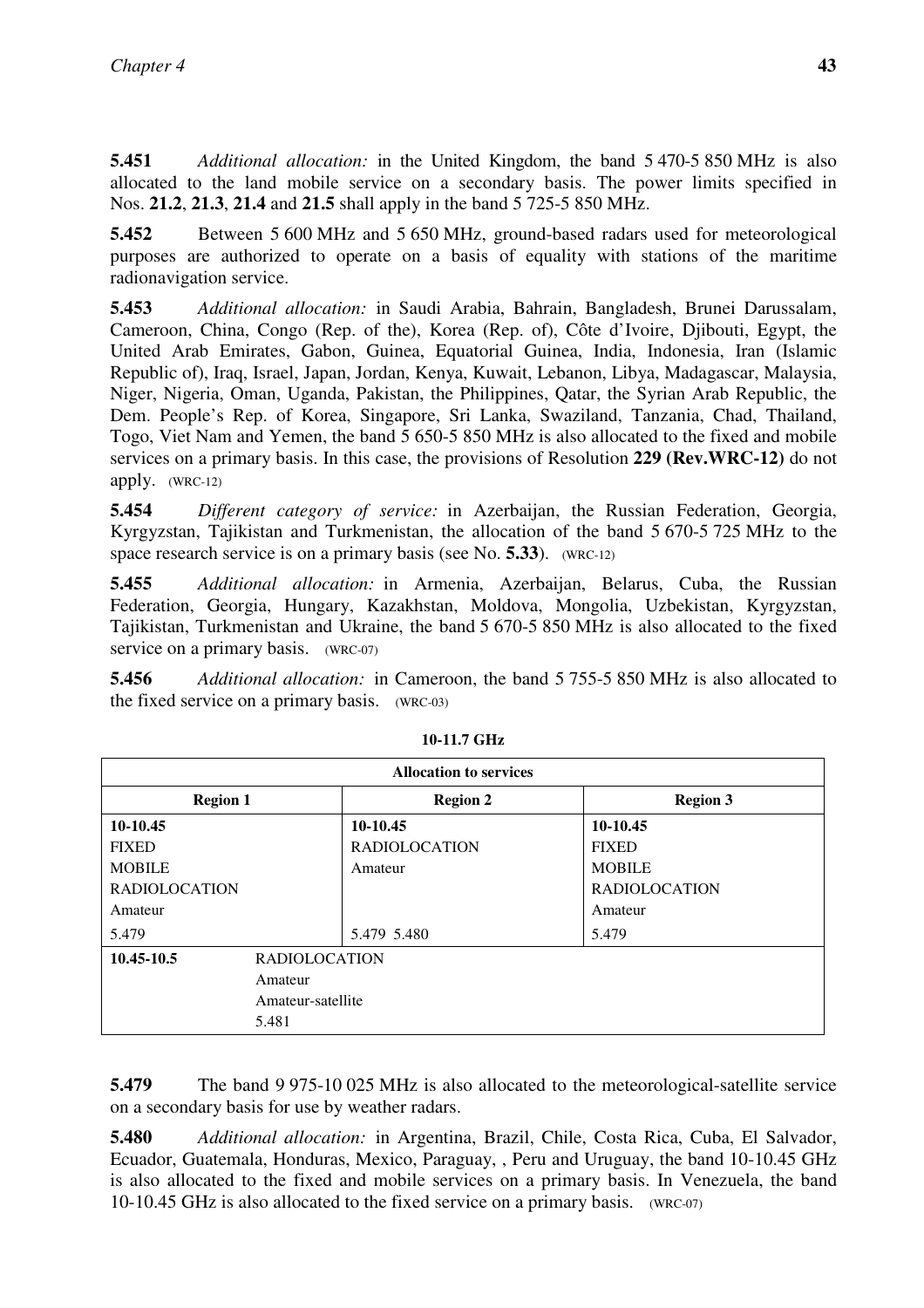**5.481** *Additional allocation:* in Germany, Angola, Brazil, China, Costa Rica, Côte d'Ivoire, El Salvador, Ecuador, Spain, Guatemala, Hungary, Japan, Kenya, Morocco, Nigeria, Oman, Uzbekistan, Pakistan, Paraguay, Peru, the Dem. People's Rep. of Korea, Romania, Tanzania, Thailand and Uruguay, the band 10.45-10.5 GHz is also allocated to the fixed and mobile services on a primary basis. (WRC-12)

### **22-24.75 GHz**

| <b>Allocation to services</b> |                                      |                 |
|-------------------------------|--------------------------------------|-----------------|
| <b>Region 1</b>               | <b>Region 2</b>                      | <b>Region 3</b> |
| 24-24.05                      | <b>AMATEUR</b>                       |                 |
|                               | <b>AMATEUR-SATELLITE</b>             |                 |
|                               | 5.150                                |                 |
| 24,05-24,25                   | <b>RADIOLOCATION</b>                 |                 |
|                               | Amateur                              |                 |
|                               | Earth exploration-satellite (active) |                 |
|                               | 5.150                                |                 |

### **40-47.5 GHz**

| <b>Allocation to services</b> |                          |                 |
|-------------------------------|--------------------------|-----------------|
| <b>Region 1</b>               | <b>Region 2</b>          | <b>Region 3</b> |
| 47-47.2                       | <b>AMATEUR</b>           |                 |
|                               | <b>AMATEUR-SATELLITE</b> |                 |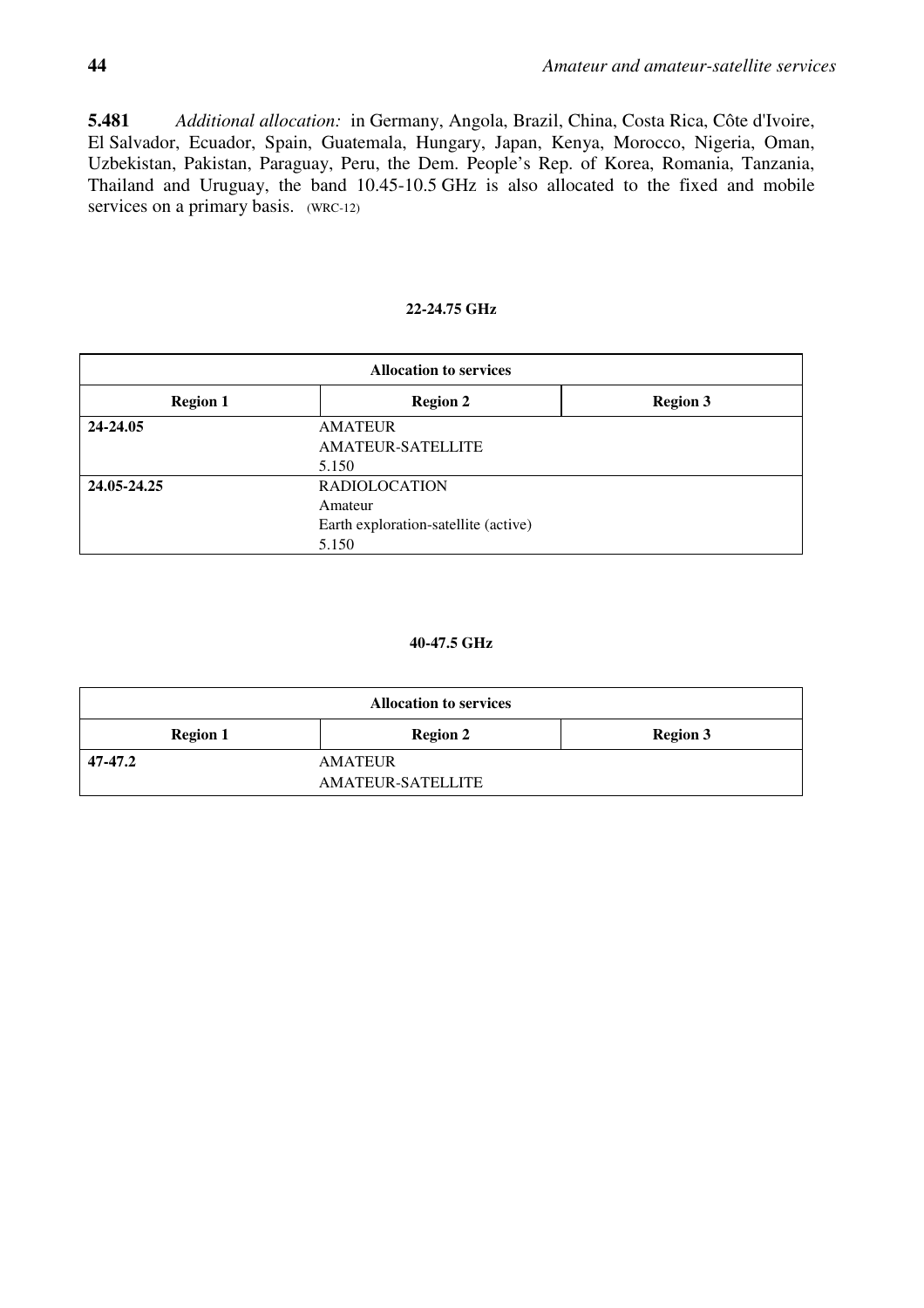### **66-81 GHz**

| <b>Allocation to services</b> |                                                                                                                            |                 |
|-------------------------------|----------------------------------------------------------------------------------------------------------------------------|-----------------|
| <b>Region 1</b>               | <b>Region 2</b>                                                                                                            | <b>Region 3</b> |
| 76-77.5                       | RADIO ASTRONOMY<br><b>RADIOLOCATION</b><br>Amateur<br>Amateur-satellite<br>Space research (space-to-Earth)<br>5.149        |                 |
| 77.5-78                       | <b>AMATEUR</b><br><b>AMATEUR-SATELLITE</b><br>Radio astronomy<br>Space research (space-to-Earth)<br>5.149                  |                 |
| 78-79                         | <b>RADIOLOCATION</b><br>Amateur<br>Amateur-satellite<br>Radio astronomy<br>Space research (space-to-Earth)<br>5.149 5.560  |                 |
| 79-81                         | <b>RADIO ASTRONOMY</b><br><b>RADIOLOCATION</b><br>Amateur<br>Amateur-satellite<br>Space research (space-to-Earth)<br>5.149 |                 |

**5.560** In the band 78-79 GHz radars located on space stations may be operated on a primary basis in the Earth exploration-satellite service and in the space research service.

**5.561** In the band 74-76 GHz, stations in the fixed, mobile and broadcasting services shall not cause harmful interference to stations of the fixed-satellite service or stations of the broadcasting-satellite service operating in accordance with the decisions of the appropriate frequency assignment planning conference for the broadcasting-satellite service. (WRC-2000)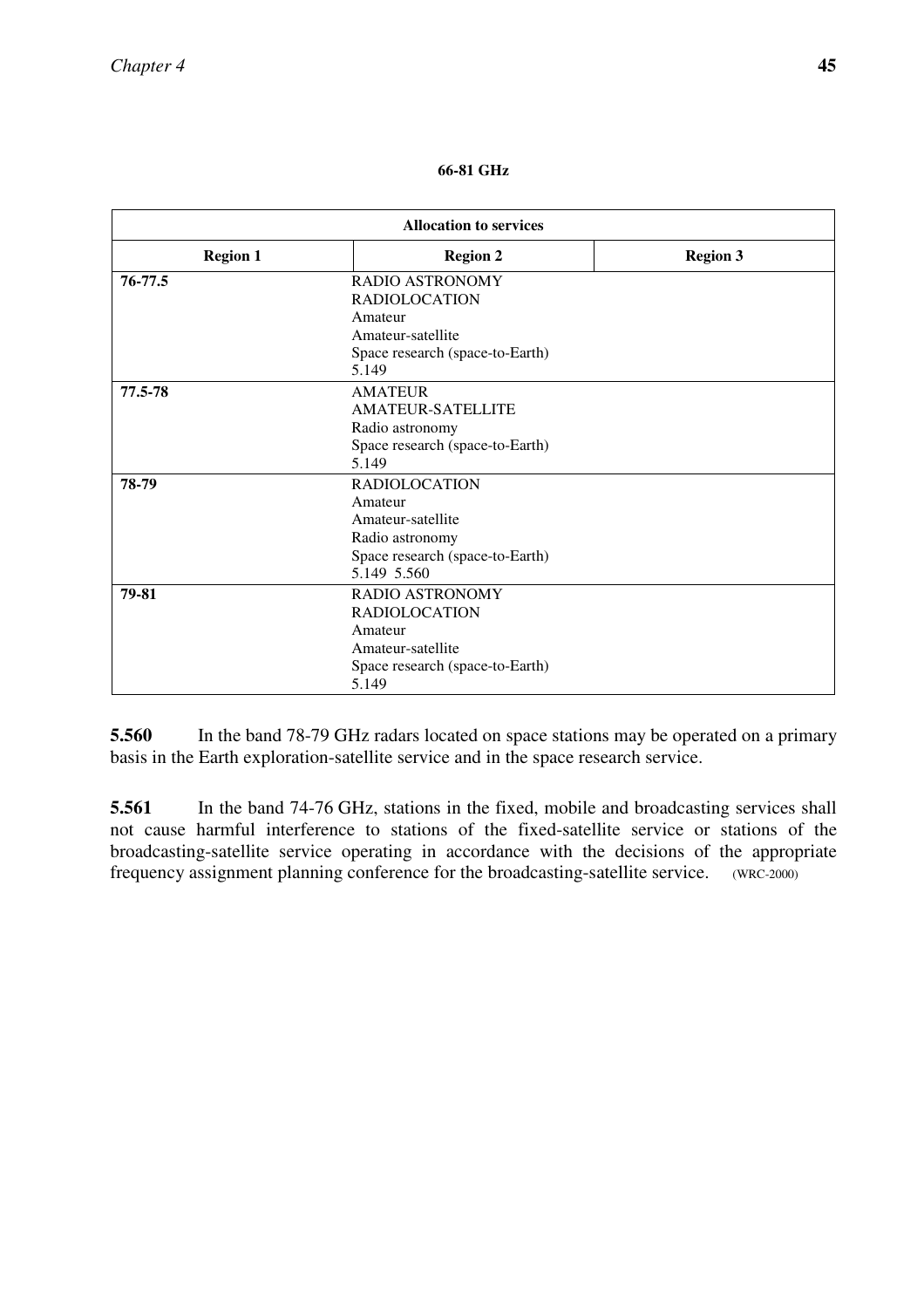### **119.98-151.5 GHz**

| <b>Allocation to services</b> |                          |                 |
|-------------------------------|--------------------------|-----------------|
| <b>Region 1</b>               | <b>Region 2</b>          | <b>Region 3</b> |
| 122.25-123                    | <b>FIXED</b>             |                 |
|                               | <b>INTER-SATELLITE</b>   |                 |
|                               | <b>MOBILE 5.558</b>      |                 |
|                               | Amateur                  |                 |
|                               | 5.138                    |                 |
| 134-136                       | <b>AMATEUR</b>           |                 |
|                               | <b>AMATEUR-SATELLITE</b> |                 |
|                               | Radio astronomy          |                 |
| 136-141                       | <b>RADIO ASTRONOMY</b>   |                 |
|                               | <b>RADIOLOCATION</b>     |                 |
|                               | Amateur                  |                 |
|                               | Amateur-satellite        |                 |
|                               | 5.149                    |                 |

#### **200-248 GHz**

| <b>Allocation to services</b> |                        |                 |
|-------------------------------|------------------------|-----------------|
| <b>Region 1</b>               | <b>Region 2</b>        | <b>Region 3</b> |
| 241-248                       | <b>RADIO ASTRONOMY</b> |                 |
|                               | <b>RADIOLOCATION</b>   |                 |
|                               | Amateur                |                 |
|                               | Amateur-satellite      |                 |
|                               | 5.138 5.149            |                 |
| 248-250                       | <b>AMATEUR</b>         |                 |
|                               | AMATEUR-SATELLITE      |                 |
|                               | Radio astronomy        |                 |
|                               | 5.149                  |                 |

### **248-1 000 GHz**

| <b>Allocation to services</b>      |                 |                 |
|------------------------------------|-----------------|-----------------|
| <b>Region 1</b>                    | <b>Region 2</b> | <b>Region 3</b> |
| 275-1 000<br>(Not allocated) 5.565 |                 |                 |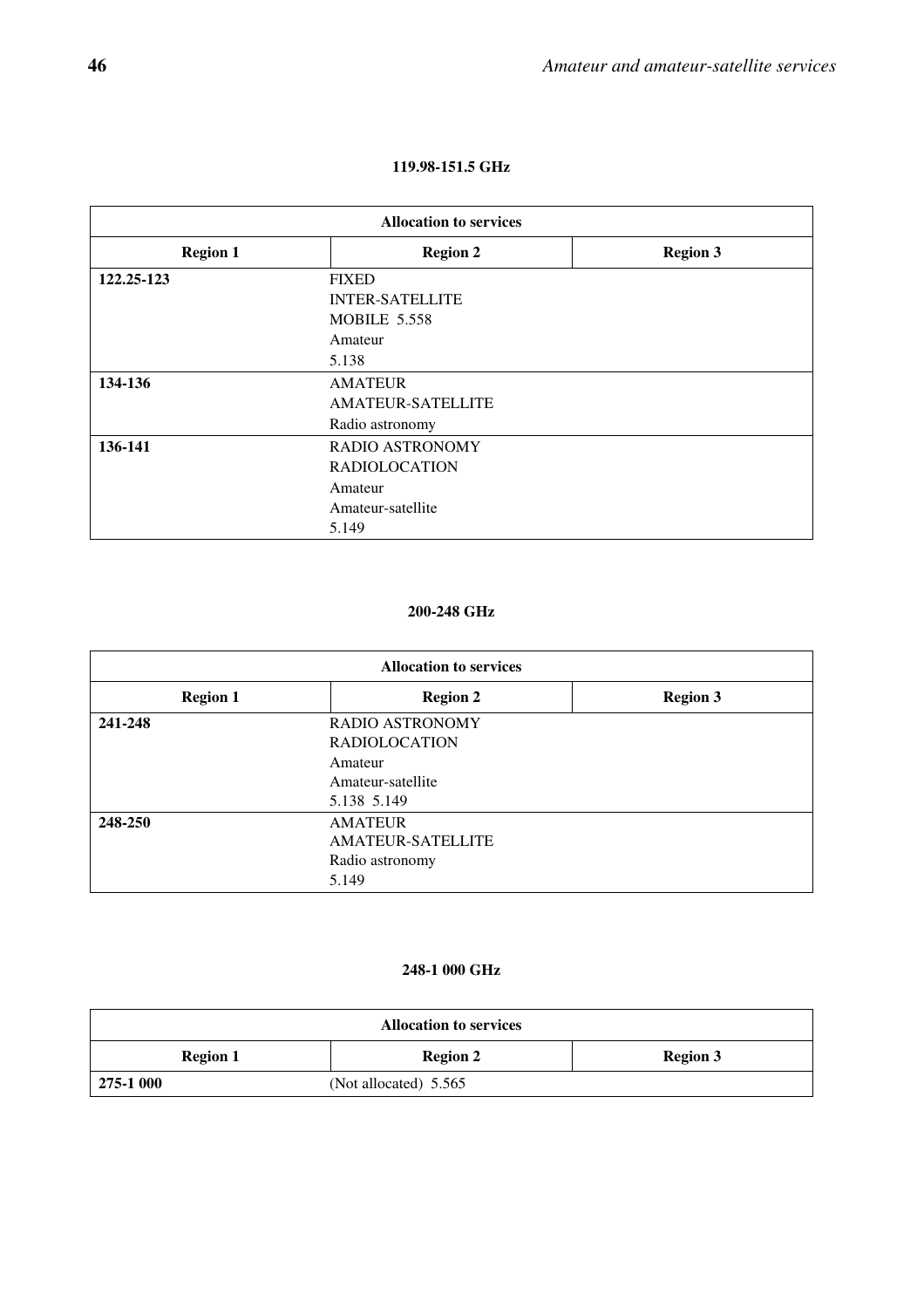**5.565** The following frequency bands in the range 275-1 000 GHz are identified for use by administrations for passive service applications:

- radio astronomy service: 275-323 GHz, 327-371 GHz, 388-424 GHz, 426- 442 GHz, 453-510 GHz, 623-711 GHz, 795-909 GHz and 926-945 GHz;
- Earth exploration-satellite service (passive) and space research service (passive): 275-286 GHz, 296-306 GHz, 313-356 GHz, 361-365 GHz, 369-392 GHz, 397-399 GHz, 409-411 GHz, 416-434 GHz, 439-467 GHz, 477-502 GHz, 523-527 GHz, 538-581 GHz, 611-630 GHz, 634-654 GHz, 657-692 GHz, 713-718 GHz, 729-733 GHz, 750-754 GHz, 771-776 GHz, 823-846 GHz, 850-854 GHz, 857-862 GHz, 866-882 GHz, 905-928 GHz, 951-956 GHz, 968-973 GHz and 985-990 GHz.

The use of the range 275-1 000 GHz by the passive services does not preclude use of this range by active services. Administrations wishing to make frequencies in the 275-1 000 GHz range available for active service applications are urged to take all practicable steps to protect these passive services from harmful interference until the date when the Table of Frequency Allocations is established in the above-mentioned 275-1 000 GHz frequency range.

All frequencies in the range 1 000-3 000 GHz may be used by both active and passive services. (WRC-12)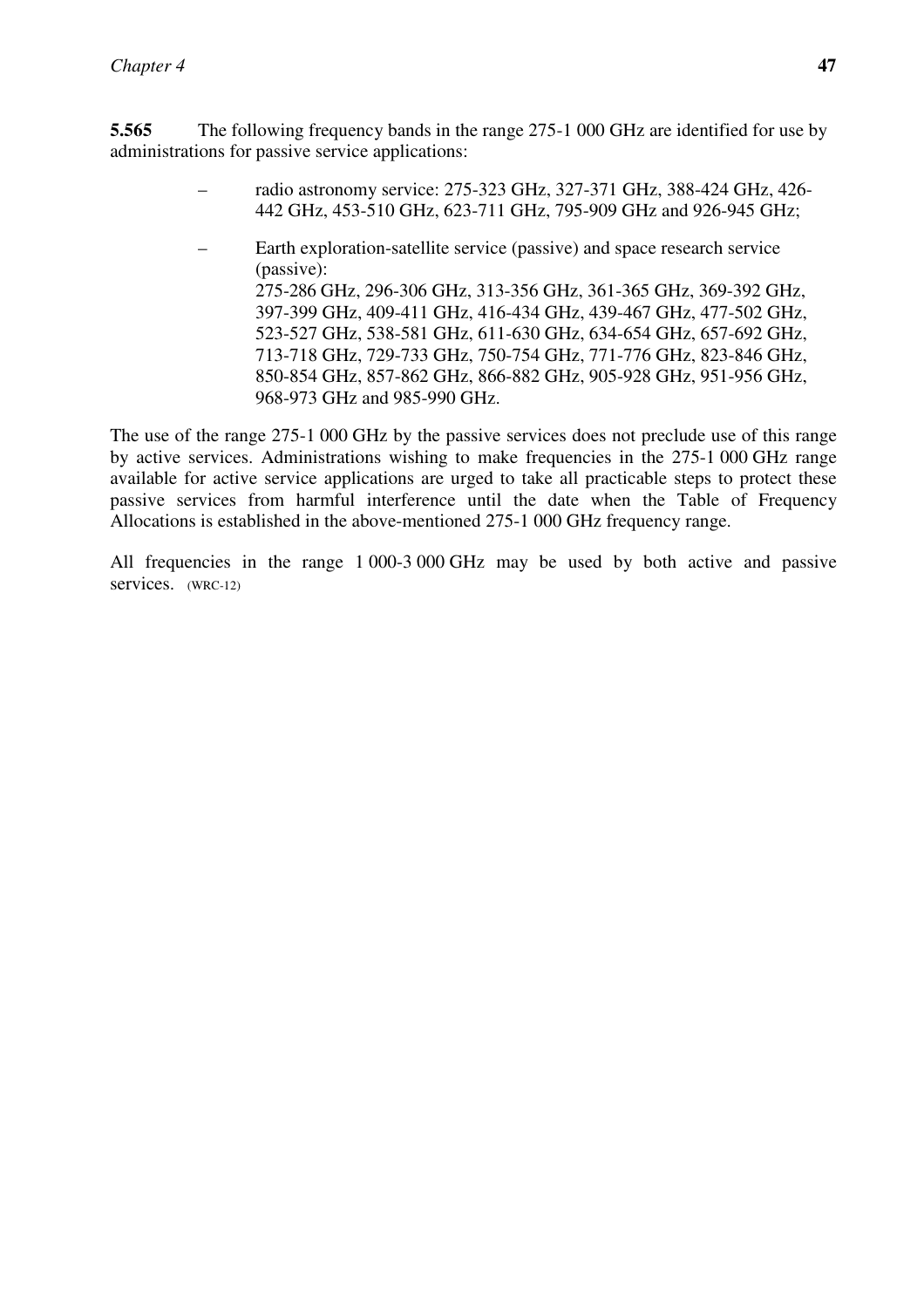## ARTICLE 19

## **Identification of stations**

## **Section I – General provisions**

**19.1** § 1 All transmissions shall be capable of being identified either by identification signals or by other means<sup>1</sup>.

19.2 § 2 1) All transmissions with false or misleading identification are prohibited.

**19.3** 2) Where practicable and in appropriate services, identification signals should be automatically transmitted in accordance with relevant ITU-R Recommendations.

**19.4** 3) All transmissions in the following services should, except as provided in Nos. **19.13** to **19.15**, carry identification signals:

**19.5** *a)* amateur service;

…

**19.12** 6) When identification signals are transmitted they shall comply with the provisions of this Article.

…

**19.18** § 5 Identification signals shall wherever practicable be in one of the following forms:

**19.19** *a)* speech, using simple amplitude or frequency modulation;

**19.20** *b)* international Morse code transmitted at manual speed;

**19.21** *c)* a telegraph code compatible with conventional printing equipment;

**19.22** *d)* any other form recommended by the Radiocommunication Sector.

**19.23** § 6 To the extent possible the identification signal should be transmitted in accordance with relevant ITU-R Recommendations.

…

ł

 $1$  19.1.1 **19.1.1** In the present state of the technique, it is recognized nevertheless that the transmission of identifying signals for certain radio systems (e.g. radiodetermination, radio relay systems and space systems) is not always possible.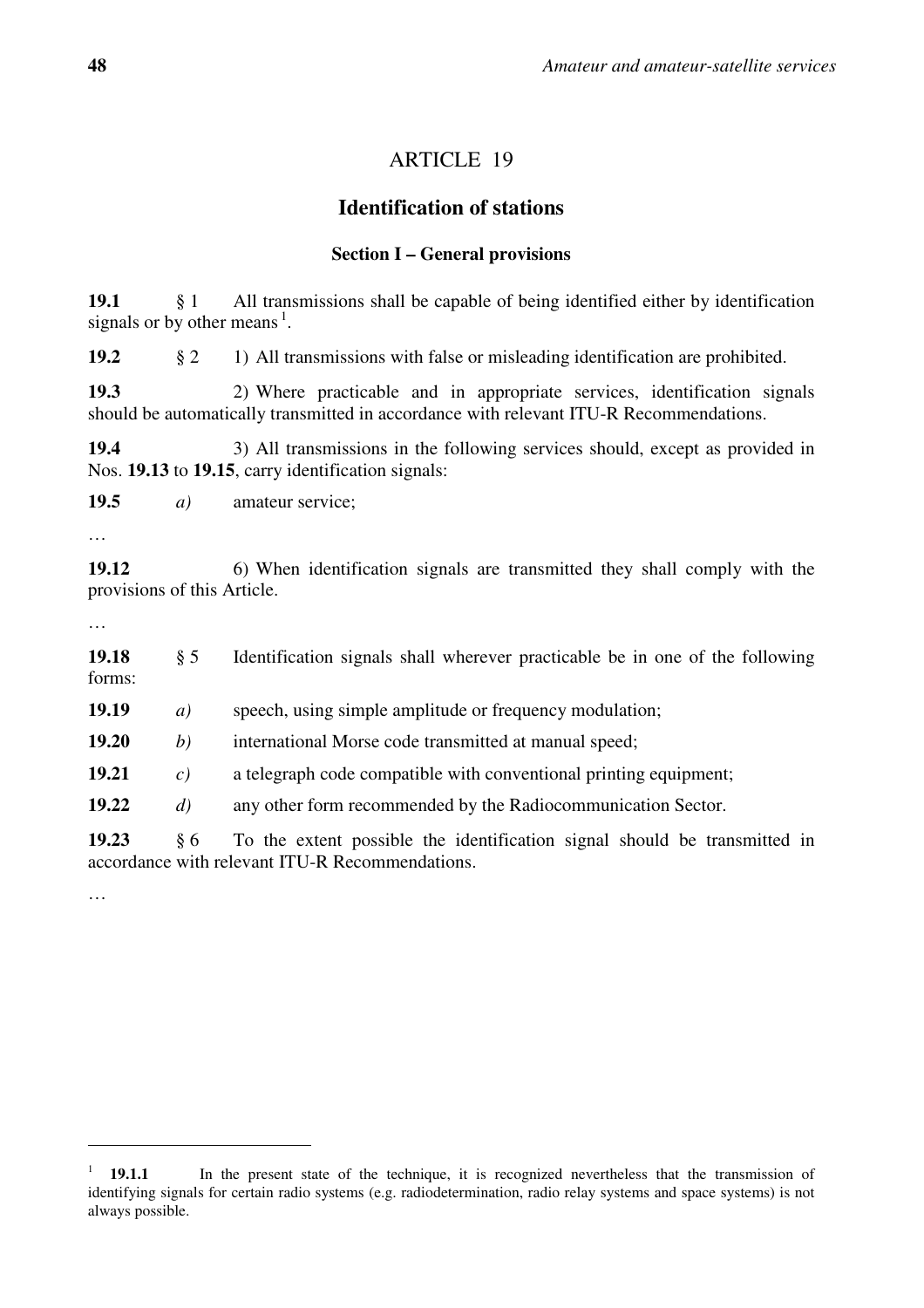## **Section III – Formation of call signs**

**19.45** § 21 1) The twenty-six letters of the alphabet, as well as digits in the cases specified below, may be used to form call signs. Accented letters are excluded.

- **19.46** 2) However, the following combinations shall not be used as call signs:
- **19.47** *a)* combinations which might be confused with distress signals or with other signals of a similar nature;
- **19.48** *b)* combinations in Recommendation ITU-R M.1172 that are reserved for the abbreviations to be used in the radiocommunication services. (WRC-03)

**19.49** (SUP – WRC-03)

**19.50** § 22 Call signs in the international series are formed as indicated in Nos. **19.51** to **19.71**. The first two characters shall be two letters or a letter followed by a digit or a digit followed by a letter. The first two characters or in certain cases the first character of a call sign constitute the nationality identification<sup>4</sup>.

…

**19.67** *Amateur and experimental stations*

**19.68** § 30 1)

- one character (provided that it is the letter B, F, G, I, K, M, N, R or W) and a single digit (other than 0 or 1), followed by a group of not more than four characters, the last of which shall be a letter, *or*
- two characters and a single digit (other than 0 or 1), followed by a group of not more than four characters, the last of which shall be a letter. (WRC-03)

19.68A 1A) On special occasions, for temporary use, administrations may authorize use of call signs with more than the four characters referred to in No. **19.68**. (WRC-03)

**19.69** 2) However, the prohibition of the use of the digits 0 and 1 does not apply to amateur stations.

…

ł

<sup>4</sup> **19.50.1** For call sign series beginning with B, F, G, I, K, M, N, R, W and 2, only the first character is required for nationality identification. In the cases of half series (i.e. when the first two characters are allocated to more than one Member State), the first three characters are required for nationality identification. (WRC-03)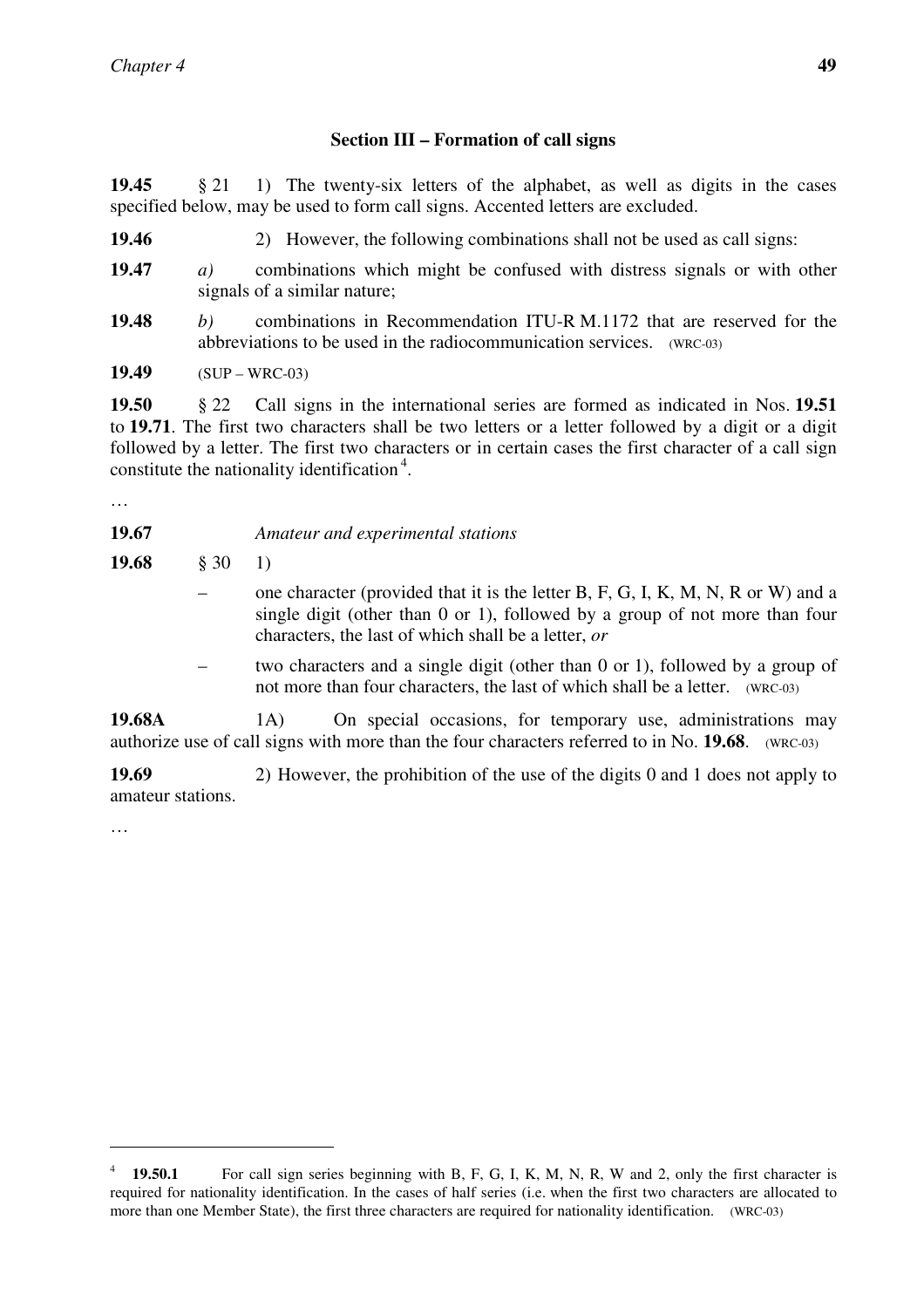# ARTICLE 25

## **Amateur services**

### **Section I – Amateur service**

**25.1** § 1 Radiocommunication between amateur stations of different countries shall be permitted unless the administration of one of the countries concerned has notified that it objects to such radiocommunications. (WRC-03)

**25.2** § 2 1) Transmissions between amateur stations of different countries shall be limited to communications incidental to the purposes of the amateur service, as defined in No. **1.56** and to remarks of a personal character. (WRC-03)

**25.2A** 1A) Transmissions between amateur stations of different countries shall not be encoded for the purpose of obscuring their meaning, except for control signals exchanged between earth command stations and space stations in the amateur-satellite service. (WRC-03)

**25.3** 2) Amateur stations may be used for transmitting international communications on behalf of third parties only in case of emergencies or disaster relief. An administration may determine the applicability of this provision to amateur stations under its jurisdiction.

**25.4** (SUP – WRC-03)

25.5 § 3 1) Administrations shall determine whether or not a person seeking a licence to operate an amateur station shall demonstrate the ability to send and receive texts in Morse code signals. (WRC-03)

**25.6** 2) Administrations shall verify the operational and technical qualifications of any person wishing to operate an amateur station. Guidance for standards of competence may be found in the most recent version of Recommendation ITU-R M.1544. (WRC-03)

**25.7** § 4 The maximum power of amateur stations shall be fixed by the administrations concerned. (WRC-03)

25.8 **§ 5 b**  $\{5\}$  **1**) All pertinent Articles and provisions of the Constitution, the Convention and of these Regulations shall apply to amateur stations. (WRC-03)

**25.9** 2) During the course of their transmissions, amateur stations shall transmit their call sign at short intervals.

**25.9A** § 5A Administrations are encouraged to take the necessary steps to allow amateur stations to prepare for and meet communication needs in support of disaster relief. (WRC-03)

**25.9B** § 5B An administration may determine whether or not to permit a person who has been granted a licence to operate an amateur station by another administration to operate an amateur station while that person is temporarily in its territory, subject to such conditions or restrictions it may impose. (WRC-03)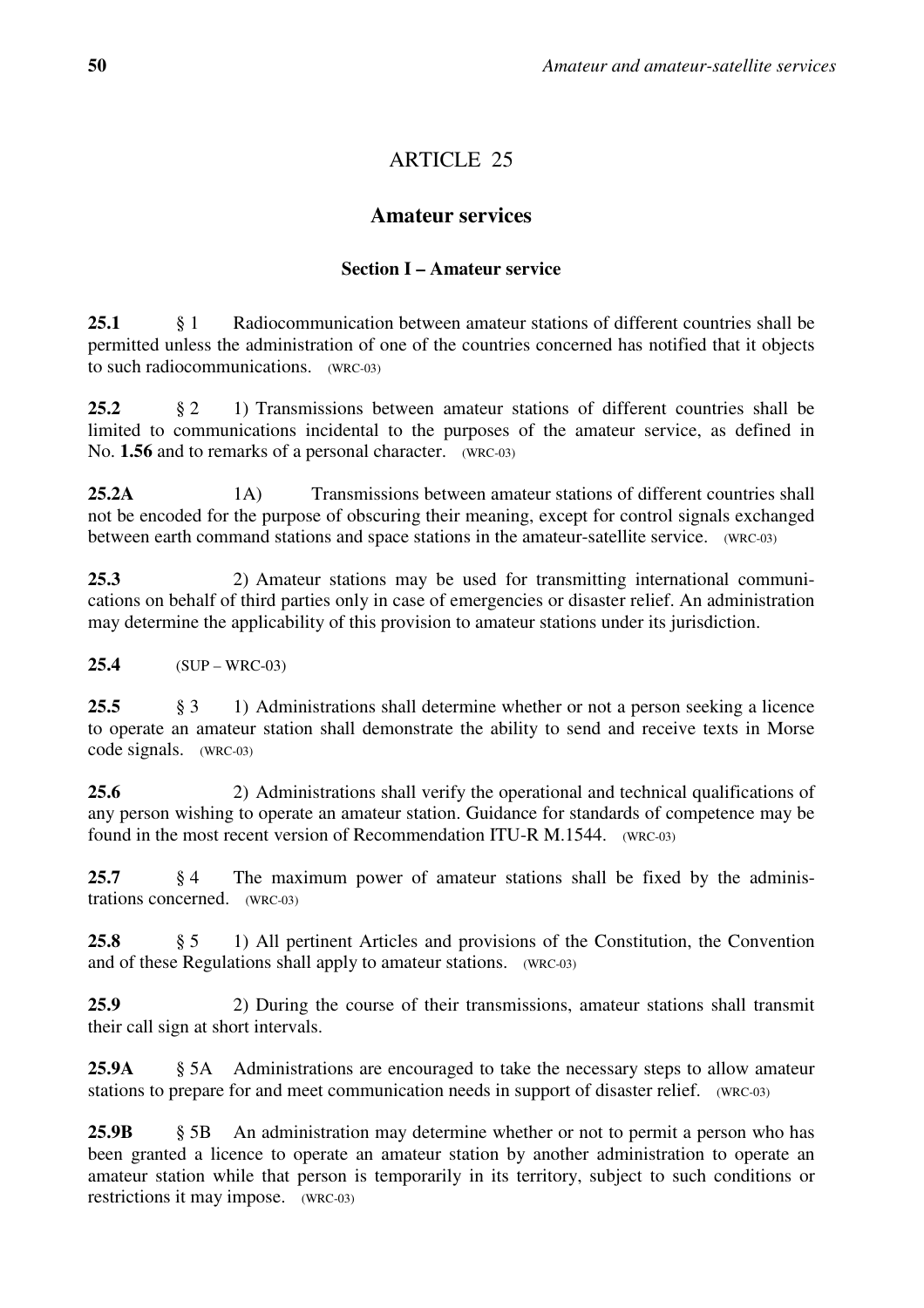### **Section II – Amateur-satellite service**

25.10 § 6 The provisions of Section I of this Article shall apply equally, as appropriate, to the amateur-satellite service.

25.11 § 7 Administrations authorizing space stations in the amateur-satellite service shall ensure that sufficient earth command stations are established before launch to ensure that any harmful interference caused by emissions from a station in the amateur-satellite service can be terminated immediately (see No. **22.1**). (WRC-03)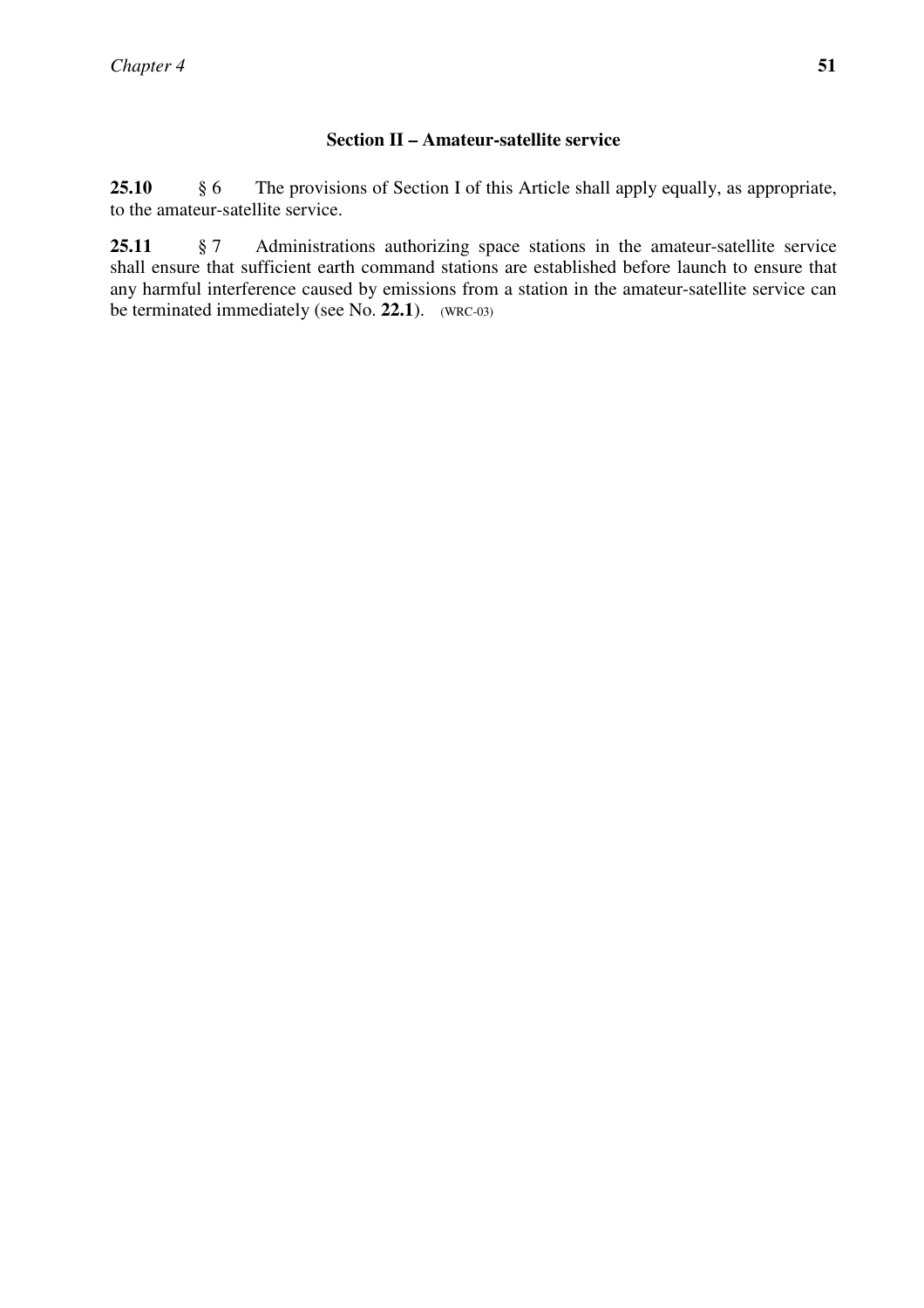# APPENDIX 42 (Rev.WRC-12)

# **Table of allocation of international call sign series**

# (See Article **19**)

| Call sign series                            | <b>Allocated to</b>               |
|---------------------------------------------|-----------------------------------|
| AAA-ALZ                                     | United States of America          |
| AMA-AOZ                                     | Spain                             |
| APA-ASZ                                     | Pakistan (Islamic Republic of)    |
| ATA-AWZ                                     | India (Republic of)               |
| AXA-AXZ                                     | Australia                         |
| AYA-AZZ                                     | Argentine Republic                |
| $A2A- A2Z$                                  | Botswana (Republic of)            |
| A3A-A3Z                                     | Tonga (Kingdom of)                |
| A4A-A4Z                                     | Oman (Sultanate of)               |
| A5A-A5Z                                     | Bhutan (Kingdom of)               |
| A6A-A6Z                                     | <b>United Arab Emirates</b>       |
| A7A-A7Z                                     | Qatar (State of)                  |
| A8A-A8Z                                     | Liberia (Republic of)             |
| A9A-A9Z                                     | Bahrain (Kingdom of)              |
| BAA-BZZ                                     | China (People's Republic of)      |
| CAA-CEZ                                     | Chile                             |
| CFA-CKZ                                     | Canada                            |
| <b>CLA-CMZ</b>                              | Cuba                              |
| CNA-CNZ                                     | Morocco (Kingdom of)              |
| COA-COZ                                     | Cuba                              |
| CPA-CPZ                                     | Bolivia (Republic of)             |
| <b>CQA-CUZ</b>                              | Portugal                          |
| <b>CVA-CXZ</b>                              | Uruguay (Eastern Republic of)     |
| CYA-CZZ                                     | Canada                            |
| C <sub>2</sub> A-C <sub>2</sub> Z           | Nauru (Republic of)               |
| C <sub>3</sub> A <sub>-C<sub>3</sub>Z</sub> | Andorra (Principality of)         |
| C4A-C4Z                                     | Cyprus (Republic of)              |
| $C5A-C5Z$                                   | Gambia (Republic of the)          |
| C <sub>6</sub> A-C <sub>6</sub> Z           | Bahamas (Commonwealth of the)     |
| $*C7A-C7Z$                                  | World Meteorological Organization |
| C8A-C9Z                                     | Mozambique (Republic of)          |
| DAA-DRZ                                     | Germany (Federal Republic of)     |
| DSA-DTZ                                     | Korea (Republic of)               |
| DUA-DZZ                                     | Philippines (Republic of the)     |
| D <sub>2</sub> A-D <sub>3</sub> Z           | Angola (Republic of)              |
| D4A-D4Z                                     | Cape Verde (Republic of)          |
| $D5A-D5Z$                                   | Liberia (Republic of)             |
| $D6A-D6Z$                                   | Comoros (Union of)                |
| $D7A-D9Z$                                   | Korea (Republic of)               |
|                                             |                                   |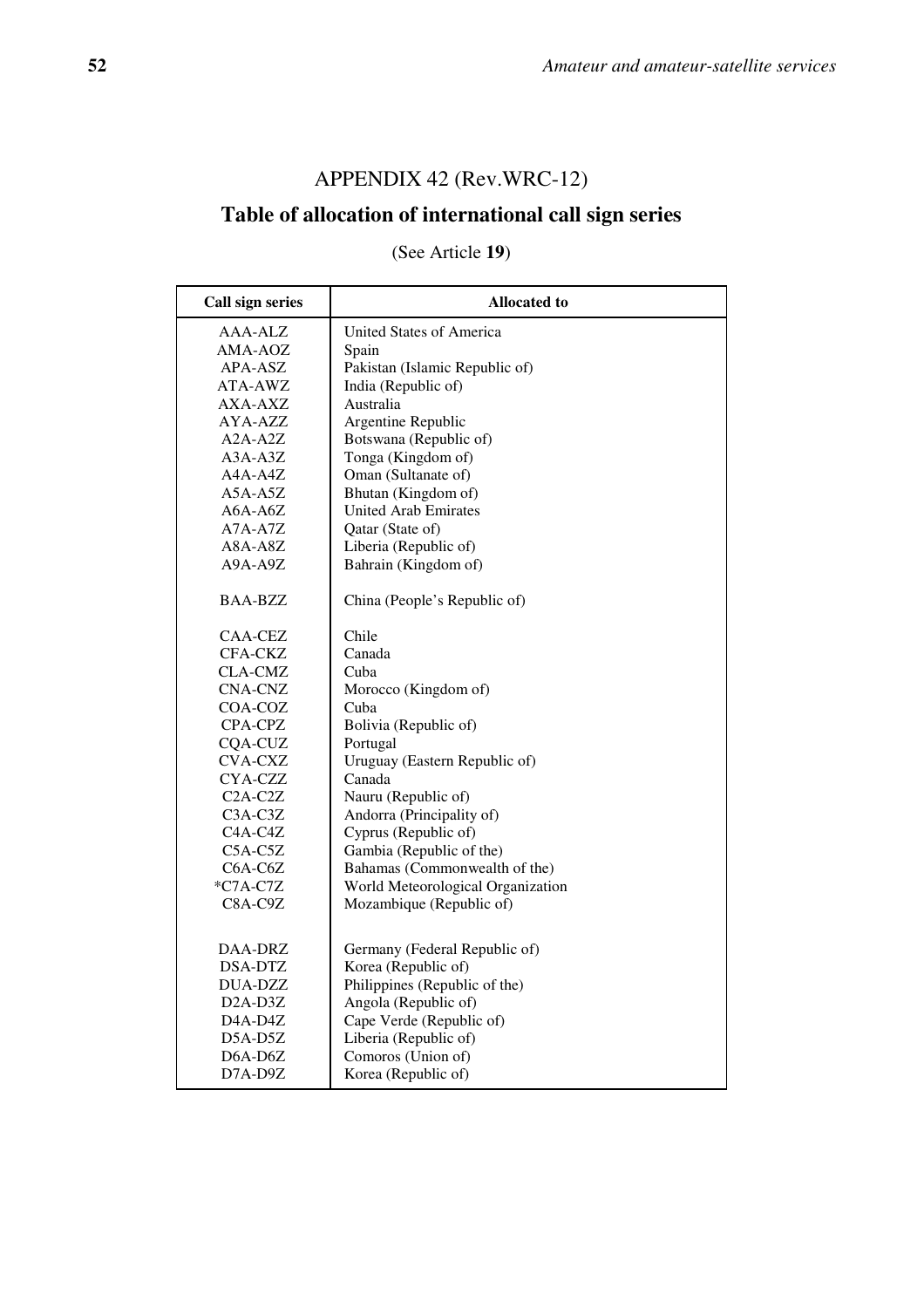| Call sign series | <b>Allocated to</b>                                  |            |
|------------------|------------------------------------------------------|------------|
| EAA-EHZ          | Spain                                                |            |
| EIA-EJZ          | Ireland                                              |            |
| EKA-EKZ          | Armenia (Republic of)                                |            |
| <b>ELA-ELZ</b>   | Liberia (Republic of)                                |            |
| EMA-EOZ          | Ukraine                                              |            |
| EPA-EQZ          | Iran (Islamic Republic of)                           |            |
| ERA-ERZ          | Moldova (Republic of)                                |            |
| ESA-ESZ          | Estonia (Republic of)                                |            |
| ETA-ETZ          | Ethiopia (Federal Democratic Republic of)            |            |
| EUA-EWZ          | Belarus (Republic of)                                |            |
| EXA-EXZ          | Kyrgyz Republic                                      |            |
| EYA-EYZ          | Tajikistan (Republic of)                             |            |
| EZA-EZZ          | Turkmenistan                                         |            |
| E2A-E2Z          | Thailand                                             |            |
| E3A-E3Z          | Eritrea                                              |            |
| E4A-E4Z          | Palestinian Authority <sup>1</sup>                   |            |
| E5A-E5Z          | New Zealand - Cook Islands                           | $(WRC-07)$ |
| $E6A-E6Z$        | New Zealand – Niue <sup>2</sup>                      |            |
| E7A-E7Z          | Bosnia and Herzegovina                               | $(WRC-07)$ |
| <b>FAA-FZZ</b>   | France                                               |            |
| GAA-GZZ          | United Kingdom of Great Britain and Northern Ireland |            |
| HAA-HAZ          | Hungary (Republic of)                                |            |
| HBA-HBZ          | Switzerland (Confederation of)                       |            |
| HCA-HDZ          | Ecuador                                              |            |
| <b>HEA-HEZ</b>   | Switzerland (Confederation of)                       |            |
| <b>HFA-HFZ</b>   | Poland (Republic of)                                 |            |
| HGA-HGZ          | Hungary (Republic of)                                |            |
| HHA-HHZ          | Haiti (Republic of)                                  |            |
| HIA-HIZ          | Dominican Republic                                   |            |
| HJA-HKZ          | Colombia (Republic of)                               |            |
| <b>HLA-HLZ</b>   | Korea (Republic of)                                  |            |
| HMA-HMZ          | Democratic People's Republic of Korea                |            |
| HNA-HNZ          | Iraq (Republic of)                                   |            |
| HOA-HPZ          | Panama (Republic of)                                 |            |
| HQA-HRZ          | Honduras (Republic of)                               |            |
| HSA-HSZ          | Thailand                                             |            |
| HTA-HTZ          | Nicaragua                                            |            |
| HUA-HUZ          | El Salvador (Republic of)                            |            |
| HVA-HVZ          | Vatican City State                                   |            |
| HWA-HYZ          | France                                               |            |
| HZA-HZZ          | Saudi Arabia (Kingdom of)                            |            |
| $H2A-H2Z$        | Cyprus (Republic of)                                 |            |
| H3A-H3Z          | Panama (Republic of)                                 |            |
| H4A-H4Z          | Solomon Islands                                      |            |
| H6A-H7Z          | Nicaragua                                            |            |
| H8A-H9Z          | Panama (Republic of)                                 |            |
| IAA-IZZ          | Italy                                                |            |

<sup>1</sup> In response to Resolution 99 (Rev. Guadalajara 2010) of the Plenipotentiary Conference. (WRC-12)

2 Added  $3<sup>rd</sup>$  August 2012 after RR2012 went to print.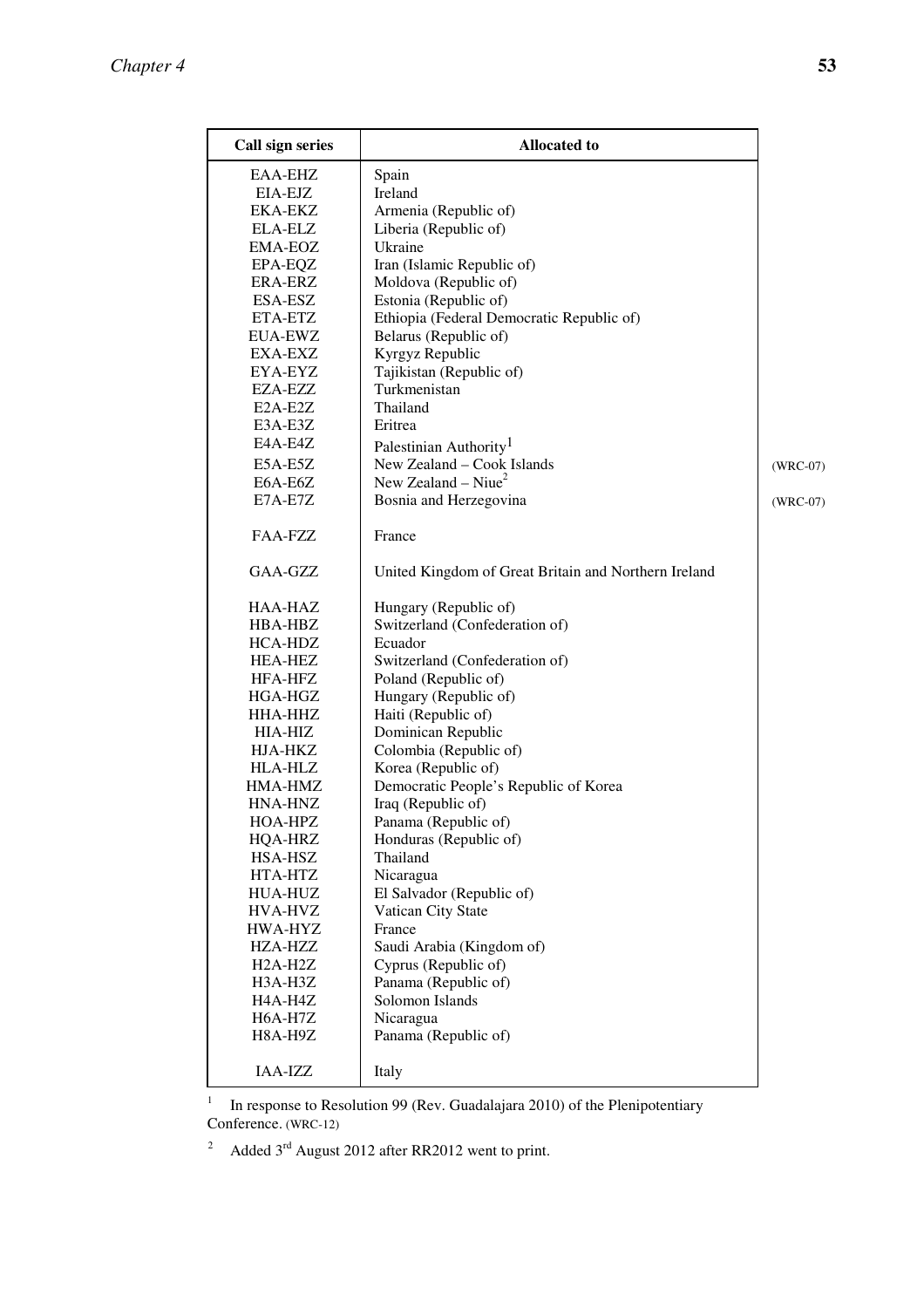| Call sign series                  | <b>Allocated to</b>                                  |
|-----------------------------------|------------------------------------------------------|
| JAA-JSZ                           | Japan                                                |
| <b>JTA-JVZ</b>                    | Mongolia                                             |
| <b>JWA-JXZ</b>                    | Norway                                               |
| JYA-JYZ                           | Jordan (Hashemite Kingdom of)                        |
| JZA-JZZ                           | Indonesia (Republic of)                              |
| $J2A-J2Z$                         | Djibouti (Republic of)                               |
| J3A-J3Z                           | Grenada                                              |
| J4A-J4Z                           | Greece                                               |
| $J5A-J5Z$                         | Guinea-Bissau (Republic of)                          |
| $J6A-J6Z$                         | Saint Lucia                                          |
| $J7A-J7Z$                         | Dominica (Commonwealth of)                           |
| <b>J8A-J8Z</b>                    | Saint Vincent and the Grenadines                     |
| KAA-KZZ                           | United States of America                             |
| LAA-LNZ                           | Norway                                               |
| LOA-LWZ                           | Argentine Republic                                   |
| LXA-LXZ                           | Luxembourg                                           |
| LYA-LYZ                           | Lithuania (Republic of)                              |
| LZA-LZZ                           | Bulgaria (Republic of)                               |
| L <sub>2</sub> A-L <sub>9</sub> Z | Argentine Republic                                   |
| MAA-MZZ                           | United Kingdom of Great Britain and Northern Ireland |
| NAA-NZZ                           | United States of America                             |
| OAA-OCZ                           | Peru                                                 |
| <b>ODA-ODZ</b>                    | Lebanon                                              |
| <b>OEA-OEZ</b>                    | Austria                                              |
| OFA-OJZ                           | Finland                                              |
| OKA-OLZ                           | Czech Republic                                       |
| OMA-OMZ                           | Slovak Republic                                      |
| <b>ONA-OTZ</b>                    | Belgium                                              |
| <b>OUA-OZZ</b>                    | Denmark                                              |
| PAA-PIZ                           | Netherlands (Kingdom of the)                         |
| PJA-PJZ                           | Netherlands (Kingdom of the) – Netherlands Antilles  |
| PKA-POZ                           | Indonesia (Republic of)                              |
| PPA-PYZ                           | Brazil (Federative Republic of)                      |
| PZA-PZZ                           | Suriname (Republic of)                               |
| P <sub>2</sub> A-P <sub>2</sub> Z | Papua New Guinea                                     |
| P3A-P3Z                           | Cyprus (Republic of)                                 |
| P <sub>4</sub> A-P <sub>4</sub> Z | Netherlands (Kingdom of the) - Aruba                 |
| P5A-P9Z                           | Democratic People's Republic of Korea                |
| RAA-RZZ                           | <b>Russian Federation</b>                            |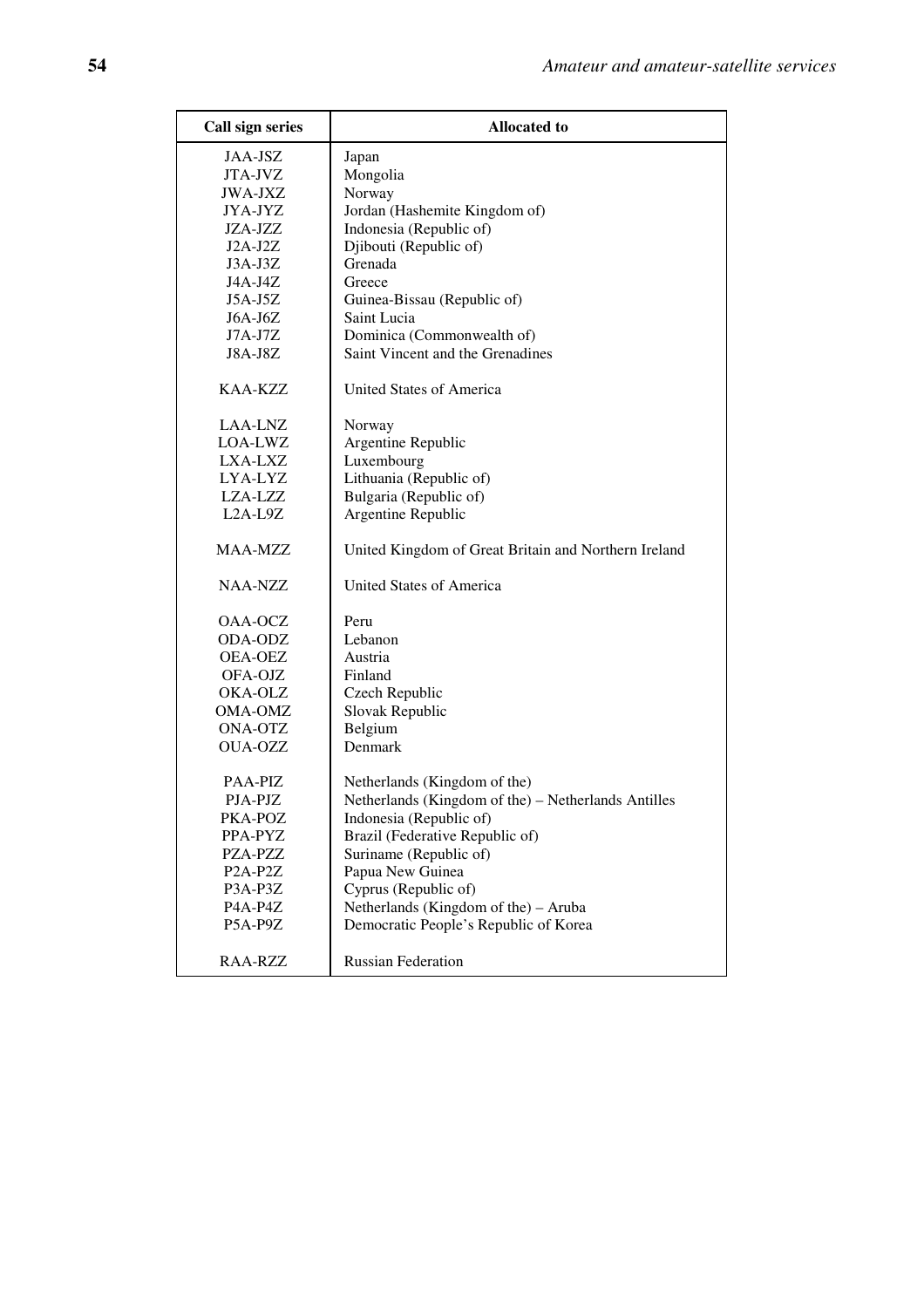| Call sign series                  | <b>Allocated to</b>                            |
|-----------------------------------|------------------------------------------------|
| SAA-SMZ                           | Sweden                                         |
| SNA-SRZ                           | Poland (Republic of)                           |
| <b>SSA-SSM</b>                    | Egypt (Arab Republic of)                       |
| SSN-STZ                           | Sudan (Republic of the)                        |
| <b>SUA-SUZ</b>                    | Egypt (Arab Republic of)                       |
| SVA-SZZ                           | Greece                                         |
| $S2A-S3Z$                         | Bangladesh (People's Republic of)              |
| S5A-S5Z                           | Slovenia (Republic of)                         |
| S6A-S6Z                           | Singapore (Republic of)                        |
| S7A-S7Z                           | Seychelles (Republic of)                       |
| S8A-S8Z                           | South Africa (Republic of)                     |
| $S9A-S9Z$                         | Sao Tome and Principe (Democratic Republic of) |
| TAA-TCZ                           | Turkey                                         |
| TDA-TDZ                           | Guatemala (Republic of)                        |
| <b>TEA-TEZ</b>                    | Costa Rica                                     |
| TFA-TFZ                           | Iceland                                        |
| TGA-TGZ                           | Guatemala (Republic of)                        |
| THA-THZ                           | France                                         |
| <b>TIA-TIZ</b>                    | Costa Rica                                     |
| TJA-TJZ                           | Cameroon (Republic of)                         |
| TKA-TKZ                           | France                                         |
| <b>TLA-TLZ</b>                    | Central African Republic                       |
| TMA-TMZ                           | France                                         |
| TNA-TNZ                           | Congo (Republic of the)                        |
| TOA-TQZ                           | France                                         |
| TRA-TRZ                           | Gabonese Republic                              |
| TSA-TSZ                           | Tunisia                                        |
| TTA-TTZ                           | Chad (Republic of)                             |
| TUA-TUZ                           | Côte d'Ivoire (Republic of)                    |
| TVA-TXZ<br>TYA-TYZ                | France<br>Benin (Republic of)                  |
| TZA-TZZ                           | Mali (Republic of)                             |
| T <sub>2</sub> A-T <sub>2</sub> Z | Tuvalu                                         |
| T3A-T3Z                           | Kiribati (Republic of)                         |
| T4A-T4Z                           | Cuba                                           |
| T5A-T5Z                           | Somali Democratic Republic                     |
| <b>T6A-T6Z</b>                    | Afghanistan                                    |
| <b>T7A-T7Z</b>                    | San Marino (Republic of)                       |
| <b>T8A-T8Z</b>                    | Palau (Republic of)                            |
| <b>UAA-UIZ</b>                    | <b>Russian Federation</b>                      |
| UJA-UMZ                           | Uzbekistan (Republic of)                       |
| UNA-UQZ                           | Kazakhstan (Republic of)                       |
| URA-UZZ                           | Ukraine                                        |
|                                   |                                                |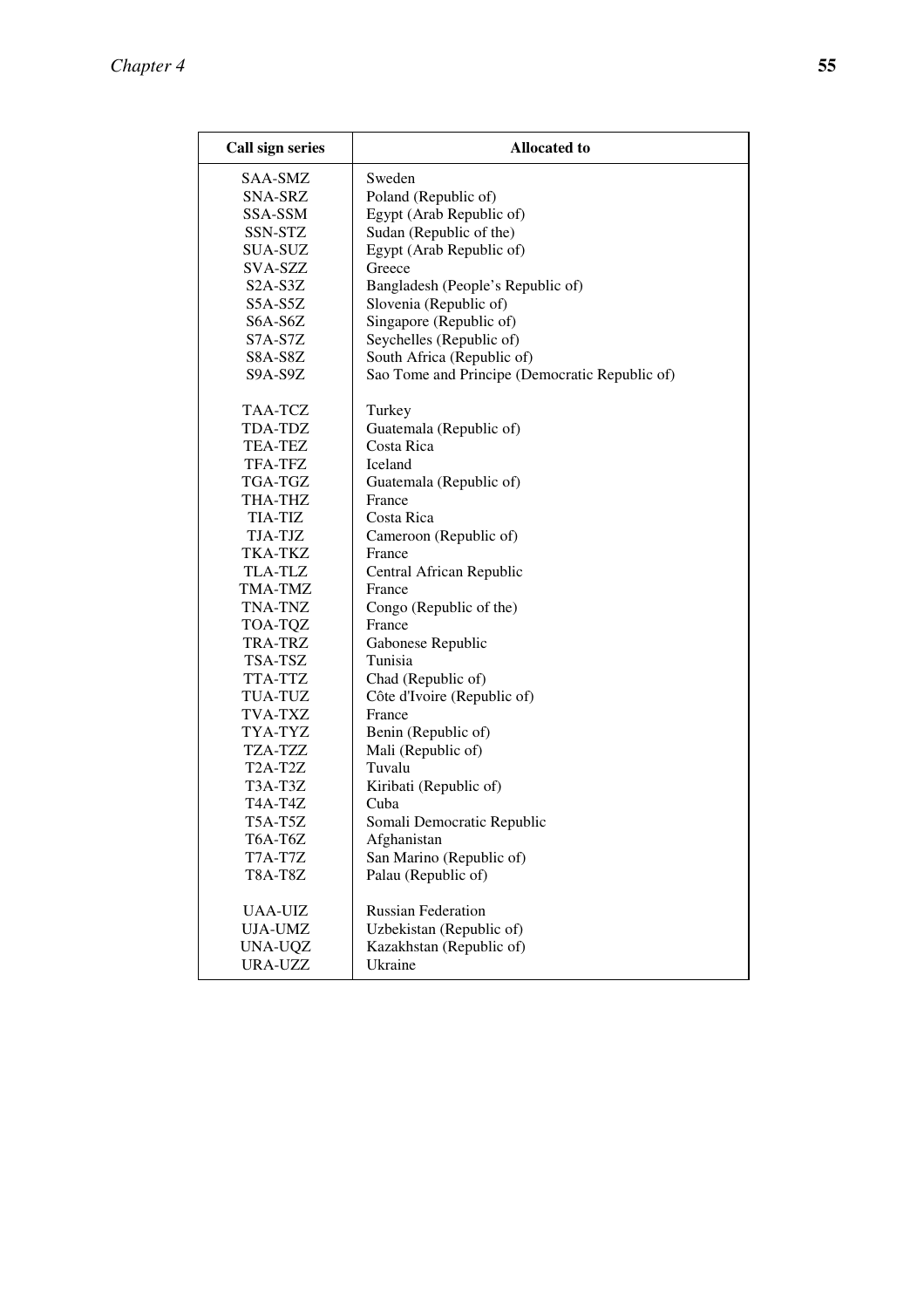| Call sign series | <b>Allocated to</b>                                  |            |
|------------------|------------------------------------------------------|------------|
| VAA-VGZ          | Canada                                               |            |
| <b>VHA-VNZ</b>   | Australia                                            |            |
| VOA-VOZ          | Canada                                               |            |
| VPA-VQZ          | United Kingdom of Great Britain and Northern Ireland |            |
| <b>VRA-VRZ</b>   | China (People's Republic of) - Hong Kong             |            |
| VSA-VSZ          | United Kingdom of Great Britain and Northern Ireland |            |
| VTA-VWZ          | India (Republic of)                                  |            |
| VXA-VYZ          | Canada                                               |            |
| VZA-VZZ          | Australia                                            |            |
| $V2A-V2Z$        | Antigua and Barbuda                                  |            |
| V3A-V3Z          | <b>Belize</b>                                        |            |
| V4A-V4Z          | Saint Kitts and Nevis (Federation of)                |            |
| V5A-V5Z          | Namibia (Republic of)                                |            |
| V6A-V6Z          | Micronesia (Federated States of)                     |            |
| V7A-V7Z          | Marshall Islands (Republic of the)                   |            |
| V8A-V8Z          | Brunei Darussalam                                    |            |
| WAA-WZZ          | United States of America                             |            |
| XAA-XIZ          | Mexico                                               |            |
| XJA-XOZ          | Canada                                               |            |
| XPA-XPZ          | Denmark                                              |            |
| XQA-XRZ          | Chile                                                |            |
| XSA-XSZ          | China (People's Republic of)                         |            |
| XTA-XTZ          | Burkina Faso                                         |            |
| XUA-XUZ          | Cambodia (Kingdom of)                                |            |
| XVA-XVZ          | Viet Nam (Socialist Republic of)                     |            |
| XWA-XWZ          | Lao People's Democratic Republic                     |            |
| XXA-XXZ          | China (People's Republic of) - Macao                 | $(WRC-07)$ |
| XYA-XZZ          | Myanmar (Union of)                                   |            |
| YAA-YAZ          | Afghanistan                                          |            |
| YBA-YHZ          | Indonesia (Republic of)                              |            |
| YIA-YIZ          | Iraq (Republic of)                                   |            |
| YJA-YJZ          | Vanuatu (Republic of)                                |            |
| YKA-YKZ          | Syrian Arab Republic                                 |            |
| YLA-YLZ          | Latvia (Republic of)                                 |            |
| YMA-YMZ          | Turkey                                               |            |
| YNA-YNZ          | Nicaragua                                            |            |
| YOA-YRZ          | Romania                                              |            |
| YSA-YSZ          | El Salvador (Republic of)                            |            |
| YTA-YUZ          | Serbia (Republic of)                                 | $(WRC-07)$ |
| YVA-YYZ          | Venezuela (Bolivarian Republic of)                   |            |
| Y2A-Y9Z          | Germany (Federal Republic of)                        |            |
| ZAA-ZAZ          | Albania (Republic of)                                |            |
| ZBA-ZJZ          | United Kingdom of Great Britain and Northern Ireland |            |
| ZKA-ZMZ          | New Zealand                                          |            |
| ZNA-ZOZ          | United Kingdom of Great Britain and Northern Ireland |            |
| ZPA-ZPZ          | Paraguay (Republic of)                               |            |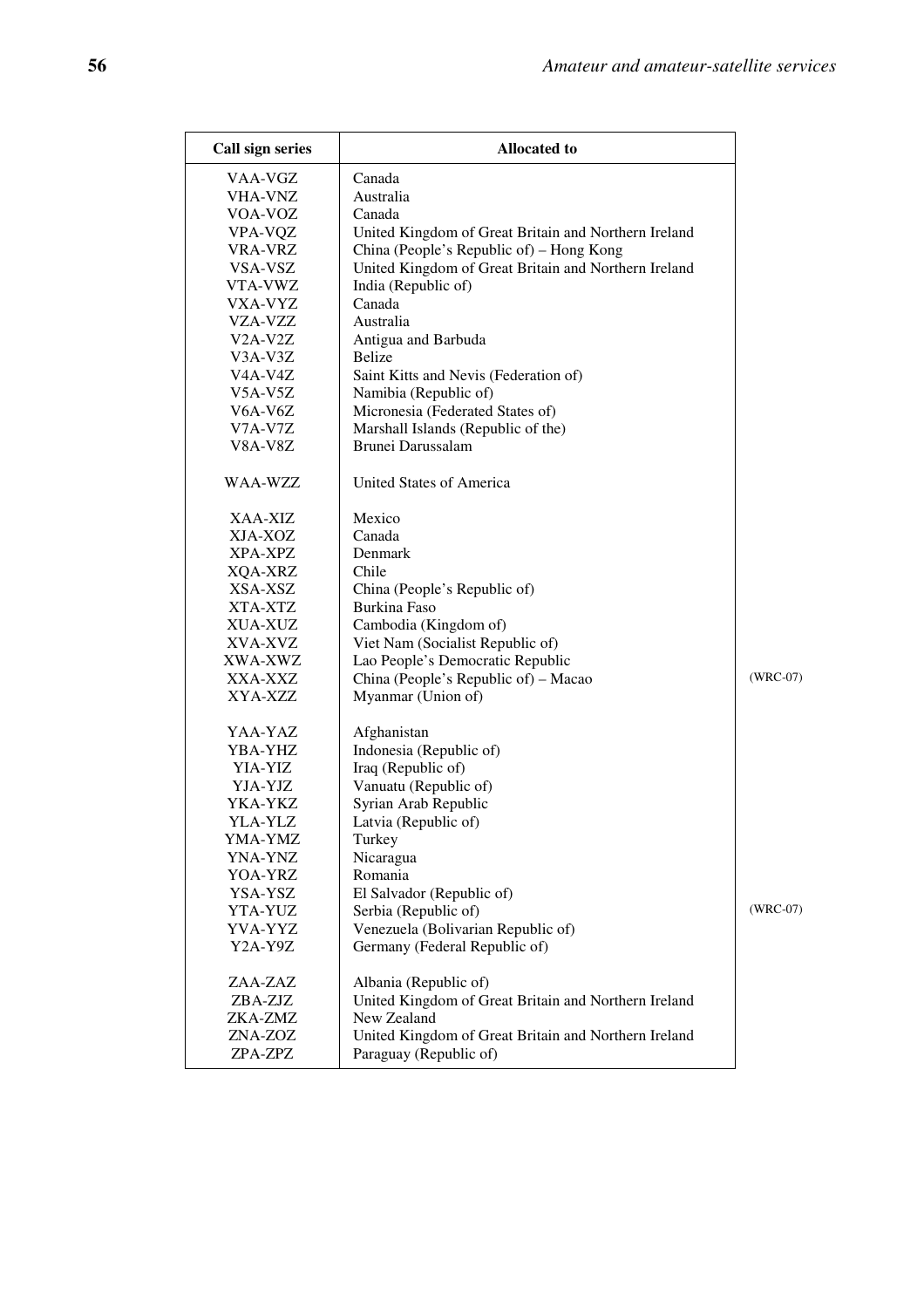| Call sign series | <b>Allocated to</b>                                       |            |
|------------------|-----------------------------------------------------------|------------|
| ZQA-ZQZ          | United Kingdom of Great Britain and Northern Ireland      |            |
| ZRA-ZUZ          | South Africa (Republic of)                                |            |
| ZVA-ZZZ          | Brazil (Federative Republic of)                           |            |
| Z2A-Z2Z          | Zimbabwe (Republic of)                                    |            |
| Z3A-Z3Z          | The Former Yugoslav Republic of Macedonia                 |            |
| Z8A-Z8Z          | South Sudan (Republic of) $3$                             |            |
|                  | <sup>3</sup> Added immediately after RR2012 went to print |            |
| $2AA-2ZZ$        | United Kingdom of Great Britain and Northern Ireland      |            |
| 3AA-3AZ          | Monaco (Principality of)                                  |            |
| $3BA-3BZ$        | Mauritius (Republic of)                                   |            |
| 3CA-3CZ          | Equatorial Guinea (Republic of)                           |            |
| 3DA-3DM          | Swaziland (Kingdom of)                                    |            |
| 3DN-3DZ          | Fiji (Republic of)                                        |            |
| 3EA-3FZ          | Panama (Republic of)                                      |            |
| 3GA-3GZ          | Chile                                                     |            |
| 3HA-3UZ          | China (People's Republic of)                              |            |
| 3VA-3VZ          | Tunisia                                                   |            |
| 3WA-3WZ          | Viet Nam (Socialist Republic of)                          |            |
| $3XA-3XZ$        | Guinea (Republic of)                                      |            |
| 3YA-3YZ          | Norway                                                    |            |
| 3ZA-3ZZ          | Poland (Republic of)                                      |            |
| 4AA-4CZ          | Mexico                                                    |            |
| 4DA-4IZ          | Philippines (Republic of the)                             |            |
| 4JA-4KZ          | Azerbaijani Republic                                      |            |
| 4LA-4LZ          | Georgia                                                   |            |
| 4MA-4MZ          | Venezuela (Bolivarian Republic of)                        |            |
| 40A-40Z          | Montenegro                                                | $(WRC-07)$ |
| 4PA-4SZ          | Sri Lanka (Democratic Socialist Republic of)              |            |
| 4TA-4TZ          | Peru                                                      |            |
| *4UA-4UZ         | <b>United Nations</b>                                     |            |
| 4VA-4VZ          | Haiti (Republic of)                                       |            |
| 4WA-4WZ          | Timor-Leste (Democratic Republic of)                      | $(WRC-03)$ |
| $4XA-4XZ$        | Israel (State of)                                         |            |
| *4YA-4YZ         | <b>International Civil Aviation Organization</b>          |            |
| 4ZA-4ZZ          | Israel (State of)                                         |            |
| 5AA-5AZ          | Libya                                                     |            |
| 5BA-5BZ          | Cyprus (Republic of)                                      |            |
| 5CA-5GZ          | Morocco (Kingdom of)                                      |            |
| 5HA-5IZ          | Tanzania (United Republic of)                             |            |
| 5JA-5KZ          | Colombia (Republic of)                                    |            |
| $5LA-5MZ$        | Liberia (Republic of)                                     |            |
| 5NA-5OZ          | Nigeria (Federal Republic of)                             |            |
| 5PA-5QZ          | Denmark                                                   |            |
| 5RA-5SZ          | Madagascar (Republic of)                                  |            |
| 5TA-5TZ          | Mauritania (Islamic Republic of)                          |            |
| 5UA-5UZ          | Niger (Republic of the)                                   |            |
| 5VA-5VZ          | Togolese Republic                                         |            |
| 5WA-5WZ          | Samoa (Independent State of)                              |            |
| 5XA-5XZ          | Uganda (Republic of)                                      |            |
| 5YA-5ZZ          | Kenya (Republic of)                                       |            |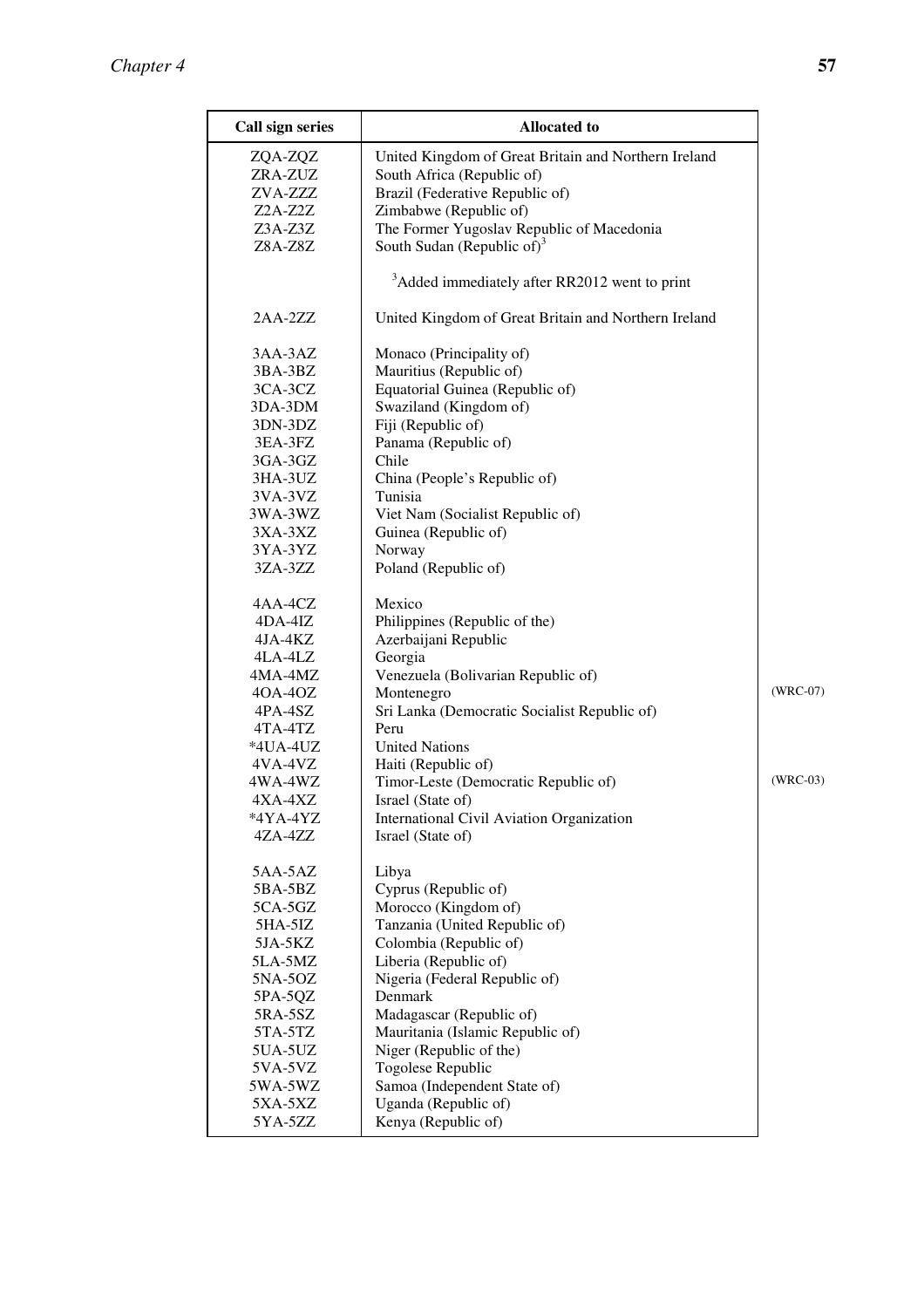| Call sign series | <b>Allocated to</b>                       |
|------------------|-------------------------------------------|
| 6AA-6BZ          | Egypt (Arab Republic of)                  |
| 6CA-6CZ          | Syrian Arab Republic                      |
| $6DA-6JZ$        | Mexico                                    |
| 6KA-6NZ          | Korea (Republic of)                       |
| 60A-60Z          | Somali Democratic Republic                |
| 6PA-6SZ          | Pakistan (Islamic Republic of)            |
| 6TA-6UZ          | Sudan (Republic of the)                   |
| 6VA-6WZ          | Senegal (Republic of)                     |
| $6XA-6XZ$        | Madagascar (Republic of)                  |
| $6YA-6YZ$        | Jamaica                                   |
| $6ZA-6ZZ$        | Liberia (Republic of)                     |
| 7AA-7IZ          | Indonesia (Republic of)                   |
| 7JA-7NZ          | Japan                                     |
| 70A-70Z          | Yemen (Republic of)                       |
| <b>7PA-7PZ</b>   | Lesotho (Kingdom of)                      |
| 7QA-7QZ          | Malawi                                    |
| 7RA-7RZ          | Algeria (People's Democratic Republic of) |
| 7SA-7SZ          | Sweden                                    |
| 7TA-7YZ          | Algeria (People's Democratic Republic of) |
| 7ZA-7ZZ          | Saudi Arabia (Kingdom of)                 |
| 8AA-8IZ          | Indonesia (Republic of)                   |
| 8JA-8NZ          | Japan                                     |
| 80A-80Z          | Botswana (Republic of)                    |
| 8PA-8PZ          | <b>Barbados</b>                           |
| 8QA-8QZ          | Maldives (Republic of)                    |
| 8RA-8RZ          | Guyana                                    |
| 8SA-8SZ          | Sweden                                    |
| 8TA-8YZ          | India (Republic of)                       |
| 8ZA-8ZZ          | Saudi Arabia (Kingdom of)                 |
| 9AA-9AZ          | Croatia (Republic of)                     |
| 9BA-9DZ          | Iran (Islamic Republic of)                |
| 9EA-9FZ          | Ethiopia (Federal Democratic Republic of) |
| 9GA-9GZ          | Ghana                                     |
| 9HA-9HZ          | Malta                                     |
| 9IA-9JZ          | Zambia (Republic of)                      |
| 9KA-9KZ          | Kuwait (State of)                         |
| 9LA-9LZ          | Sierra Leone                              |
| 9MA-9MZ          | Malaysia                                  |
| 9NA-9NZ          | Nepal (Federal Democratic Republic of)    |
| 9OA-9TZ          | Democratic Republic of the Congo          |
| 9UA-9UZ          | Burundi (Republic of)                     |
| 9VA-9VZ          | Singapore (Republic of)                   |
| 9WA-9WZ          | Malaysia                                  |
| 9XA-9XZ          | Rwanda (Republic of)                      |
| 9YA-9ZZ          | Trinidad and Tobago                       |

\* Series allocated to an international organization.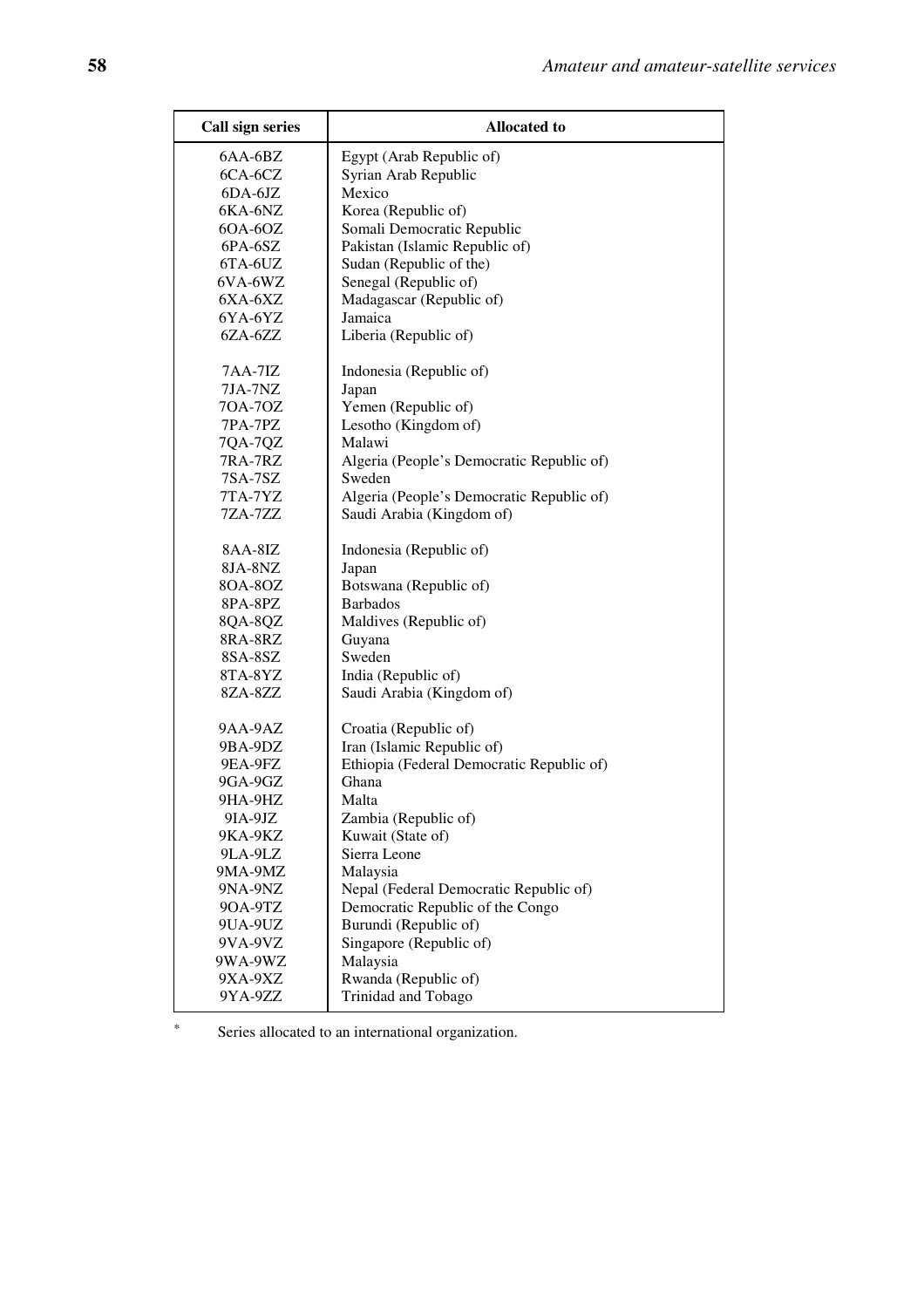# RESOLUTION 641 (Rev.HFBC-87)

## **Use of the frequency band 7000-7100 kHz**

The World Administrative Radio Conference for the Planning of the HF Bands Allocated to the Broadcasting Service (Geneva, 1987),

### *considering*

*a)* that the sharing of frequency bands by the amateur and broadcasting services is undesirable and should be avoided;

*b*) that it is desirable to have world-wide exclusive allocations for these services in band 7;

*c)* that the band 7 000-7 100 kHz is allocated on a world-wide basis exclusively to the amateur service,

### *resolves*

that the broadcasting service shall be prohibited in the band 7 000-7 100 kHz and that the broadcasting stations operating on frequencies in this band shall cease such operation,

### *urges*

the administrations responsible for the broadcasting stations operating on frequencies in the band 7 000-7 100 kHz to take the necessary steps to ensure that such operation ceases immediately,

## *instructs the Secretary-General*

to bring this Resolution to the attention of administrations.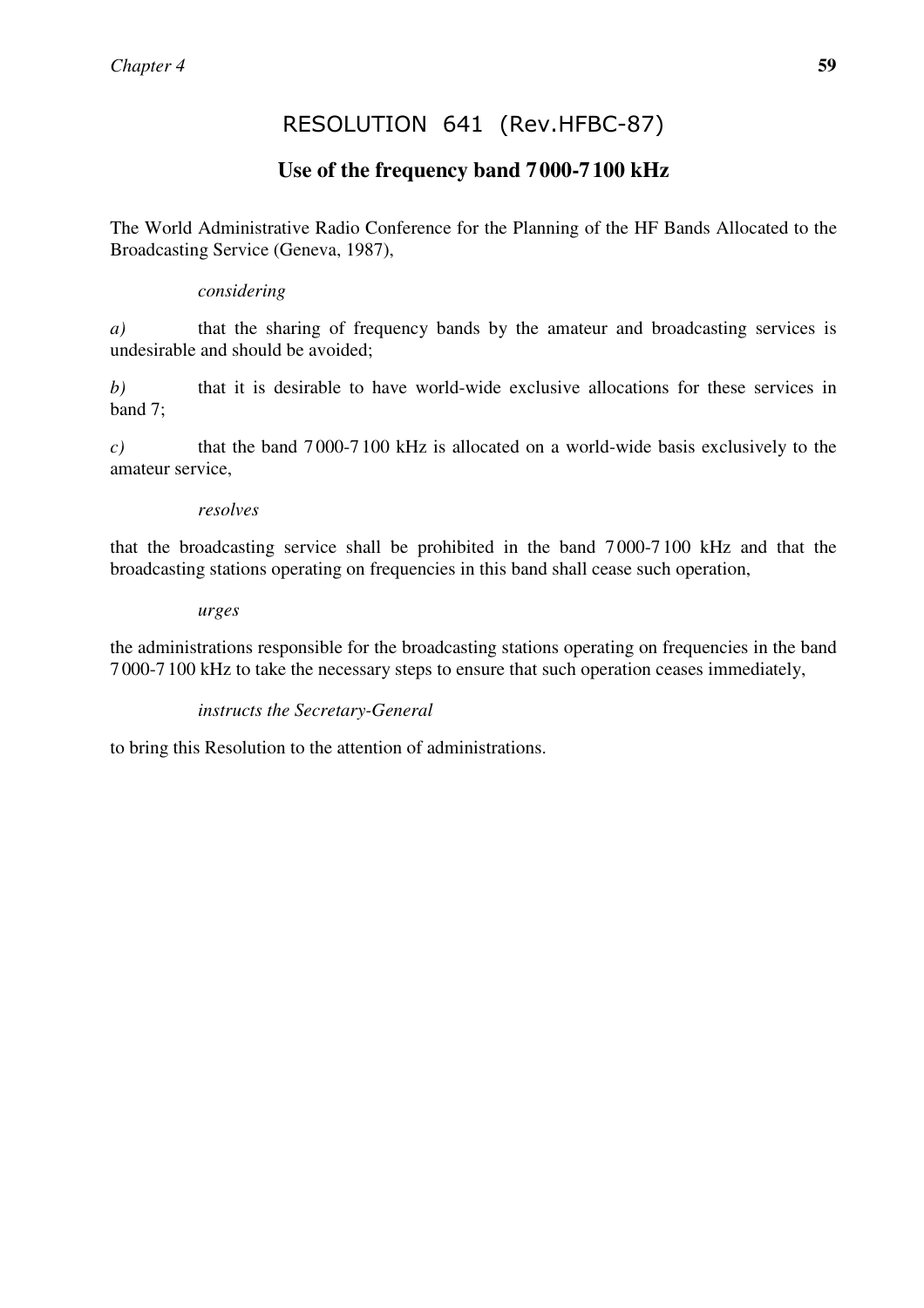# RESOLUTION 642

# **Relating to the bringing into use of earth stations in the amateur-satellite service**

The World Administrative Radio Conference (Geneva, 1979),

*recognizing* 

that the procedures of Articles **9** and **11** are applicable to the amateur-satellite service,

*recognizing further* 

*a*) that the characteristics of earth stations in the amateur-satellite service vary widely;

*b*) that space stations in the amateur-satellite service are intended for multiple access by amateur earth stations in all countries;

*c)* that coordination among stations in the amateur and amateur-satellite services is accomplished without the need for formal procedures;

*d)* that the burden of terminating any harmful interference is placed upon the administration authorizing a space station in the amateur-satellite service pursuant to the provisions of No. **25.11**,

*notes* 

that certain information specified in Appendix **4** cannot reasonably be provided for earth stations in the amateur-satellite service,

## *resolves*

1 that when an administration (or one acting on behalf of a group of named administrations) intends to establish a satellite system in the amateur-satellite service and wishes to publish information with respect to earth stations in that system it may:

1.1 communicate to the Radiocommunication Bureau all or part of the information listed in Appendix **4**; the Bureau shall publish such information in a Special Section of its BR IFIC requesting comments to be communicated within a period of four months after the date of publication;

1.2 notify under Nos. **11.2** to **11.8** all or part of the information listed in Appendix **4**; the Bureau shall record it in a special list;

2 that this information shall include at least the characteristics of a typical amateur earth station in the amateur-satellite service having the facility to transmit signals to the space station to initiate, modify, or terminate the functions of the space station.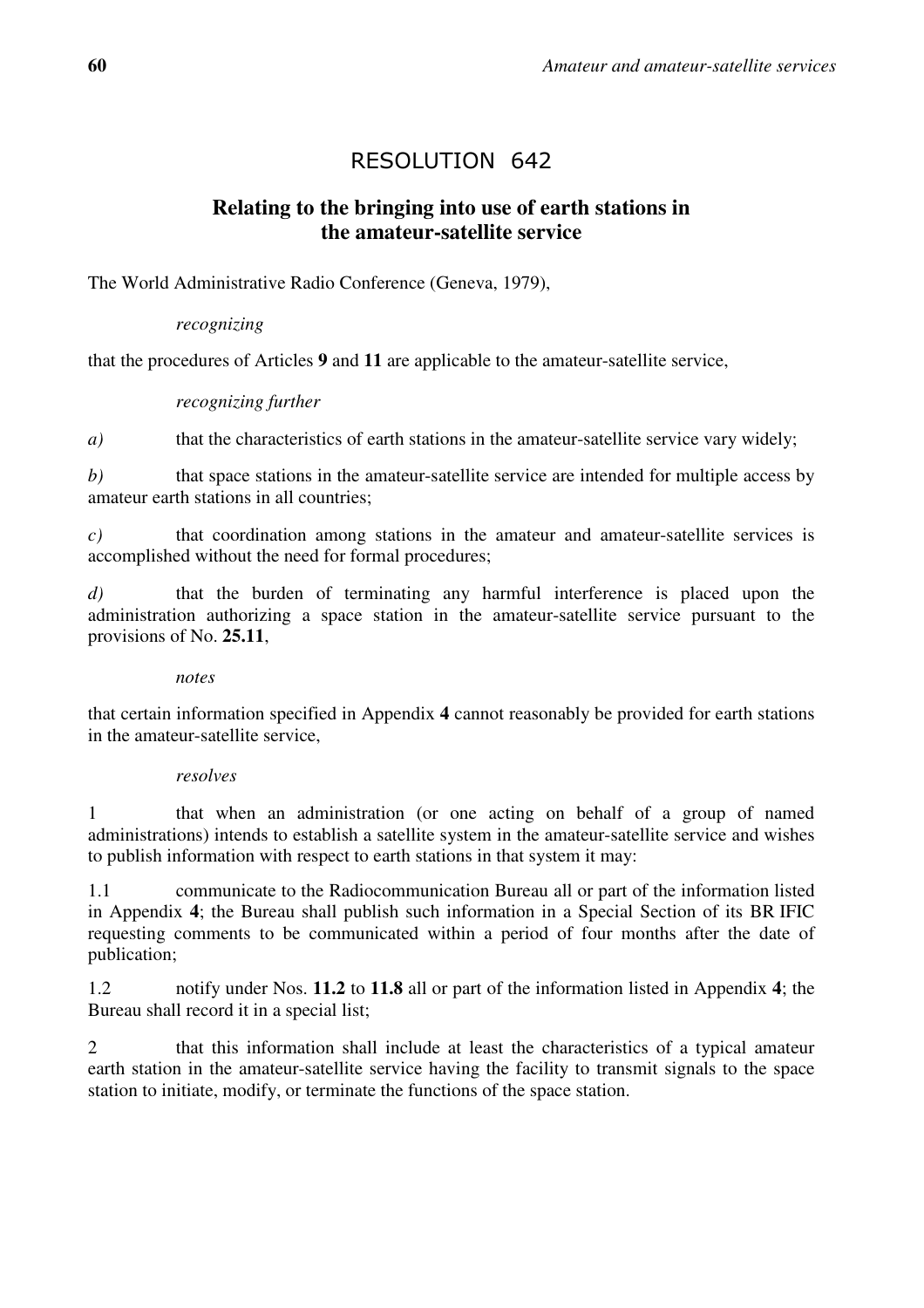# RESOLUTION 644 (Rev.WRC-12)

# **Radiocommunication resources for early warning, disaster mitigation and relief operations**

The World Radiocommunication Conference (Geneva, 2012),

## *considering*

*a)* that administrations have been urged to take all practical steps to facilitate the rapid deployment and effective use of telecommunication resources for early warning, disaster mitigation and disaster relief operations by reducing and, where possible, removing regulatory barriers and strengthening global, regional and transborder cooperation between States;

*b)* that modern telecommunication technologies are an essential tool for disaster mitigation and relief operations and the vital role of telecommunications and ICT for the safety and security of relief workers in the field;

*c)* the particular needs of developing countries and the special requirements of the inhabitants living in high risk areas exposed to disasters, as well as those living in remote areas;

*d)* the work carried out by the Telecommunication Standardization Sector in standardizing the common alerting protocol (CAP), through the approval of the relevant CAP Recommendation;

*e)* that, under the Strategic Plan of the Union 2012-2015, "the need for effective use of telecommunications/ICTs and modern technologies during critical emergencies, as a crucial part of disaster prediction, detection, early-warning, mitigation, management and relief strategies" is considered a priority for ITU in this period;

*f*) that the majority of terrestrial networks in affected areas were damaged during recent disasters,

## *recognizing*

*a)* Article 40 of the Constitution, on priority of telecommunications concerning safety of life;

*b)* Article 46 of the Constitution, on distress calls and messages;

*c)* No. 91 of the Tunis Agenda for the Information Society adopted by the second phase of the World Summit on the Information Society and in particular provision c): "Working expeditiously towards the establishment of standards-based monitoring and worldwide early-warning systems linked to national and regional networks and facilitating emergency disaster response all over the world, particularly in high-risk regions";

*d)* Resolution 34 (Rev. Hyderabad, 2010) of the World Telecommunication Development Conference, on the role of telecommunications/information and communication technologies in disaster preparedness, early warning, rescue, mitigation, relief and response, as well as ITU-D Question 22-1/2 "Utilization of telecommunications/ICT for disaster preparedness, mitigation and response";

*e)* Resolution 36 (Rev. Guadalajara, 2010) of the Plenipotentiary Conference, on telecommunications/information and communication technology in the service of humanitarian assistance;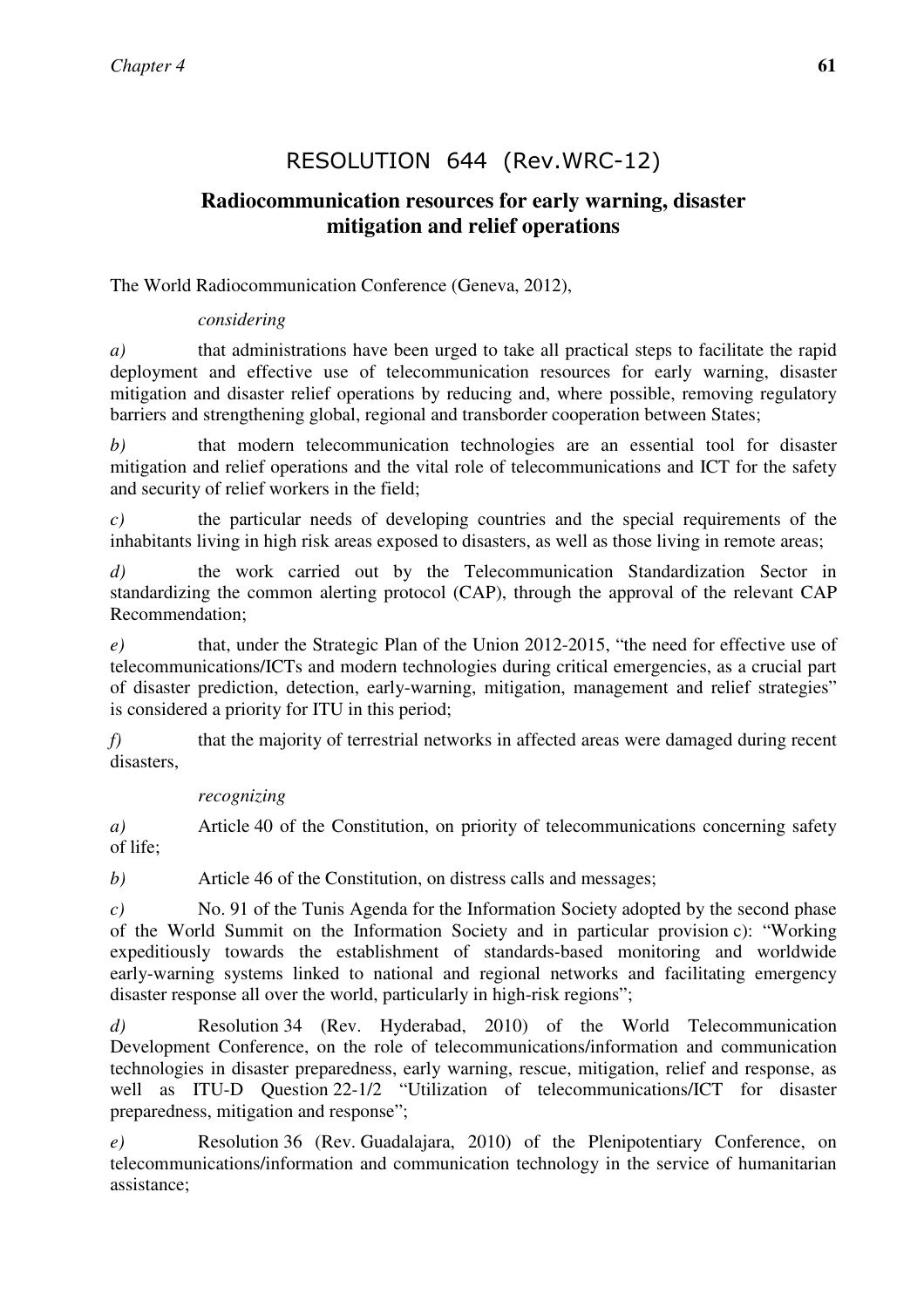*f)* Resolution 136 (Rev. Guadalajara, 2010) of the Plenipotentiary Conference, on the use of telecommunications/information and communication technologies for monitoring and management in emergency and disaster situations for early warning, prevention, mitigation and relief;

*g)* Resolution ITU-R 53, on the use of radiocommunications in disaster response and relief;

*h*) Resolution ITU-R 55, on the ITU-R studies of disaster prediction, detection, mitigation and relief,

### *noting*

the close relation of this Resolution with Resolution **646 (Rev.WRC-12)**, on public protection and disaster relief, and Resolution **647 (Rev.WRC-12)**, on spectrum management guidelines for emergency and disaster relief radiocommunication, and the need to coordinate activities under these Resolutions in order to prevent any possible overlap,

### *resolves*

1 that the ITU Radiocommunication Sector (ITU-R) continue to study, as a matter of urgency, those aspects of radiocommunications/ICT that are relevant to early warning, disaster mitigation and relief operations, such as decentralized means of telecommunications that are appropriate and generally available, including amateur terrestrial and satellite radio facilities, mobile and portable satellite terminals, as well as the use of passive space-based sensing systems;

2 to urge the ITU-R Study Groups, taking into account the scope of ongoing studies/activities appended to Resolution ITU-R 55, to accelerate their work, particularly in the areas of disaster prediction, detection, mitigation and relief,

## *instructs the Director of the Radiocommunication Bureau*

1 to support administrations in their work towards the implementation of both Resolutions 36 (Rev.Guadalajara, 2010) and 136 (Rev.Guadalajara, 2010), as well as the Tampere Convention;

2 to collaborate, as appropriate, with the United Nations Working Group on Emergency Telecommunications (WGET);

3 to participate in, and contribute to, the Telecommunications for Disaster Relief and Mitigation − Partnership Coordination Panel (PCP-TDR);

4 to synchronize activities between this Resolution, Resolution **646 (Rev.WRC-12)** and Resolution **647 (Rev.WRC-12)** to prevent a possible overlap.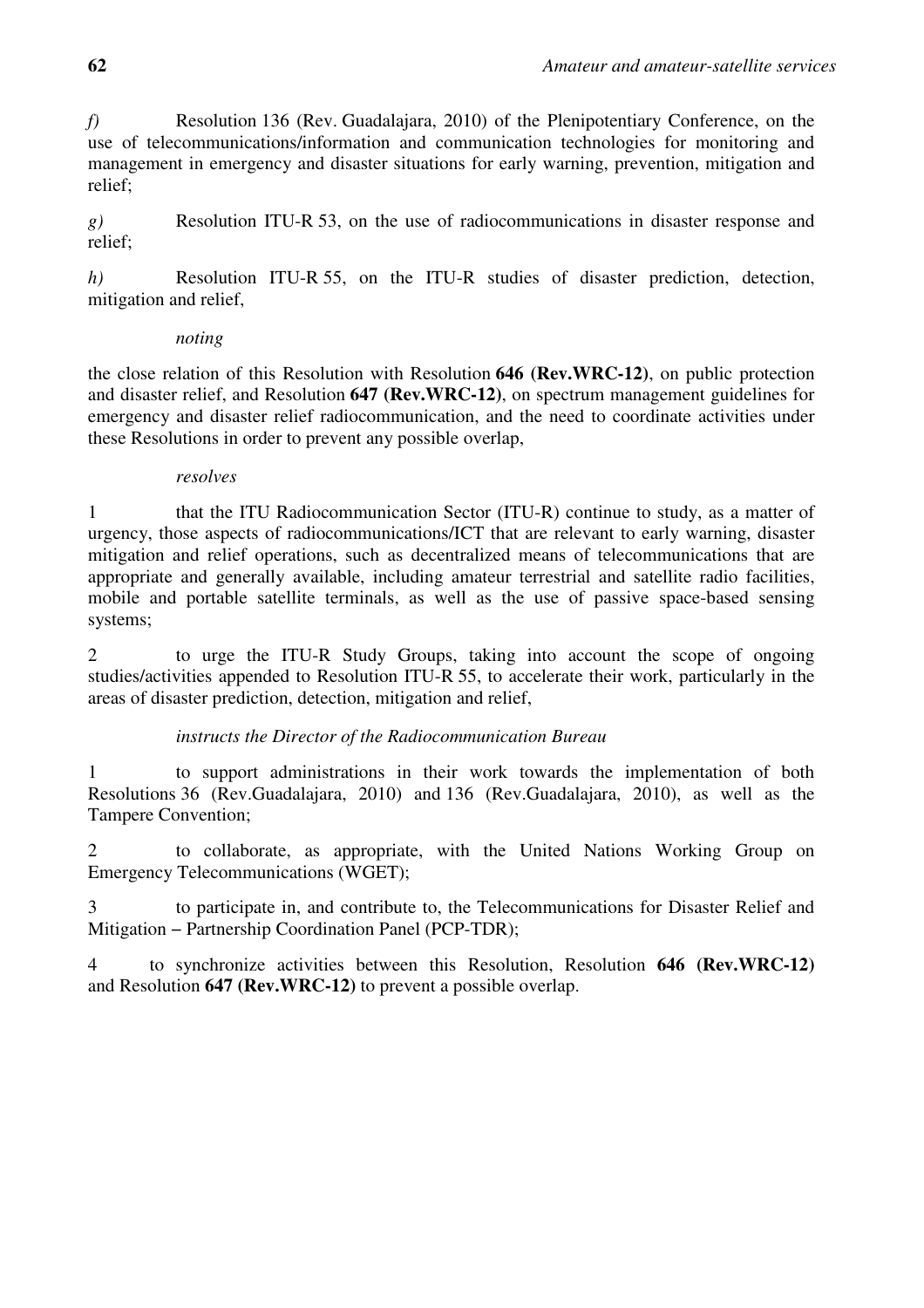# **CHAPTER 5**

# **ITU-R QUESTIONS RELEVANT TO THE AMATEUR SERVICES**

# QUESTION ITU-R 48-6/5

# **Techniques and frequency usage in the amateur service and amateur-satellite service**

(1978-1982-1990-1993-1998-2003-2007)

http://www.itu.int/pub/R-QUE-SG05.48

# QUESTION ITU-R 209-4/5

Use of the **mobile**, amateur and amateur satellite services in support of disaster radiocommunications

(1995-1998-2006-2007-2012)

http://www.itu.int/pub/R-QUE-SG05.209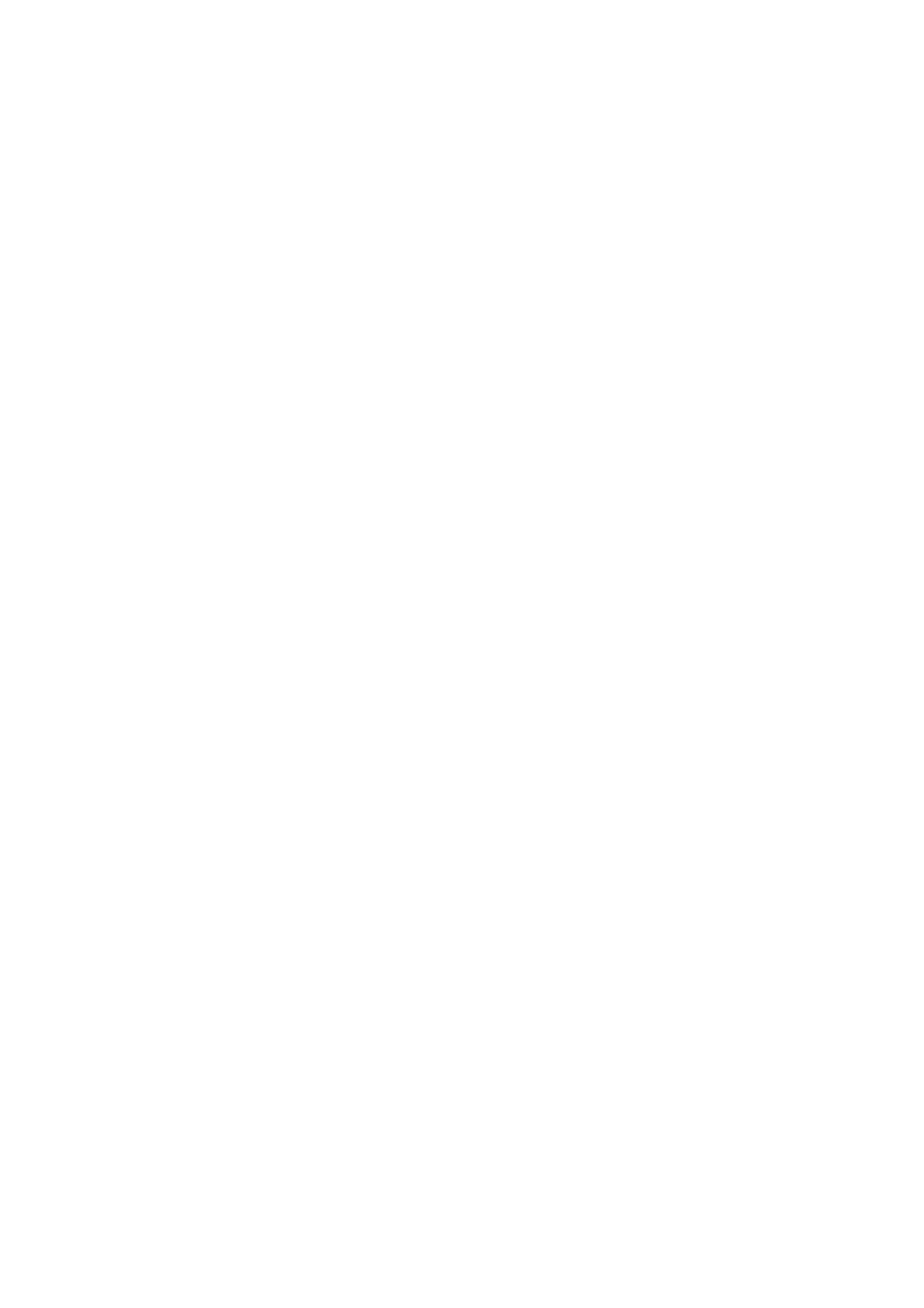# **CHAPTER 6**

## **ITU-R RECOMMENDATIONS RELEVANT TO THE AMATEUR SERVICES**

### RECOMMENDATION ITU-R M.1041-2

### **Future amateur radio systems**

(Question ITU-R 48/8)

(1994-1998-2003)

#### **Scope**

This Recommendation provides the design objectives and characteristics that should be taken into account when developing future systems in the amateur and amateur-satellite services. It includes general, technical and operational considerations.

http://www.itu.int/rec/R-REC-M.1041/en

### RECOMMENDATION ITU-R M.1042-3

## **Disaster communications in the amateur and amateur-satellite services**

(Question ITU-R 48/8)

(1994-1998-2003-2007)

**Scope** 

This Recommendation provides guidance on the development of amateur and amateur-satellite service networks supporting preparedness and radiocommunications during disaster and relief operations.

http://www.itu.int/rec/R-REC-M.1042/en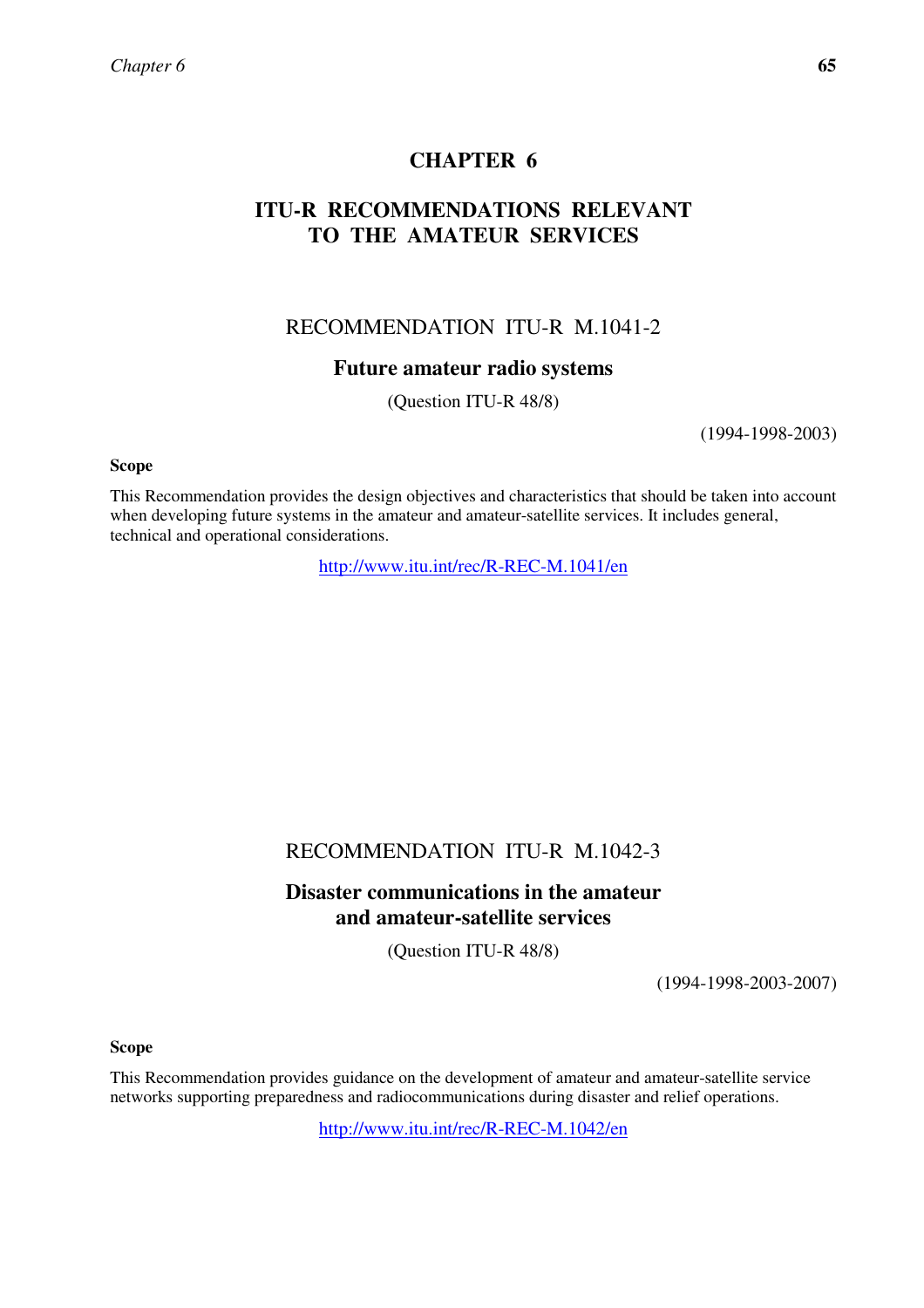# RECOMMENDATION ITU-R M.1043-2

### **Use of the amateur and amateur-satellite services in developing countries**

(Question ITU-R 48/8)

(1994-1998-2003)

#### **Scope**

This Recommendation encourages administrations to facilitate the amateur and amateur-satellite services to include developing operator skills, training of technicians, and deployment of amateur stations in rural areas and in emergency situations. It encourages the use of volunteers and to accommodate the particular needs of developing countries.

http://www.itu.int/rec/R-REC-M.1043/en

## RECOMMENDATION ITU-R M.1044-2

### **Frequency sharing criteria in the amateur and amateur-satellite services**

(Question ITU-R 48/8)

(1994-1998-2003)

#### **Scope**

This Recommendation lists the radiocommunication services with which the amateur and amateur-satellite services may readily share, and those services with which sharing would be difficult. It states that the amateur services operate with relatively weak signals and provides mitigation procedures that facilitate sharing.

http://www.itu.int/rec/R-REC-M.1044/en

## RECOMMENDATION ITU-R M.1172

**Miscellaneous abbreviations and signals to be used for radiocommunications in the maritime mobile service** 

(1995)

http://www.itu.int/rec/R-REC-M.1172/en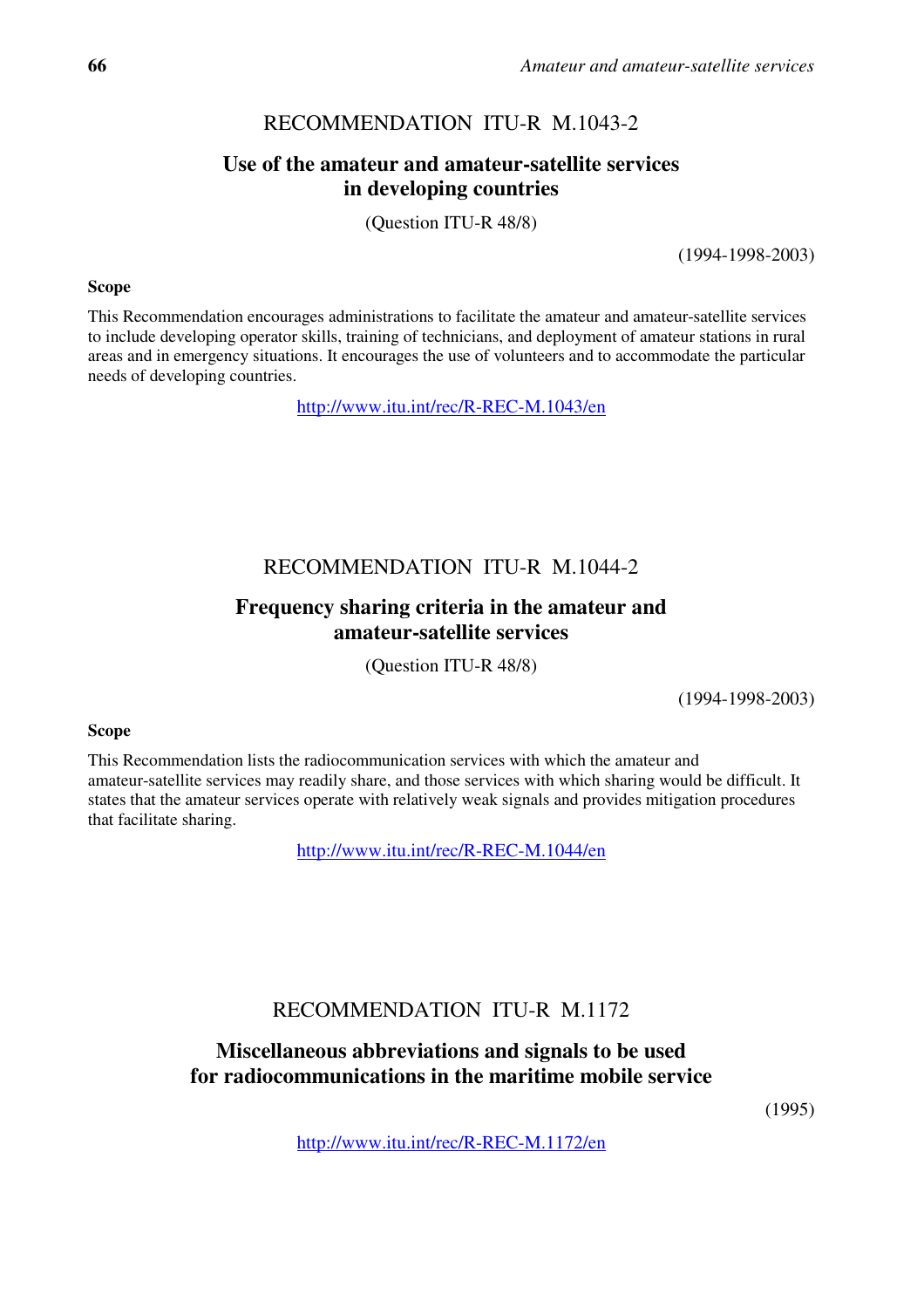## RECOMMENDATION ITU-R M.1544

### **Minimum qualifications of radio amateurs**

(Question ITU-R 48/8)

(2001)

#### **Scope**

This Recommendation defines minimum levels of operational and technical knowledge for use by administrations when verifying the qualifications of a person wishing to operate a station in the amateur services.

http://www.itu.int/rec/R-REC-M.1544/en

## RECOMMENDATION ITU-R M.1677-1

### **International Morse code**

(2004-2009)

#### **Scope**

This Recommendation confirms the International Morse code characters and the operational provisions applying to their use in radiocommunication services.

http://www.itu.int/rec/R-REC-M.1677/en

### RECOMMENDATION ITU-R M.1732-1

## **Characteristics of systems operating in the amateur and amateur-satellite services for use in sharing studies**

(Question ITU-R 48-6/5)

(2005-2012)

#### **Scope**

This Recommendation documents the technical and operational characteristics of systems used in the amateur service and amateur-satellite services for the purposes of carrying out sharing studies. The systems and their characteristics described in this Recommendation are considered representative of those operating in the frequency bands available to these services ranging from 135.7 kHz through 81.5 GHz.

http://www.itu.int/rec/R-REC-M.1732/en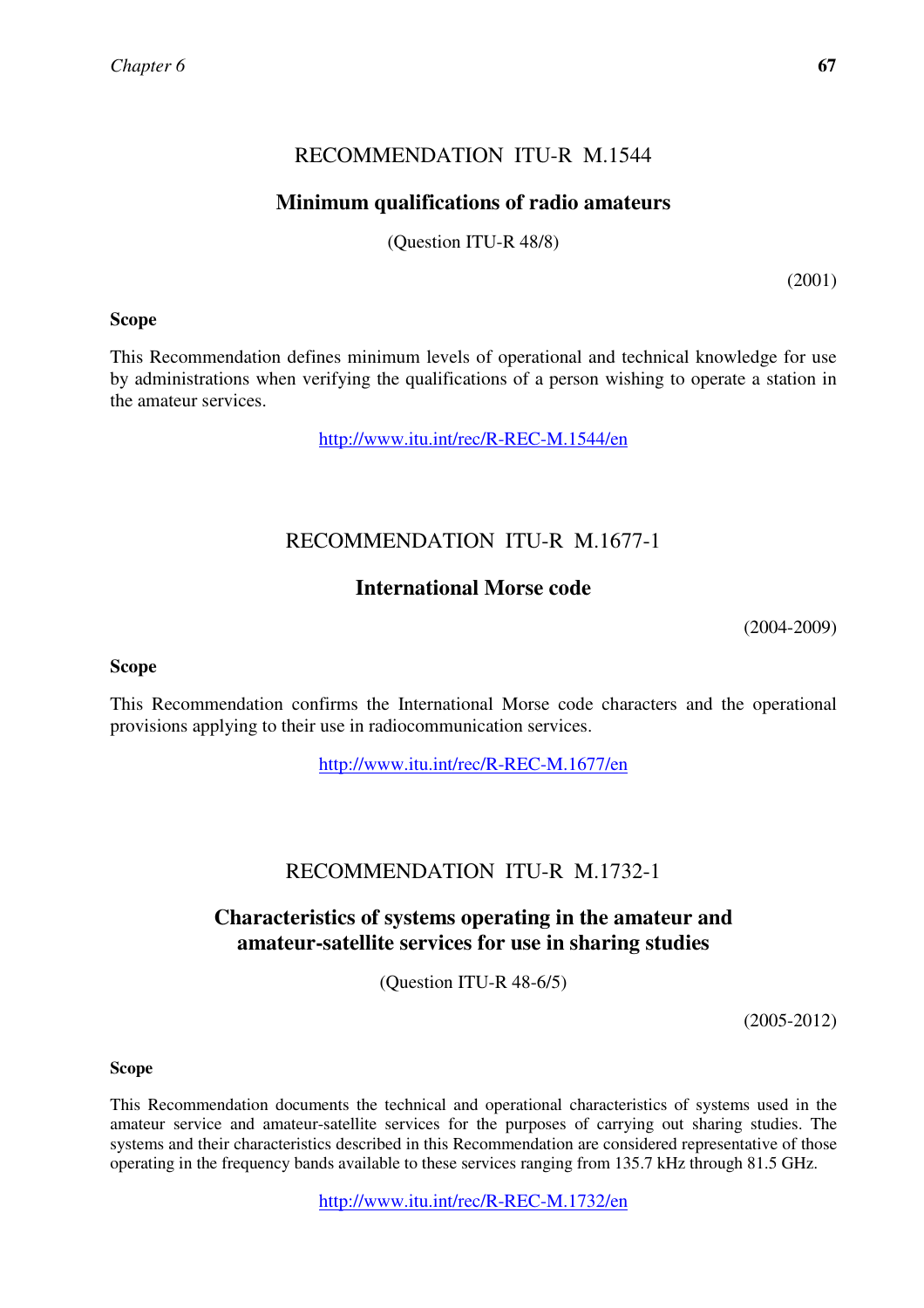## RECOMMENDATION ITU-R M.2034

## **Telegraphic alphabet for data communication by phase shift keying at 31 Bd in the amateur and amateur-satellite services**

(Question ITU-R 48-6/5)

(2013)

**Scope** 

This Recommendation establishes a telegraphic alphabet and transmission protocols for phase shift keying at 31 Bd in the amateur and amateur-satellite services.

http://www.itu.int/rec/R-REC-M.2034/en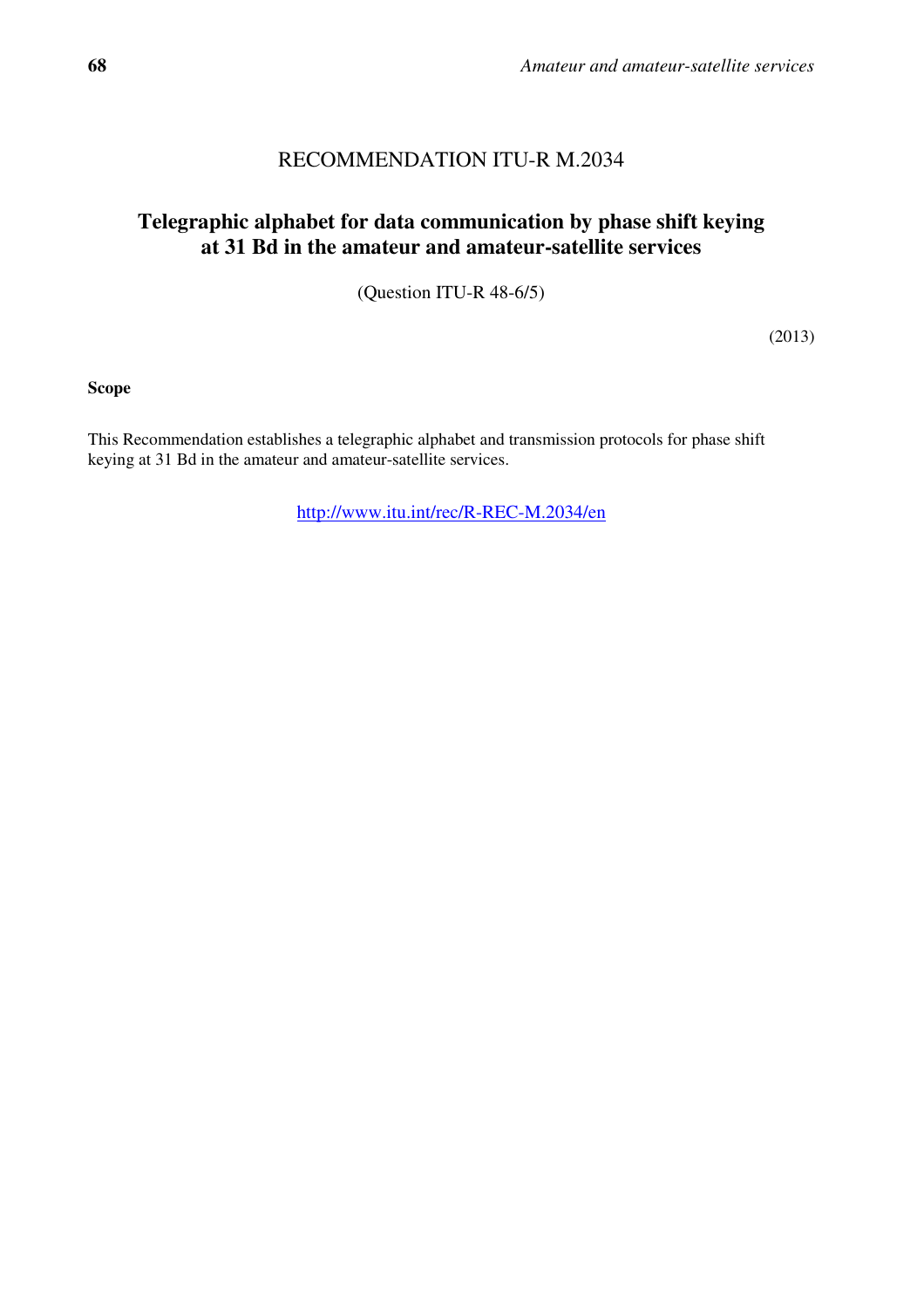# **CHAPTER 7**

# **ITU-R REPORTS RELEVANT TO THE AMATEUR SERVICES**

REPORT ITU-R M.2085-1

**Role of the amateur and amateur-satellite services in support of disaster mitigation and relief** 

(Question ITU-R 209-3/5)

(2006-2011)

http://www.itu.int/pub/R-REP-M.2085

## REPORT ITU-R M.2117-1

## **Software-defined radio in the land mobile, amateur and amateur-satellite services**

(2012)

http://www.itu.int/pub/R-REP-M.2117

## REPORT ITU-R M.2200

**Characteristics of amateur radio stations in the range 415-526.5 kHz for sharing studies** 

(2010)

http://www.itu.int/pub/R-REP-M.2200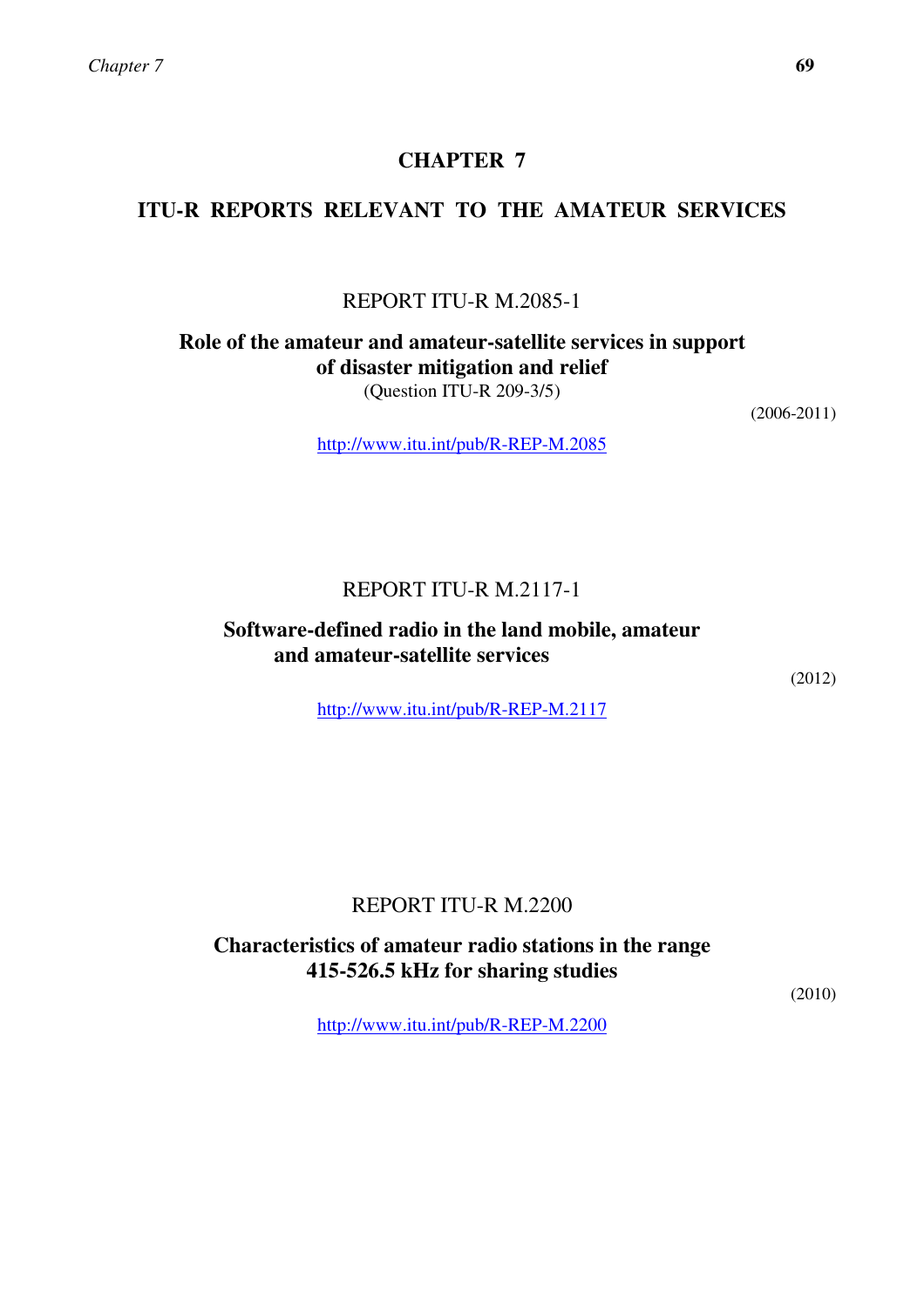### REPORT ITU-R M.2203

## **Compatibility of amateur service stations with existing services in the range 415-526.5 kHz**

(2010)

http://www.itu.int/pub/R-REP-M.2203

### REPORT ITU-R M.2226

**Description of amateur and experimental operation between 415 and 526.5 kHz in some countries**  (Question ITU-R 48-6/5)

(2011)

http://www.itu.int/pub/R-REP-M.2203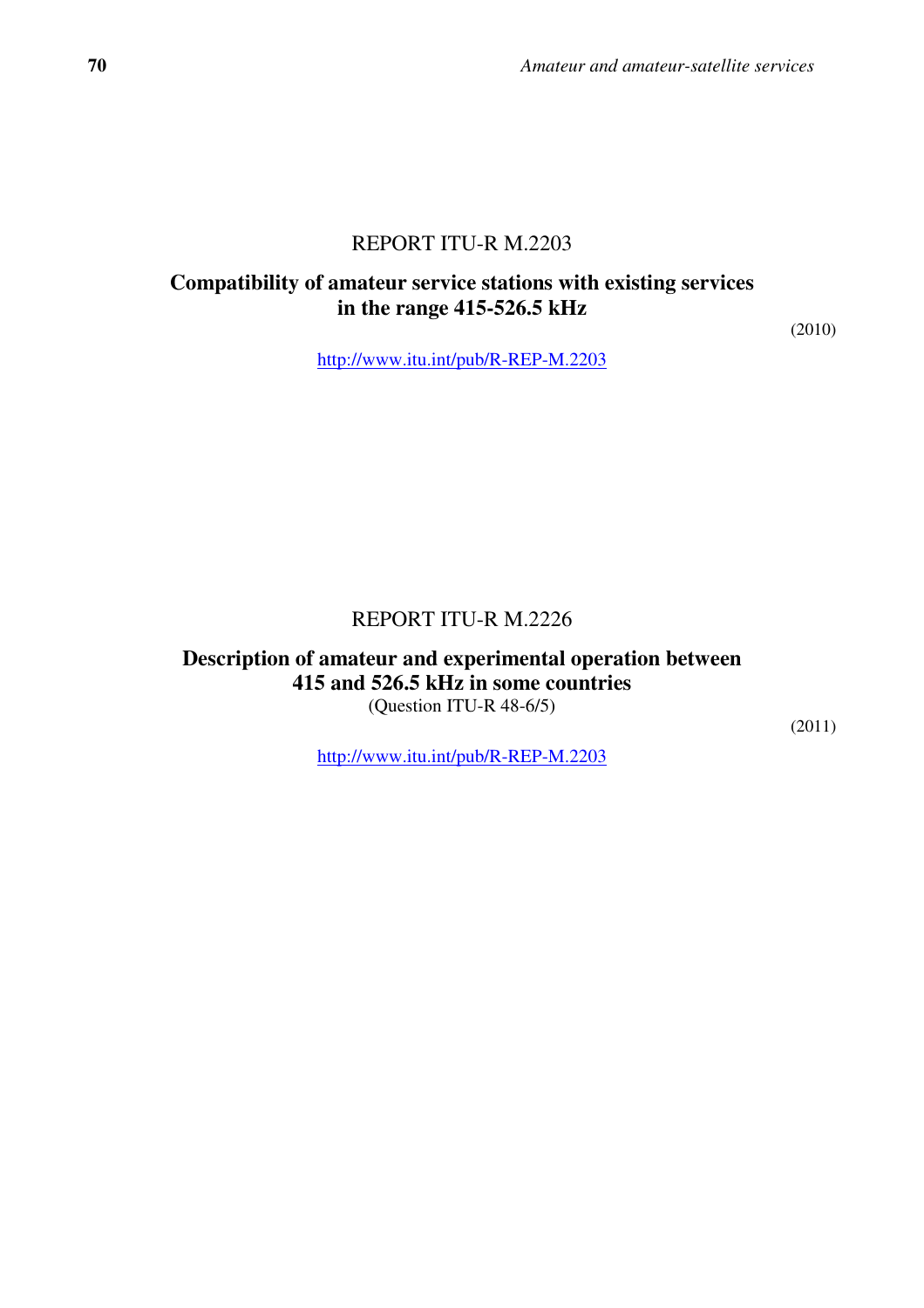*Chapter 7* **71**